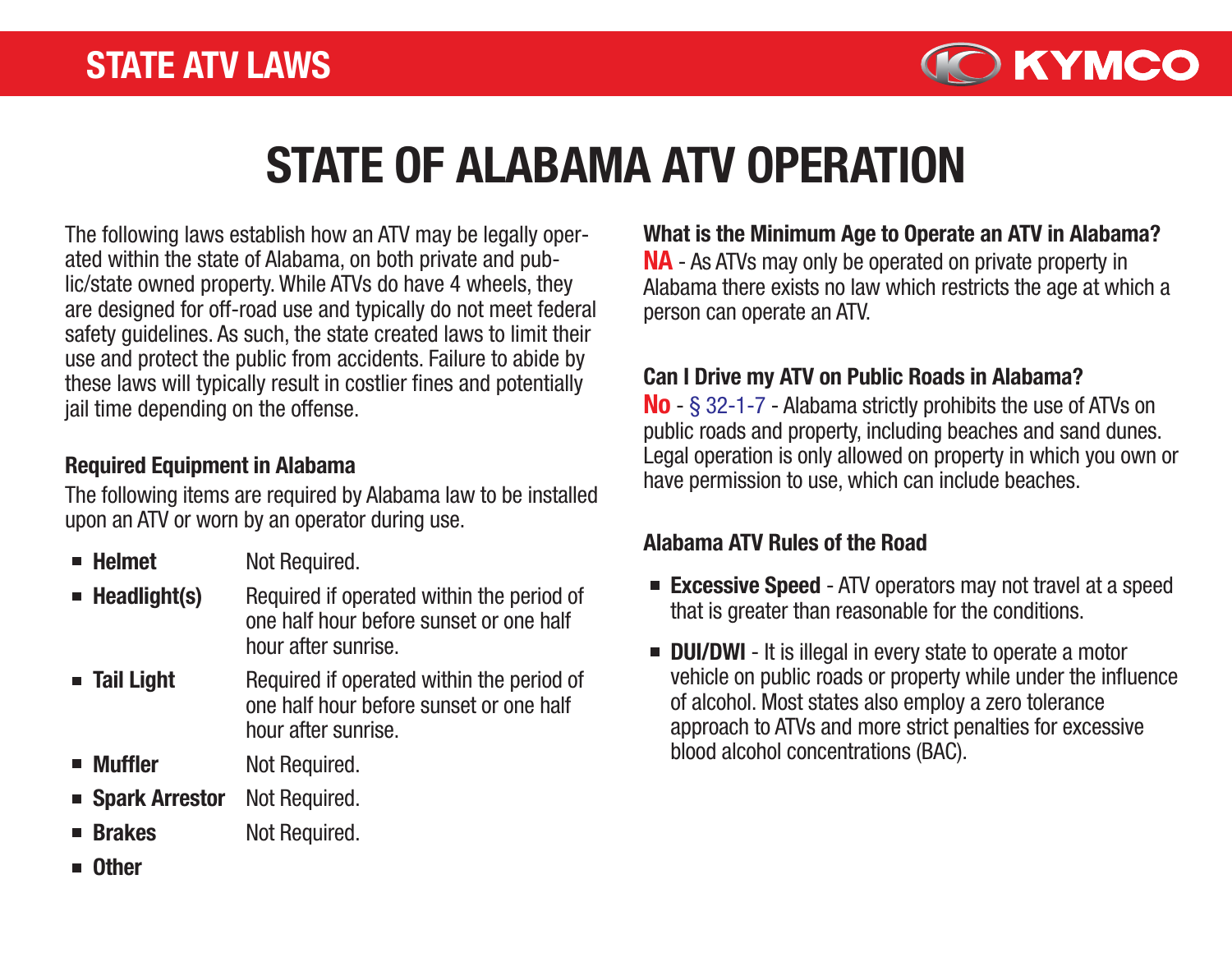

# STATE OF ALASKA ATV OPERATION

The following laws establish how an ATV may be legally operated within the state of Alaska, on both private and public/state owned property. While ATVs do have 4 wheels, they are designed for off-road use and typically do not meet federal safety guidelines. As such, the state created laws to limit their use and protect the public from accidents. Failure to abide by these laws will typically result in costlier fines and potentially jail time depending on the offense.

### Required Equipment in Alaska

The following items are required by Alaska law to be installed upon an ATV or worn by an operator during use.

| $\blacksquare$ Helmet       | Not Required. |  |  |  |  |
|-----------------------------|---------------|--|--|--|--|
| $\blacksquare$ Headlight(s) | Not Required. |  |  |  |  |
| $\blacksquare$ Tail Light   | Not Required. |  |  |  |  |

- **Muffler** Not Required.
- Spark Arrestor Not Required.
- **Brakes** Not Required.
- Other State law allows towns and municipalities to set their own rules regarding use and required safety equipment so you should also check with your local officials.

### What is the Minimum Age to Operate an ATV in Alaska?

NA - At the state level, there is no age restriction for operating an ATV. This is because law mostly restricts the use of ATVs to private property with only a few situations where it is legal to operate on/near a road. Some cities and towns in Alaska may set their own age restrictions for the use of ATVs so its a good idea to check with your local government.

### Can I Drive my ATV on Public Roads in Alaska?

No - 3 AAC 02.455 - Alaska generally prohibits the use of ATVs on public roads and land, however in few scenarios it may be legal including when: crossing a bridge or culvert, the road is impassable by other motor vehicles, permitted by local law, riding on highways other than controlled access highways and not within 3 feet of the shoulder, and crossing a highway at a 90 degree angle (when safe).

### Alaska ATV Rules of the Road

- Riding on the Shoulder An ATV may be operated on the shoulder of the highway or roadway but not within 3 feet of the paved surface.
- Crossing a Road It is illegal to cross a roadway on an ATV unless at a 90 degree angle and only after yielding to oncoming traffic.
- **DUI/DWI** It is illegal in every state to operate a motor vehi-<br>cle on public roads or property while under the influence of alcohol. Most states also employ a zero tolerance approach to ATVs and more strict penalties for excessive blood alcohol concentrations (BAC).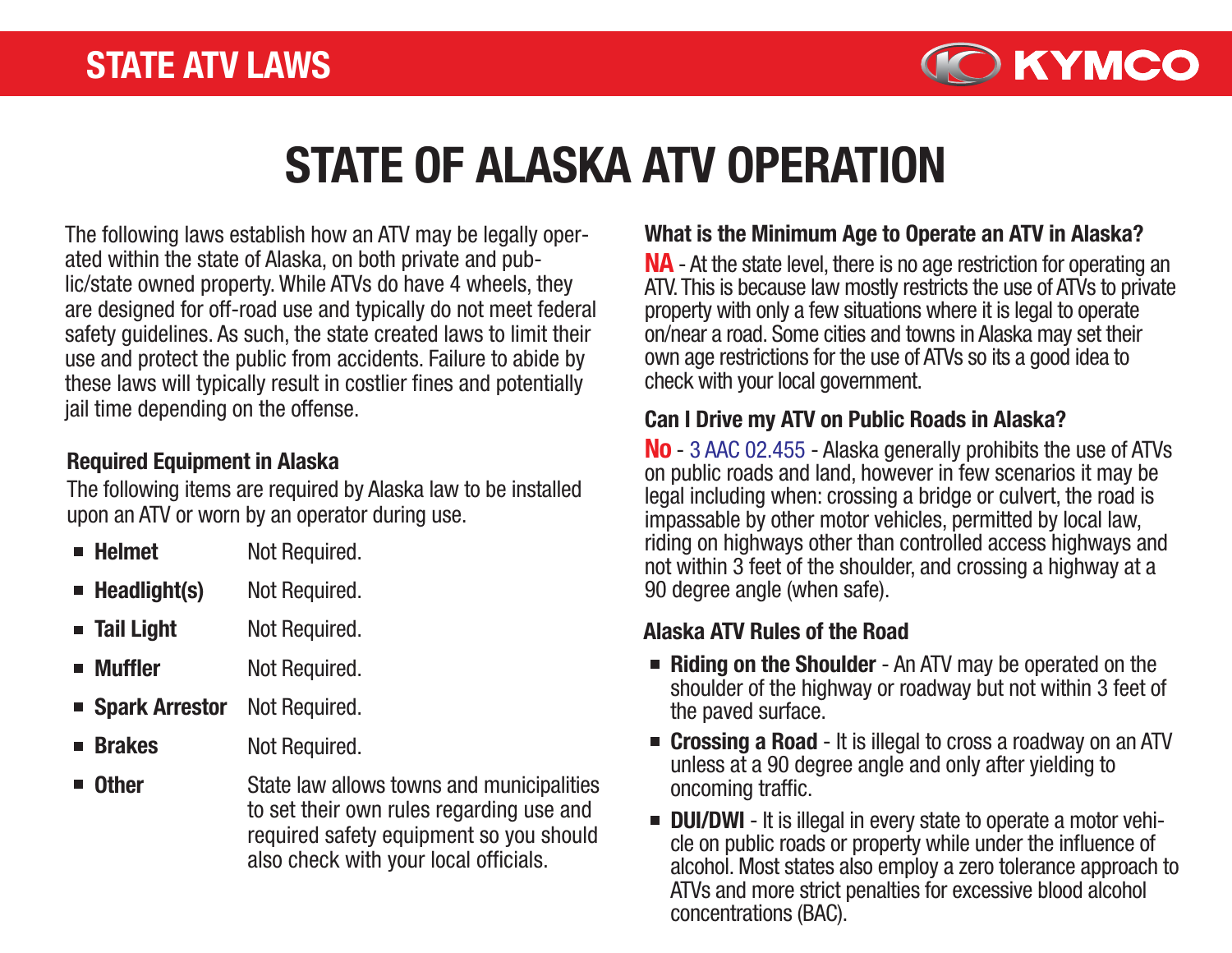

# STATE OF ARIZONA ATV OPERATION

The following laws establish how an ATV may be legally operated within the state of Arizona, on both private and public/state owned property. While ATVs do have 4 wheels, they are designed for off-road use and typically do not meet federal safety guidelines. As such, the state created laws to limit their use and protect the public from accidents. Failure to abide by these laws will typically result in costlier fines and potentially jail time depending on the offense.

### Required Equipment in Arizona

The following items are required by Arizona law to be installed upon an ATV or worn by an operator during use.

- $\blacksquare$  Helmet Not Required.
- $\blacksquare$  Headlight(s) Required if the ATV is operated within one half hour before sunset and one half hour after sunrise.
- Tail Light Required if the ATV is operated within one half hour before sunset and one half hour after sunrise.
- **Muffler** Required.
- Spark Arrestor Required.
- **Brakes** Required.

### What is the Minimum Age to Operate an ATV in Arizona?

NA - The state of Arizona does not restrict the age at which an ATV can be used on public or private land. If the ATV is registered for public roads however, state license laws apply and an operator must be 16 years of age with a valid driver's license.

#### Can I Drive my ATV on Public Roads in Arizona?

Yes - § 28-1177 - Arizona allows ATV owners to register their ATV as a motor vehicle, so long as it meets all safety requirements required by the state. Unfortunately as most ATVs do not meet these requirements as they are designed from the manufacturers, this exemption rarely applies. Otherwise it is only legal to operate an ATV on a public road while crossing at a 90 degree angle between two private property's or state land.

#### Arizona ATV Rules of the Road

- **Automobiles** If the ATV is registered for on-road use, it must abide by all traffic laws which apply to motor vehicles.
- **DUI/DWI** It is illegal in every state to operate a motor vehicle on public roads or property while under the influence of alcohol. Most states also employ a zero tolerance approach to ATVs and more strict penalties for excessive blood alcohol concentrations (BAC).

**Other**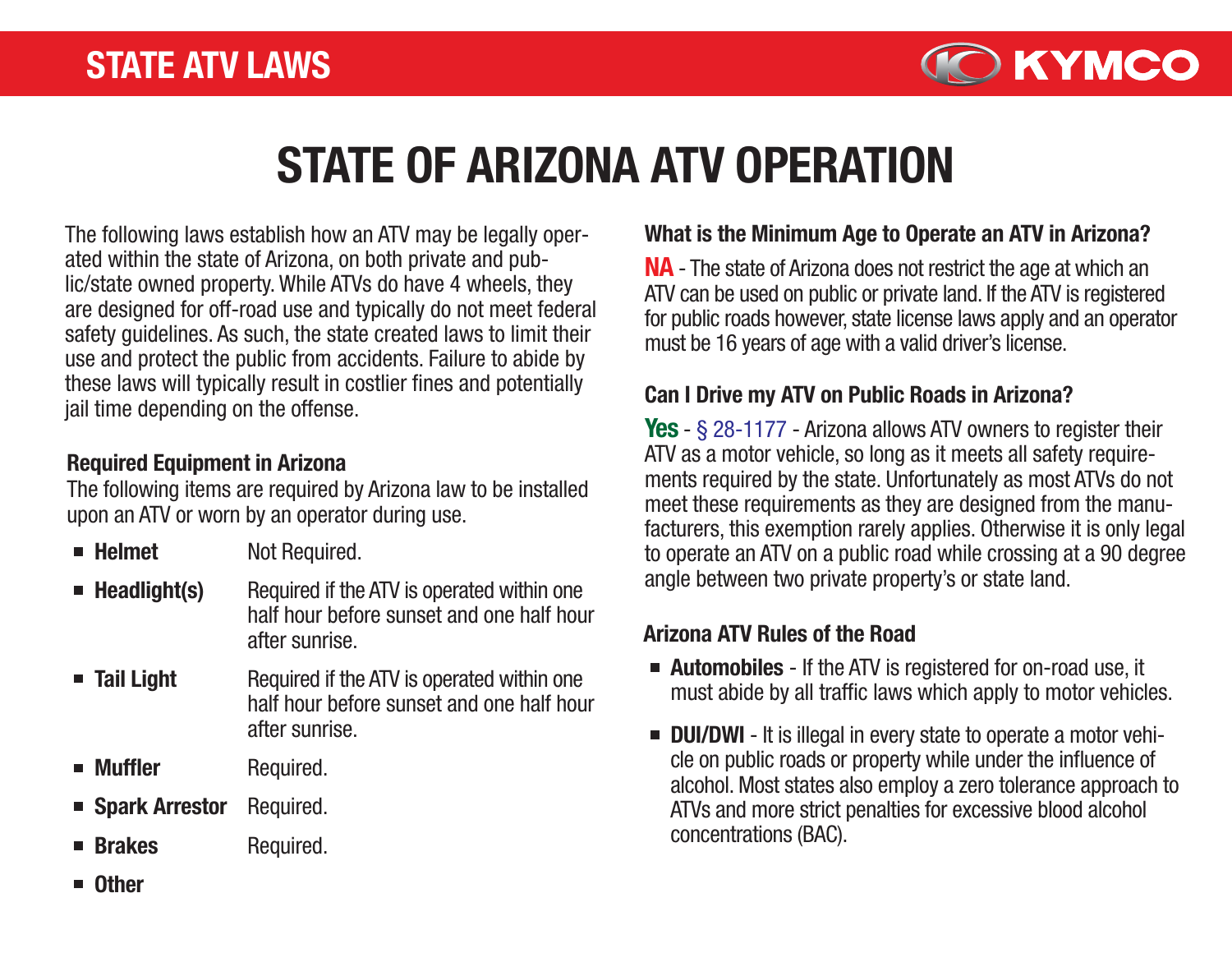

# STATE OF ARKANSAS ATV OPERATION

The following laws establish how an ATV may be legally operated within the state of Arkansas, on both private and public/state owned property. While ATVs do have 4 wheels, they are designed for off-road use and typically do not meet federal safety guidelines. As such, the state created laws to limit their use and protect the public from accidents. Failure to abide by these laws will typically result in costlier fines and potentially jail time depending on the offense.

### Required Equipment in Arkansas

The following items are required by Arkansas law to be installed upon an ATV or worn by an operator during use.

- $\blacksquare$  Helmet Not Required.
- $\blacksquare$  Headlight(s) Required if the ATV is operated within one half hour before sunset and one half hour after sunrise.
- Tail Light Required if the ATV is operated within one half hour before sunset and one half hour after sunrise.
- **Muffler** Required.
- Spark Arrestor Required.
- **Brakes** Required.
- **Other**

### What is the Minimum Age to Operate an ATV in Arkansas?

NA - § 27-21-107 - In general, a rider of any age may operate an ATV while on private property. On public land, riders 11 and younger must be supervised by an adult 18 years or older.

### Can I Drive my ATV on Public Roads in Arkansas?

No - § 27-21-106 - Generally, it is illegal to operate an ATV on public roads in Arkansas, regardless of whether it meets federal safety requirements. There are few scenarios where operation is permitted including: traveling between two privately owned fields while in the business of farming or ranching, crossing a roadway but only at a 90 degree angle after yielding to all motor vehicles and using appropriate lights, or if the operator has a serious walking handicap diagnosed by a licensed physician. Handicapped operators may only drive the ATV on state roads (not including any interstate system) and must display a red flat 3 feet above the seat as well as carry a certificate of their walking impairment from the physician.

### Arkansas ATV Rules of the Road

- **Excessive Speed** ATV operators may not travel at a speed that is greater than reasonable for the conditions.
- **DUI/DWI** It is illegal in every state to operate a motor vehicle on public roads or property while under the influence of alcohol. Most states also employ a zero tolerance approach to ATVs and more strict penalties for excessive blood alcohol concentrations (BAC).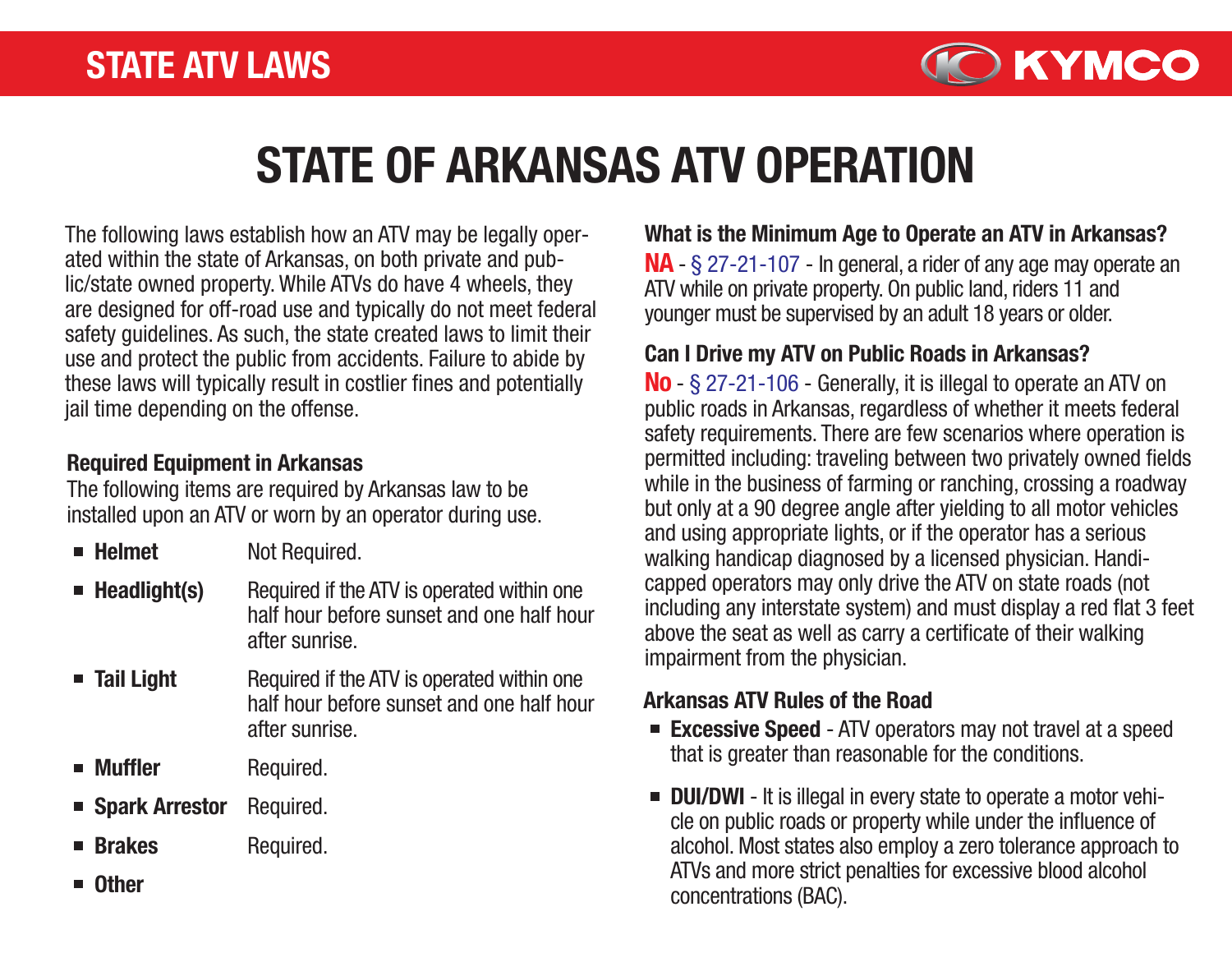

# STATE OF CALIFORNIA ATV OPERATION

The following laws establish how an ATV may be legally operated within the state of California, on both private and public/state owned property. While ATVs do have 4 wheels, they are designed for off-road use and typically do not meet federal safety guidelines. As such, the state created laws to limit their use and protect the public from accidents. Failure to abide by these laws will typically result in costlier fines and potentially jail time depending on the offense.

### Required Equipment in California

The following items are required by California law to be installed upon an ATV or worn by an operator during use.

- $\blacksquare$  Helmet
- Not Required.
- $\blacksquare$  Headlight(s) Required on every ATV and must be visible from at least 200 ft away.
- **Tail Light** Required - Must be illuminated red.
- **Muffler** Required.
- Spark Arrestor Required.
- Brakes Required.
- **n** Other State law allows public land managers to set their own regulations including helmets, seat belts (if installed), goggles, and may also limit the number of passengers.

### What is the Minimum Age to Operate an ATV in California?

NA - § 38503 - California does not specify a minimum age at which it is legal to operate an ATV however they do have restrictions for the use by riders under the age of 18. All operators whom are 17 and under must either complete an approved Safety Course or be riding with the direct supervision of an adult who has completed the safety course. Out of state operators under the age of 18 must demonstrate they have completed the safety course in their home state.

### Can I Drive my ATV on Public Roads in California?

**Yes** - § 38160 - Only ATVs which have been registered for on high-<br>way use by the California DMV and driven by a licensed operator may be used on "combined use" roads within the state. It is legal for anyone to cross a two lane highway so long as the operator crosses at a 90 degree angle and at a place where quick and safe passing can occur.

#### California ATV Rules of the Road

- **ATV Size** It is unlawful for an operator to use an ATV in which they cannot reach all of the controls.
- **Excessive Speed** Vehicles should also only be operated at a speed which is reasonable for the conditions and may not be operated at a speed greater than 15mph while within 50 feet of campsites, animals or groups of people.
- **Signage** Operators must obey all signage set on public roads and land by managing departments.
- **Start, Stop, or Turn** It is illegal to start, stop, or turn an ATV while it is not safe to do so.
- **DUI/DWI** It is illegal in every state to operate a motor vehicle on public roads or property while under the influence of alcohol. Most states also employ a zero tolerance approach to ATVs and more strict penalties for excessive blood alcohol concentrations (BAC).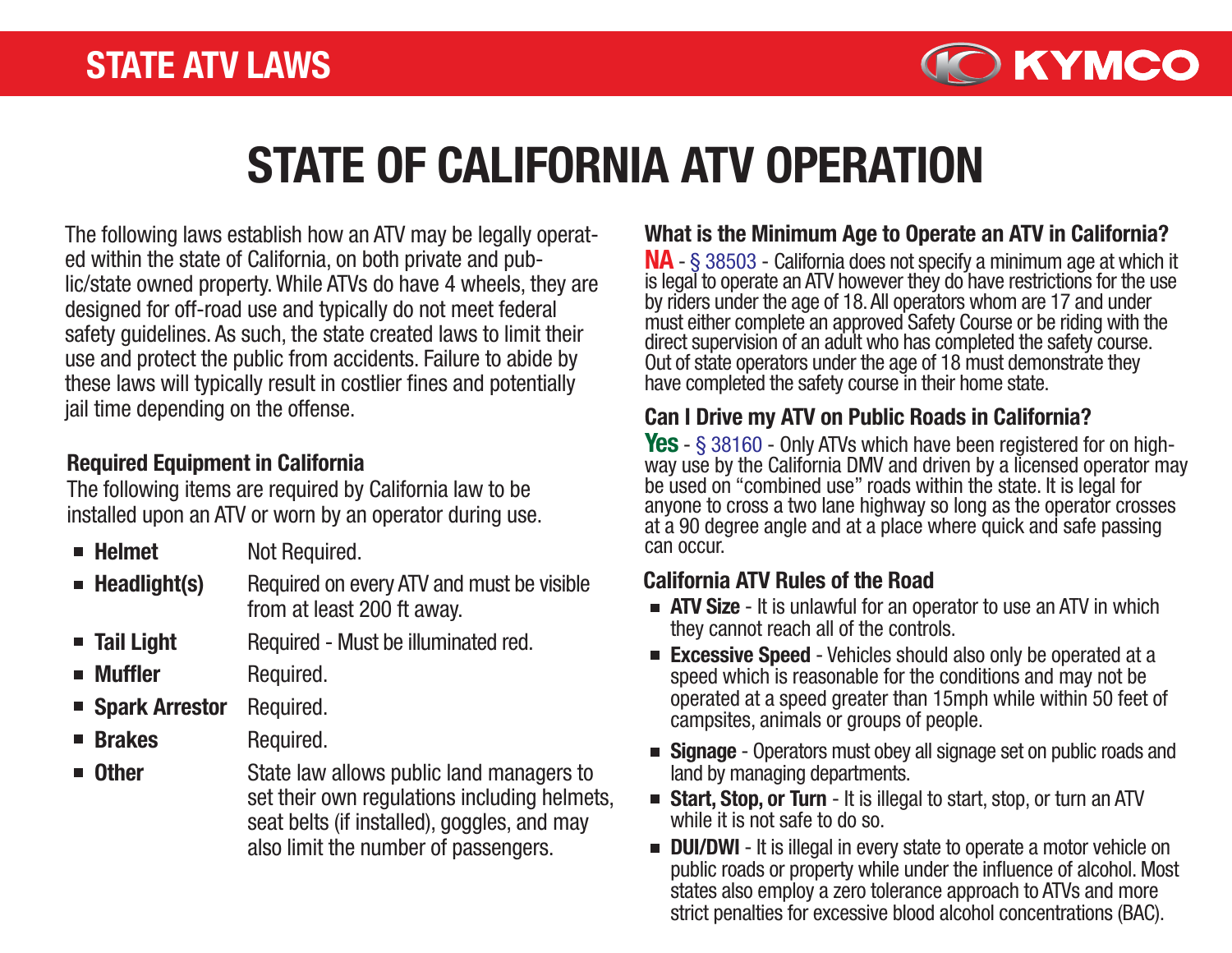

# STATE OF COLORADO ATV OPERATION

The following laws establish how an ATV may be legally operat ed within the state of Colorado, on both private and public/state owned property. While ATVs do have 4 wheels, they are designed for off-road use and typically do not meet federal safety guidelines. As such, the state created laws to limit their use and protect the public from accidents. Failure to abide by these laws will typically result in costlier fines and potentially jail time depending on the offense

#### Required Equipment in Colorado

The following items are required by Colorado law to be installed upon an ATV or worn by an operator during use.

- $\blacksquare$  Helmet  $\blacksquare$  Headlight(s) **Tail Light Muffler** Spark Arrestor **Brakes** Not Required. Required on every ATV and must be visible from at least 100 ft away. Required - Must be illuminated red. Required. Required. Required.
- **n** Other State law allows municipalities to set their own laws and regulations which further restrict the equipment needed to operate within their jurisdiction. This includes requiring helmets for minor riders, wear a seatbelt if equipped, wear eye protection, and limit the number of riders.

### What is the Minimum Age to Operate an ATV in Colorado?

10 - The board of Parks and Regulation in Colorado does not allow the use of an ATV by persons under the age of 10 on any public roads or land. Operators between 10 and 16 years old must also be be under the direct supervision of an adult. There are no age requirements for use on private property.

### Can I Drive my ATV on Public Roads in Colorado?

No - § 33-14.5-108 - Colorado strictly prohibits the use of ATVs on public roads and highways unless the highway has been designated open by an agency of the state, when crossing at a 90 degree angle and after yielding to all traffic, traversing a bridge or culvert, during off-road vehicle events, during emergency conditions declared by the state, or when using the vehicle in conjunction with agriculture. With this being said, the law does allow for a county or city to designate roads open for use by ATVs so long as they are not part of the state highway system. Always check with your local government for clarity.

### Colorado ATV Rules of the Road

- **Exceeding the Speed Limit It is illegal to operate an ATV at a** speed greater than the posted speed limit for the road or property.
- **Improper Parking** Operators may not park their ATV so that it blocks the normal flow of traffic or in the road for greater than 24 hours.
- Reckless Operation ATVs may not be operated in a manner which is reckless and/or endangers people or animals.
- Damaging State Property It is illegal to operate an ATV in a manner which damages state property.
- **DUI/DWI** It is illegal in every state to operate a motor vehicle on public roads or property while under the influence of alcohol. Most states also employ a zero tolerance approach to ATVs and more strict penalties for excessive blood alcohol concentrations (BAC).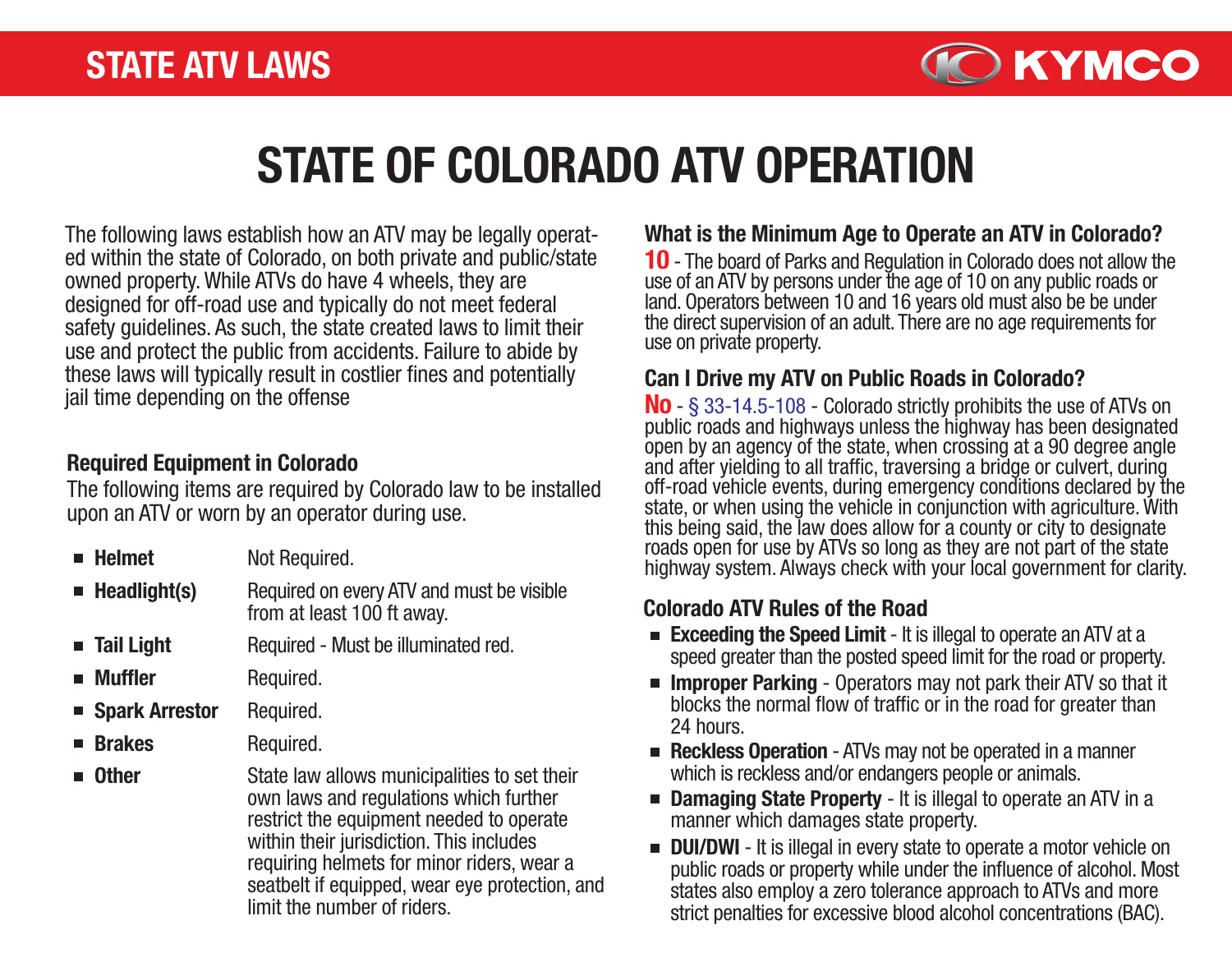

# STATE OF CONNECTICUT ATV OPERATION

The following laws establish how an ATV may be legally operated within the state of Connecticut, on both private and public/state owned property. While ATVs do have 4 wheels, they are designed for off-road use and typically do not meet federal safety guidelines. As such, the state created laws to limit their use and protect the public from accidents. Failure to abide by these laws will typically result in costlier fines and potentially jail time depending on the offense

### Required Equipment in Connecticut

The following items are required by Connecticut law to be installed upon an ATV or worn by an operator during use.

- $\blacksquare$  Helmet Not Required.
- $\blacksquare$  Headlight(s) Required unless the engine size is less than 90cc which may not be used after dark.
- **Tail Light** Required unless the engine size is less than 90cc which may not be used after dark.
- **Muffler** Required.
- Spark Arrestor Required.
- **Brakes** Required.
- **n** Other

### What is the Minimum Age to Operate an ATV in Connecticut?

12 - § 23-26e - Connecticut prohibits the use of ATVs on state land by minors under the age of 12. All riders under the age of 18 require a safety education course to operate on public property, and riders between 12 and 16 years old also require parental supervision. No age limits apply for ATV use on private property.

#### Can I Drive my ATV on Public Roads in Connecticut?

No - § 14-387 - Connecticut generally prohibits the use of ATVs on public roads unless to cross at a 90 degree angle, after completing a full stop, and only when the crossing can be completed safely after yielding to traffic. It is illegal to cross an interstate roadway.

#### Connecticut ATV Rules of the Road

- **Harassing or Interfering with Wildlife** It is illegal to operate an ATV in a manner that disturbs or harasses any game or domestic animal.
- **Property Permission** Operators may only operate an ATV on land which they have permission and must adhere to all signage which controls traffic.
- Railroad Tracks ATVs may not be driven on or across railroad tracks.
- **DUI/DWI** It is illegal in every state to operate a motor vehicle on public roads or property while under the influence of alcohol. Most states also employ a zero tolerance approach to ATVs and more strict penalties for excessive blood alcohol concentrations (BAC).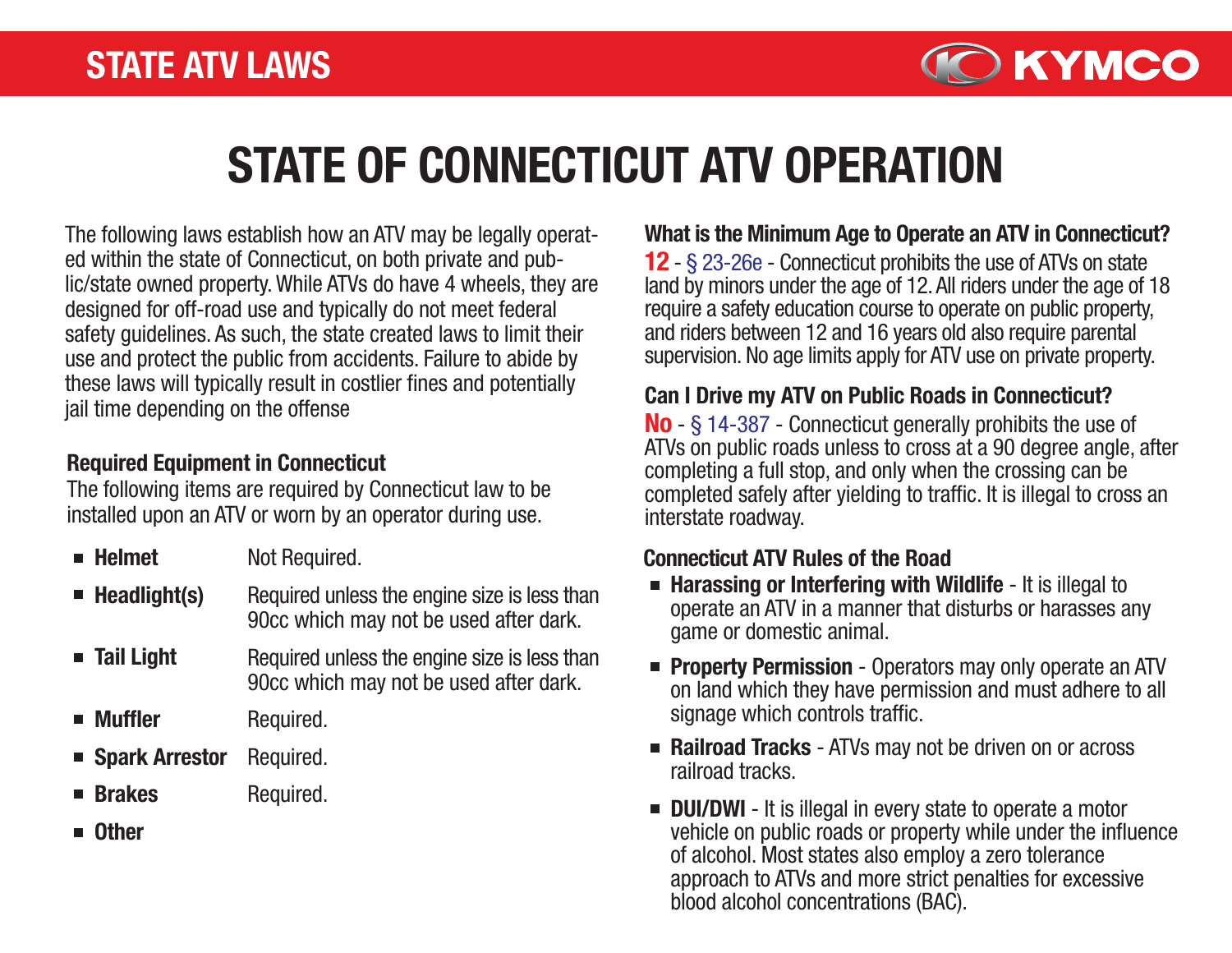

# STATE OF DELAWARE ATV OPERATION

The following laws establish how an ATV may be legally operated within the state of Delaware, on both private and public/state owned property. While ATVs do have 4 wheels, they are designed for off-road use and typically do not meet federal safety guidelines. As such, the state created laws to limit their use and protect the public from accidents. Failure to abide by these laws will typically result in costlier fines and potentially jail time depending on the offense.

### Required Equipment in Delaware

The following items are required by Delaware law to be installed upon an ATV or worn by an operator during use.

- $\blacksquare$  Helmet All operators under the age of 18 must wear a helmet which meets the U.S. Department of Transportation Standards.
- $\blacksquare$  Headlight(s) Required if the ATV is operated between sunset and sunrise.
- **Tail Light** Required if the ATV is operated between sunset and sunrise.
- **Muffler** Required.
- Spark Arrestor Required.
- **Brakes** Required.
- Other

### What is the Minimum Age to Operate an ATV in Delaware?

NA - § 6824 - Minors under the age of 12 may operate an ATV but only under the following circumstances: on private property owned or leased by the parent/legal guardian; or any public land while supervised by an adult which is 18 or older.

#### Can I Drive my ATV on Public Roads in Delaware?

**No** - § 6814 - It is illegal to operate an ATV on public roads in Delaware unless expressly permitted by local or state government during a special event. ATVs must be pushed along side or across any public road so long as the vehicle is in neutral and the transmission is disengaged.

#### Delaware ATV Rules of the Road

- **Excessive Speed**  $\S$  6815 ATV operators may not travel<br>at a speed which cannot be so controlled as may be necessary to avoid colliding with any person, vehicle or other conveyance.
- Reckless Operation  $\S$  6819 It is also illegal to operate an ATV in a manner that disturbs or damages property, or endangers another person.
- **Property Permission** Operators may only operate an ATV on land which they have permission and must adhere to all signage which controls traffic.
- **DUI/DWI** It is illegal in every state to operate a motor vehicle on public roads or property while under the influence of alcohol. Most states also employ a zero tolerance approach to ATVs and more strict penalties for excessive blood alcohol concentrations (BAC).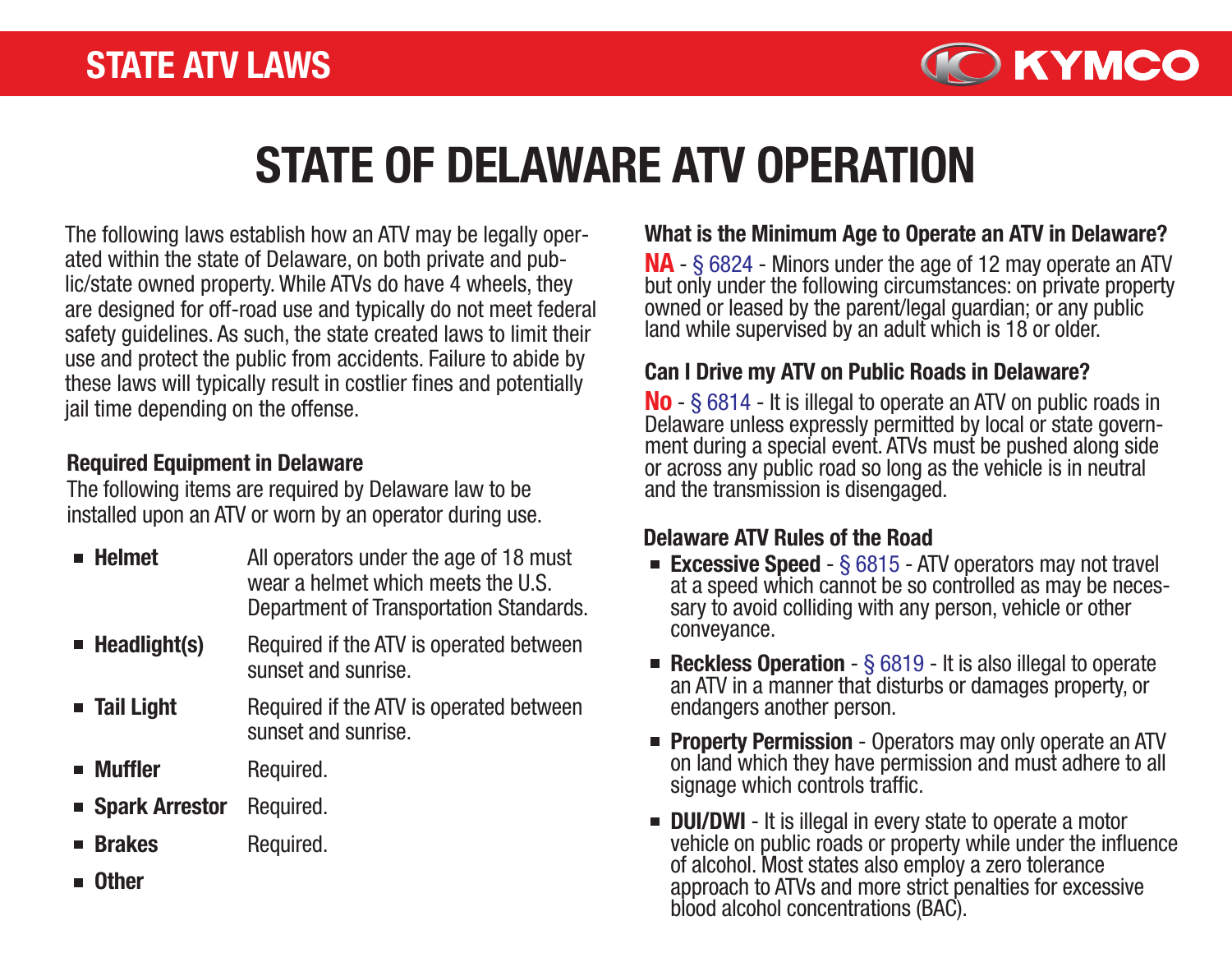

# STATE OF FLORIDA ATV OPERATION

The following laws establish how an ATV may be legally operat- ed within the state of Florida, on both private and public/state owned property. While ATVs do have 4 wheels, they are designed for off-road use and typically do not meet federal safety guidelines. As such, the state created laws to limit their use and protect the public from accidents. Failure to abide by these laws will typically result in costlier fines and potentially jail time depending on the offense.

### Required Equipment in Florida

The following items are required by Florida law to be installed upon an ATV or worn by an operator during use.

 $\blacksquare$  Helmet  $\blacksquare$  Headlight(s) **Tail Light Muffler** ■ Spark Arrestor  $\blacksquare$  Brakes **n** Other Required by operators under the age of 16 years old while riding on public land. Required if operated within the period of sunset and sunrise, or when visibility is reduced due to rain, smoke, or smog. Required if operated within the period of sunset and sunrise, or when visibility is reduced due to rain, smoke, or smog. Required - ATVs manufactured after January 1, 1986 may not have an exhaust noise greater than 96 decibels. ATVs manufactured before this date may not have an exhaust noise great than 99 decibels. Required. Required. Operators under the age of 16 must also wear eye protection and over-the-ankle boots while operating

on public land.

#### What is the Minimum Age to Operate an ATV in Florida?

NA - § 261.20 - Operators under the age of 16 while operating an ATV on public land or roads in Florida must have proof of completion of a Department of Agriculture and Consumer Services (DACS) safety course and must be supervised by an adult.

### Can I Drive my ATV on Public Roads in Florida?

No - § 316.2123 - Florida law prohibits the use of ATVs on public roads except on unpaved roads where the speed limit is 35 mph or less. The law also allows for a county to vote and pass legislation which allows ATV use on paved roads, so long as the speed limit is 35 mph or less and signage is posted which allows ATV use. Check with your local county to confirm your local laws.

### Florida ATV Rules of the Road

- Reckless Operation It is illegal to operate an ATV in a careless or reckless manner that endangers or causes injury to another person or property.
- **Passenger Limits** It is illegal to carry more passengers on an ATV than the vehicle is designed for by the manufacturer.
- **DUI/DWI** It is illegal in every state to operate a motor vehicle on public roads or property while under the influence of alcohol. Most states also employ a zero tolerance approach to ATVs and more strict penalties for excessive blood alcohol concentrations (BAC).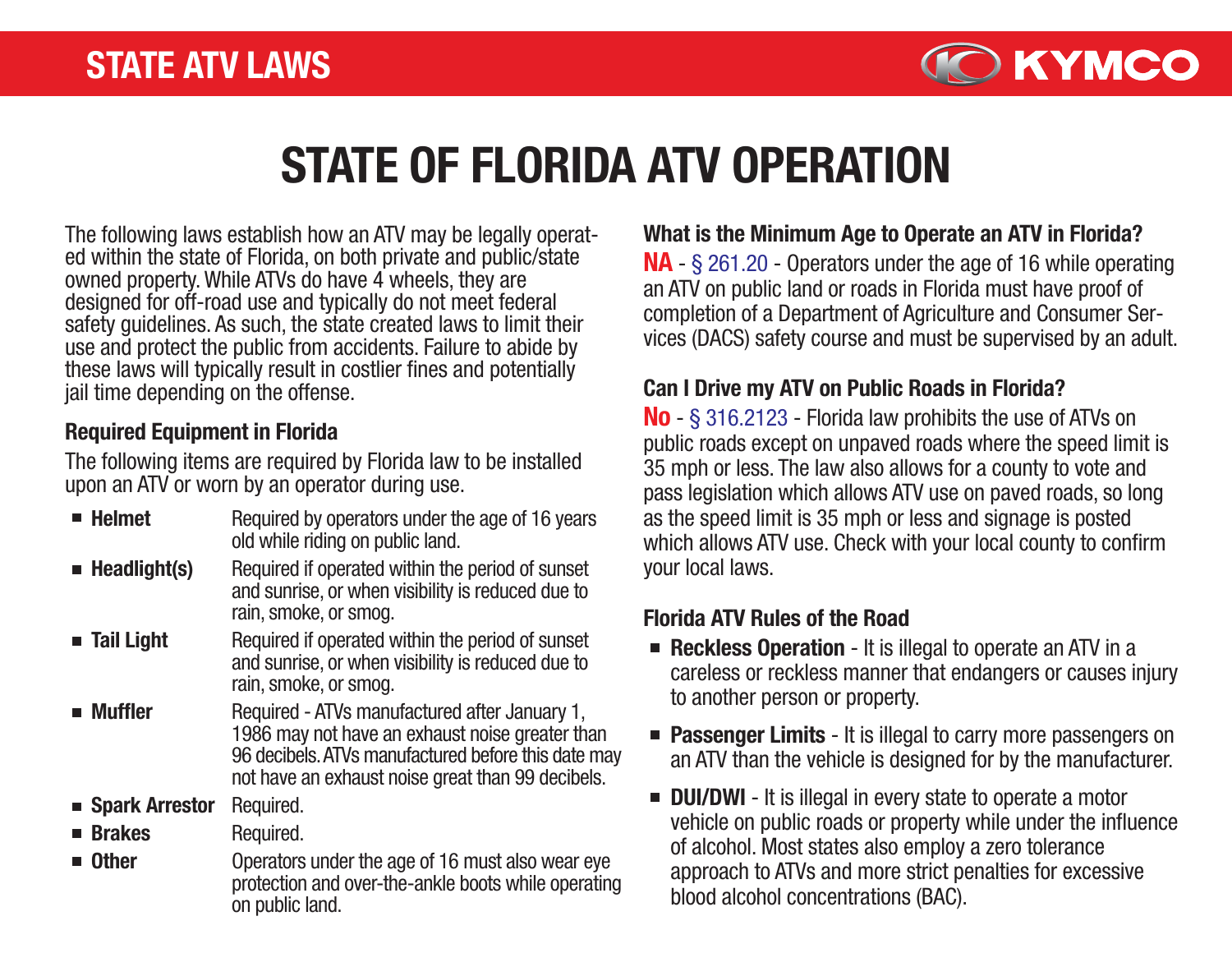

# STATE OF GEORGIA ATV OPERATION

The following laws establish how an ATV may be legally operated within the state of Georgia, on both private and public/state owned property. While ATVs do have 4 wheels, they are designed for off-road use and typically do not meet federal safety guidelines. As such, the state created laws to limit their use and protect the public from accidents. Failure to abide by these laws will typically result in costlier fines and potentially jail time depending on the offense.

### Required Equipment in Georgia

The following items are required by Georgia law to be installed upon an ATV or worn by an operator during use.

- $\blacksquare$  Helmet Not Required.
- $\blacksquare$  Headlight(s) Not Required.
- **Tail Light** Not Required.
- **Muffler** Required.
- Spark Arrestor Not Required.

Required.

- **Brakes**
- **n** Other

### What is the Minimum Age to Operate an ATV in Georgia?

NA - § 40-6-3 - The state of Georgia does not specify a minimum age at which an ATV may be operated on private property or state property. If an ATV is operated on public roads, or forest roads, then the rider must comply with all motor vehicle laws including holding a license and be 16 years of age or older.

### Can I Drive my ATV on Public Roads in Georgia?

No - Georgia requires any vehicle used on public roads in the state to be registered with that state. As the Georgia DOR does not allow the registration of ATVs, they cannot be operated on public roads.

### Georgia ATV Rules of the Road

- **Private Property** It is illegal to operate an ATV on private property without the permission of the land owner.
- **Perennial Streams** ATVs may not be operated within any perennial stream, except when directly crossing.
- **DUI/DWI** It is illegal in every state to operate a motor vehicle on public roads or property while under the influence of alcohol. Most states also employ a zero tolerance approach to ATVs and more strict penalties for excessive blood alcohol concentrations (BAC).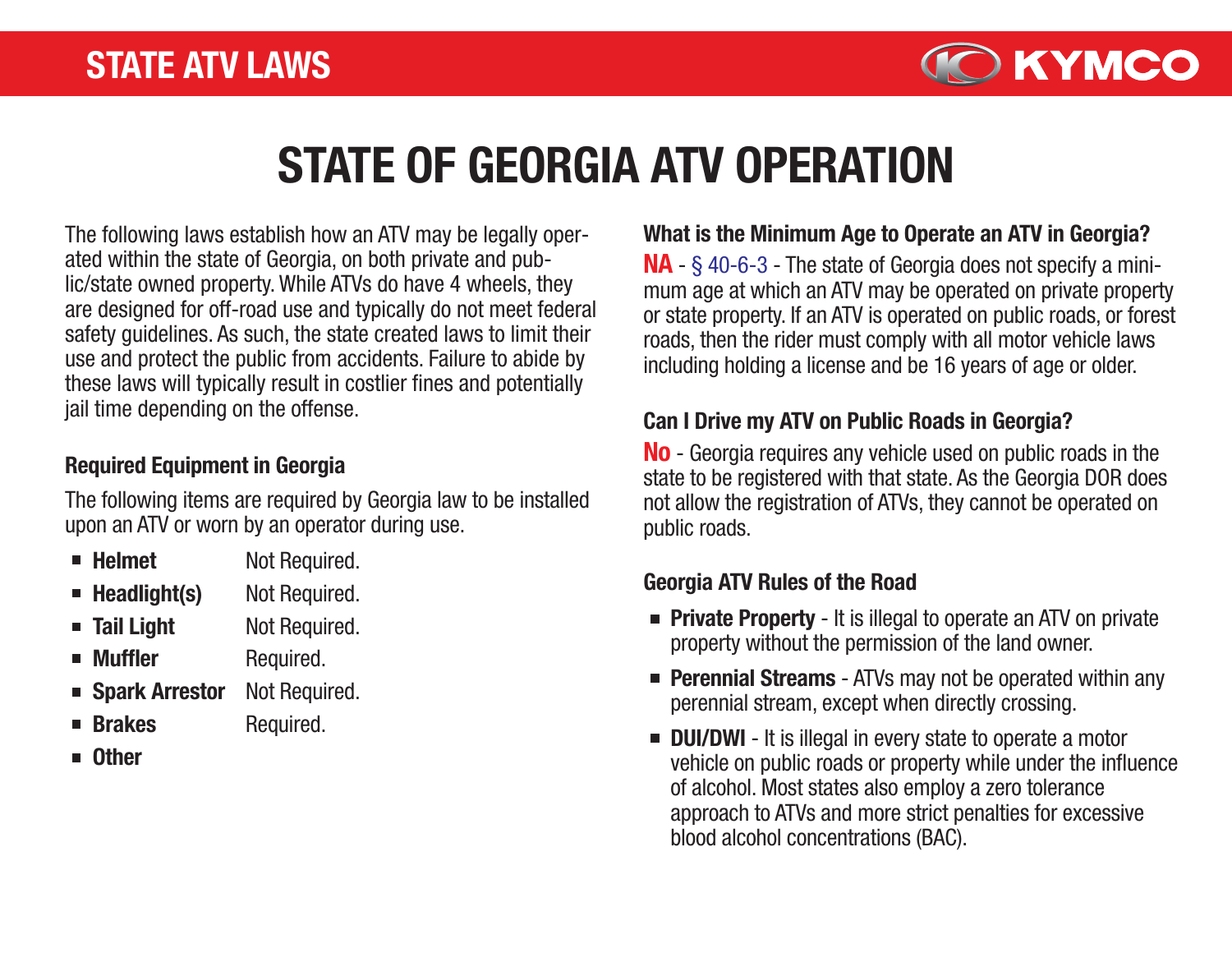

# STATE OF HAWAII ATV OPERATION

The following laws establish how an ATV may be legally operated within the state of Hawaii, on both private and public/state owned property. While ATVs do have 4 wheels, they are designed for off-road use and typically do not meet federal safety guidelines. As such, the state created laws to limit their use and protect the public from accidents. Failure to abide by these laws will typically result in costlier fines and potentially jail time depending on the offense.

#### Required Equipment in Hawaii

The following items are required by Hawaii law to be installed upon an ATV or worn by an operator during use.

- $\blacksquare$  Helmet Required if operating an ATV on public roads in conjunction with the provision listed under 'Can I Drive my ATV on Public Roads in Hawaii?'.
- $\blacksquare$  Headlight(s) Not Required.
- **Tail Light** Not Required.
- Muffler Not Required.
- Spark Arrestor Not Required.
- **Brakes** Not Required.
- **Other**

NA - § 286-12 - There are no age restrictions for general ATV use on private property in Hawaii, however if the ATV is operated on any public road the rider must be 16 years old with a valid driver's license. What is the Minimum Age to Operate an ATV in Hawaii?

### Can I Drive my ATV on Public Roads in Hawaii?

No - § 286-12 - Hawaii generally restricts the use on ATVs on public roads unless it being operated as farm equipment, by a licensed driver, traveling on a two lane road with a speed limit less than or equal to 35 mph, between two agricultural zones, during daylight, and while wearing a helmet.

### Hawaii ATV Rules of the Road

**DUI/DWI** - It is illegal in every state to operate a motor vehicle on public roads or property while under the influence of alcohol. Most states also employ a zero tolerance approach to ATVs and more strict penalties for excessive blood alcohol concentrations (BAC).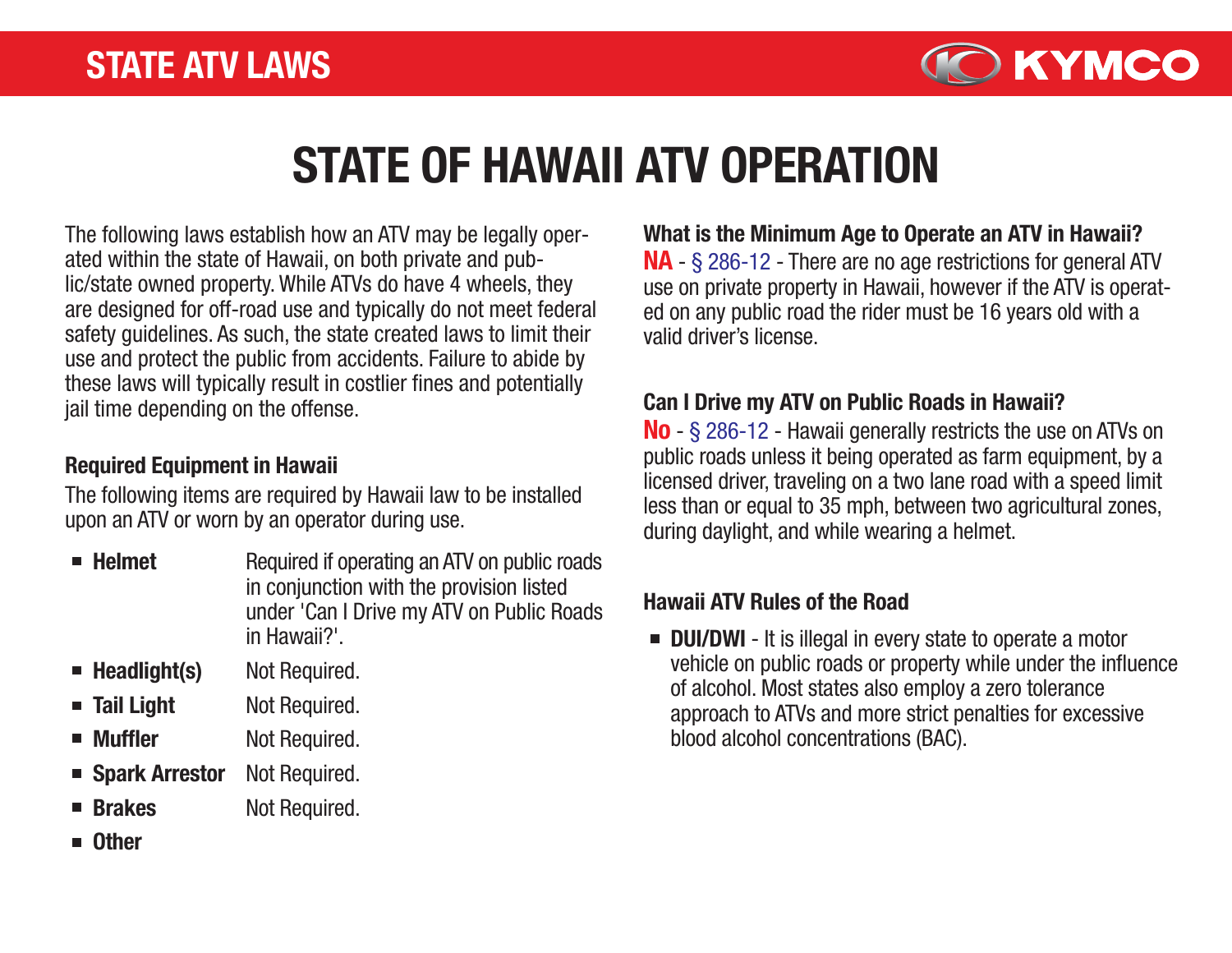

# STATE OF IDAHO ATV OPERATION

The following laws establish how an ATV may be legally operated within the state of Idaho, on both private and public/state owned property. While ATVs do have 4 wheels, they are designed for off-road use and typically do not meet federal safety guidelines. As such, the state created laws to limit their use and protect the public from accidents. Failure to abide by these laws will typically result in costlier fines and potentially jail time depending on the offense.

#### Required Equipment in Idaho

The following items are required by Idaho law to be installed **Can I Drive my ATV on Public Roads in Idaho?** upon an ATV or worn by an operator during use. Vehicles registered for on-road use must comply with all required motor vehicle equipment.

| $\blacksquare$ Helmet       | Required by operators under the age of 18<br>while operating an ATV on public roads/land. |
|-----------------------------|-------------------------------------------------------------------------------------------|
| $\blacksquare$ Headlight(s) | Not Required but recommended by the<br>Idaho Parks and Rec Department.                    |
| $\blacksquare$ Tail Light   | Not Required but recommended by the<br>Idaho Parks and Rec Department.                    |
| $\blacksquare$ Muffler      | Required and must reduce the exhaust to<br>less than 96 decibels.                         |
| ■ Spark Arrestor            | Not Required.                                                                             |
| <b>Brakes</b>               | Not Required.                                                                             |

#### What is the Minimum Age to Operate an ATV in Idaho?

NA - § 49-302 - Idaho allows ATVs to be operated on private property with no age restriction, however operation on public/state land has very specific restrictions. ATVs which are registered for on-road use may only be operated by licensed riders (16 y/o). On public land, operators under the age of 16 must be supervised by an adult (within 300 ft) and have completed an ATV safety course approved by the Idaho Department of Parks and Recreation.

**Yes** - The state of Idaho allows ATVs to be registered for on-road use, but only if the ATV meets Federal Safety Guidelines and it is operated on roadways which have been permitted by local government. The ATV must be registered and have an in-date tag applied before operation. All rules of the road apply to ATVs operated on public roads.

#### Idaho ATV Rules of the Road

**DUI/DWI** - It is illegal in every state to operate a motor vehicle on public roads or property while under the influence of alcohol. Most states also employ a zero tolerance approach to ATVs and more strict penalties for excessive blood alcohol concentrations (BAC).

**Other**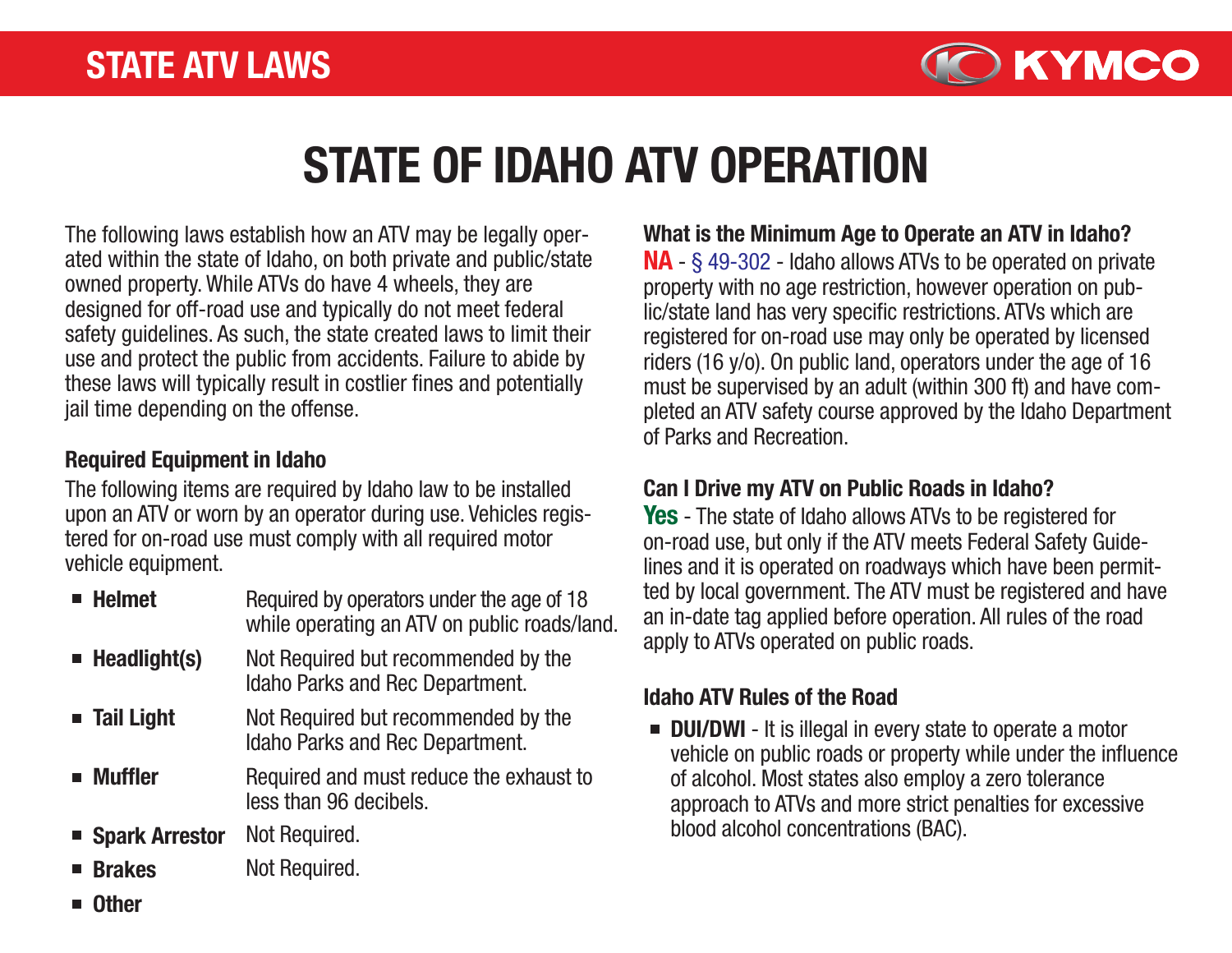

# STATE OF ILLINOIS ATV OPERATION

The following laws establish how an ATV may be legally operated within the state of Illinois, on both private and public/state owned property. While ATVs do have 4 wheels, they are designed for off-road use and typically do not meet federal safety guidelines. As such, the state created laws to limit their use and protect the public from accidents. Failure to abide by these laws will typically result in costlier fines and potentially jail time depending on the offense.

### Illinois ATV Rules of the Road

- Careless Operation ATVs may not be operated in a careless or headless maner which is grossly indifferent to persons or property.
- Reckless Operation No person shall operate an ATV in a manner as to endanger the life, limb or property of any person.
- **Private Property** It is illegal to operate an ATV on private property without the permission of the land owner.
- **Public Property not Permitted for ATV Use It is also illegal to** operate an ATV on public property which has not been designated by a governing body.
- **Excessive Speed** No person shall operate an ATV at a speed which is too fast for conditions.
- **Frozen Waters** ATVs may not be operated within 100 feet of skaters, or people engaged in fishing, except at the minimum required speed to maintain forward movement.
- **Disturbing the Peace** No person shall operate an ATV within 100 feet of a home between 12am and 6am, except at the minimum speed required to continue forward movement. This does not include private property in which you have been granted permission.
- **DUI/DWI** It is illegal in every state to operate a motor vehicle on public roads or property while under the influence of alcohol. Most states also employ a zero tolerance approach to ATVs and more strict penalties for excessive blood alcohol concentrations (BAC).

### What is the Minimum Age to Operate an ATV in Illinois?

NA - Illinois allows ATVs to be operated on private and public land with no age restriction. If the quad is operated lawfully on public roads, that rider must be at least 16 years old with a valid driver's license.

### Can I Drive my ATV on Public Roads in Illinois?

No - § 11-1426.1 - Generally, it is illegal to operate an ATV on public roads in Illinois, unless authorized by a municipality. Town ship, county or other local government where the speed limit is less than 35 mph. If used on public roads, the ATV must also be covered under an automobile, atv, farm or other insurance policy.

ATVs may cross public roads, not including interstates or controlled access highway, at a 90 degree angle after the vehicle has come to a complete stop and yielded to all pedestrians and vehicles.

#### Required Equipment in Illinois

The following items are required by Illinois law to be installed upon an ATV or worn by an operator during use. If on-road use is permitted by local authorities, then ATVs must be in compliance with all requirements set forth by the Federal Safety Administration.

| $\blacksquare$ Helmet       | Not Required. |
|-----------------------------|---------------|
| $\blacksquare$ Headlight(s) | Not Required. |
| <b>Tail Light</b>           | Not Required. |
| <b>Muffler</b>              | Not Required. |
| ■ Spark Arrestor            | Not Required. |

- **Brakes** Required.
- **Other**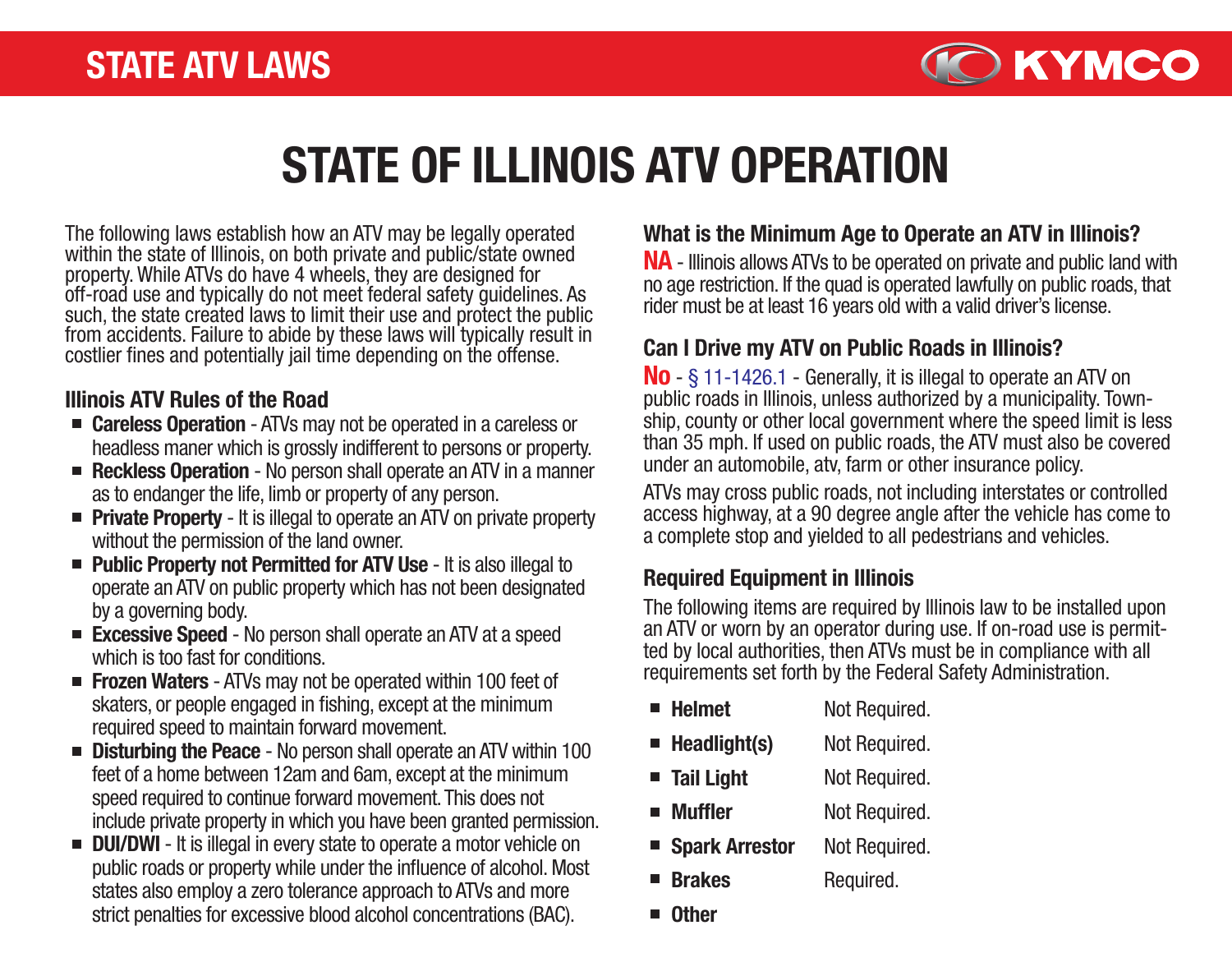

# STATE OF INDIANA ATV OPERATION

The following laws establish how an ATV may be legally operated within the state of Indiana, on both private and public/state owned property. While ATVs do have 4 wheels, they are designed for off-road use and typically do not meet federal safety guidelines. As such, the state created laws to limit their use and protect the public from accidents. Failure to abide by these laws will typically result in costlier fines and potentially jail time depending on the offense.

#### Indiana ATV Rules of the Road

- Reckless Operation No person shall operate an ATV in a manner as to endanger any property or person.
- **Private Property** It is illegal to operate an ATV on private property without the permission of the land owner.
- Excessive Speed No person shall operate an ATV at a speed which is too fast for conditions.
- Slide, Ski, Skating Areas ATVs may not be operated within 100 feet of slides, and skiing/skating areas.
- **Disturbing the Peace** No person shall operate an ATV in a manner as to endanger the life, limb or property of any person within 100 feet of a home between 12am and 6am, except at the minimum speed required to continue forward movement. This does not include private property in which you have been granted permission.
- Railroad Tracks ATVs may not be operated on railroad tracks.
- Cemetery It is illegal to operate an ATV on or across a cemetery or burial ground.
- Nursery or Public Land ATVs may not be operated where growing plants or animals may be damaged.
- **Rivers, Streams and Creeks** ATVs may not be operated in flowing water except to cross by the shortest possible route.
- Loaded Firearms and Bows ATV operators may not carry a bow with an arrow nocked, or a firearm unless it is unloaded and securely encased or has a trigger lock.
- **DUI/DWI** It is illegal in every state to operate a motor vehicle on public roads or property while under the influence of alcohol. Most states also employ a zero tolerance approach to ATVs and more strict penalties for excessive blood alcohol concentrations (BAC).

# What is the Minimum Age to Operate an ATV in Indiana?

NA - § 14-16-1-20 - Indiana law allows ATVs to be operated by a person of any age while on private property owned or controlled by their parent or guardian. All other usage require riders 14 years or younger must be supervised by an adult 18 years or older. If an ATV is operated on a public road, the operator must have a valid driver's license.

## Can I Drive my ATV on Public Roads in Indiana?

No - § 14-16-1-20 - Generally, it is illegal to operate an ATV on public roads in Indiana.State law however does allow ATVs to be operated on the right of way next to any roadway (other than limited use highways) when there is sufficient space to do so safely. ATVs may also cross roadways but only at a 90 degree angle and after yielding to all oncoming traffic. State law allows counties and cities to make their own laws related to ATV usage so its important you check with your local government body before riding.

### Required Equipment in Indiana

The following items are required by Indiana law to be installed upon an ATV or worn by an operator during use. If on-road use is permitted by local authorities, then ATVs must be in compliance with all require- ments set forth by the Federal Safety Administration.

- Required if operated by a rider under the age of  $\blacksquare$  Helmet 18 years old.  $\mathcal{L}_{\mathcal{A}}$ Headlight(s) Required if operated between sunset and sunrise.
	- Tail Light Muffler Required if operated between sunset and sunrise. Required.
	- Spark Arrestor Not Required.
- **Brakes**

Required and must slow the vehicle by 14 feet

per second when driven on flat pavement from an initial speed of 20 mph.

 $\overline{\phantom{a}}$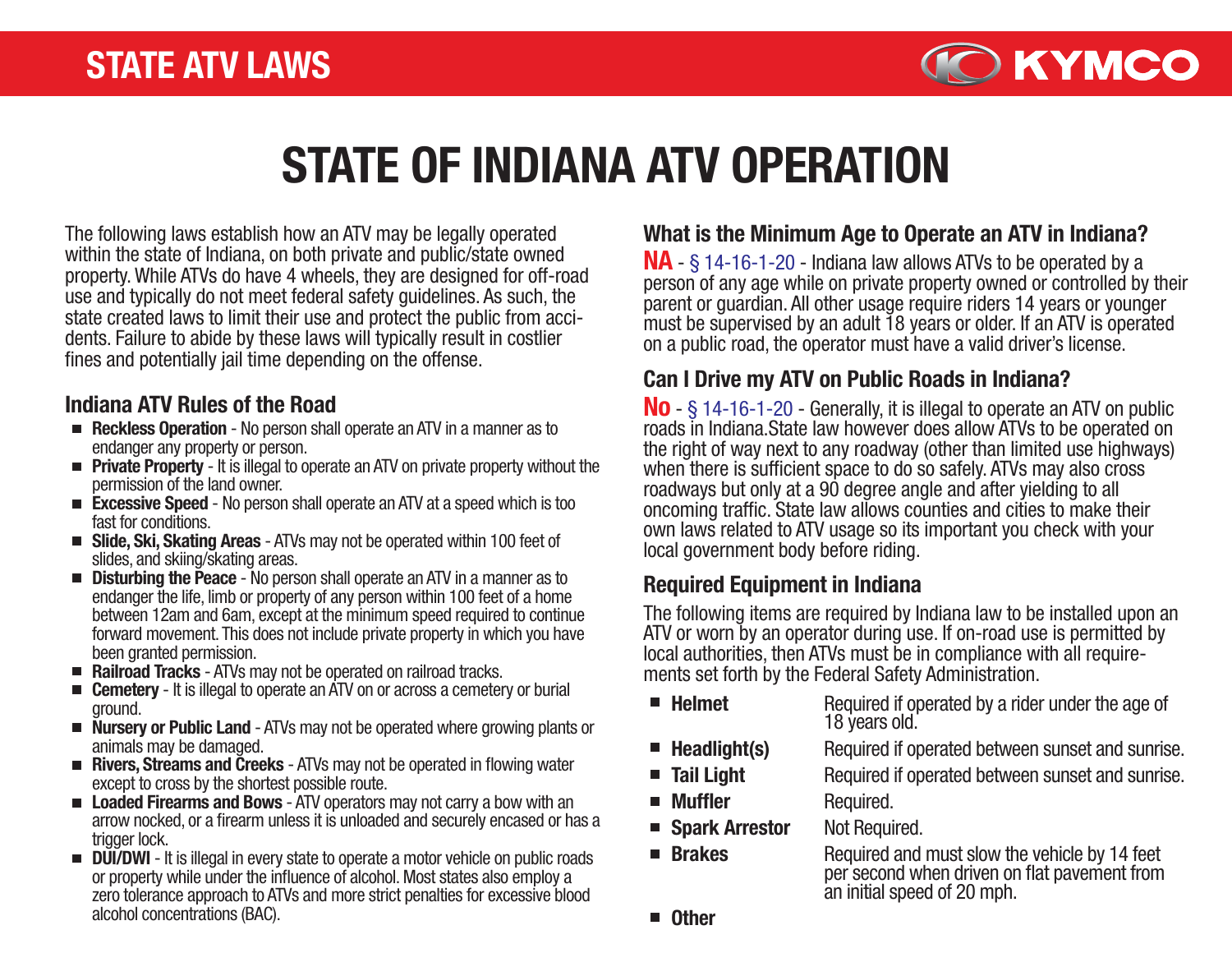

# STATE OF IOWA ATV OPERATION

The following laws establish how an ATV may be legally operated within the state of Iowa, on both private and public/state owned property. While ATVs do have 4 wheels, they are designed for off-road use and typically do not meet federal safety guidelines. As such, the state created laws to limit their use and protect the public from accidents. Failure to abide by these laws will typically result in costlier fines and potentially jail time depending on the offense.

#### Iowa ATV Rules of the Road

- Reckless Operation No person shall operate an ATV in a manner as to endanger any property or person.
- **Private Property** It is illegal to operate an ATV on private property without the permission of the land owner.
- Excessive Speed No person shall operate an ATV at a speed which is too fast for conditions.
- Slide, Ski, Skating Areas ATVs may not be operated within 100 feet of slides, and skiing/skating areas.
- Railroad Tracks ATVs may not be operated on railroad tracks.
- Nursery or Public Land ATVs may not be operated where growing plants or animals may be damaged.
- **Park, Wildlife area, or Streams** ATVs may not be operated in any park, wildlife area, preserve, refuge, game management area, or any part of a stream.
- Loaded Firearms Generally, ATV operators may not carry a loaded firearm unless it is holstered on the person and they have a carry permit.
- **DUI/DWI** It is illegal in every state to operate a motor vehicle on public roads or property while under the influence of alcohol. Most states also employ a zero tolerance approach to ATVs and more strict penalties for excessive blood alcohol concentrations (BAC).

### What is the Minimum Age to Operate an ATV in Iowa?

NA - § 321I.26 - ATVs operated on private or public property have no age requirements. However, operators under the age of 11 must have adult supervision while riding on state lands or roads. Operators between 12 and 17 years old may operate alone but only if they have completed an ATV education course approved by the state and have the certificate in their possession while riding.

#### Can I Drive my ATV on Public Roads in Iowa?

No - § 321.234A - ATVs shall not be operated on a roadway unless one or more of the following conditions apply:

- Between sunrise and sunset and the operation is incidental to the ATV's use for agriculture use.
- Operation by a licensed engineer or land surveyor while surveying.
- ATVs used to mow or maintain snowmobile and all-terrain trails.

State law does allow for counties or cities to create their own laws which can broaden or restrict ATV use on public roads. It is important you check with your local government before riding.

### Required Equipment in Iowa

The following items are required by Iowa law to be installed upon an ATV or worn by an operator during use. If on-road use is permitted by local authorities, then ATVs must be in compliance with all requirements set forth by the Federal Safety Administration.

- **Helmet** Not Required.
	- Headlight(s) Required if operated during hours of darkness.
	- Tail Light Muffler Required if operated during hours of darkness. Required.

Required.

- Spark Arrestor Not Required.
- Brakes
- **n** Other

 $\mathcal{L}_{\mathcal{A}}$  $\blacksquare$  $\Box$ 

П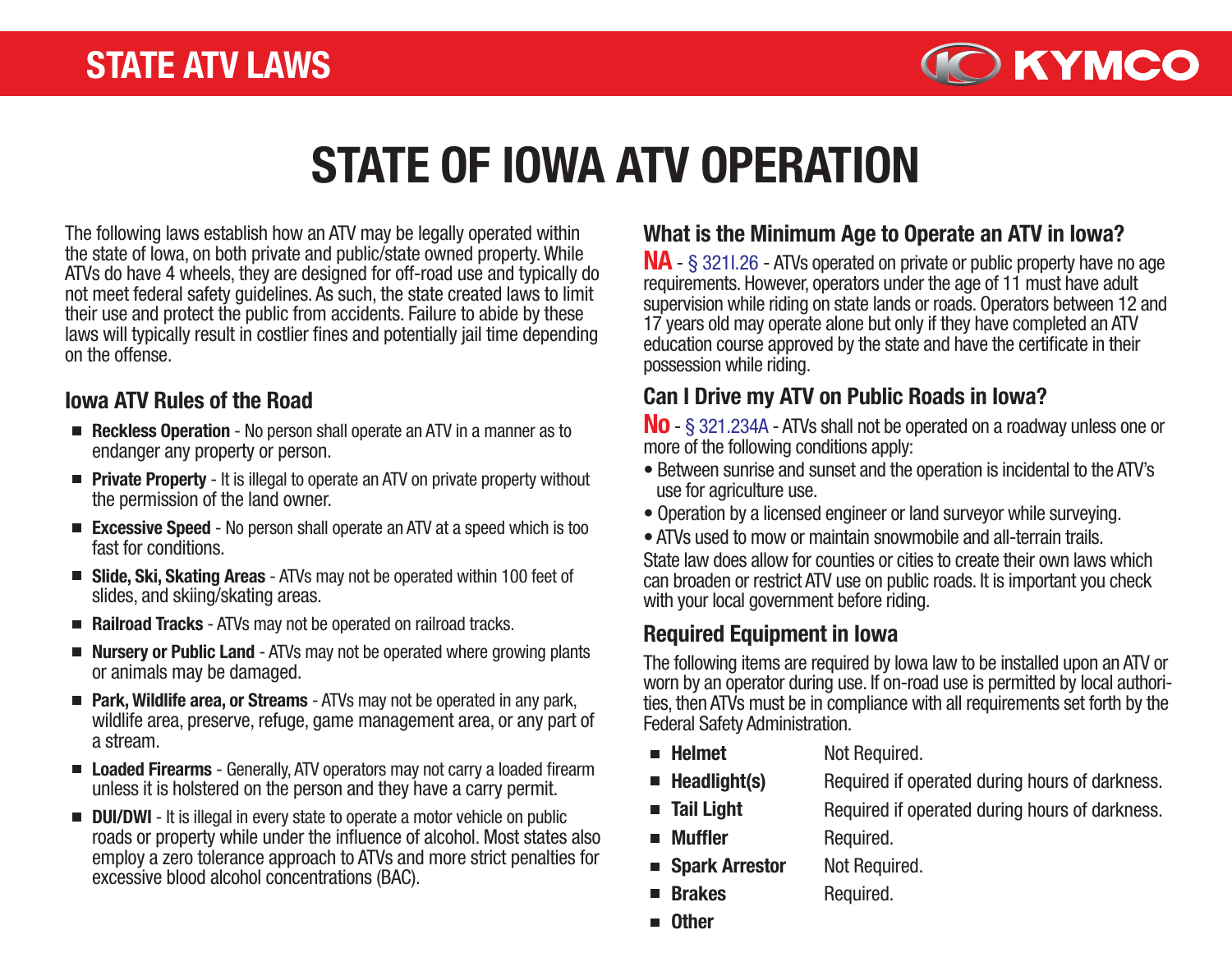

# STATE OF KANSAS ATV OPERATION

The following laws establish how an ATV may be legally operated within the state of Kansas, on both private and public/state owned property. While ATVs do have 4 wheels, they are designed for off-road use and typically do not meet federal safety guidelines. As such, the state created laws to limit their use and protect the public from accidents. Failure to abide by these laws will typically result in costlier fines and potentially jail time depending on the offense.

#### Required Equipment in Kansas

The following items are required by Kansas law to be installed upon an ATV or worn by an operator during use. If on-road use is permitted by local authorities, then ATVs must be in compliance with all requirements set forth by the Federal Safety **Administration** 

- $\blacksquare$  Helmet Not Required.
- $\blacksquare$  Headlight(s) Not Required.
- **Tail Light** Not Required.
- **Muffler** Not Required.
- Spark Arrestor Not Required.
- **Brakes** Not Required.
- **n** Other If the ATV is operated on any roadways the following equipment is needed – headlights, tail lights, brakes, muffler, turn signals, mirrors, and horn.

NA - There are no laws in Kansas which restricts the age at which an ATV may be operated. What is the Minimum Age to Operate an ATV in Kansas?

### Can I Drive my ATV on Public Roads in Kansas?

 $\text{No}$  - § 8-15,100 - It is illegal to operate an ATV on any interstate highway, federal highway or state highway; or within any city limits, unless permitted by that city. Check with your local government before operating your ATV on any roadways.

### Kansas ATV Rules of the Road

- **Excessive Speed** No person shall operate an ATV at a speed which exceeds the posted limit on public or state lands.
- Authorized Land ATVs may only be operated on marked trails or roads while within state parks or land.
- **DUI/DWI** It is illegal in every state to operate a motor vehicle on public roads or property while under the influence of alcohol. Most states also employ a zero tolerance approach to ATVs and more strict penalties for excessive blood alcohol concentrations (BAC).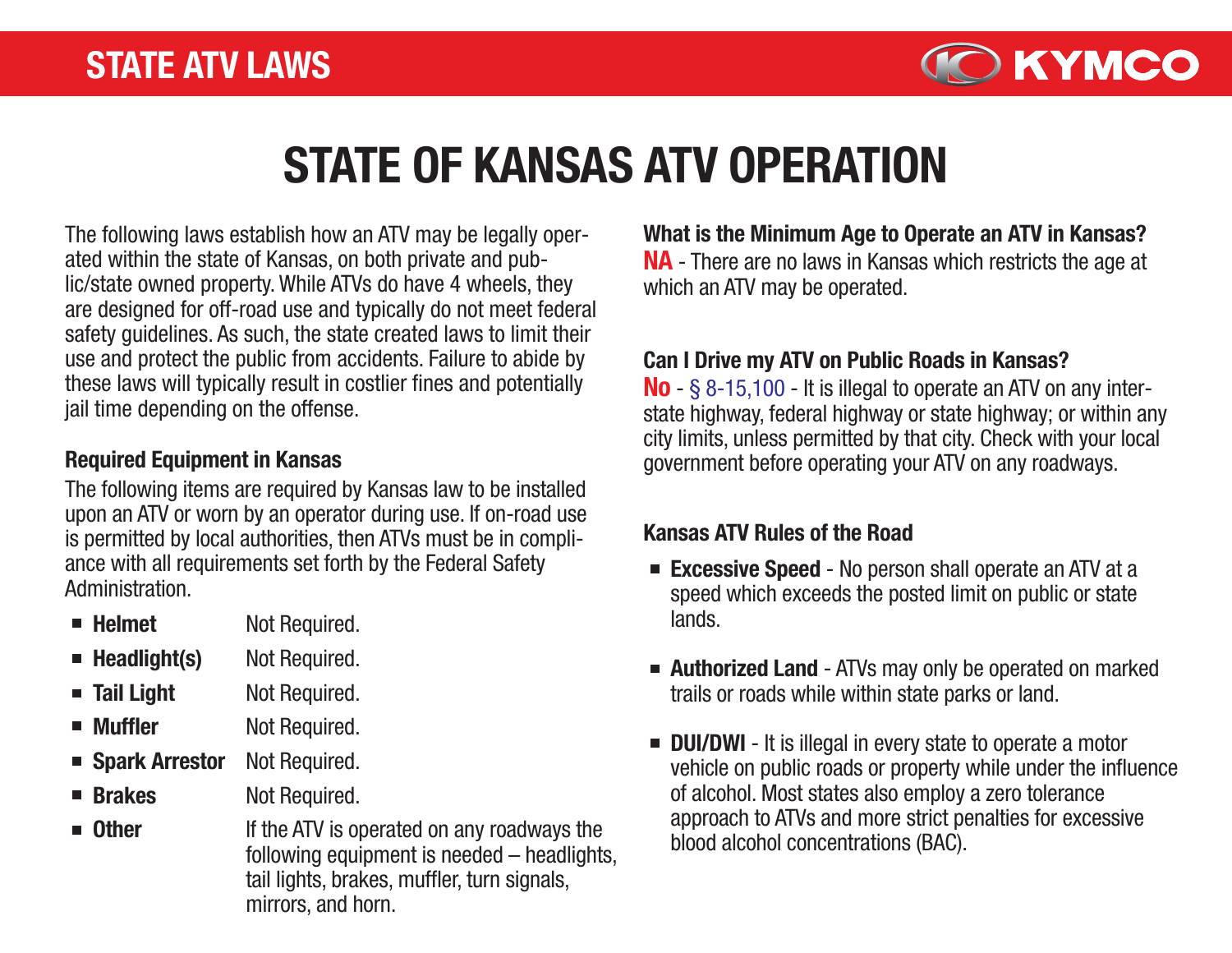

# STATE OF KENTUCKY ATV OPERATION

The following laws establish how an ATV may be legally operated within the state of Kentucky, on both private and public/state owned property. While ATVs do have 4 wheels, they are designed for off-road use and typically do not meet federal safety guidelines. As such, the state created laws to limit their use and protect the public from accidents. Failure to abide by these laws will typically result in costlier fines and potentially jail time depending on the offense.

#### Required Equipment in Kentucky

The following items are required by Kentucky law to be installed upon an ATV or worn by an operator during use. If on-road use is permitted by local authorities, then ATVs must be in compliance with all requirements set forth by the Federal Safety Administration.

| $\blacksquare$ Helmet |  |  | Required for riders under 16 years old. |  |
|-----------------------|--|--|-----------------------------------------|--|
|                       |  |  |                                         |  |

- $\blacksquare$  Headlight(s) Required if operated on public roads.
- **Tail Light** Required if operated on public roads.
- Muffler Not Required.
- Spark Arrestor Not Required.
- Brakes Not Required.
- **n** Other

NA - § 189.515 - Kentucky lawmakers do not limit the age at which an ATV may be operated, but they do limit the engine displacement. Minors under the age of 12 may not operate an ATV with an engine displacement which exceeds 70cc, and minors under the age of 16 may not operate an ATV over 90cc. All minors under 16 must also have parental supervision while riding. What is the Minimum Age to Operate an ATV in Kentucky?

### Can I Drive my ATV on Public Roads in Kentucky?

No - § 189.515 - Generally, Kentucky law prohibits the use of ATVs on public roads however they do allow for cities or townships to enact their own laws which allow the use of ATVs on certain roads. It is also legal to operate an ATV in Kentucky on public roads if the ATV is engaged in farm or agricultural related activities, construction, road maintenance, or snow removal. Compliance with all traffic laws applies to ATVs which can be legally operated on a public roadway, including the requirement of a driver's license. Any ATV may cross a roadway during daytime hours, at a 90 degree angle, and for no longer than 2/10s of a mile.

#### Kentucky ATV Rules of the Road

- **Private Property** No person shall operate an ATV on private property without the express permission of the land owner.
- **Public Property** A person shall not operate an all-terrain vehicle on public property unless the governmental agency responsible for the property has approved the use of all-terrain vehicles.
- **DUI/DWI** It is illegal in every state to operate a motor vehicle on public roads or property while under the influence of alcohol. Most states also employ a zero tolerance approach to ATVs and more strict penalties for excessive blood alcohol concentrations (BAC).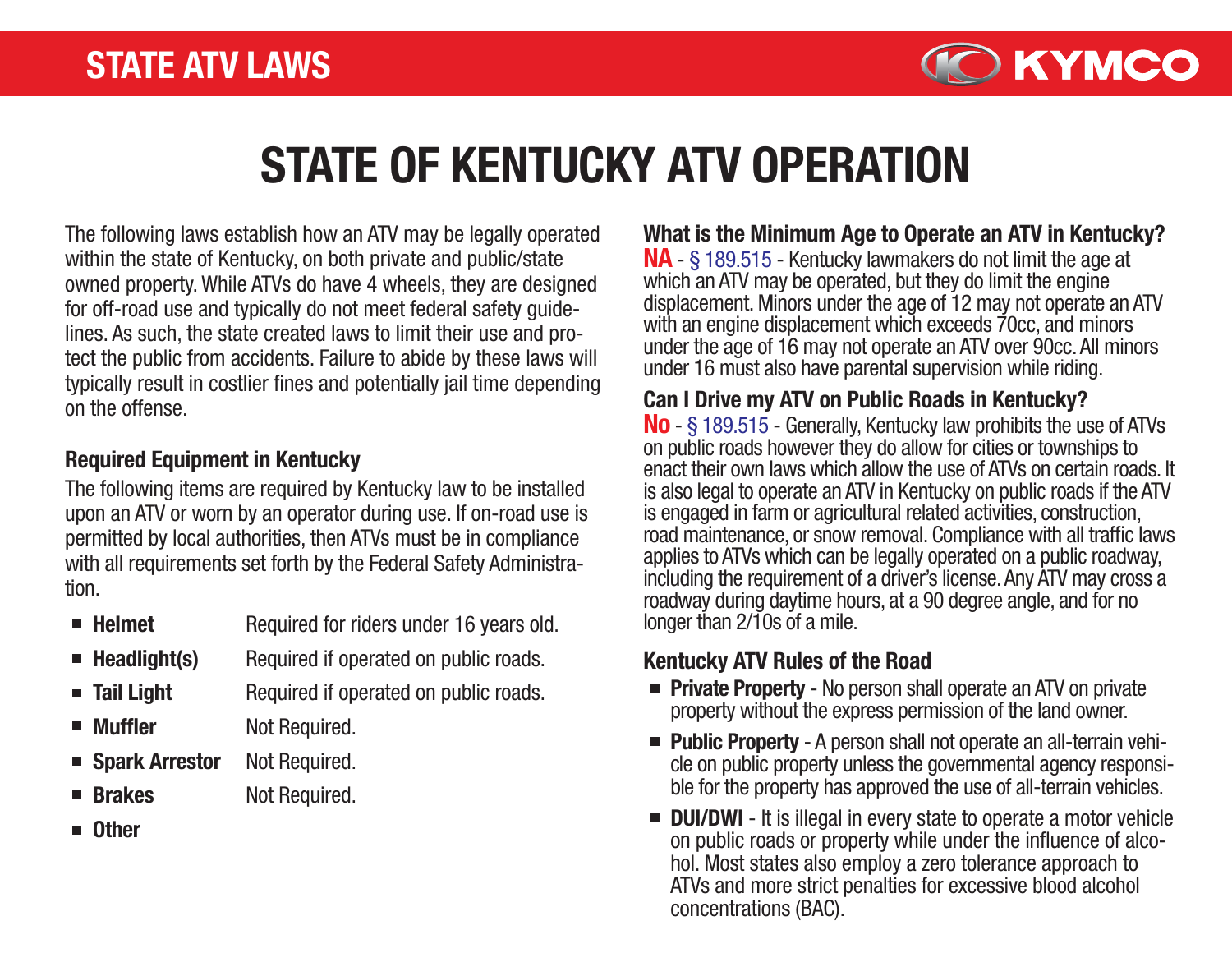

# STATE OF LOUISIANA ATV OPERATION

#### How does Louisiana define an ATV?

Louisiana defines an ATV or All-Terrain Vehicle as an off-road vehicle (not legal for highway use) with factory specifications not to exceed the following: weight  $-750$  lbs; length  $-85$ inches; width – 48 inches. ATV tires are restricted to those no larger than 26 x 12 with a maximum 1-inch lug height and a maximum allowable tire pressure of 12 psi as indicated on the tire by the manufacturer.

### Age Requirements for ATVs?

NA - Louisiana state law does not list an age requirement to operate ATVs on private property. However, children under the age of 18 should to be supervised by an adult when operating ATVs on public lands.

#### Where are you permitted to operate an ATV in Louisiana?

#### **Public Roads**

With the exception of road and highways located in Orleans Parish, you may ride an ATV on the shoulders of all public roads or highways, except interstate highways, during daylight hours starting thirty minutes after sunrise and ending thirty minutes before sunset. You may also cross public roads or highways as needed.

### ■ State Parks

You may only operate an ATV within a Louisiana State Park if it has been properly licensed by the appropriate regulatory agencies.

Within Louisiana State Parks, ATVs may only be operated on those roads, lanes, or byways designated for vehicular park traffic unless otherwise authorized by the site manager. Likewise, ATVs may only be parked in designated parking areas unless otherwise authorized by the site manager.

Unless otherwise posted, you may not exceed 15 miles per hour while riding an ATV in a State Park.

You are not permitted to clean, service or repair an ATV on state park property except in emergency situations and in designated areas.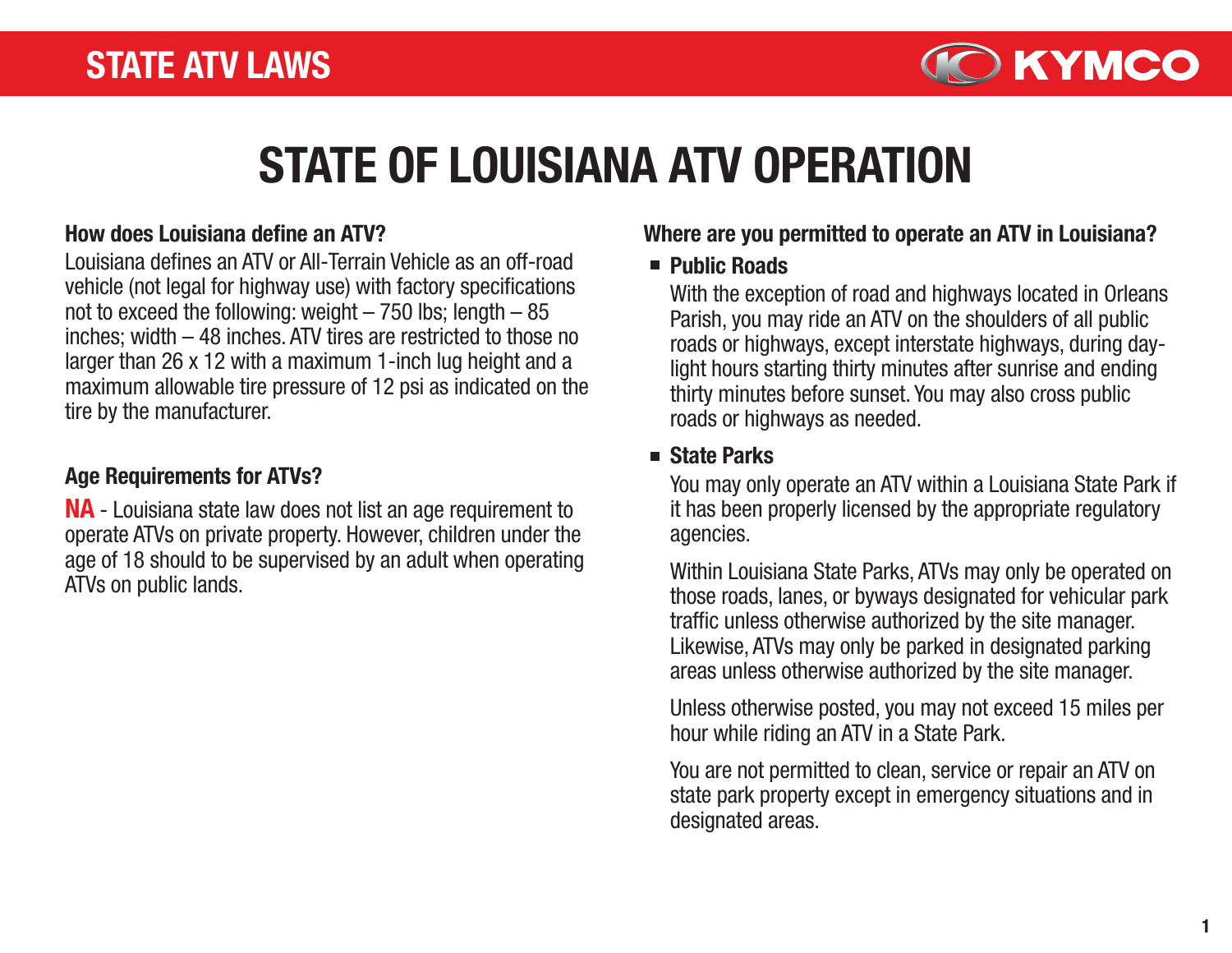

# STATE OF LOUISIANA ATV OPERATION CONTINUED

### **E** Louisiana Trail Markings

The following markings are used to mark ATV trails in Louisiana:

- Entrances to ATV trails will be marked with peach colored paint.
- Entrances to ATV trails will be marked with orange colored paint.
- Entrances to Physically Challenged Only trails will be marked with blue colored paint.
- Entrances to ATV trails that are open year-round will be marked with purple paint.
- The end of all trails will be marked with red paint.

#### Wildlife Management Areas

Every Wildlife Management Area in Louisiana is required to have at least one all-terrain vehicle trail open throughout the year, except when weather or other conditions render the use of the trail a public safety or an environmental hazard.

To be able to use the year-round all-terrain vehicle trails in Wildlife Management Areas, you must possess a WMA permit.

#### ■ ATV Trails for Physically Challenged Persons

Louisiana has special ATV trails for physically challenged persons. The use of these trails is restricted to those holding ATV physically challenged permits, and to people 60 years of age or older may also, with proof of age. If you are under the age of 60 and wish to use these trails, you must apply for and obtain a Physically Challenged Hunter Program Permit from LDWF.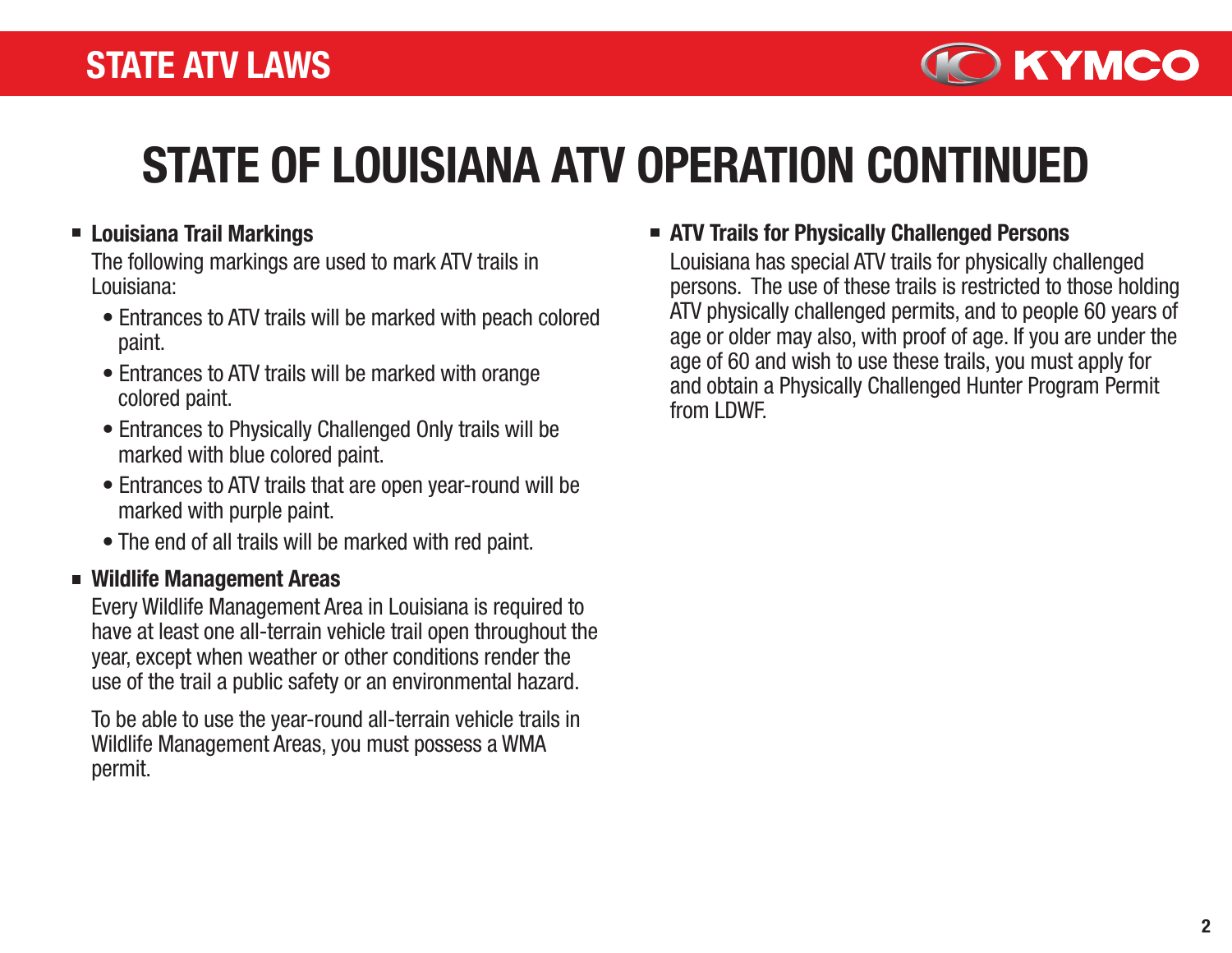

# STATE OF MAINE ATV OPERATION

#### How does Maine define an ATV?

Maine defines an ATV or "All-terrain vehicle" as a motor- driven, off-road, recreational vehicle capable of cross-country travel on land, snow, ice, marsh, swampland or other natural terrain. "All-terrain vehicle" or ATV includes, but is not limited to, a multitrack, multiwheel or low-pressure tire vehicle; a motorcycle or related 2-wheel, 3-wheel or belt-driven vehicle; an amphibious machine; or other means of transportation deriving motive power from a source other than muscle or wind.

### Age Restrictions for Operating an ATV in Maine

Maine has the following restrictions regarding the age of ATV operators riding on any land that is not owned or leased by their parents or guardians.

- A person under 10 years of age may not operate an ATV in Maine.
- A person aged 10 years to 15 years of age may not operate an ATV unless that person has successfully completed an approved training course.
- Any person under the age of 16 must be accompanied by an adult when operating an ATV.
- $\blacksquare$  It is unlawful for any person to permit an unaccompanied youth under the age of 16 to operate an ATV.
- Any operator or passenger of an ATV is required to wear a protective helmet.

### Required Equipment

The following equipment is required on all ATVs in Maine:

- $\blacksquare$  For any ATV operated between sunset and sunrise, there must be mounted on the front at least one headlight capable of casting a white beam for a distance of at least 100 feet directly ahead of the vehicle.
- For any ATV operated between sunset and sunrise, there must be mounted on the rear at least one taillight capable of displaying a light that must be visible at a distance of at least 100 feet behind the ATV.
- Your ATV must be equipped with an operable muffler that has not been modified, and reduces emitted noise to 96 db or lower.
- Your ATV must have a working spark arrester.

While you are required to have the above equipment, you are not permitted to have a snorkel on your ATV unless you are operating on private land.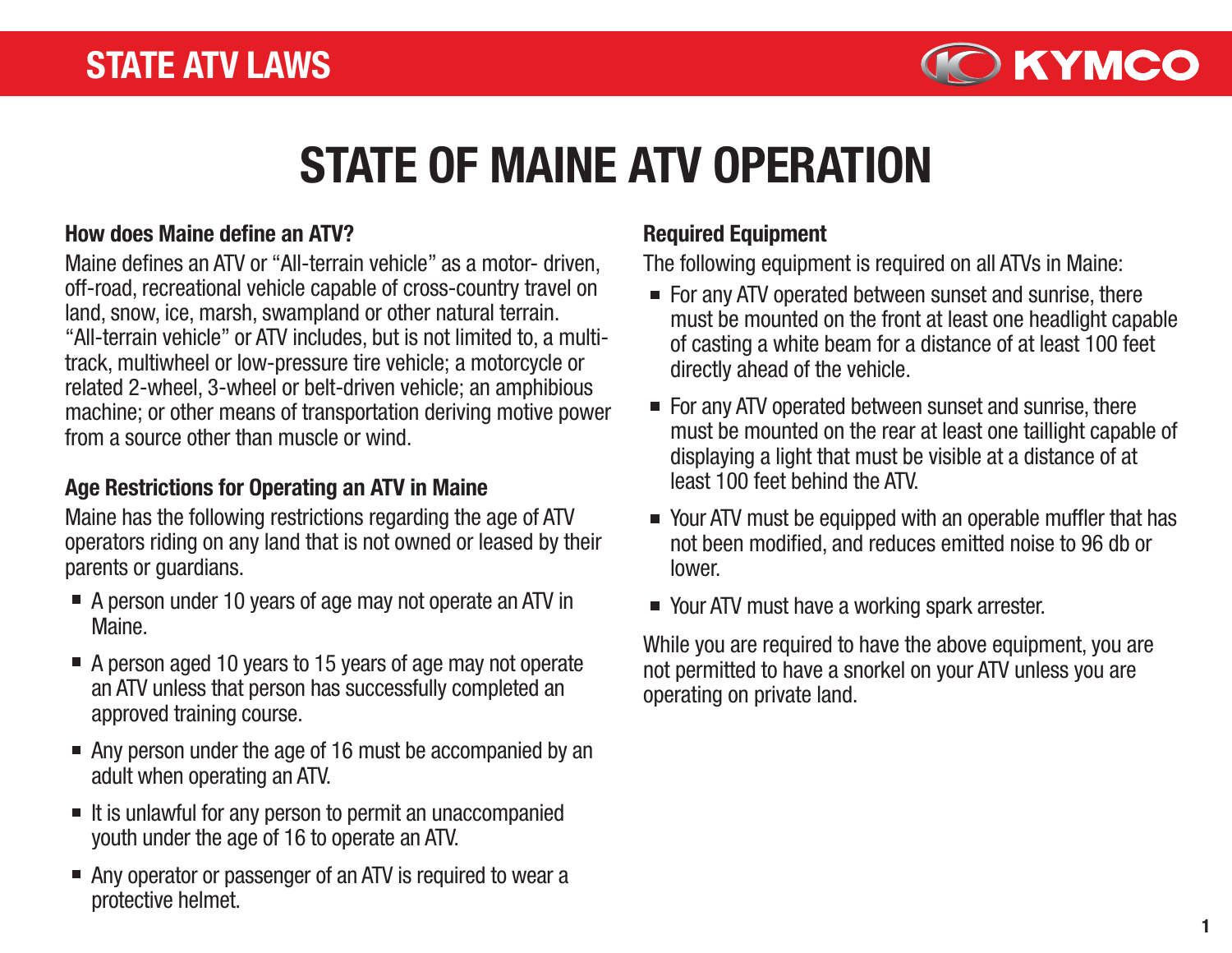

# STATE OF MAINE ATV OPERATION CONTINUED

#### Where are you permitted to operate an ATV in Maine?

Before operating an ATV on private land in Maine, you must have the express permission of the landowner. While operating on private land, you are required to stop and identify yourselves at the request of the landowner.

You are not permitted to operate an ATV on a designated snowmobile trail unless an emergency exists. This does not apply to an ATV with tracks that has been registered as a snowmobile.

Likewise, you may not operate an ATV on railroad tracks, unless they have been abandoned.

#### Are you permitted to operate an ATV on public streets in Maine?

You may not operate an ATV upon a controlled access highway or within the right-of-way limits of a controlled access highway in Maine, except within the following exceptions:

- You may cross controlled access highways by use of bridges over or roads under those highways or by use of roads crossing controlled access highways at grade.
- You may cross a controlled access highway where the Commissioner of Transportation has issued a special permit to do so.

You may operate a registered ATV within the right-of-way limits of a controlled access highway on a trail segment approved by the Commissioner of Transportation or the board of directors of the Maine Turnpike Authority, as applicable.

ATV operation is generally prohibited on any public street in Maine. Notwithstanding, you may ride an ATV a necessary distance, but in no case to exceed 500 yards, on the extreme right of the street for the purpose of crossing, as directly as possible, a public way, bridge, overpass, underpass, sidewalk or culvert as long as that operation can be made safely and does not interfere with traffic approaching from either direction.

An ATV may also be operated on a public way or street in the following circumstances.

- You may operate an ATV on a public way that is not maintained or used for the operation of conventional motor vehicles, except that operation on the left side of the street is prohibited during the hours from sunset to sunrise.
- You may operate an ATV on the streets and public ways during a declared period of emergency when travel by conventional motor vehicles is not practicable.
- An ATV may be operated on streets and public ways in special events of limited duration conducted according to a prearranged schedule under a permit from the governmental unit having jurisdiction.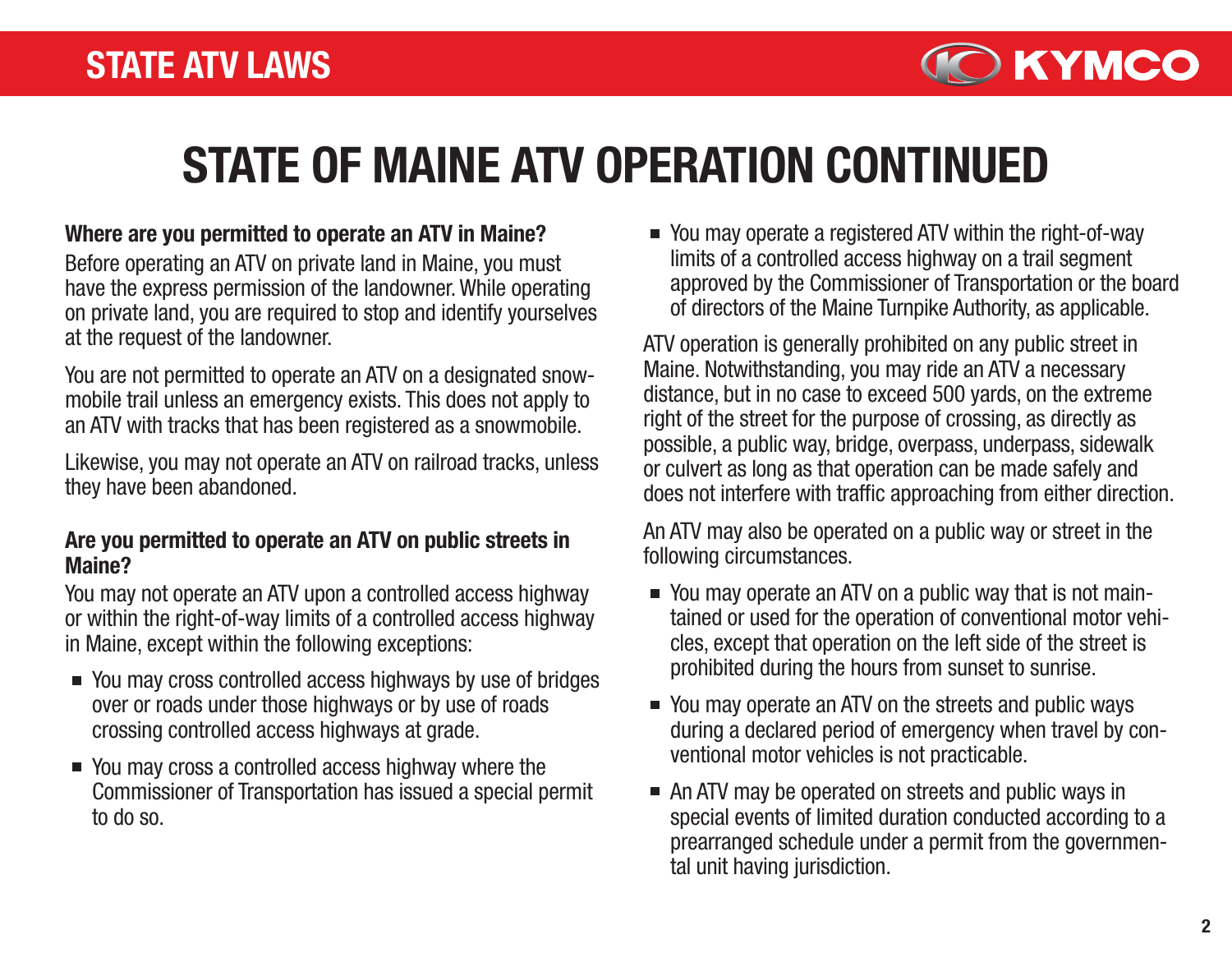

# STATE OF MAINE ATV OPERATION CONTINUED

- An ATV may be operated on a public way on the extreme right of the traveled way by a law enforcement officer for the sole purpose of traveling between the place where the ATV is usually stored and an area to be patrolled by the law enforcement officer.
- An ATV may be operated on the extreme right of a public way, or as directed by the appropriate governmental unit within the public way, of a municipality or an unorganized or unincorporated township if the appropriate governmental unit has designated the public way as an ATV-access route designated by highly visible signs at regular intervals.

Where operation of an ATV is permitted on a public street or right of way, the operator of such a vehicle must always bring the ATV to a complete stop before entering a public way. They must also yield the right-of-way to all other types of vehicular traffic while operating an ATV on a public way.

#### Other Regulations:

- $\blacksquare$  It is unlawful to operate an ATV in such a way as to recklessly create a substantial risk of serious bodily injury to another person.
- $\blacksquare$  It is unlawful to operate an ATV as to endanger any person or property.
- $\blacksquare$  It is unlawful to operate an ATV except at a reasonable and prudent speed for the existing conditions.
- It is unlawful to operate an ATV within 200 feet of a dwelling, hospital, nursing home, convalescent home, or church, unless you are legally operating on a public street, on private land, or on a frozen body of water.
- $\blacksquare$  It is unlawful to operate an ATV wherein you tear down or destroy another's fence, leave open a gate or bars on another's land, trample or destroy crops of another, or remove or destroy signs or posted notices.
- $\blacksquare$  It is unlawful to operate an ATV on a salt marsh, intertidal zone, marine sand beach, sand dune or any cemetery, burial place or burying ground.
- $\blacksquare$  It is unlawful to operate an ATV on alpine tundra, on a freshwater marsh or bog, river brook stream, pond, non-forested wetland or vernal pool, unless the ground is frozen or sufficiently covered with snow to prevent direct damage to the vegetation.
- A parent or guardian is responsible for any violations of Maine ATV laws by a minor under their care.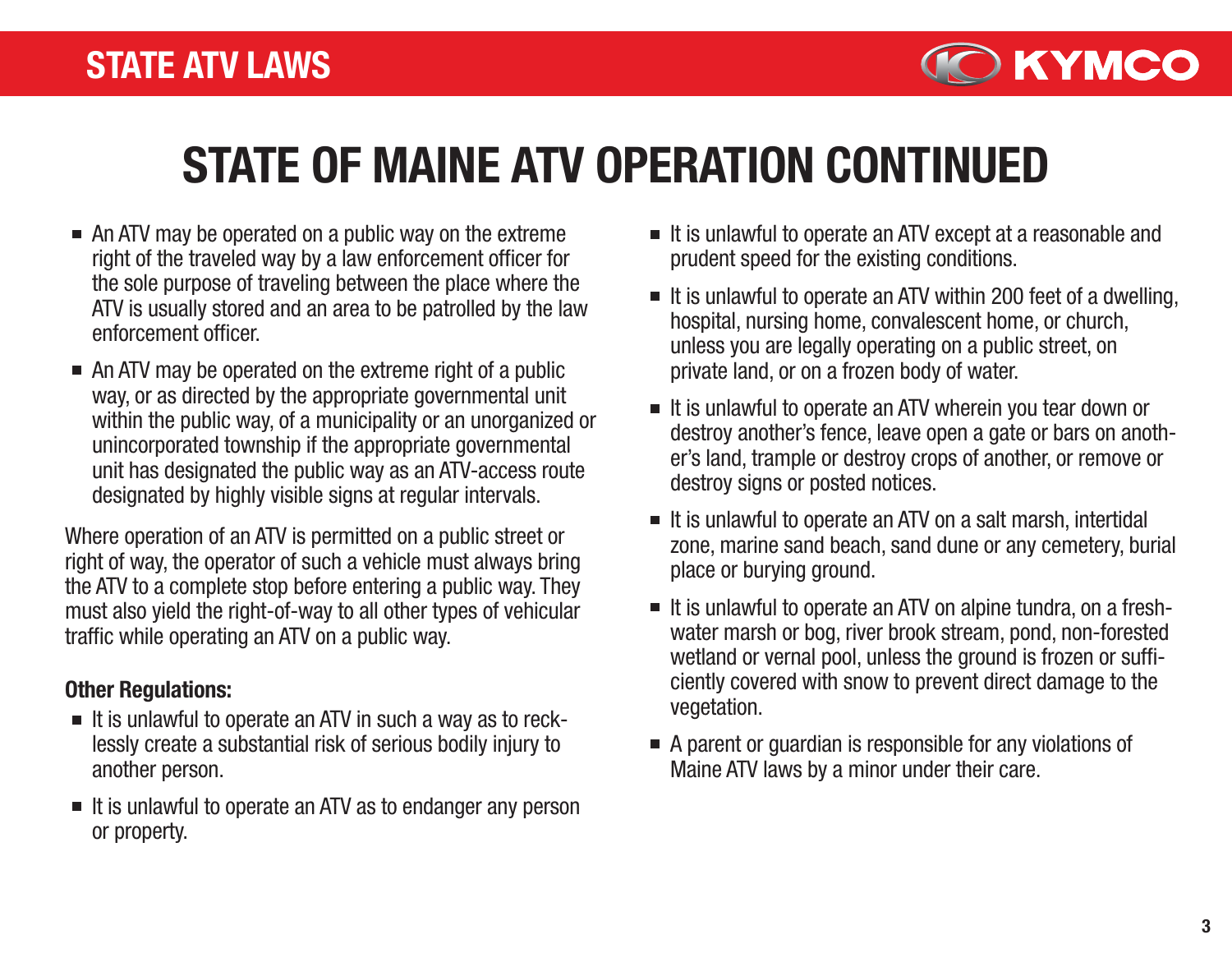

# STATE OF MARYLAND ATV OPERATION

#### Where can you ride an ATV in Maryland?

ATV use is generally prohibited on any forest or park trail, unless they meet one of the following exceptions:

- Earth-moving, construction, or logging equipment;
- ATVs used for the development, maintenance, management, or protection of Department lands; or
- ATVs used by individuals and their guests with easements for rights-of-way through public land to provide access to private properties.

Notwithstanding the general prohibition on ATV operation on public land, several trails have been designated for the use of ATVs on public land in Maryland.

#### ATV Equipment Requirements in Maryland

ATVs being operated on public lands in Maryland, must be equipped with the following:

- At least one headlight and one red tail light that are operational between sundown and sunrise.
- A braking system adequate to control the movement and to stop and hold the vehicle under all operating conditions.
- A muffler or other effective noise suppression system in good working order that is:
	- In constant operation.
	- Maintained and operated in a manner to prevent excessive or unusual noise.
- The operator of an ATV is required to wear a helmet.
- The operator of an ATV is required to wear eye protection.

#### Youth Regulations for ATVs in Maryland

The following regulations apply to the operation of ATVs by youth on public land in Maryland.

■ Youth aged 12 years old or older, that do not possess a driver's license, must be accompanied by a parent or legal guardian who is the holder of and has in their possession a valid driver's license.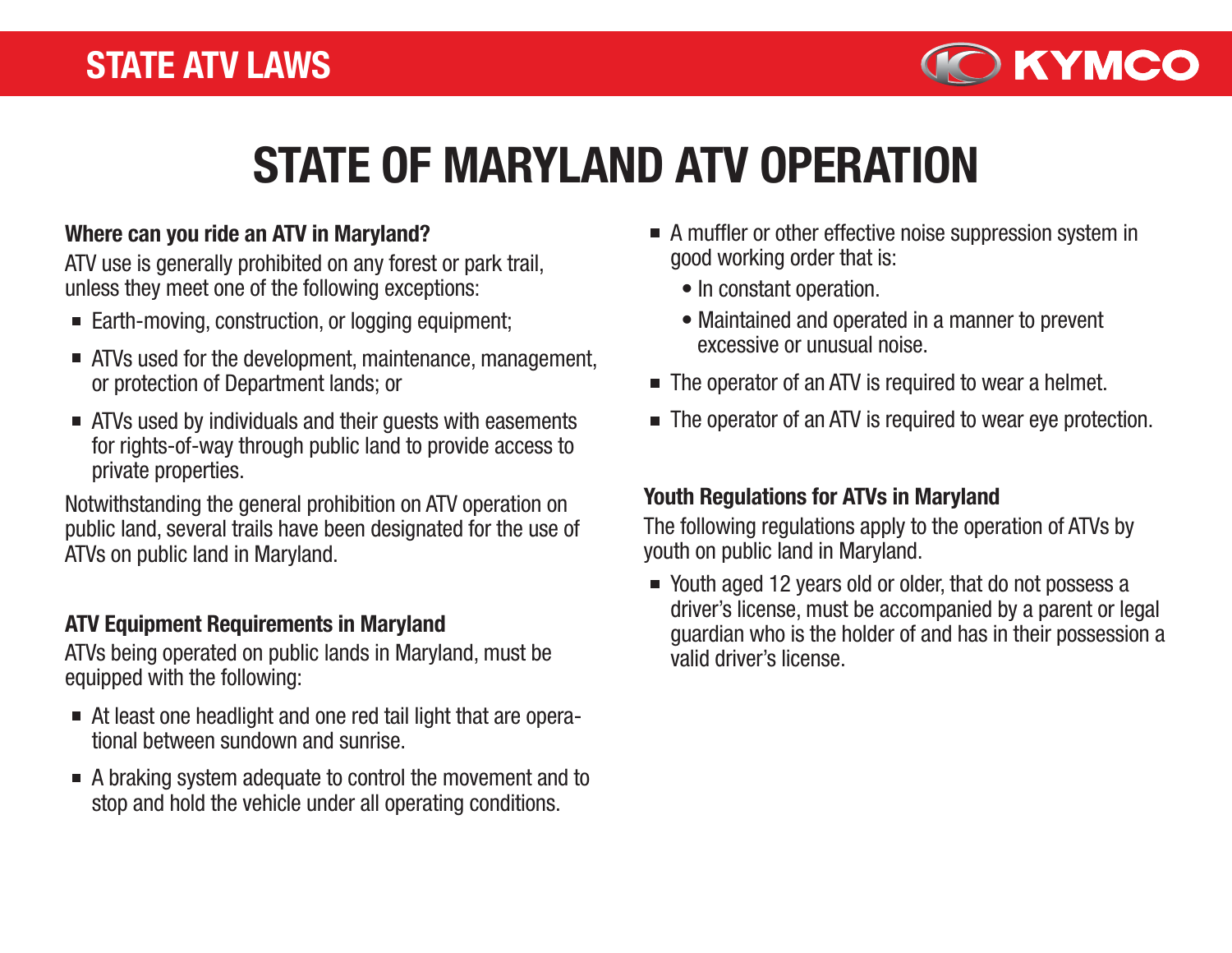

# STATE OF MASSACHUSETTS ATV OPERATION

The following abstract summarizes some important Massachusetts recreation vehicle laws.

#### Age Restrictions

- No person under 18 years of age shall operate a recreation vehicle unless he has successfully completed an approved recreation vehicle safety and responsibility course.
- $\blacksquare$  No person under the age of 16 $\frac{1}{2}$  shall operate a recreation vehicle across a public way unless directly supervised by an adult (18 years of age or older). The public way and the crossing must be marked and approved for recreation vehicle use.
- No person between 14 16 years of age shall operate an all-terrain vehicle or a recreation utility vehicle with an engine capacity greater than 90 cubic centimeters. When operating such vehicles 90 cubic centimeters or less, persons between 14 - 16 years of age must be directly supervised by an adult.
- $\blacksquare$  No person between 10 14 years of age shall operate a recreation vehicle unless directly supervised by an adult while in preparation for, or while participating in, a sanctioned race, rally, or organized event which has been approved by a municipal permitting authority. If operating an all-terrain vehicle or a recreation utility vehicle, engine capacity must be equal to or less than 90 cubic centimeters.

### Rules for Youth ATV Riders

Youth under the age of 14 are not permitted to operate an ATV in Massachusetts. The only exception is for those aged 10-14 who are under the direct supervision of an adult during participation in or preparation for a sanctioned race, rally or event. Additionally, there are some stringent requirements for those aged 14-17 who can operate an ATV.

For anyone operating an ATV in Massachusetts that is under the age of 18, they are required to complete an approved OHV safety course and carry the Massachusetts OHV Safety Certificate when riding on public lands. If the rider is under 16, the safety course includes one mandatory session to be attended by the rider's parent or guardian.

Even with the required OHV education and training requirements, all riders who are under 16 and a half are not permitted to operate an ATV across a public way unless directly supervised by an adult.

For riders aged 14 to 16, they must be directly supervised by an adult at all times, and they are not permitted to operate an ATV vehicle with an engine capacity greater than 90 cc (cubic centimeters).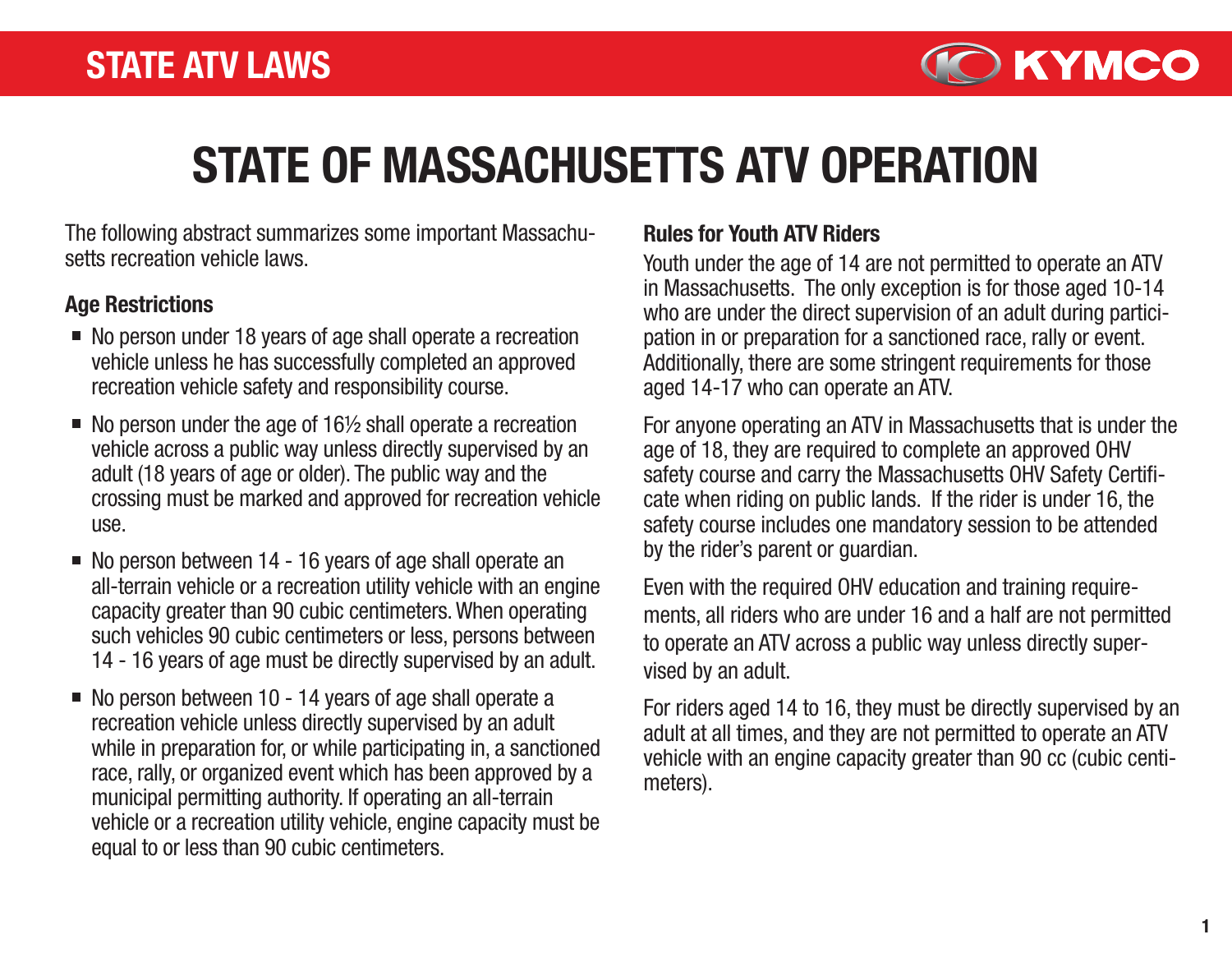

# STATE OF MASSACHUSETTS ATV OPERATION CONTINUED

### Prohibited Operation

The following are some examples of prohibited operation:

- Operating under the influence of drugs or alcohol.
- Operating on public ways or upon or across a controlled access highway.
- Failure to come to a complete stop when crossing an approved public way (must yield to motor vehicle traffic).
- Operating at an unreasonable, improper, or unsafe speed for existing conditions.
- Operating on land of another without written permission of the owner.
- Operating within 150 feet of a residence without permission of the owner.
- Operating a vehicle which emits noxious fumes or makes excessive noise.
- Operating in a manner that causes damage to public or private property.
- Operating on an ocean beach or sand dune in a manner so as to destroy, damage or break down any beach, dune or dune grass.
- Operating in a manner so as to harass or chase wildlife or domestic animals.
- Operating on any public property not designated for recreation vehicle use.

### Required Equipment

All riders and passengers on an ATV in Massachusetts are required to wear a securely fastened DOT-approved helmet. Additionally, each ATV must be equipped with one or more headlights, a red rear light and a red rear reflector.

Additional safety equipment is not mandatory, but the Massachusetts Environmental Police Boat and Recreational Vehicle Safety Bureau strongly encourages all ATV operators to wear eye protection, gloves and over-the-ankle boots.

All ATVs in Massachusetts must also be equipped with an adequate braking system, a spark arrestor and a muffler designed to keep noise below 96dbA (101 dbA if vehicle manufactured before 1998).

### Where can you ride ATVs in Massachusetts?

ATVs may only be operated on designated trails during daylight hours. The selected trails are marked by trailhead signage with orange or yellow trail blazes. ATVs that weigh over 1,000 pounds are not permitted on any trails at any time.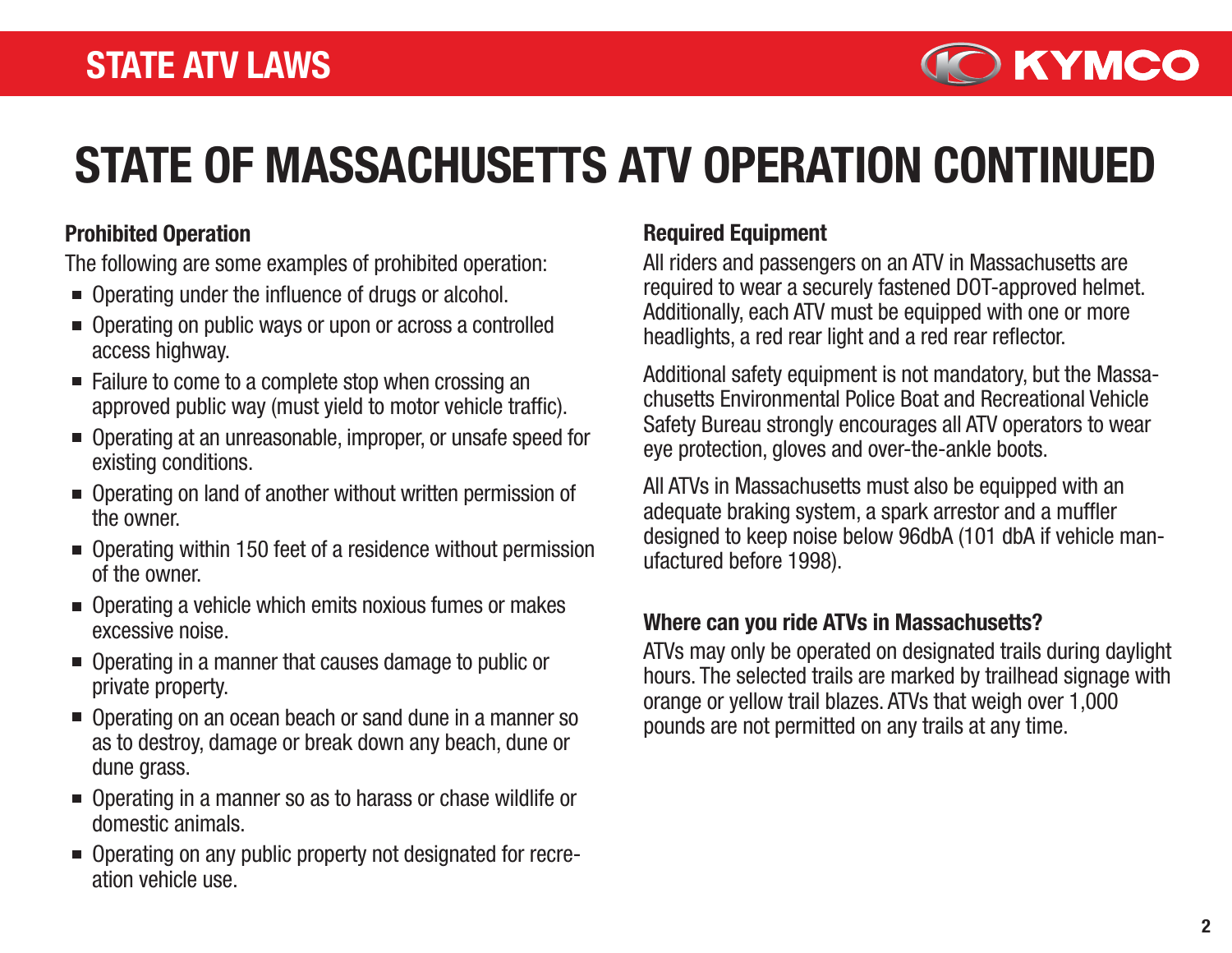

# STATE OF MICHIGAN ATV OPERATION

#### How does Michigan define an ATV?

Michigan defines an ATV as "a 3- or 4-wheeled vehicle designed for off-road use that has low pressure tires, has a seat designed to be straddled by the rider, and is powered by a 50cc to 500cc gasoline engine or an engine of comparable size using other fuels."

An ATV also fits the definition of ORV, which is the termination controlled by Michigan law. ORV is defined as a "motor driven off-road recreation vehicle capable of cross-country travel without benefit of a road or trail, on or immediately over land, snow, ice, marsh, swampland, or other natural terrain.

### License and Permit

In addition to titling your ATV in Michigan, you must license the machine with the Department of Natural Resources (DNR) if it will be used on public lands in Michigan. While non-residents are not required to title their ATV, they are required to license it if they are riding in Michigan.

Your ORV license must be displayed and visible at all times. You are required to place the ORV license on a flat metal surface, a bumper, or a plate permanently attached to the rear of your ATV.

### Youth ATV Requirements in Michigan

- Youth riders under the age of 16 must complete a safety education requirement. The safety education certificate must be carried by the operator at all times he or she is operating an ATV.
- No one under the age of 16 may operate any 3 wheel ATV.
- $\blacksquare$  No one under the age of 10 may operate an ATV unless they are on private land and performing farm-related work operations.
- Youth aged 10 and 11 years old may operate an ATV if they possess a valid ORV safety certificate and they are on land owned by the child's parent or guardian under the direct visual supervision\* of an adult.
- Youth aged 12 to 15 years old may operate an ATV only if they possess a valid ORV safety certificate and they are under the direct visual supervision\* of an adult.
- Youth under the age of 12 may not cross any street, highway or county road while operating an ATV.

\*Direct visual supervision means having direct observation with the unaided or normally corrected eye and being close enough to come to the immediate aid of an ATV operator.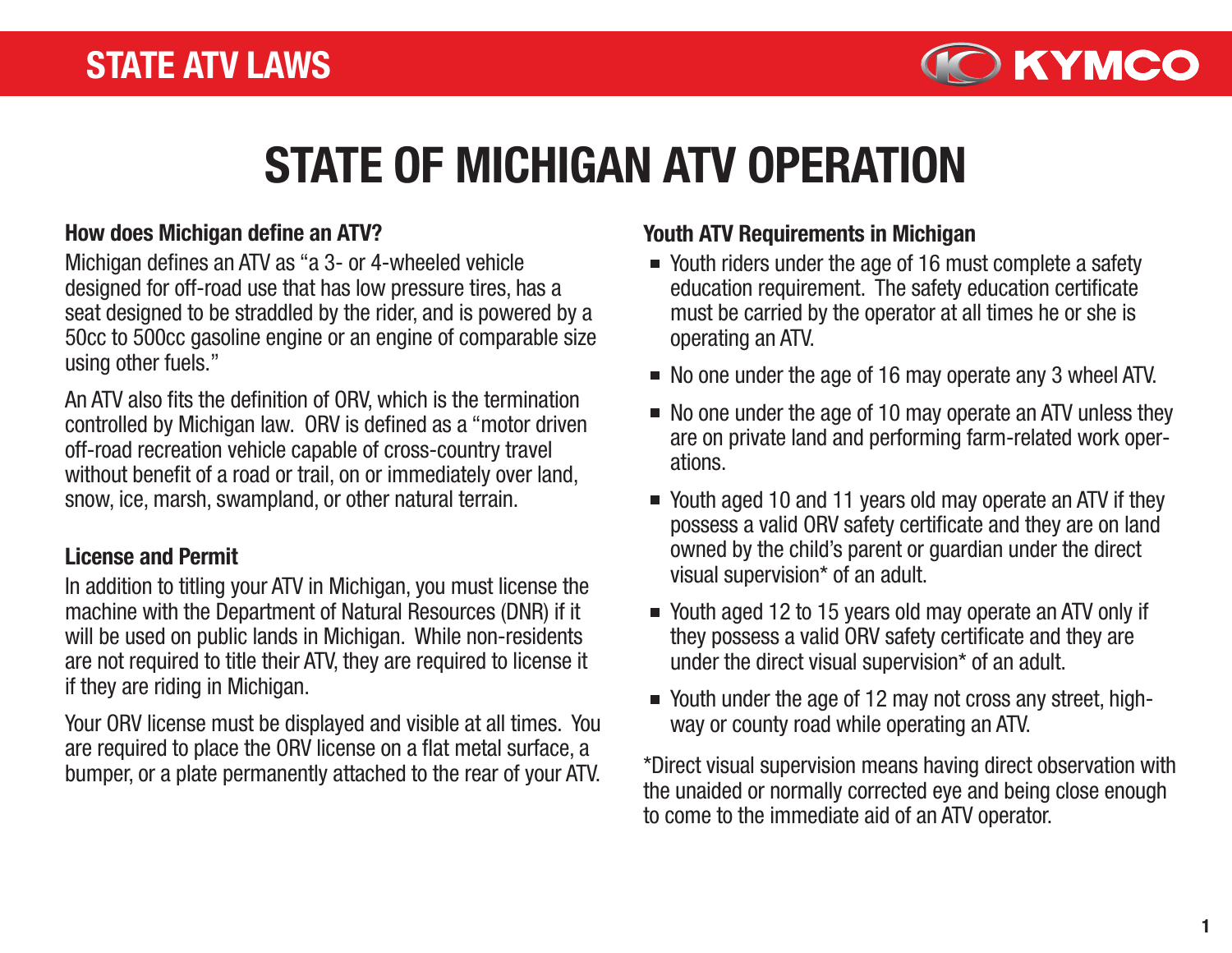

# STATE OF MICHIGAN ATV OPERATION CONTINUED

### Required ATV Equipment in Michigan

- In Michigan, all ATV operators and passengers are required to wear a helmet.
- $\blacksquare$  If your helmet is not equipped with a face quard, you are required to wear goggles.
- A braking system in good working condition that operates by either hand or foot.
- A throttle system designed to return the engine speed to idle automatically and immediately when pressure is released.
- A U.S. Forest Service–approved spark arrestor.
- A muffler in good working condition.
- Every passenger must be seated in seating designed and manufactured for a passenger.
- $\blacksquare$  If the ATV is operated during the hours of one-half hour after sunset to one-half hour before sunrise, it must display a headlight, taillight and brake light.

#### Can you operate an ATV on paved streets in Michigan?

Michigan roads, streets, and highways that are maintained for year-round automobile travel are generally closed to ATV operation, including the shoulder and the right-of-way.

The exceptions to this are roadways governed by locally enacted ordinances that permit ORV use, or if you have registered your ATV as a motor vehicle with the Secretary of State.

#### Other Regulations:

- $\blacksquare$  It is unlawful to operate an ATV in such a way as to create an erosive condition.
- $\blacksquare$  It is unlawful to operate an ATV under the influence of drugs or alcohol. If you are operating an ATV, you are legally considered to have consented to chemical tests of blood, breath or urine for blood alcohol levels.
- Open containers of alcoholic beverages may not be transported in or upon an ATV unless in a trunk or compartment separate from the passenger compartment of the vehicle.
- You may not operate an ATV if your driver's license has been suspended.
- $\blacksquare$  It is unlawful to operate an ATV in a manner that damages trees or crops.
- $\blacksquare$  It is unlawful to operate an ATV in a cemetery.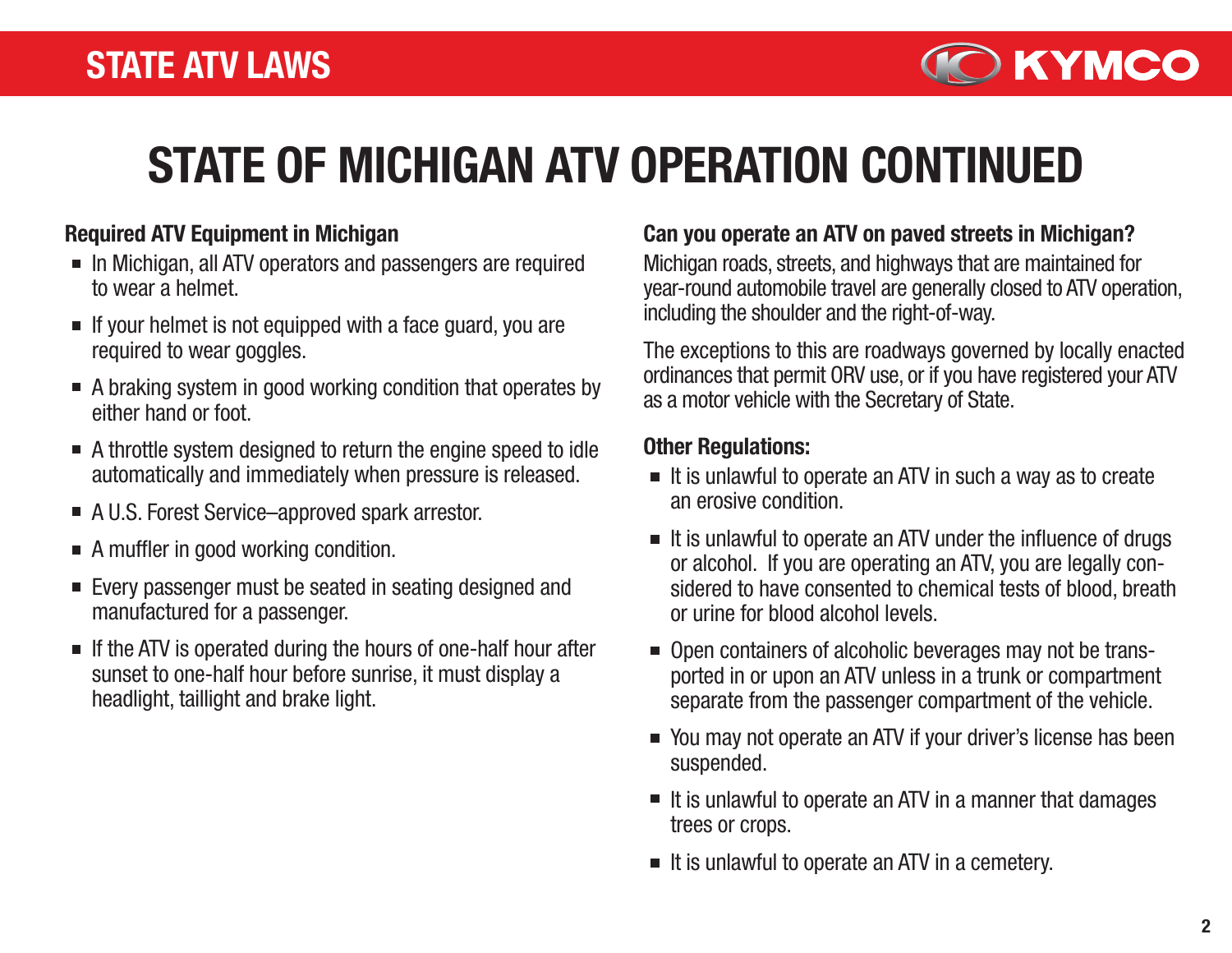

# STATE OF MICHIGAN ATV OPERATION CONTINUED

- $\blacksquare$  It is unlawful to operate an ATV at an airport.
- $\blacksquare$  It is unlawful to operate an ATV within 100 feet of a dwelling at a speed greater than the minimum speed necessary for controlled forward movement except when operating on private property or on designated routes, trails, areas, or access routes.
- $\blacksquare$  It is unlawful to operate an ATV on a railroad.
- $\blacksquare$  It is unlawful to operate an ATV at a rate of speed greater than is reasonable and proper based on existing conditions.
- $\blacksquare$  It is unlawful to operate an ATV in a manner that leaves behind litter or debris.
- $\blacksquare$  It is unlawful to operate an ATV with an uncased strung bow or an uncased loaded firearm unless the firearm is a pistol, and you have a Concealed Pistol License.
- $\blacksquare$  It is unlawful to carry passengers on an ATV that is not designed to carry said passengers.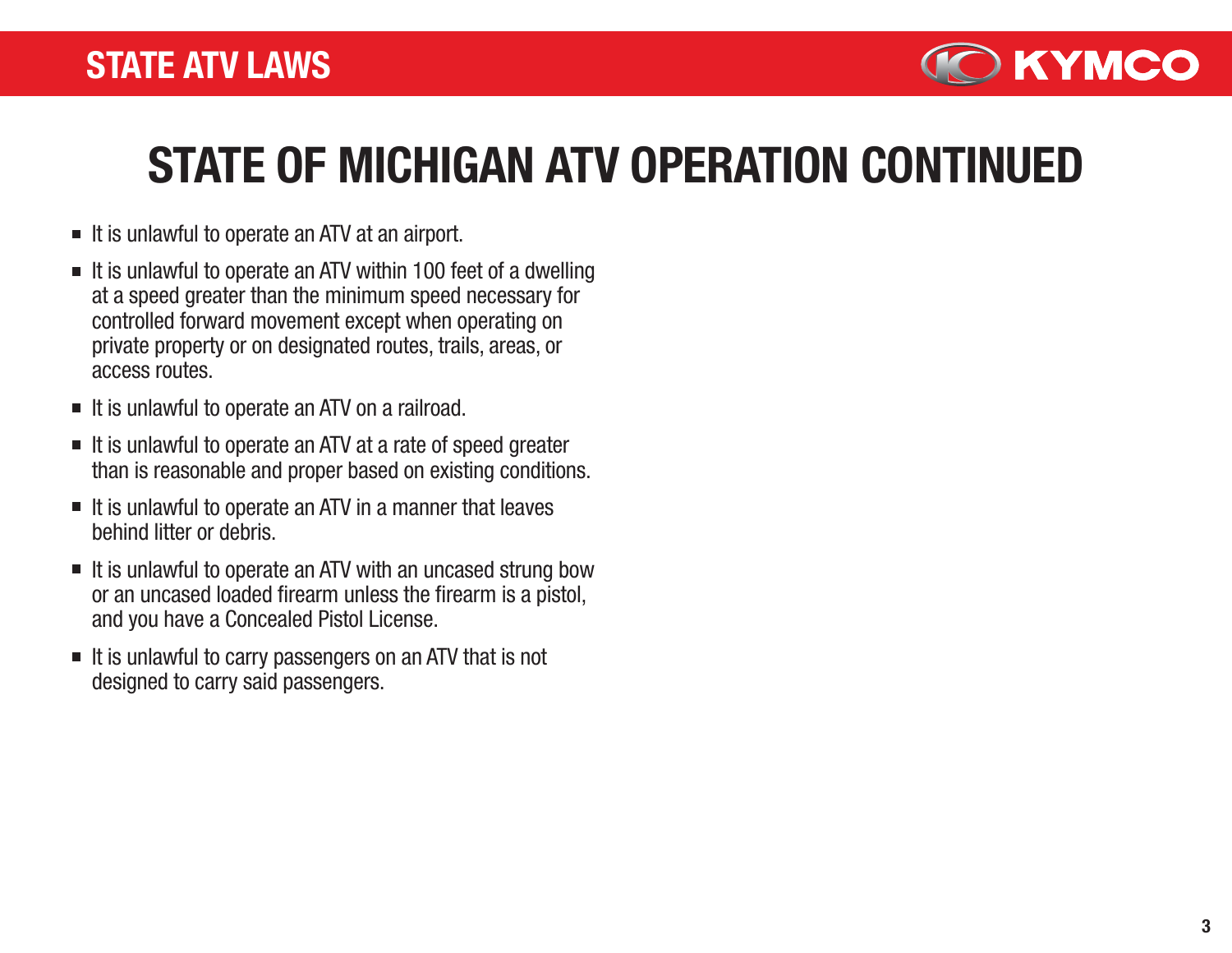

# STATE OF MINNESOTA ATV OPERATION

#### How does Minnesota classify ATVs?

Minnesota defines an ATV as a vehicle that has "at least three, but no more than six, low pressure or non pneumatic tires (not filled with or containing compressed air) with a total dry weight less than 2,000 pounds and a total width from outside of tire rim to outside of tire rim that is 65 inches or less."

Minnesota further breaks ATVs into two categories. Class 1 ATVs are basically your standard ATV and Class 2 ATVs are UTVs, but the full definitions are below.

An ATV with a total width of 50 inches or less is classified as a Class 1 ATV.

An ATV with a total width greater than 50 inches (but not more than 65 inches) wide is classified as a Class 2 ATV.

#### Are you required to take a safety course to ride an ATV in Minnesota?

If you were born after July 1, 1987, Minnesota law requires you to complete an approved ATV safety course. After you have completed your safety course, you will receive a safety certificate, which you must carry whenever you are riding an ATV on Minnesota's public lands.

#### Equipment Requirements for ATVs in Minnesota

The following equipment is required whenever your ATV is operated on public land or streets.

- Operable brakes.
- A throttle that returns the engine to idle when pressure is removed.
- A muffler, with spark arrester, that keeps noise below 96 db from 20 inches.

### Youth Requirements for ATV Riders in Minnesota

The following restrictions apply to youth operators of ATVs in Minnesota.

- Children under the age of 10 are only permitted to operate an ATV on private property with the landowner's consent. They are also limited to operating a Class 1 ATV.
- Children ages 10 and 11 can operate a Class 1 ATV on private property with the permission of the landowner. They can also operate on public lands and frozen water of Minnesota ONLY if the ATV has an engine of 110 cc or less AND they are accompanied by a parent or guardian. The same rule applies to an ATV with side by side seating up to 170 cc.
- Children under the age of 12 may not operate on or cross a public road.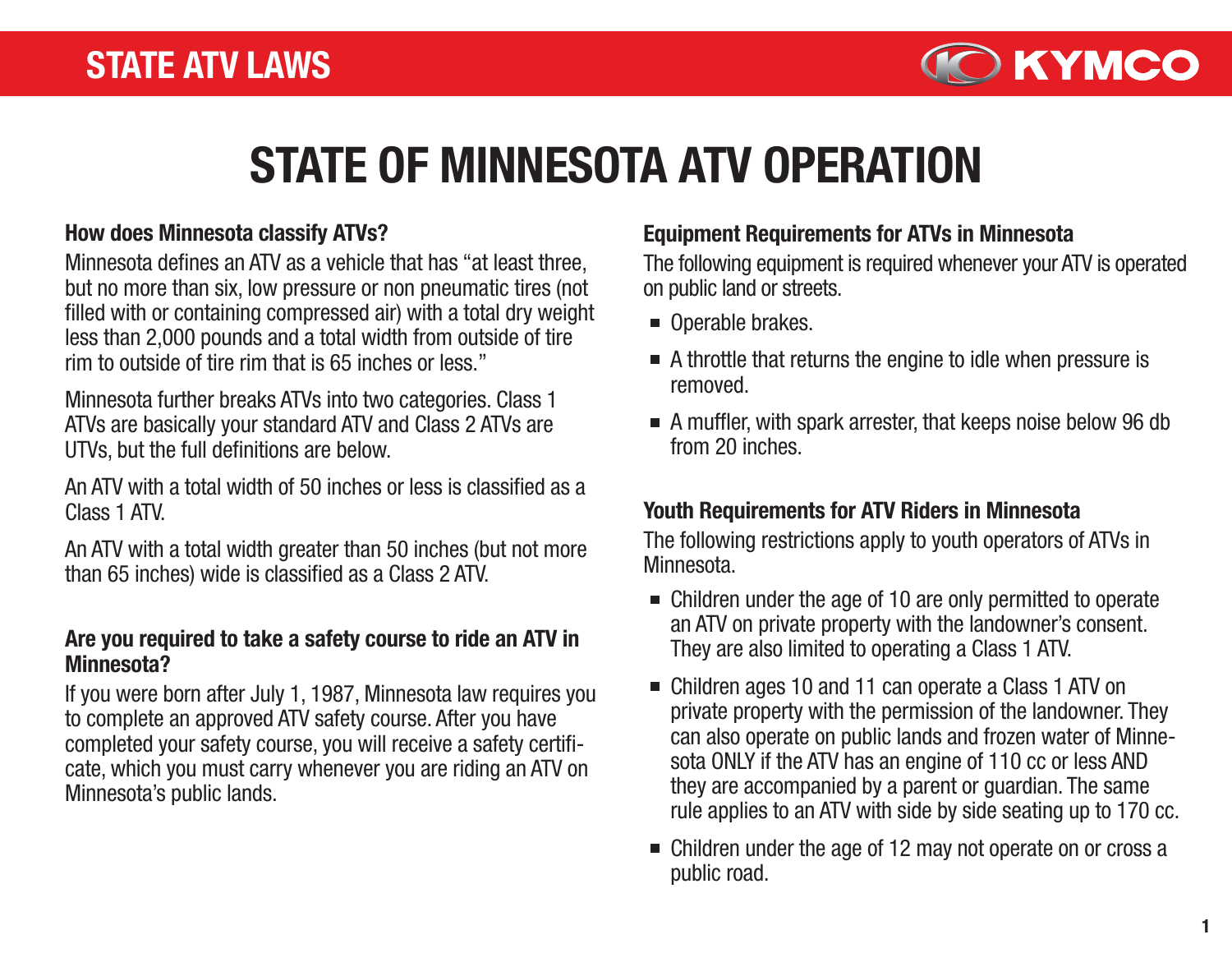

# STATE OF MINNESOTA ATV OPERATION CONTINUED

- Children aged 12-15 may only operate a Class 1 ATV.
- Children aged 12-15 can operate an ATV on public lands and frozen waters of Minnesota ONLY if accompanied by an adult on a separate ATV who holds a valid driver's license.
- Children under the age of 16 must have permission of a parent or guardian to operate an ATV.
- Children aged 16 and 17 must have a valid driver's license when operating on a road.
- Children under the age of 18 are required to wear a securely fastened helmet when riding.
- Children under the age of 18 are required to have adequate eye protection, which means a face shield on your helmet or goggles.
- Children aged 12 to 17 are not permitted to carry a passenger on a Class 1 ATV unless the passenger is the child's parent or legal guardian.
- Children under the age of 15 may not operate a Class 2 ATV on any lands.
- Children aged 15 must be accompanied by parent or guardian while operating a Class 2 ATV.
- Children aged 15 or older may operate a Class 2 ATV only on the right shoulder or extreme right side of a public road and they must be accompanied by a parent or guardian on a separate ATV.

For a passenger under the age of 18, you must wear a helmet and, if applicable, a seat belt.

### ATV Fit Requirements for Youth Riders

Minnesota has specific fit requirements that determine what size of an ATV a youth may operate. These requirements apply to riders under the age of 16 to ensure they can properly reach and control the handlebars and reach the foot pegs while sitting upright on the ATV.

#### Seat Clearance

When the rider is standing on the the foot rests, there must be a minimum of 3 inches between the the seat and the top inseam of the rider's pants.

### Upper Legs

While the rider is seated on the ATV, their upper legs should be horizontal or parallel to the foot rests.

### Arm Length

While the rider sits upright on the ATV and grips the handlebars, there should be a distinct bend at the rider's elbows.

### Hand Size

While the rider is sitting on the ATV and gripping the handlebars, they should be able to extend their fingers to the brake lever such that the first joint on the index finger extends beyond the brake lever.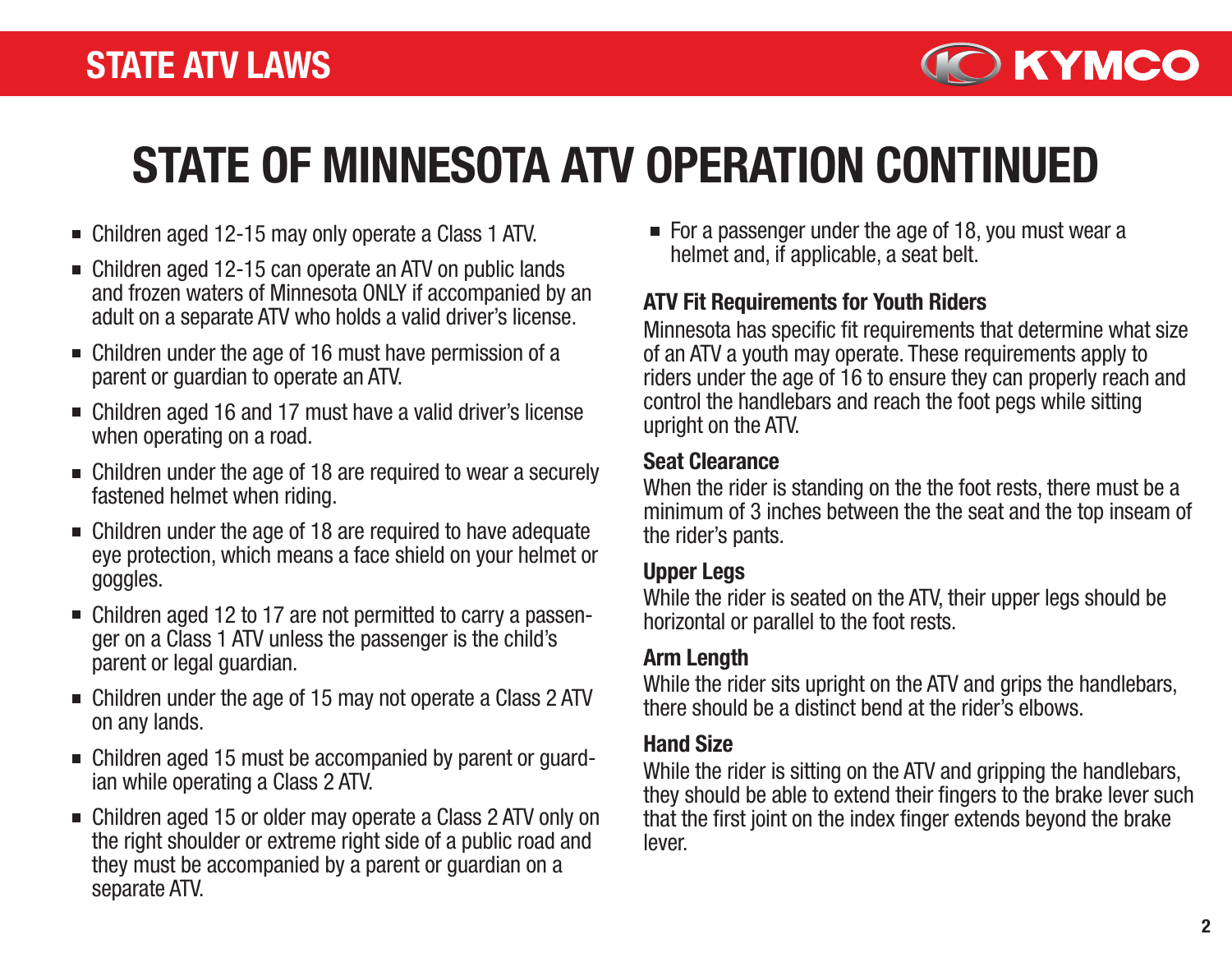

# STATE OF MINNESOTA ATV OPERATION CONTINUED

#### Riding an ATV on Public Streets in Minnesota

There are areas where operating an ATV on public streets is permitted. In those situations, a valid driver's license with a motorcycle endorsement is required. However, children aged 12-15 may operate an ATV on a roadway if they possess a safety certificate and are accompanied by a parent or guardian on a separate ATV.

When operating on a public road, your ATV must be equipped with a headlight, tail light, and brakes. You must also be wearing goggles or other eye protection.

Other than grant-in-aid trails, ATV operation is prohibited on public roads in the agricultural zone from April 1 to August 1 unless they are registered exclusively for agricultural use. The agricultural zone is the part of the state south and west of the following highways: starting at the North Dakota border, east along U.S. Highway 10 to State Highway 23, then Highway 23 east to State Highway 95 to the Wisconsin border.

### Other ATV Regulations in Minnesota

- $\blacksquare$  It is unlawful to operate an ATV while under the influence of drugs or alcohol. If you are convicted of a DWI in Minnesota, you will lose your ATV operating privileges for one year.
- It is unlawful to operate an ATV in a careless, reckless or negligent manner that endangers another person or property.
- $\blacksquare$  It is unlawful to litter from an ATV.
- It is unlawful to enter or leave lands by cutting wire or tearing down a fence.
- $\blacksquare$  It is unlawful to mutilate, destroy, damage or remove any property within a trail or on state land.
- $\blacksquare$  It is unlawful to post, damage or remove any signs on any lands or waters unless you are the landowner, occupant or lessee of the property.
- $\blacksquare$  It is unlawful to operate an ATV in a manner that will upset the natural and ecological balance of a wetland or public waters wetland
- $\blacksquare$  It is unlawful to operate an ATV in a manner that will impact a wetland or public waters wetland in excess of minimum amounts established by law.
- $\blacksquare$  It is unlawful to operate an ATV on forest lands in a manner that causes erosion or rutting unless you are on a designated trail.
- $\blacksquare$  It is unlawful to operate an ATV on or over lakes, rivers or streams unless the body of water is covered by ice or you cross at a bridge, culvert or designated low water crossing.
- $\blacksquare$  It is unlawful in Minnesota to knowingly tamper with your ATVs odometer with the intent to defraud by reflecting a lower mileage than the true mileage.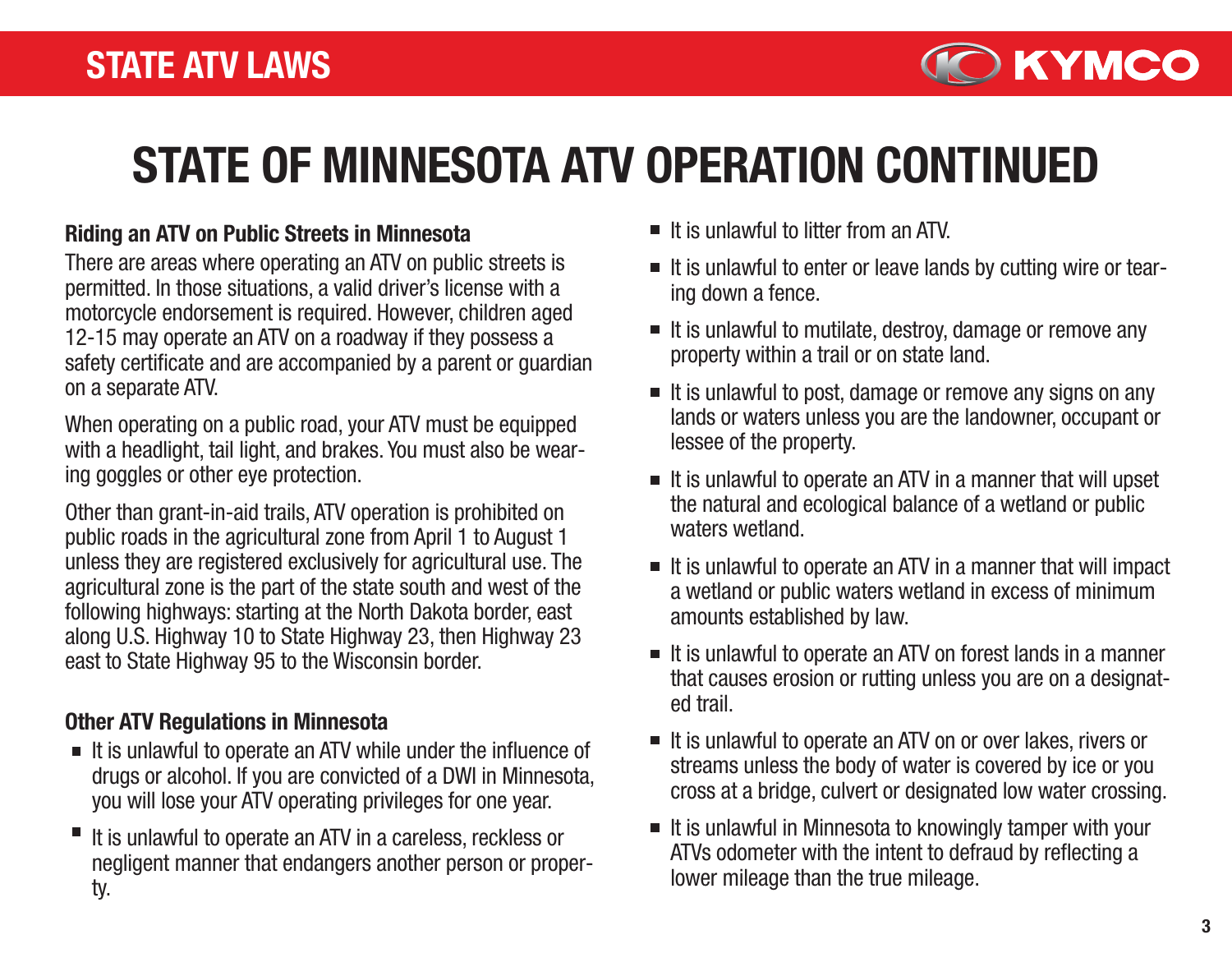

# STATE OF MINNESOTA ATV OPERATION CONTINUED

- Minnesota requires you to report to the DNR License Center within 15 days any registered off highway vehicle that is abandoned, stolen or destroyed.
- $\blacksquare$  If your ATV is equipped with headlights and tail lights, and they must be turned on during operation.
- $\blacksquare$  If you are riding on a frozen body of water within 100 feet of another person (does not include someone on an ATV) or a shelter, you are limited to 10 mph.
- Your ATV may not be equipped with a snorkel device that has a raised air intake 6 inches or more above the manufacturer's original air intake unless you are riding the Iron Range OHV State Recreation Area and other designated public OHV recreation areas.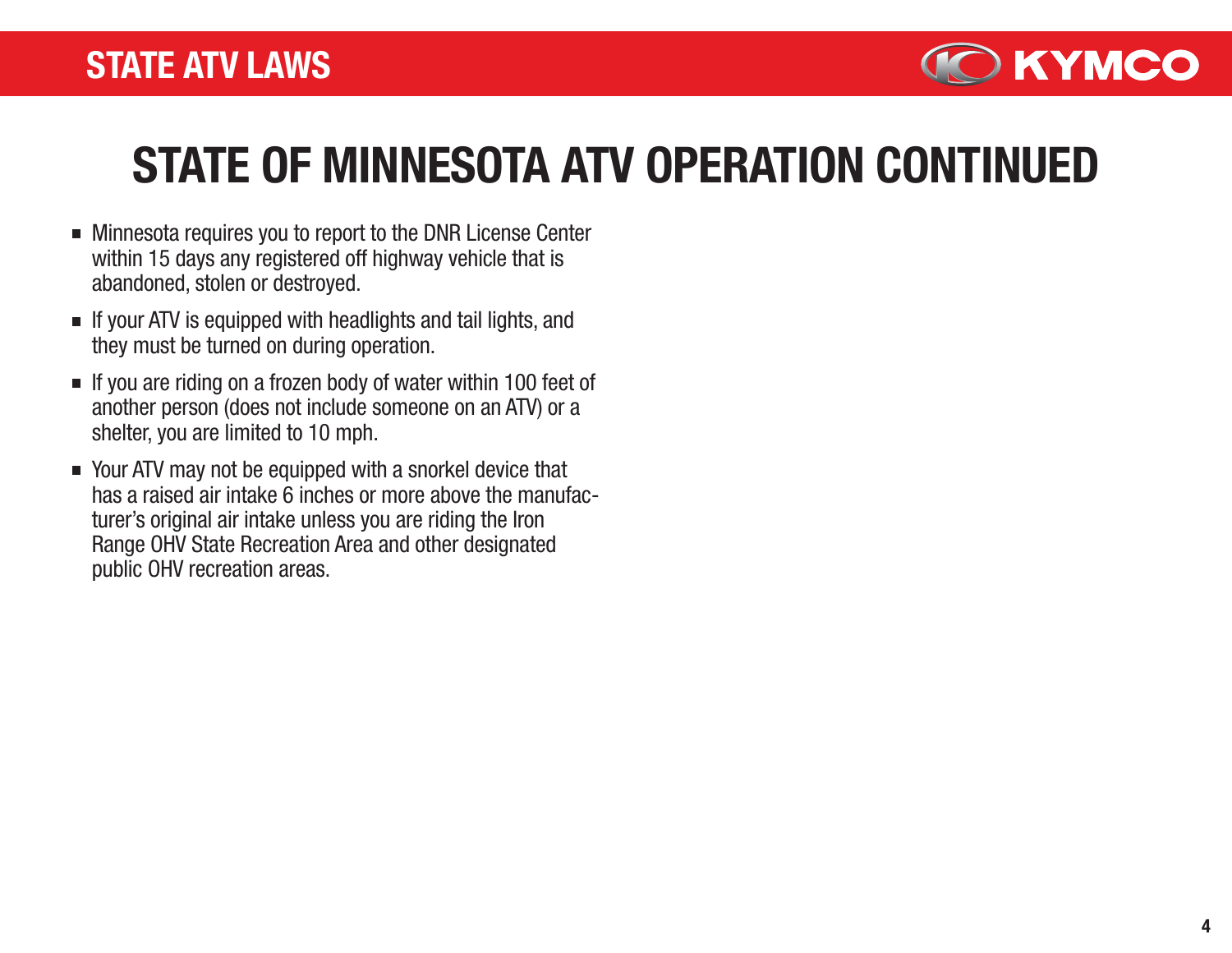

# STATE OF MISSISSIPPI ATV OPERATION

#### How does Mississippi define an ATV?

Mississippi defines an "All-terrain vehicle" or "ATV" as "any motorized vehicle manufactured and designed exclusively for off-road use that is fifty (50) inches or less in width; has an unladen dry weight of one thousand (1,000) pounds or less; and travels on three (3), four (4) or more nonhighway tires."

#### Are you required to have a driver's license to operate an ATV in Mississippi?

To operate an ATV on any public land, you must have either a driver's license or possess a certificate showing successful completion of an approved ATV safety course.

### Youth Regulations for ATVs in Mississippi

- No person may operate any off-road vehicle upon any public property in this state unless each person under sixteen (16) years of age who is operating or riding on the off-road vehicle is wearing a crash helmet that complies with minimum guidelines established by the National Highway Traffic Safety Administration pursuant to the federal Motor Vehicle Safety Standard No. 218 ( 49 CFR 571.218 ) for helmets designed for use by motorcyclists.
- Any youth under the age of 6 is not permitted to operate an ATV in a State park.

#### Can you make your ATV street legal in Mississippi?

Having a street legal ATV is going to depend on whether your county will let you register your ATV as a motor vehicle. As a starting point, you will want to get a certificate of title. You will also have to make some modifications to ensure you have seat belts, if possible, and head lights, taillights, turn signals, brake lights, a horn and DOT-approved tires.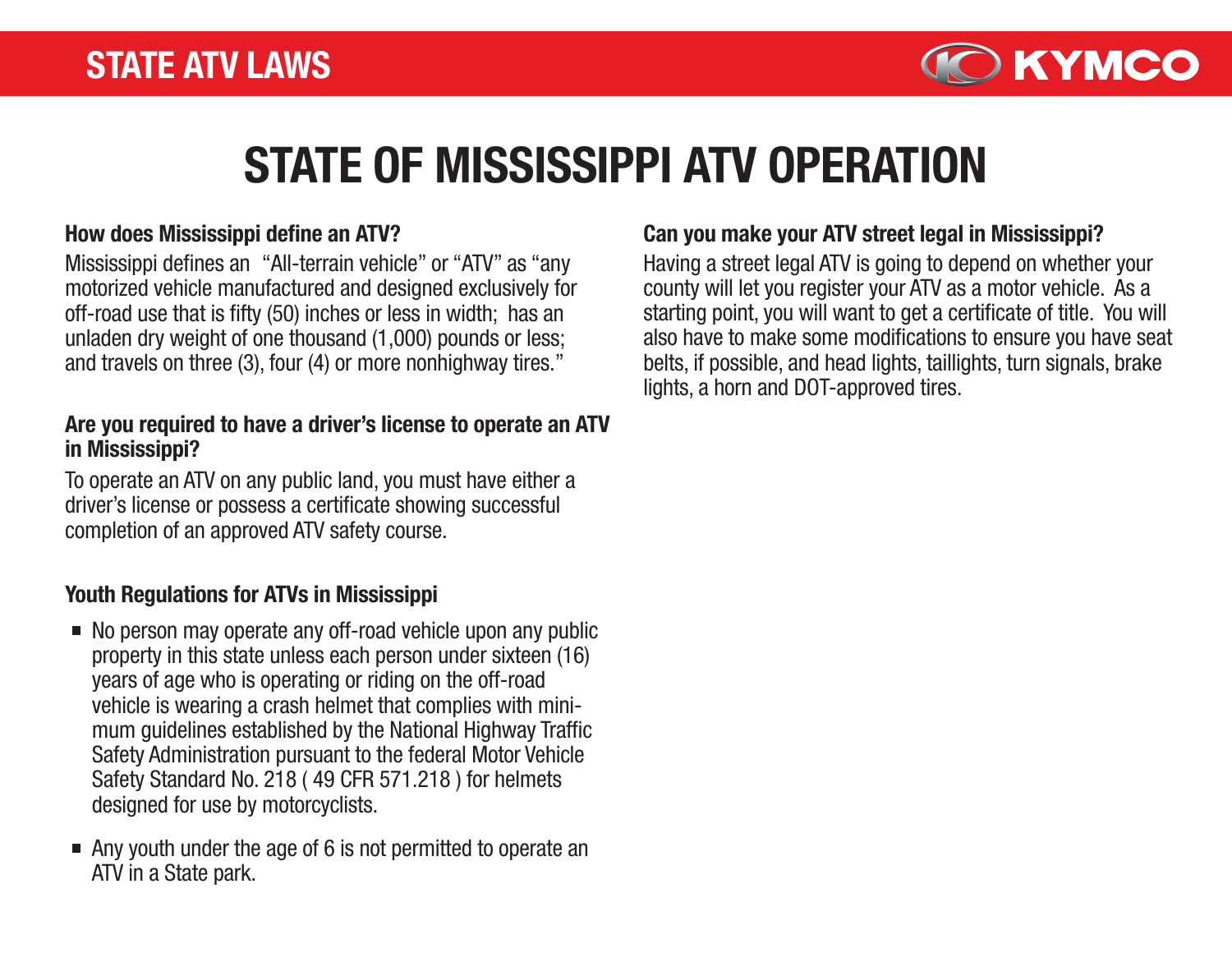

# STATE OF MISSOURI ATV OPERATION

#### How does Missouri define an ATV?

Missouri defines an ATV or all-terrain vehicle as "any motorized vehicle manufactured and used exclusively for off-highway use which is 50 inches or less in width, with an unladen dry weight of 1,500 pounds or less, traveling on 3, 4, or more non-highway tires."

#### Where are you permitted to ride an ATV in Missouri?

It is generally unlawful to operate an ATV on public streets in Missouri except those used by the government or those used for agricultural use between sunrise and sunset. Local authorities can also enact ordinances or regulations permitting ATV use on public streets.

Those permitted to operate on public roads in Missouri must possess a valid operator's license and refrain from exceeding 30 miles per hour.

If you are legally operating or driving an ATV upon the highways of Missouri, you are required to observe and comply with the rules of the road.

To operate an ATV on private property, you must first obtain permission from the owner of the property. When operating an ATV on someone else's property, you must stop and identify yourself upon request of the landowner, and, if requested by the landowner, shall remove your ATV from the property.

ATV use is also prohibited in the following areas:

- $\blacksquare$  In any stream or river unless the waterway is within the boundaries of land owned by the operator or permission has been granted by the property owner.
- $\blacksquare$  On or across Railroad tracks and the property on which they lie.

#### Youth Regulations

There is no minimum age requirement to operate an ATV in Missouri, although there are some restrictions. No person under the age of 16 shall operate an ATV in Missouri unless he or she is accompanied by or under the direct supervision of a parent or guardian or an adult who is authorized by the parent or guardian. This age restriction does not apply on private land owned by the operator's parent or guardian. No person under the age of 18 is permitted to operate an ATV unless they are wearing a securely fastened helmet.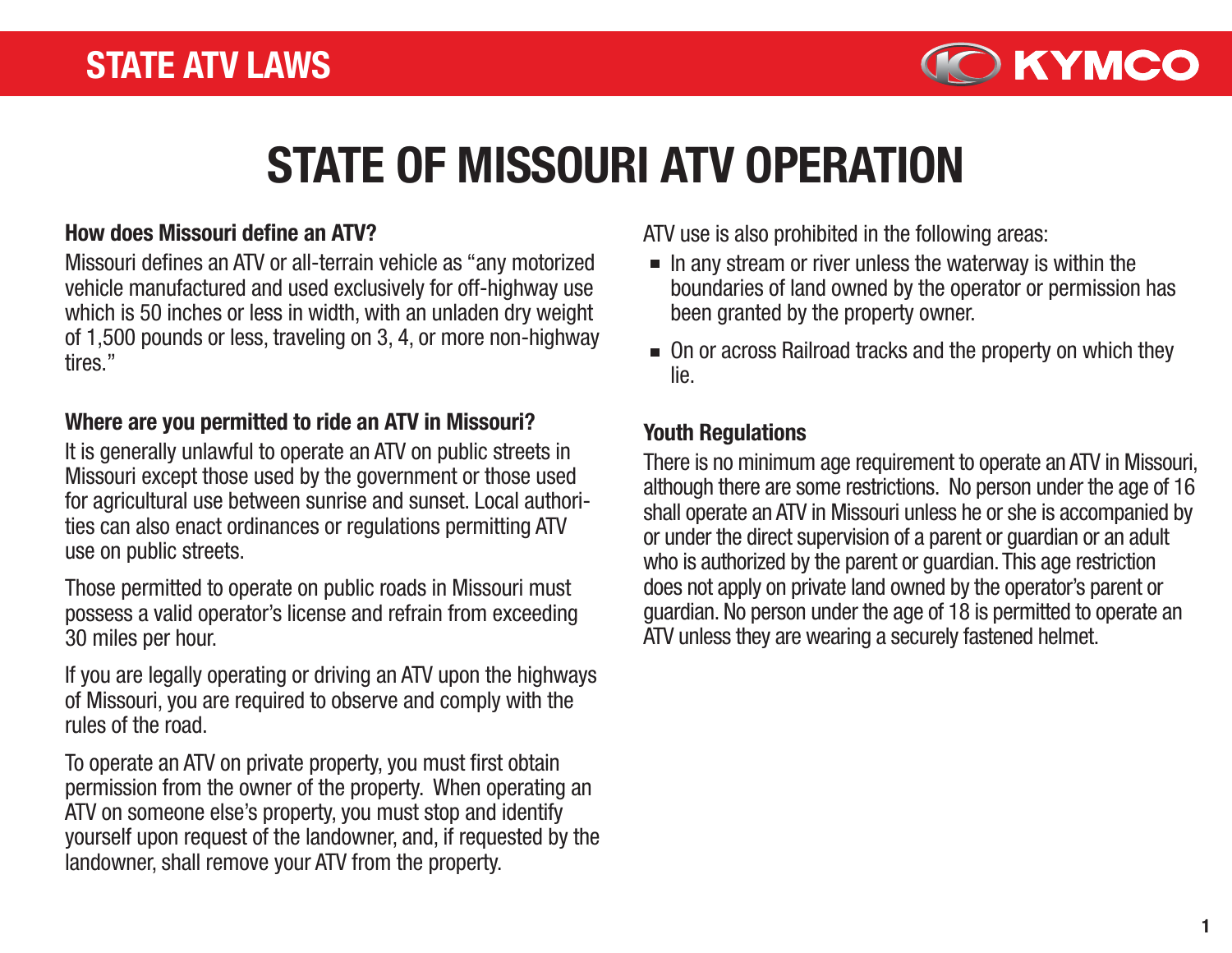

# STATE OF MISSOURI ATV OPERATION CONTINUED

### Required ATV Equipment

Every ATV in Missouri is required to be equipped with the following:

- A head lamp and tail lamp that must be illuminated whenever the ATV is operated on any street or highway.
- A slow-moving equipment emblem mounted on the rear of the ATV if it is being operated on any street or highway.
- A bicycle flag, extending at least seven feet above the ground, attached to the rear of the ATV when it is being operated on any street or highway.
- An adequate muffler system.
- A U.S. Forest Service-qualified spark arrester.
- A brake system in good operating condition.

### Other Regulations

- $\blacksquare$  It is unlawful to operate an ATV in a careless way as to endanger the person or property of another.
- $\blacksquare$  It is unlawful to operate an ATV while under the influence of alcohol or any controlled substance.
- $\blacksquare$  It is unlawful to operate an ATV with a passenger, except for agricultural purposes.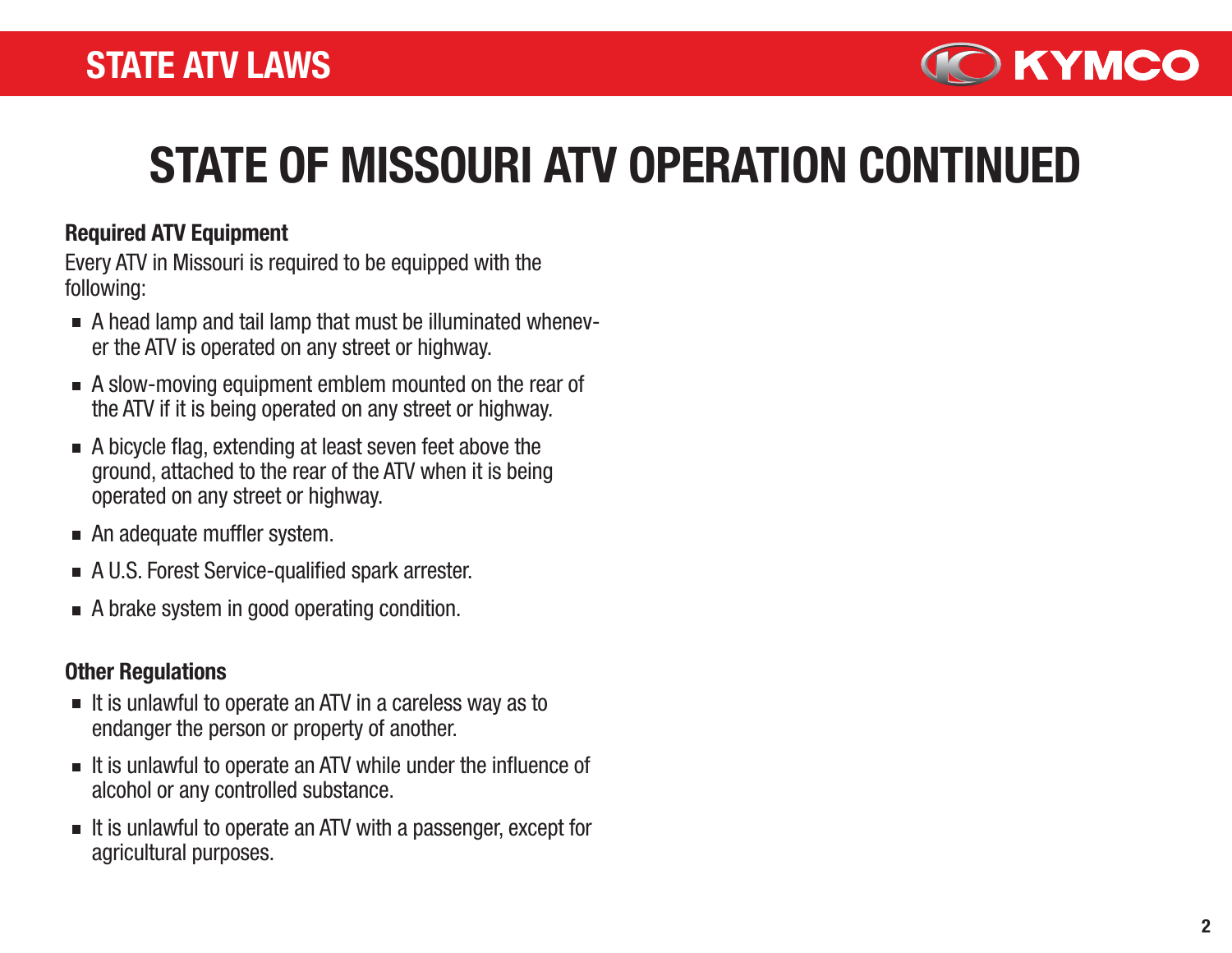

# STATE OF MONTANA ATV OPERATION

#### What machines are covered by Montana OHV Laws?

Montana defines OHV (Off-Highway Vehicle) as a self-propelled vehicle used for recreation or cross-country travel on public lands, trails, easements, lakes, rivers or streams. This includes ATVs.

#### Youth ATV Regulations

For children aged 12-16, a Safety Certificate is required and must be accompanied by a licensed operator over the age of 18. To get a Safety Certificate, you must successfully complete an online or hands-on safety education course.

### Required Safety Gear

For operators aged 18 and over, Montana does not require you to wear specific safety gear; however, it is recommended to always wear a helmet, goggles, gloves and boots.

### Required Equipment

In Montana, you are required to have the following equipment:

- State-approved muffler that tests at 96 db or less.
- Spark arrester.

#### Where are you permitted to ride an ATV in Montana?

On public lands, you are limited to riding ATVs on trails designated for OHV use. You are not permitted to ride cross-country in Montana. For information about trail riding areas contact the local Forest Service or BLM office for a Motor Vehicle Use Map (MVUM).

Off-highway vehicle operation is permitted on the roadway or shoulder of any public road or highway, state highway, county road, or city street located within the boundaries of any municipality only if:

- The operator has received permission or is otherwise authorized for that travel by the municipality in the case of town or city streets, the board of county commissioners for county roads, or the state highway patrol for all other highways.
- Operation is authorized on municipal streets by municipal ordinance.

Operation of an ATV under the above conditions is only permissible if it is equipped with at least one headlight and one taillight, which must be illuminated at all times, and an operable braking system. The operator must also have a valid driver's license or, if the operator is 12-15 years old, possess a certificate showing successful completion of an off-highway vehicle safety education course approved by the Department of Fish, Wildlife, and Parks. Youth operators must also be in the physical presence of a person who possesses a driver's license at the time of operation.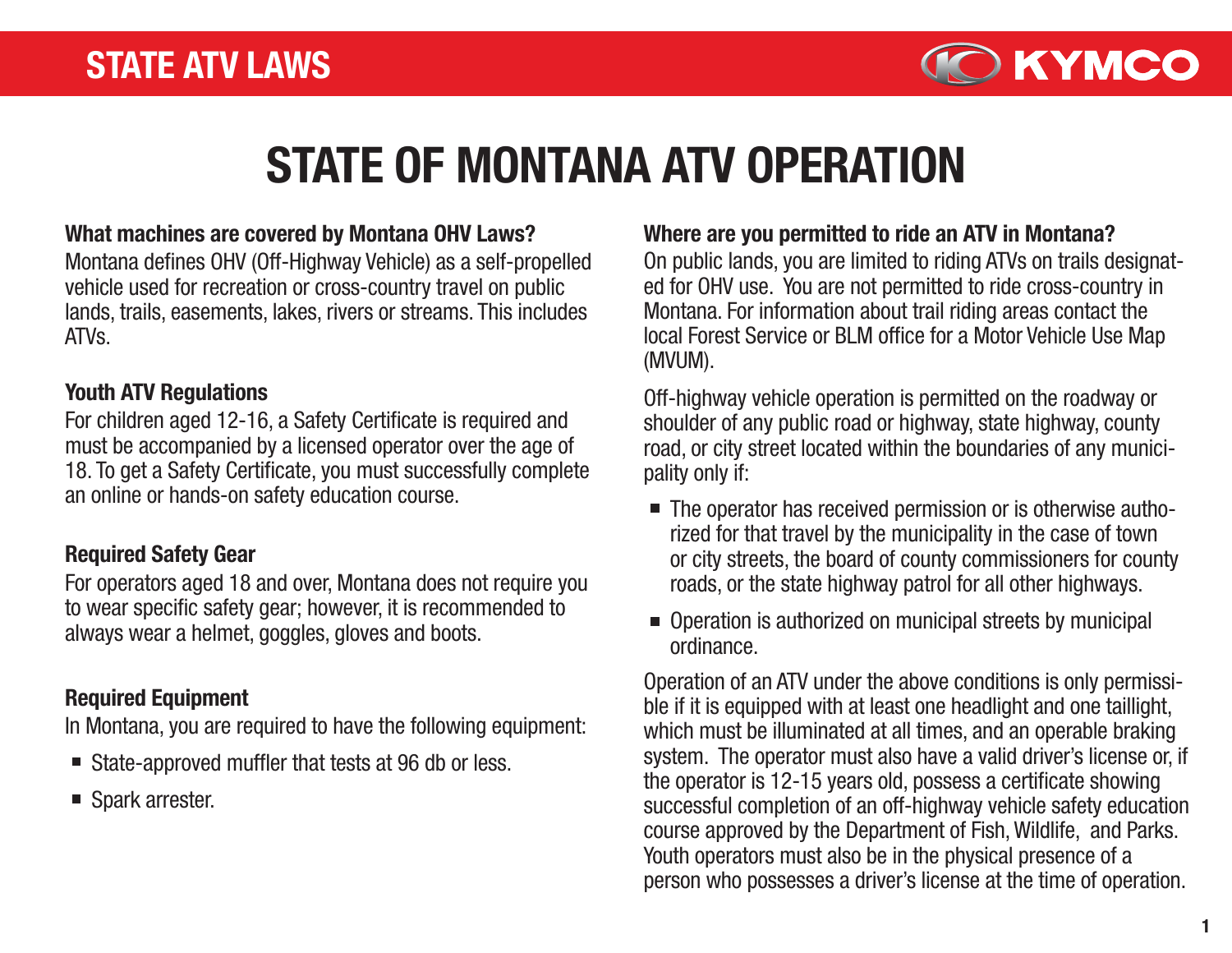

# STATE OF MONTANA ATV OPERATION CONTINUED

#### Can you make your ATV street legal in Montana?

Public streets in Montana includes all city streets, county roads, and U.S. Forest Service system roads. BLM roads are not classified as public roads. ATV use is permitted on BLM Roads; the ATVs do not have to be street legal and the operator is not required to have a license.

You can operate an ATV on public streets in Montana if you have made your vehicle street legal. This process requires your ATV to be equipped with a mirror, horn, headlight, and brake lights.

To ride an ATV on the street, it must be registered as a motor vehicle and display a proper license plate. The operator must also have a valid driver's license.

You may not carry a passenger on the street unless it is designed to carry said passenger. Anyone under the age of 18 must also wear a helmet.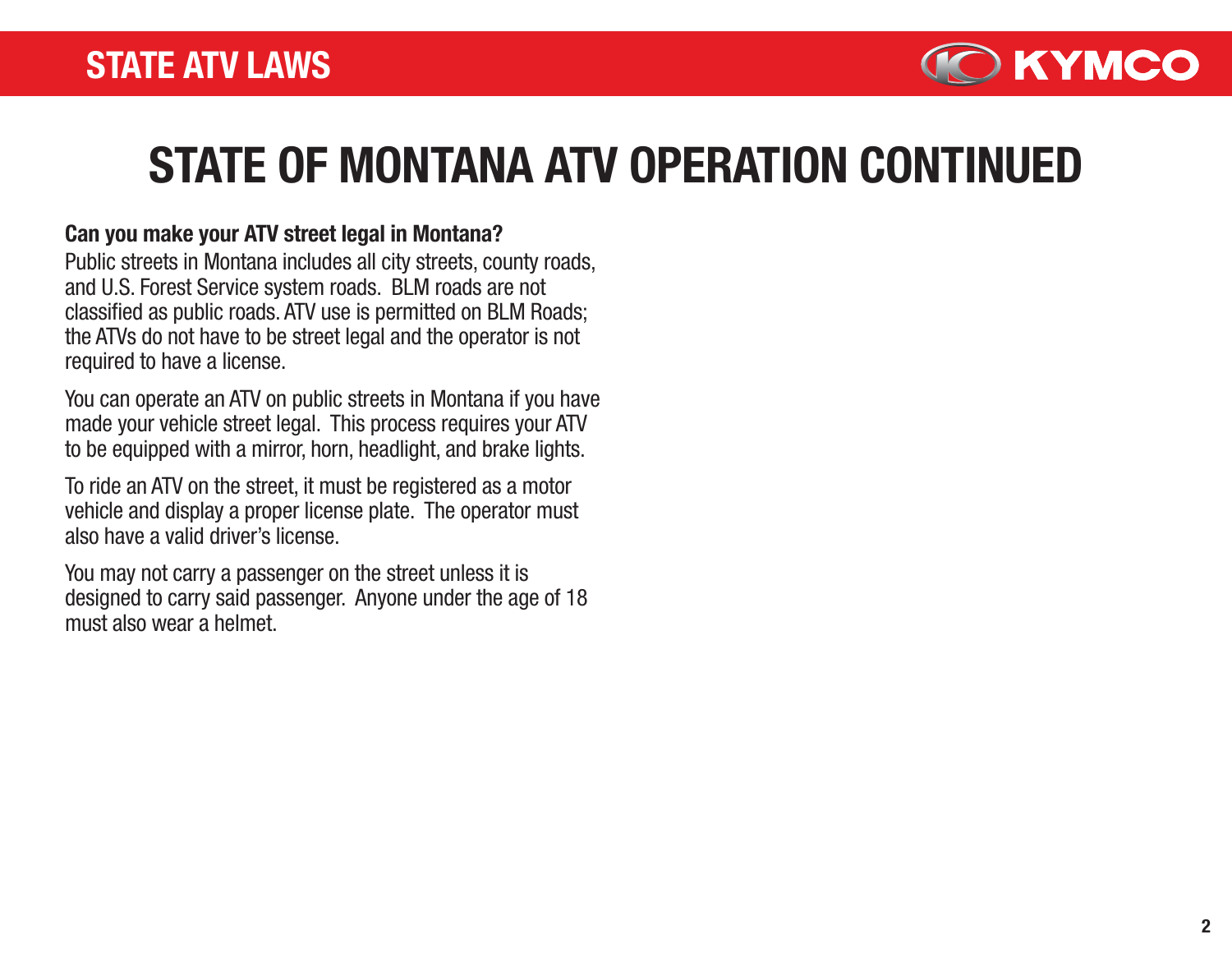

# STATE OF NEBRASKA ATV OPERATION

#### How does Nebraska define an ATV?

Nebraska defines an ATV as "any motorized off-highway vehicle which is 50 inches or less in width; has a dry weight of 1200 pounds or less; travels on 3 or more non-highway tires; and is designed for operator use only with no passengers, or is specifically designed by the original manufacturer for the operator and one passenger."

#### Youth ATV Age Restrictions

NA - State of Nebraska does not restrict the age at which a person can operate an ATV.

## ATV Requirements in Nebraska

Every ATV in Nebraska must be equipped with the following:

- A headlight and taillight, which must be illuminated during the period of time from sunset to sunrise and at any time when visibility is reduced due to insufficient light or unfavorable atmospheric conditions.
- A brake system maintained in good operating condition.
- An adequate muffler system in good working condition.
- A United States Forest Service qualified spark arrester.

It is unlawful to operate an ATV in Nebraska with any of the following modifications:

- A cutout, bypass, or similar device on the exhaust system.
- An otherwise modified exhaust system.
- Spark arresters that have been modified or removed.

### Where to ride ATVs in Nebraska?

ATV use is permitted only on public land where designated. ATV use has been designated in the following areas:

- Bessey Ranger District
- Pine Ridge Ranger District
- **McKelvie National Forest**
- Harlan County Reservoir OHV Area

### Can you make your ATV street legal in Nebraska?

Nebraska considers ATVs as off-road vehicles. An ATV may not be operated on any controlled-access highway with more than two marked traffic lanes.

The crossing of a two-lane or larger highway may only be done on an ATV as follows:

■ You must cross at an angle of approximately 90 degrees to the direction of the highway and at a place where no obstruction prevents a quick and safe crossing.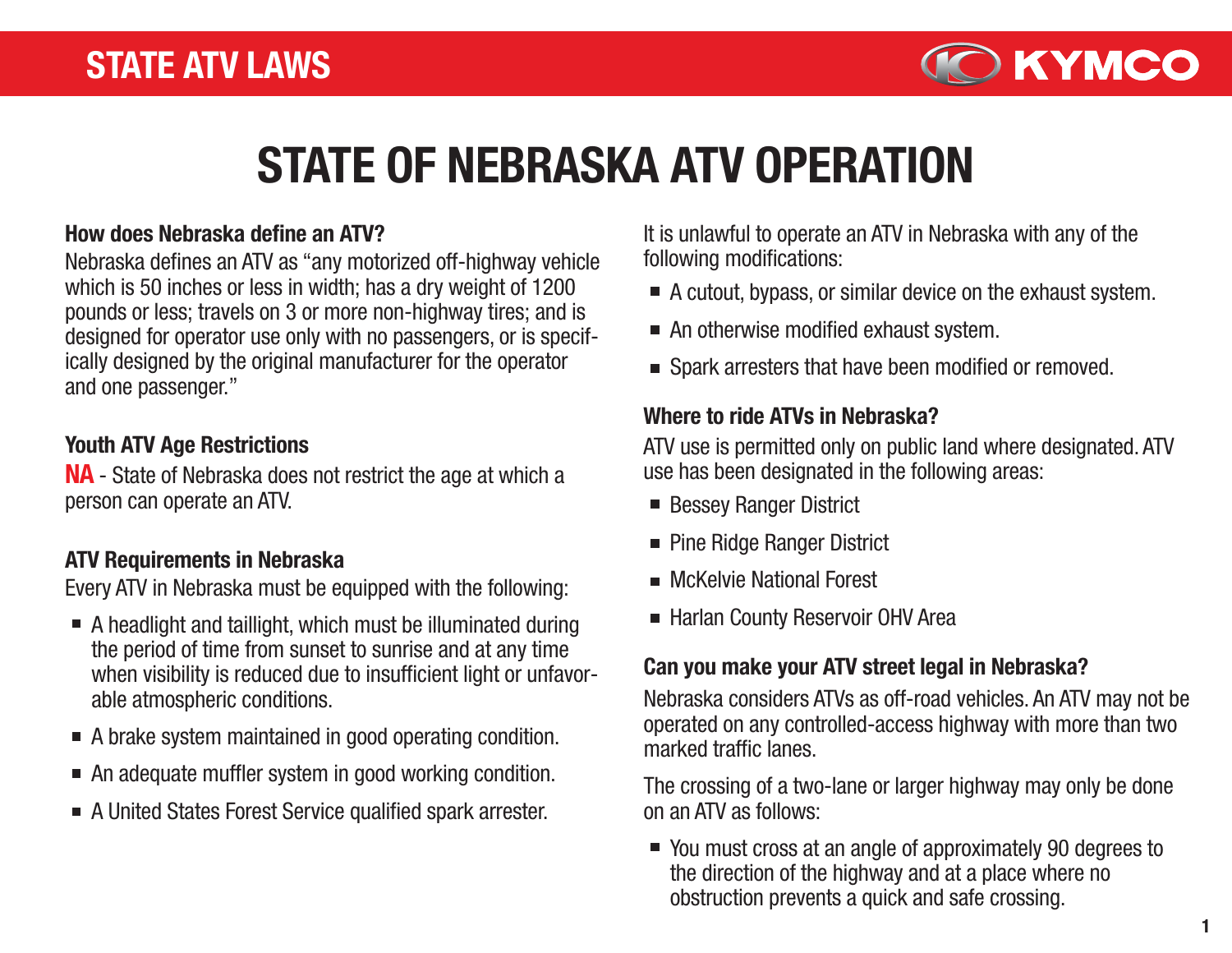

# STATE OF NEBRASKA ATV OPERATION CONTINUED

- You must come to a complete stop before crossing the shoulder or roadway of the highway.
- You must yield the right-of-way to all oncoming traffic that constitutes an immediate potential hazard.
- $\blacksquare$  If you are crossing a divided highway, you can only cross at an intersection of the highway with another highway.
- Your headlight and taillight must be on when the crossing is made.

ATVs may be operated on streets that don't include controlled-access highways with more than two marked traffic lanes in the following locations:

- Outside the corporate limits of a city, village, or unincorporated village if incidental to the vehicle's use for agricultural purposes.
- Within the corporate limits of a city or village if authorized by the city or village by ordinance adopted in accordance with this section.
- Within an unincorporated village if authorized by the county board of the county in which the unincorporated village is located by resolution in accordance with this section.

Where ATV use is permitted on public streets as identified above, the following conditions must be adhered to:

- ATVs may only be operated between the hours of sunrise and sunset.
- You must have a valid Class 0 operator's license or a farm permit.
- You must have liability insurance coverage for the ATV.
- You cannot operate the ATV at a speed in excess of 30 miles per hour.
- You must have an illuminated headlight and taillight on the ATV.
- Your ATV must be equipped with a bicycle safety flag which extends not less than five feet above ground and which is attached to the rear of such vehicle. The bicycle safety flag shall be triangular in shape with an area of not less than 30 square inches and shall be day-glow in color.

If you are uncertain where an ATV can be operated in your area, contact your local city Police Department or County Sheriff's Office.

ATVs which have been modified or retrofitted with after-market parts to include additional equipment other than headlights, taillights, brake systems, muffler systems, or a spark arrester shall not be registered, nor shall such modified or retrofitted vehicles be eligible for registration in any other category of vehicle.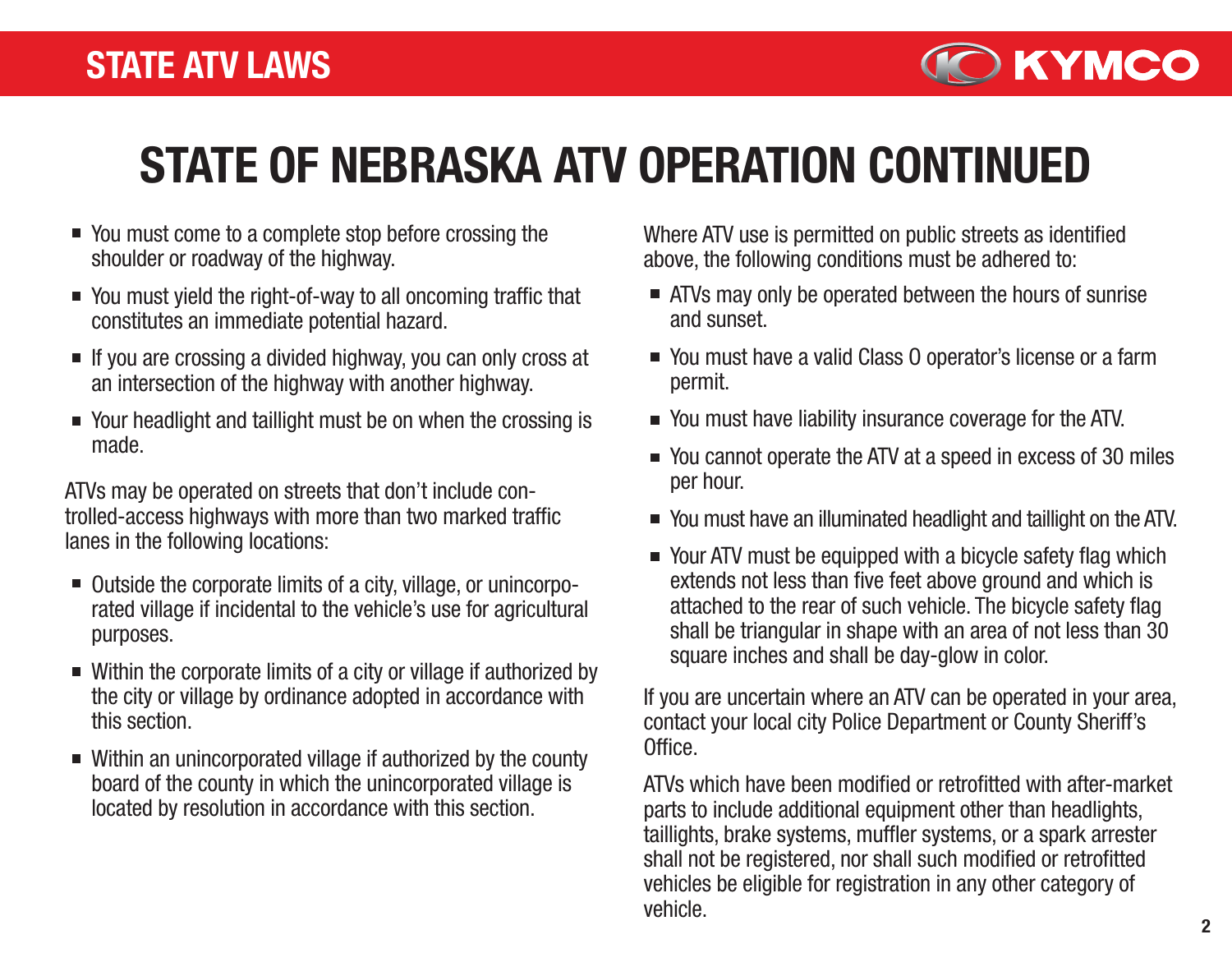

# STATE OF NEVADA ATV OPERATION

#### Is there a minimum age to operate an ATV in Nevada?

Yes. To operate a full-size ATV, you must be 16 years old. For **in Nevada?** children under 16, the age limits are based upon certain restricted speeds. Due to this, you have to look at the age restriction for your specific ATV.

#### Are you required to wear a helmet while operating an ATV?

In Nevada, the operator of an ATV is required to wear a helmet on the highway, which is defined as the entire width between the boundary lines of every public way maintained by a public agency. There is no legal requirement to wear a helmet if you are not the operator of the ATV.

#### Are you permitted to ride an ATV on public roads in Nevada?

You generally cannot operate an ATV on public streets in Nevada. There are some exceptions; however, in certain areas where the governing agency permits ATV use on roads by licensed drivers. You should check for details with your local agency or municipality to see where you are permitted to ride as well as the registration and licensing requirements.

# Are you required to take a safety course to operate an ATV

No. You are not required to take any kind of safety course before you are permitted to operate an ATV in Nevada.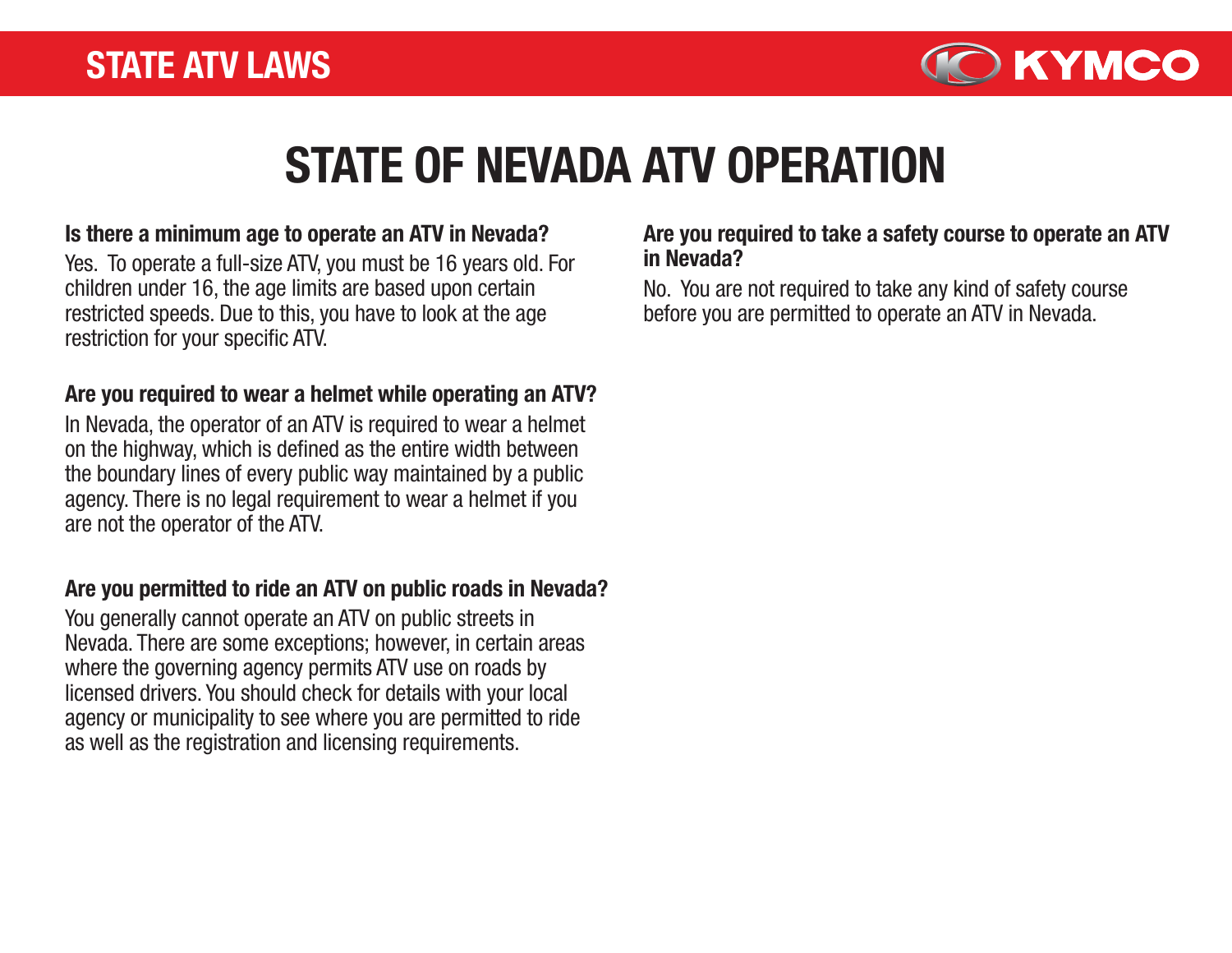

# STATE OF NEW HAMPSHIRE ATV OPERATION

#### Do you need a driver's license to operate an ATV?

All operators 12 years of age or older must have in their possession while riding either an OHRV Safety Education Certificate or a valid driver's license. This requirement is not limited to just public land and extends to private rights of way as well. If your driver's license is under suspension or revocation in any state or Canadian Province, you are not permitted to operate an ATV in New Hampshire.

#### Are minors allowed to operate an ATV?

Yes, but all operators 12 years of age or older must have in their possession while riding either a valid driver's license or an OHRV Safety Education Certificate. If the operator is under the age of 12, they may not cross any roads. Any operator under the age of 14 must be accompanied by a licensed adult over the age of 18. There are also certain restrictions when it comes to minors. For example, an operator under the age of 18 cannot carry a passenger on an ATV.

#### Where are you permitted to ride your ATV?

You are permitted to ride an ATV on private land and designated trails on public land in New Hampshire. Operation of ATVs on public roads is prohibited unless specifically permitted and posted for OHRV use. Permitted uses of public roads included road crossings and trail connectors, but the speed limit is limited to 10 MPH in such areas and must be operated on the extreme right of the public road.

There are roughly 1,200 miles of trails in New Hampshire that are open for summertime riding. You are only permitted to ride on trails designated by sign for your type of vehicle. The New Hampshire Bureau of Trails prints statewide OHRV Trail maps. Local trail maps are printed and distributed by local clubs. Riding in wetlands is strictly prohibited, and violators can be fined up to \$10,000 in addition to the cost of restoring any damages that resulted from their riding.

To ride on private land, other than your own, written permission from the landowner is required. A tricky place people get confused sometimes is on dirt roads and paths used by the utility companies. Most of those paths are actually on private property, and the companies have obtained easements for their use only. As such, written landowner permission from each individual landowner still must be obtained if the trail is not specifically designated for OHRV use.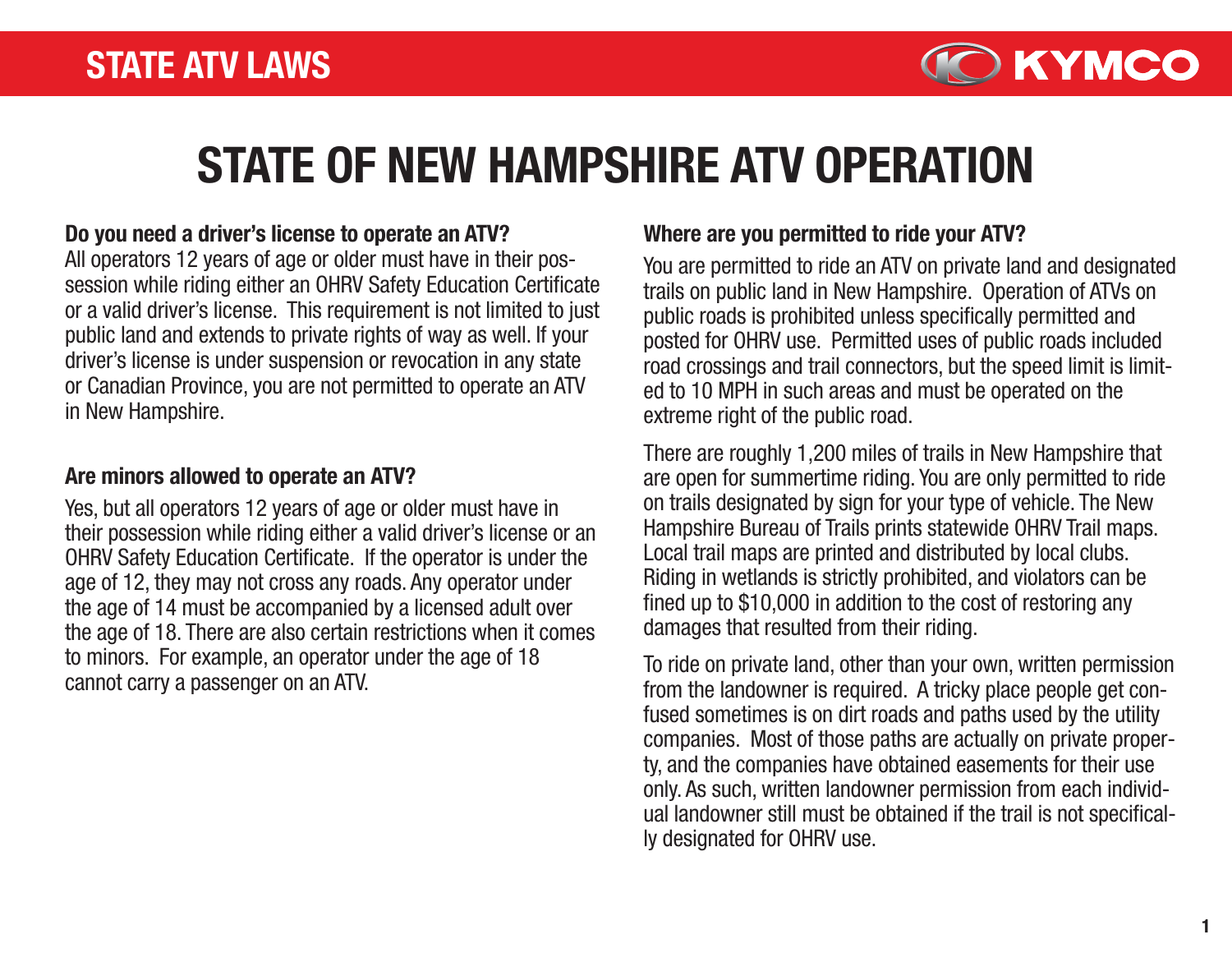

# STATE OF NEW HAMPSHIRE ATV OPERATION CONTINUED

#### What are the ATV speed limits?

Most ATV trails won't have speed limits posted, but there are applicable speed limits for everywhere you ride in New Hampshire that is not private property. There is also a general condition that you must ride your ATV at speeds which are reasonable and prudent for existing conditions. That means you may have to ride below an actual speed limit if the weather is bad or if the trail is overly crowded.

### The speed limit for ATV use is 10 MPH in the following areas:

- Within 150 feet of a bobhouse or fishing hole.
- On sidewalks that are open to OHRVs.
- On bridges that are posted open to OHRVs.
- At trail junctions, in parking lots and when passing trail grooming equipment.

## The speed limit for ATV use is 20 MPH in the following areas:

- On approved roads open to OHRV use.
- On plowed roads on Dept. of Natural and Cultural Resources property.

# The speed limit for ATV use is 25 MPH in the following areas:

• When posted on trails owned or leased by Dept. of Natural and Cultural Resources.

## The speed limit for ATV use is 35 MPH in the following areas:

- On all trail connectors.
- At night on Back Lake in Pittsburg.
- On all trails where no speed limit is posted.

### The speed limit for ATV use is 55 MPH in the following areas:

• Turtletown Pond, Concord.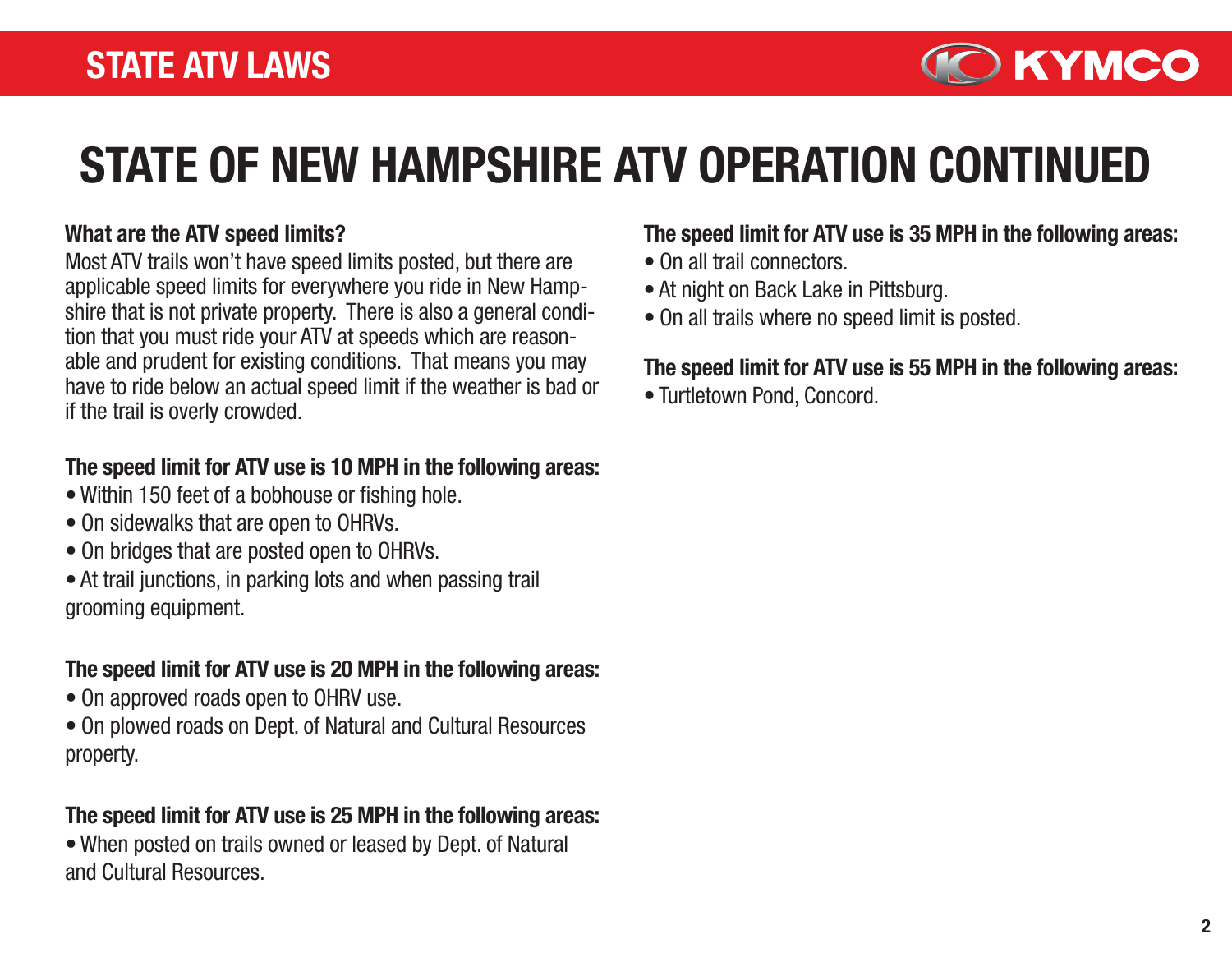

# STATE OF NEW JERSEY ATV OPERATION

#### Youth ATV Requirements in New Jersey

The following restrictions and requirements are applicable to youth ATV riders in New Jersey:

- You must be at least 14 years old to operate an ATV in New Jersey.
- $\blacksquare$  If you are under the age of 18, you must complete an approved safety course prior to operating an ATV in New Jersey.
- For riders aged 16 or under, the ATV must have an engine capacity of 90 cc or less.

#### Do you need a permit or license to operate an ATV in New Jersey?

A permit or driver's license is not required for the operation of an ATV in New Jersey.

### Safety Regulations

Any operator or passenger on an ATV in New Jersey is required to wear a helmet. Helmets are the most basic safety tool you can use for an ATV and are absolutely necessary.

### Can you ride an ATV on the road in New Jersey?

ATVs are not permitted on the public streets of New Jersey. They are only permitted for off-road use.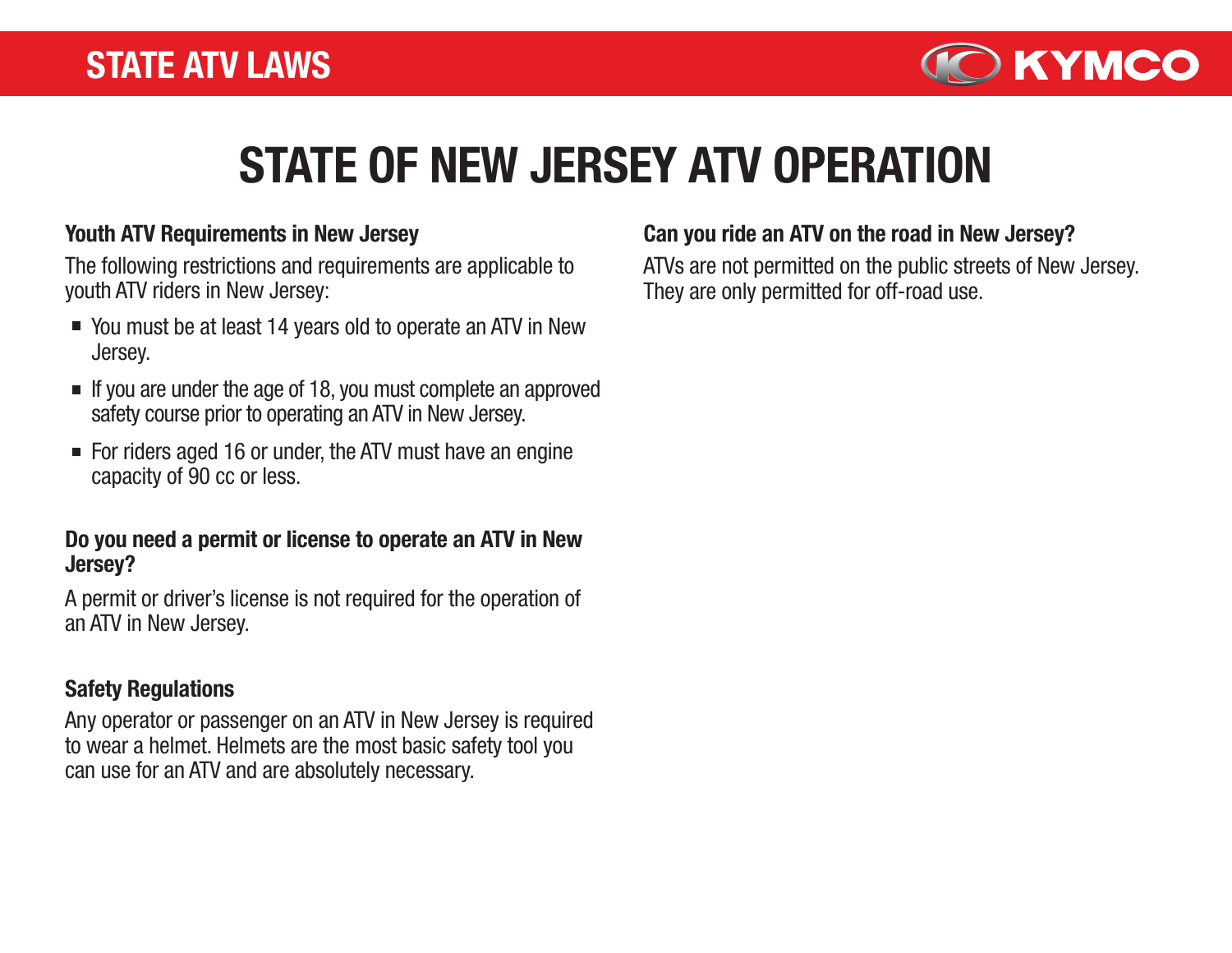

# STATE OF NEW MEXICO ATV OPERATION

#### OHV Designation

Vehicles that are considered to be OHVs & must be registered:

- All-terrain vehicles (ATVs)
- Dirt bikes
- Off-road vehicles (ORVs, UTVs or Mule type vehicles)
- Snowmobiles

## Safety Requirements

Riders under 6:

May not operate an ATV on public land.

Riders under 18 MUST:

- Wear an approved, securely fastened helmet.
- Wear approved, protective eye wear.
- Never carry a passenger, even on OHVs designed for two persons.
- Be visually supervised when operating an OHV, unless:
	- Age 13 and above with a valid motorcycle license.
	- Age 15 and above with a valid driver's license.
- Complete a certified OHV course and obtain a safety permit.

# Prohibited Uses

- $\blacksquare$  It is illegal for any person to use an OHV to:
	- Destroy signs, windmills or other property.
	- Operate any OHV in a way that damages environment, plants, animals or creates excessive noise.
	- Harass, pursue or hunt wildlife or domestic animals.
	- Operate any OHV where prohibited or on private land without permission.
	- Operate an OHV on paved roads or highways except as allowed by local authority or the state transportation commission.
	- Negatively affect livestock and or agricultural practices.
	- No one, regardless of age, may drive under the influence of drugs or alcohol.

# Riding Responsibly on Designated Trails

Contact the local U.S. Forest Service, Bureau of Land Management or other appropriate agency office to find out about trails, roads or areas open to OHV use.

It is your responsibility to obtain permission to travel across private lands.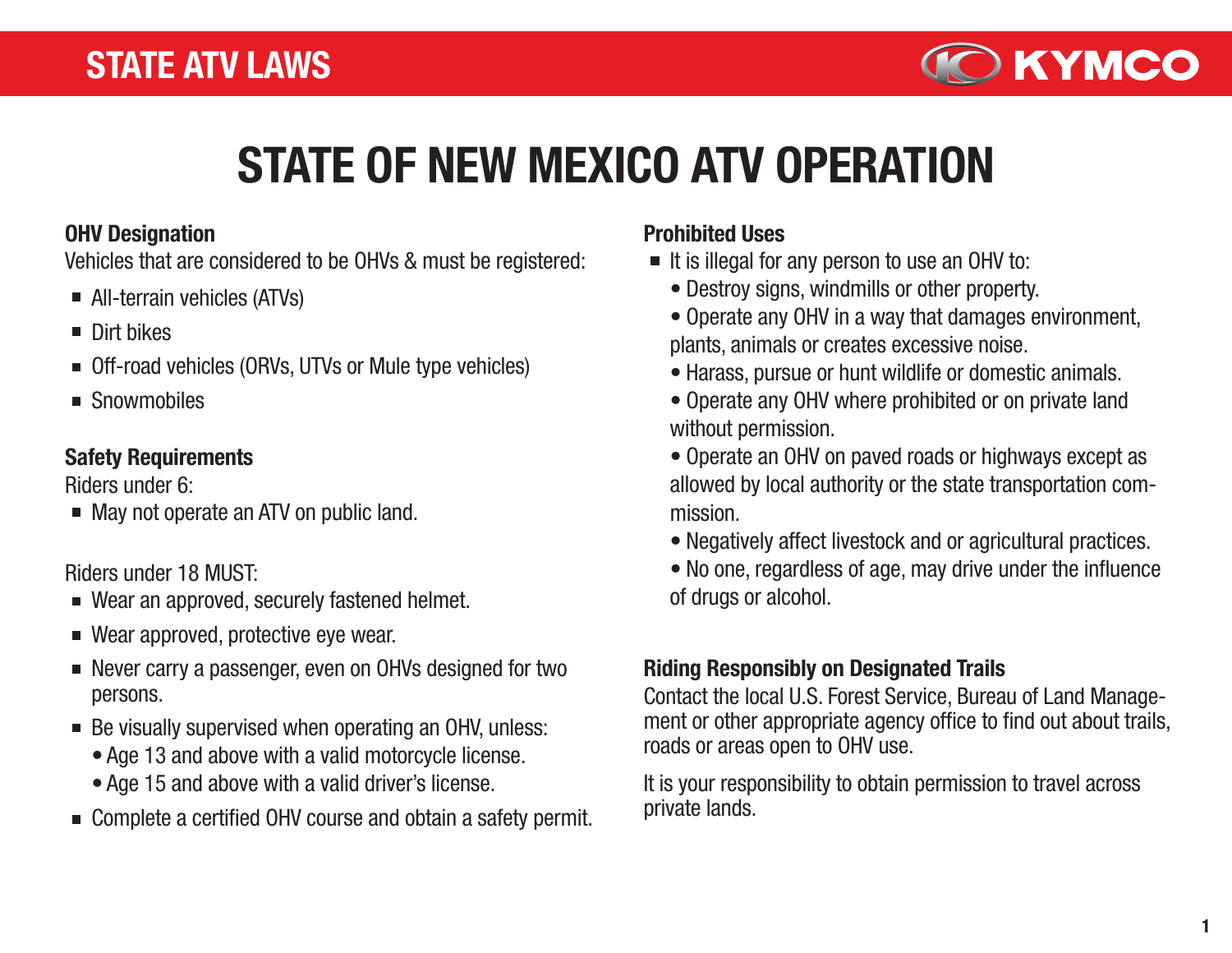

# STATE OF NEW MEXICO ATV OPERATION CONTINUED

#### Local Ordinances & Resolutions for Paved Roads Please Remember State Law Requires that:

Local ordinances and resolutions allowing certain OHV use on specific paved roads:

With the passing of NM Senate Bill 270 during the 2016 state legislative session, local authorities and the state transportation commission have the authority to pass resolutions or ordinances to designate certain paved roads as open to specific ATV or ROV travel within their respective communities. It is illegal to operate an ATV or ROV on a paved road unless a local authority or the state transportation commission has passed an ordinance allowing such use on specific roads in specific communities. If you intend to operate an ATV or ROV on a paved road, it is your responsibility to inquire with the local authority to which you wish to ride to see if such use is allowed in that specific area.

- Only ATVs and ROVs (side-by-sides, SxS, UTVs, etc.) can be operated on specific paved roads within specific communities only as authorized by passage of a local ordinance or State Transportation Commission resolution allowing such use.
- Any adult ATV or ROV operator driving on a paved road where a local ordinance allows such use shall wear eye protection, and have a drivers' license and proof of financial responsibili ty (liability insurance). All operators and passengers younger than 18 years of age must also wear helmets and eye protection, and have a safety permit as proof of safety training when operating any OHV.
- Any ATV or ROV operated on a paved street or highway must have an OHV registration AND special OHV paved road use plate or decal, have working brakes, mufflers, mirrors, a functioning headlight and a functioning tail light.
- Non-residents whose ATVs and/or ROVs that comply with the paved road vehicle requirements in New Mexico and displays a valid paved road use registration decal or plate from their home state, are not required to purchase a New Mexico non-resident paved road use decal or plate.

Please refer to the state OHV laws and rules for complete requirements. Local authorities can enact and enforce further restrictions as long as they are not in conflict with state law. It is the responsibility of any OHV operator to know the state and local laws and rules before riding.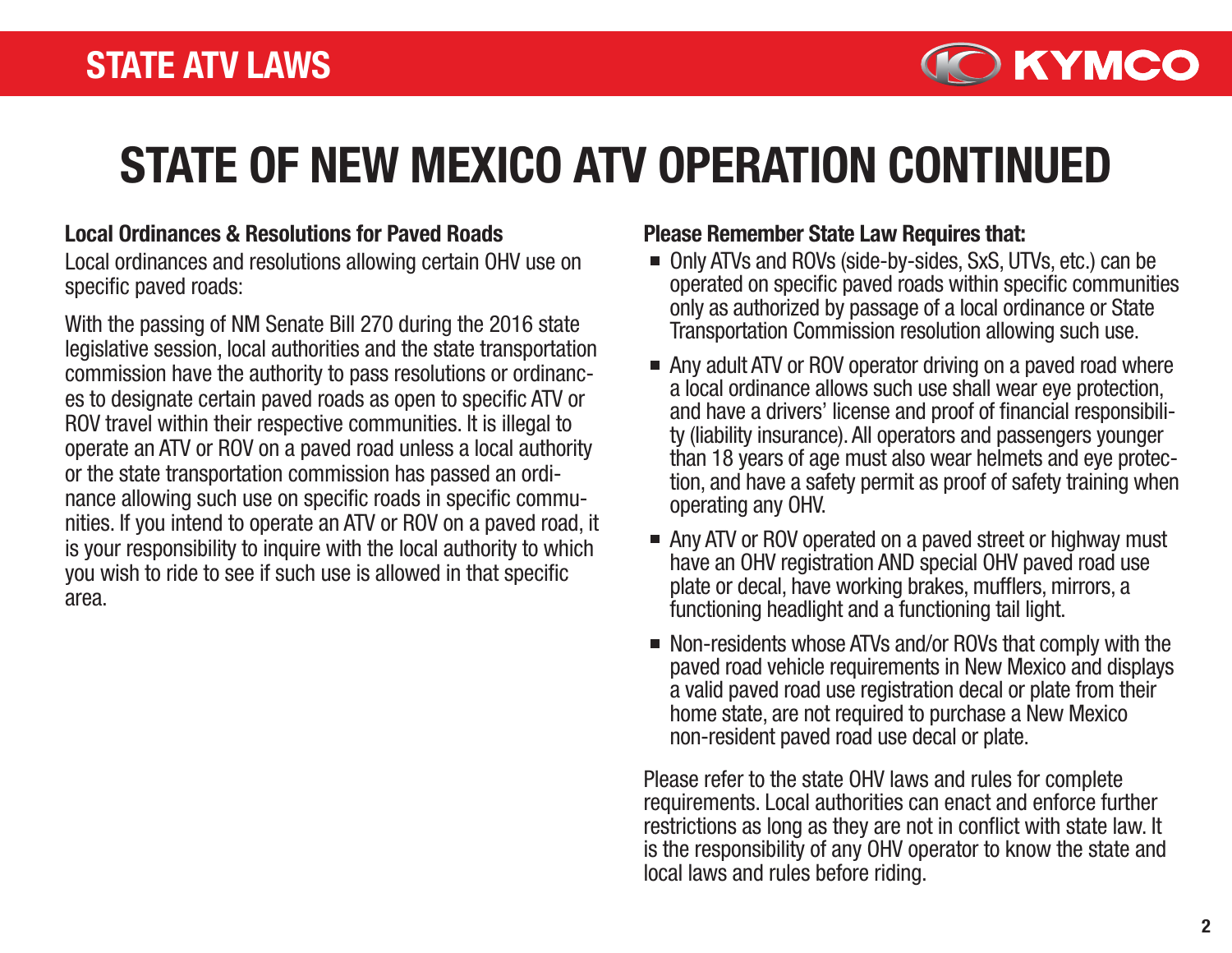

# STATE OF NEW YORK ATV OPERATION

An all-terrain vehicle (ATV) is any self-propelled vehicle with two or more wheels that is manufactured for sale to be used primarily off-highway or in off-road competitions, and that is no wider than 70 inches and weighs no more than 1,000 pounds. This does not include vehicles manufactured for off-highway use and designed exclusively for travel on snow or ice, and supported by one or more skis, belts or cleats that utilize an endless belt tread. Those vehicles, which include snowmobiles, are subject to other laws and regulations.

### Who may operate an ATV?

You do not need a driver's license to operate an ATV in New York State, but certain restrictions apply to operators under the age of 16.

If you are age 10 through age 15, you may operate an ATV only:

- Under adult supervision.
- Without adult supervision on lands owned or leased by your parent or guardian.
- On any lands where ATV use is permitted, without adult supervision, if you have completed an ATV safety training course approved by the DMV. You should carry your course completion certificate when operating any ATV.

If you are under the age of 10, you may operate an ATV only:

- Under adult supervision.
- Without adult supervision on lands owned or leased by your parent or guardian.

Adult Supervision means being accompanied by a person at least 18 years of age, or a person 16 or 17 years of age who holds an ATV safety course completion certificate from an approved safety course provider.

## Responsibility of Parents and Owners

A parent or guardian may not knowingly permit or authorize a child under the age of 16 to operate an ATV in violation of state or local laws. An ATV owner, or another person in possession of an ATV, may not knowingly permit or authorize any person under the age of 16 to operate an ATV in violation of any state or local law.

Both the owner and the operator of an ATV may be held liable for injury and/or damages resulting from an ATV accident.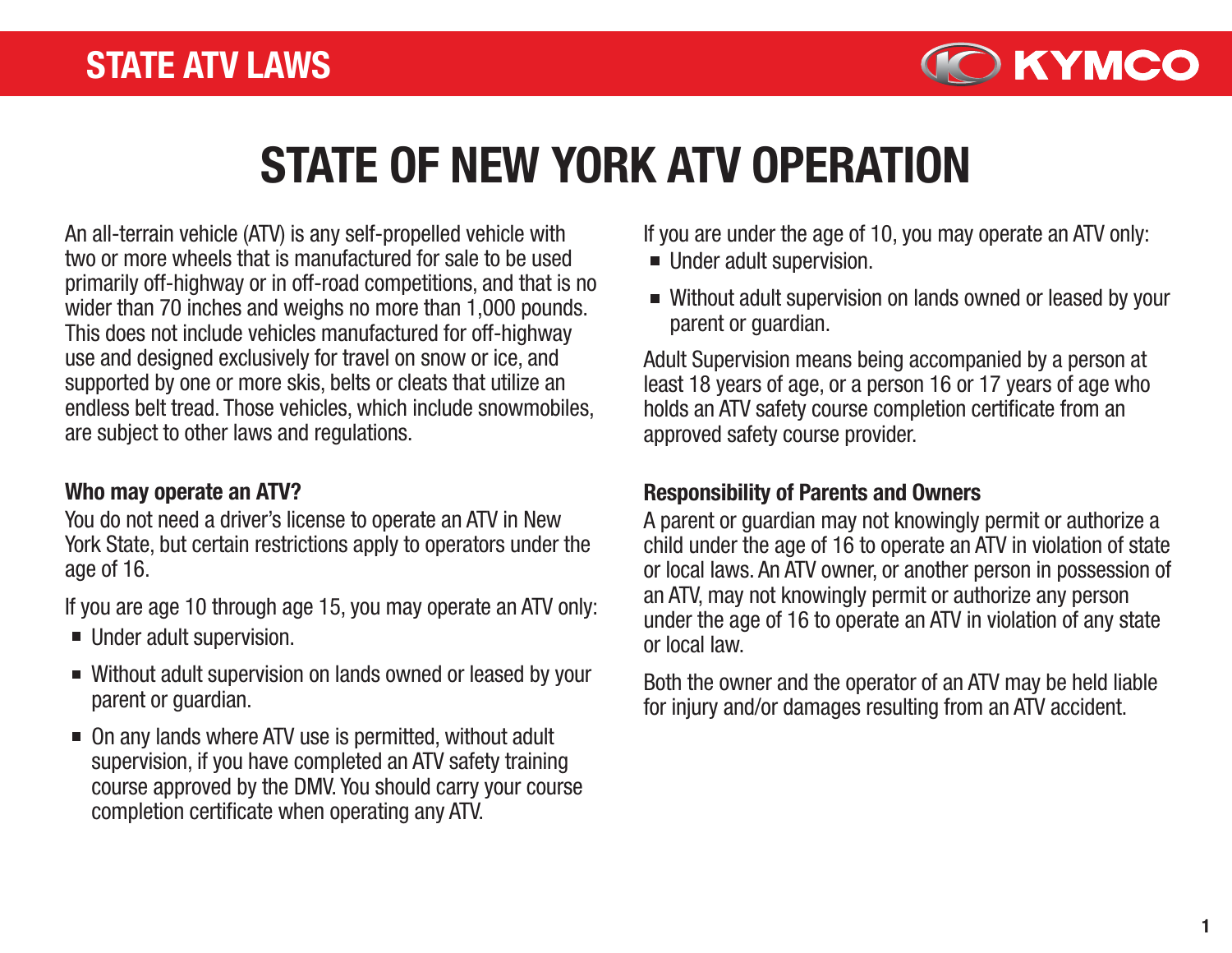

# STATE OF NEW YORK ATV OPERATION CONTINUED

#### Where and when to drive across highways?

DMV recommends you avoid crossing a highway unless absolutely necessary. If you cross, you must follow these rules:

- You must cross at an angle of approximately 90 degrees, at a place where there are no obstructions to prevent a quick, safe crossing.
- You must come to a complete stop and yield the right-of-way to traffic on the highway before crossing.
- You may cross a divided highway only where it intersects with another street or highway.
- You may not cross an interstate highway or any controlled-access highway, such as the Thruway or a parkway at any time.

#### On Highways

You may not operate an ATV on a highway unless it has been designated and posted for ATV use by the state or local authority. Usually, only the part of a highway between two off-highway trails will be posted for ATV use. Check with local police to be sure. DMV recommends that you turn your headlight and taillight on and wear bright, reflective clothing whenever you ride on a highway. Always enter the highway with care, and yield to other traffic.

#### On Public Land

You may not operate an ATV on public land unless it is specifically designated for ATV use, and it is allowed by a posted sign.

### On Private Land

To operate an ATV on private land, you must have permission of the land owner or lessee. If you receive permission, make sure you know the boundaries of the property, and respect any special restrictions or requests of the land owner. You could lose permission to ride on private land by littering, causing damage, or riding carelessly.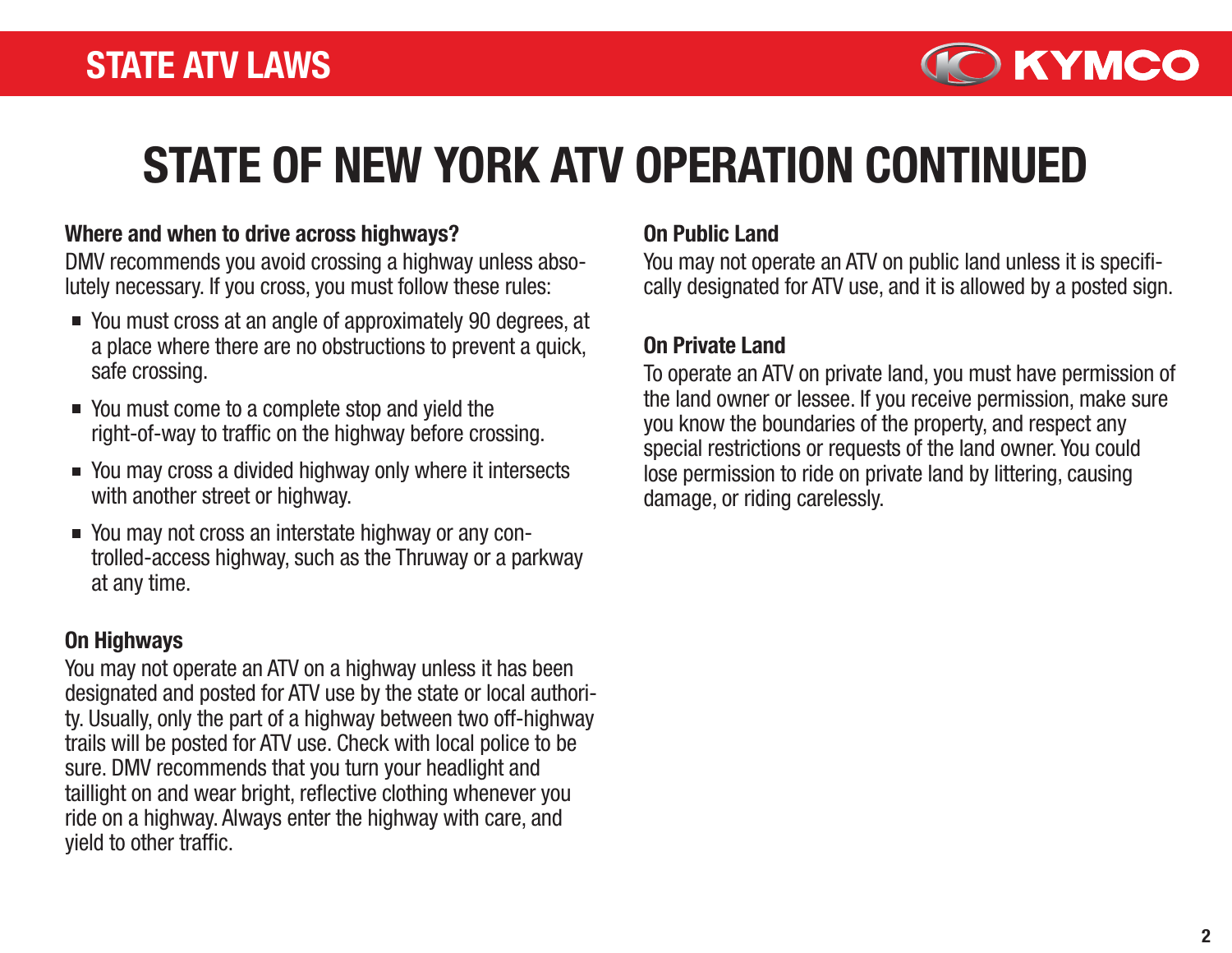

# STATE OF NEW YORK ATV OPERATION CONTINUED

Whether you are the operator or passenger, you must wear a USDOT-approved helmet when riding an ATV. DMV recommends that you also wear a face shield or goggles, and protective clothes and footwear.

Your ATV must have the following equipment:

- Brakes in good condition.
- A muffler which is in good operating condition and meets federal standards.
- A spark arrester approved by the U.S. Forest Service.
- Tires with at least 2/32nds of an inch tread without visible breaks, cuts, exposed cords, bumps or bulges.
- $\blacksquare$  A lighted white headlight and red taillight if the ATV is driven at night.

The law requires you to keep the ATV's headlight and taillight lighted when riding a half hour after sunset to a half hour before sunrise. For greater safety, DMV recommends you keep the lights on at all times.

#### Required Equipment **Required Equipment** At  $\sim$  You May Never Operate an ATV

- Other than while seated on the permanent, regular seat.
- With a passenger, unless the ATV is designed to carry a passenger.
- At a speed too fast for existing conditions or potential hazards.
- In a careless, reckless or negligent manner.
- While intoxicated or impaired by alcohol or drugs.
- On the tracks or right-of-way of a railroad.
- On a highway, if the ATV is equipped with studded tires other than automobile-type studs.
- $\blacksquare$  In a tree nursery or planting in a manner which damages or destroys growing stock or creates a substantial risk of damage or destruction.
- Within 100 feet of a dwelling between midnight and 6 A.M. at a speed greater than necessary to keep the ATV moving.
- While pulling a person on skis, a toboggan, sleigh, sled or trailer, unless the device is attached to the ATV by a tow-bar or other rigid connection.
- On the ice or public water within 100 feet of a person, fishing shanty or shelter at a speed greater than necessary to keep the ATV moving.
- Over an area cleared of snow for skating, unless necessary for access to public waters.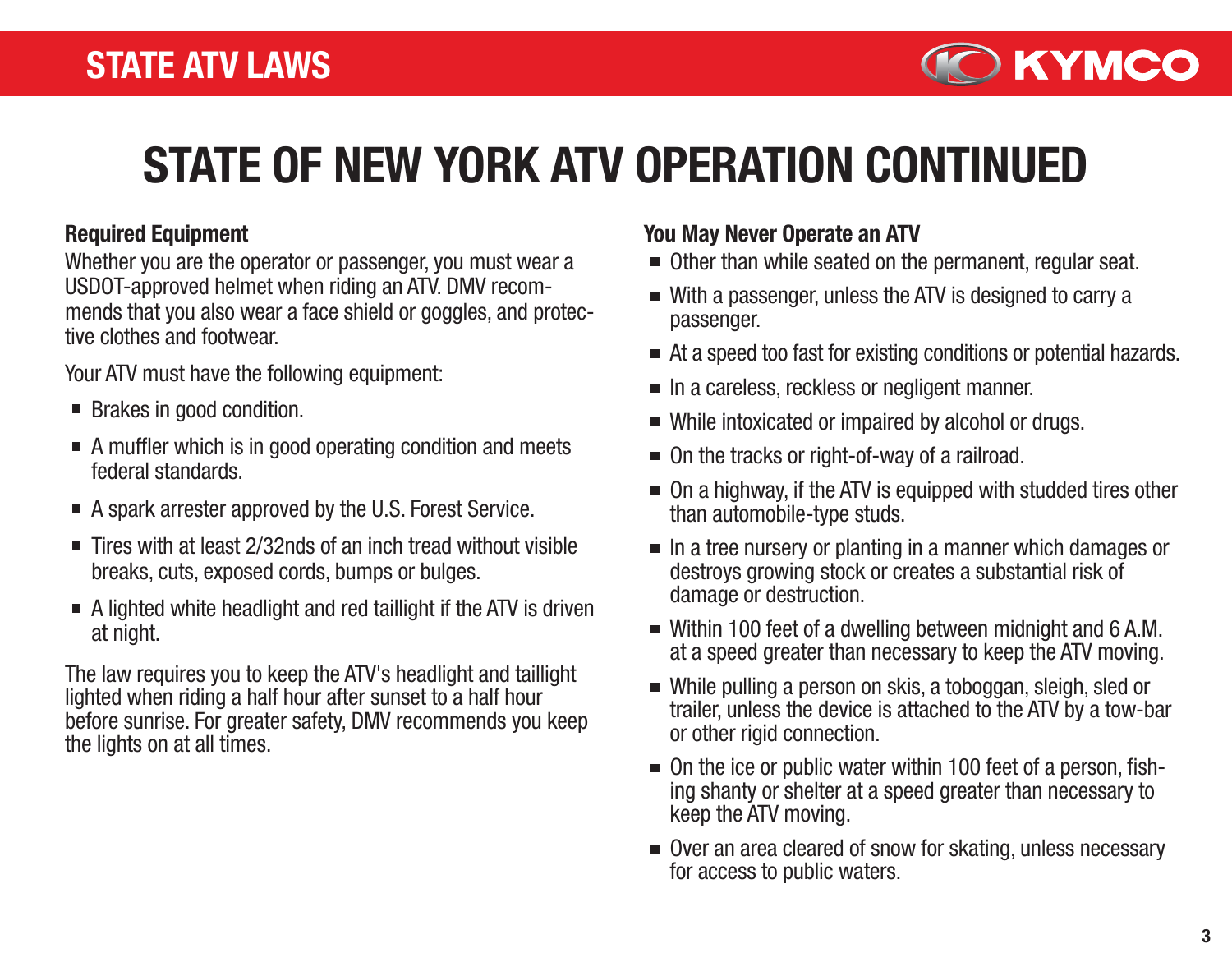

# STATE OF NORTH CAROLINA ATV OPERATION

#### How does North Carolina define an ATV?

North Carolina defines an ATV as "a motorized off-highway vehicle designed to travel on three or four low-pressure tires, having a seat designed to be straddled by the operator and handlebars for steering control."

#### Youth Restrictions

The following restrictions apply to youth ATV riders in North Carolina:

- Children under the age of 8 are not permitted to operate an ATV in North Carolina.
- Children under the age of 13 are not permitted to operate an ATV with an engine larger than 70 cc (cubic centimeters).
- Children under the age of 16 are not permitted to operate an ATV with an engine larger than 90 cc.
- Children under the age of 16 must be supervised by an adult anytime the youth is operating an ATV.

### Equipment

The following requirements apply to any ATV operated in North Carolina.

- If you intend to carry a passenger, you must have an ATV that was designed to carry said passenger.
- Your ATV must have an operable brake system.
- Your ATV must have an operable muffler system.
- Your ATV must be equipped with a working spark arrester approved by the United States Forest Service.
- $\blacksquare$  If you are operating an ATV on public land, you must be wearing a helmet and eye protection.
- If you are riding after sunset or before sunrise or any other time visibility is significantly reduced, your ATV must be equipped with an illuminated headlamp and taillamp.

### Where are you permitted to operate an ATV in North Carolina?

In North Carolina, you may not operate an ATV on any interstate or highway. You may also not ride on any public street, road, or highway except for purposes of crossing that street, road, or highway.

Also, unless otherwise posted, you cannot ride on forest roads, since the forest service enforces state vehicle laws, which do not permit ATV operation. Finally, you are required to stay on designated trails when riding in National Forests.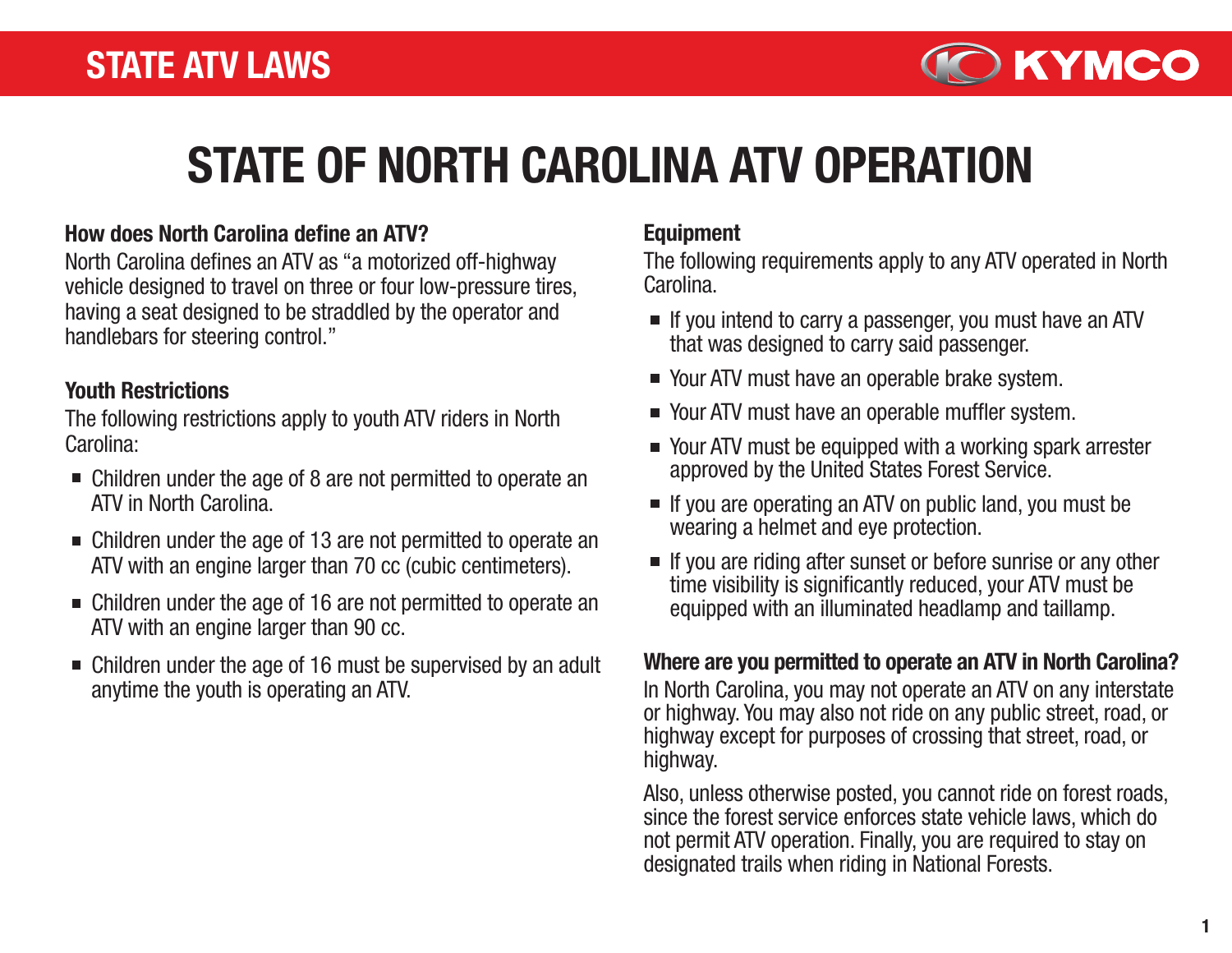

# STATE OF NORTH CAROLINA ATV OPERATION CONTINUED

### Other Regulations

- $\blacksquare$  It is unlawful to operate an ATV in a careless or reckless manner as to endanger or cause injury or damage to any person or property.
- $\blacksquare$  If you were born on or after January 1, 1990, you are required to have passed an approved safety training class and obtained a certificate of completion.
- It is unlawful to operate an ATV under the influence of alcohol, any controlled substance, or a prescription or nonprescription drug that impairs vision or motor coordination.
- $\blacksquare$  It is unlawful to operate an ATV in a manner that damages or destroys public or private property, damages any trees, crops, or lands belonging to another person.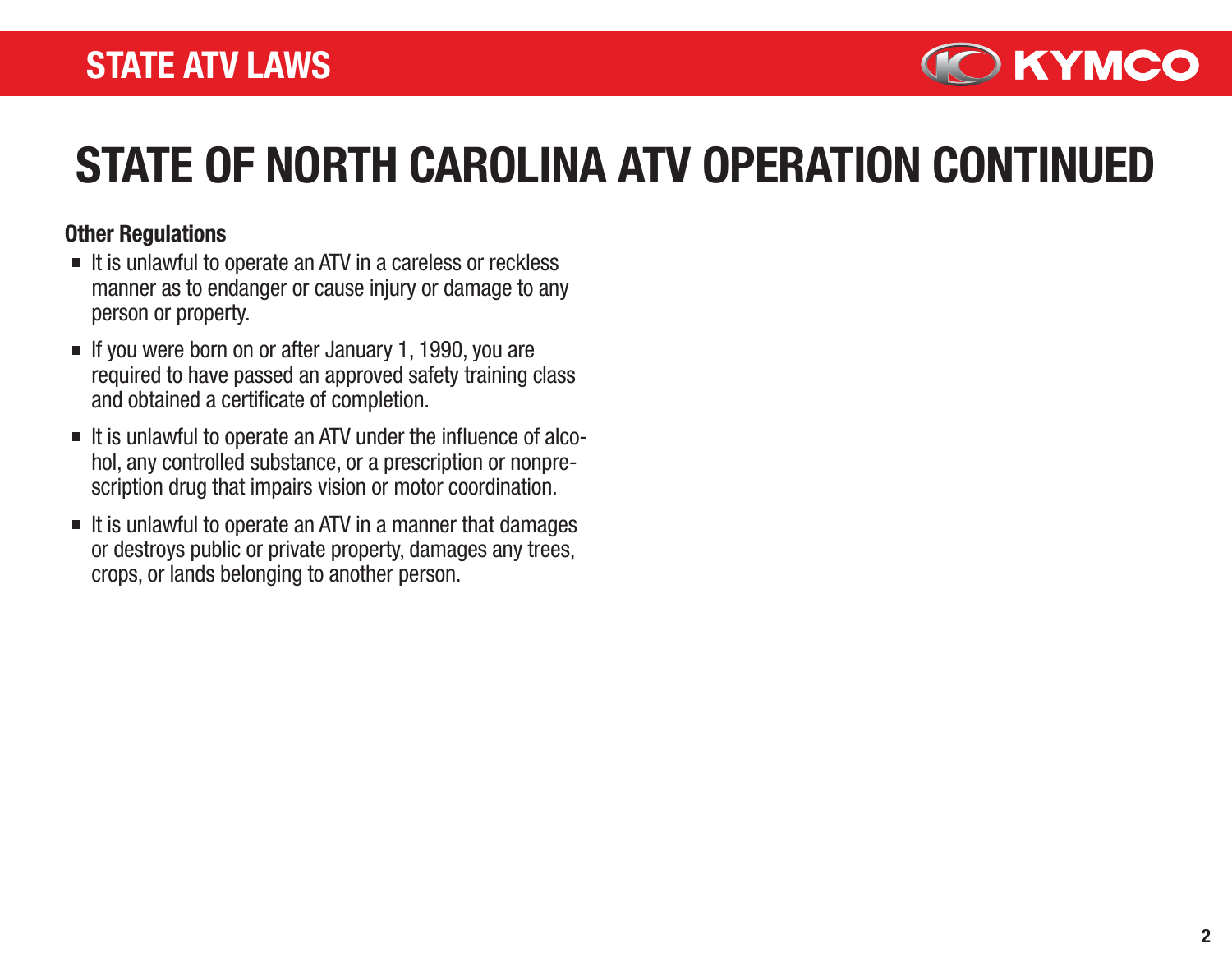

# STATE OF NORTH DAKOTA ATV OPERATION

North Dakota law requires youth ages 12-15 who do not have a valid driver's license or learner's permit to take a safety certification class. The certification is needed in order to legally operate OHVs on land other than their parent's, which includes designated OHV trails and ditches.

In order to become certified, the following guidelines must be met:

- Attend a scheduled classroom or hands-on class in your age of 18 to wear a U.S. DOT-approved helmet. area, or take the online certification course from home.
- $\blacksquare$  Be at least 12 years of age.
- Successfully complete the safety certification test.

NOTE: Children who are 11, but turn 12 within six months of a class date, may take the safety certification test, but will not receive their certification card until they turn 12.

OHV safety certification classroom and hands-on sessions are held February thru October. There is no fee for the course as registration fees are funded by the JakeStar foundation. While the classes are aimed at certifying young riders, anyone who wishes to learn more about OHV safety (such as parents or children under 12) is encouraged to attend; no fee is charged.

### Youth ATV Requirements ATV Safety Gear Requirements

The North Dakota Department of Parks and Recreation strongly encourages ALL ATV riders to wear a proper helmet, eye protection, gloves and over-the-ankle boots when riding any ATV. A helmet is the single most important piece of safety equipment you can have and wearing one while riding can save your life!

It is mandatory that all operators and passengers under the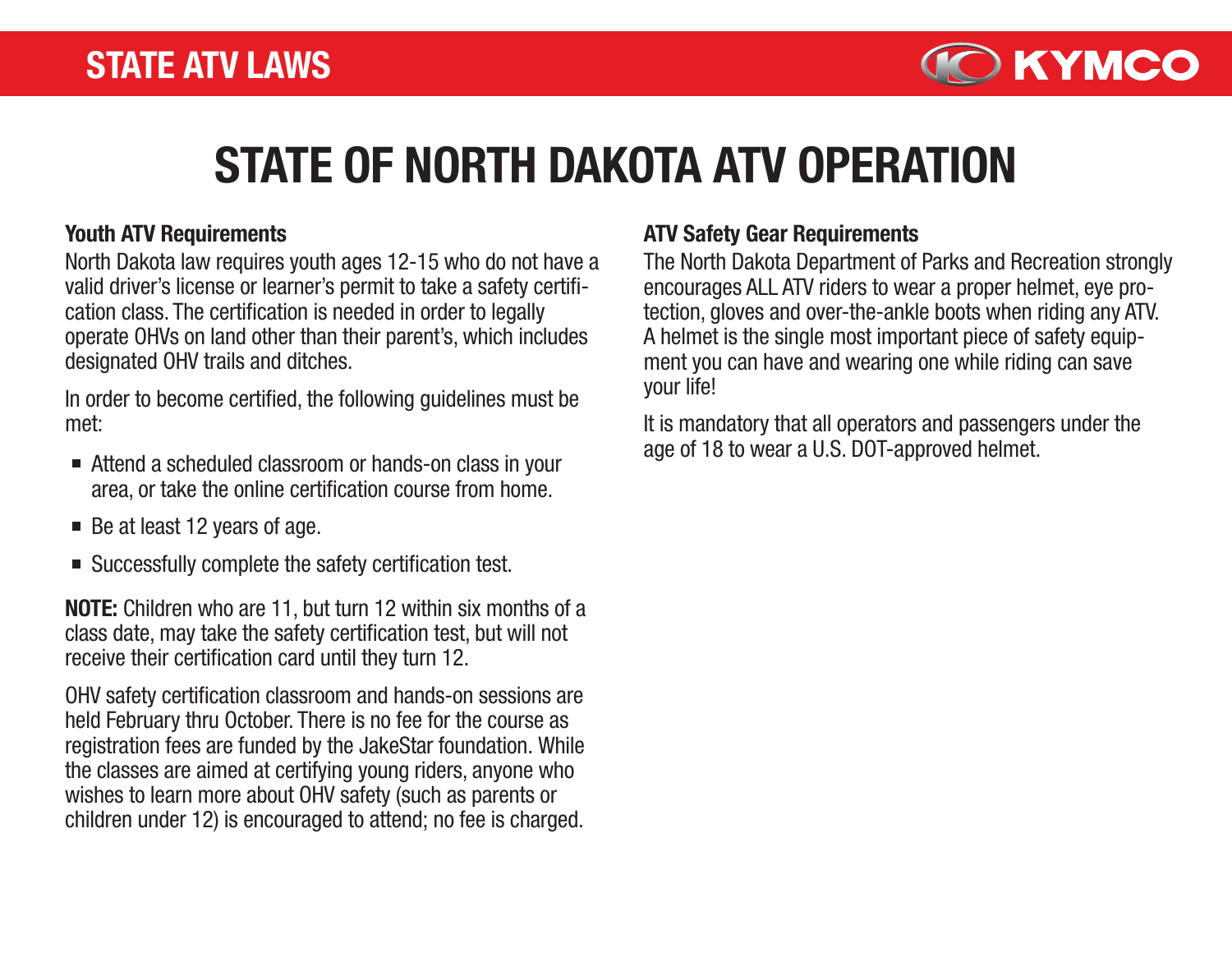

# STATE OF OHIO ATV OPERATION

Ohio defines an "All-purpose vehicle" as "any self-propelled vehicle designed primarily for cross-country travel on land and water, or on more than one type of terrain, and steered by wheels or caterpillar treads, or any combination thereof, including vehicles that operate on a cushion of air, vehicles commonly known as all-terrain vehicles, all-season vehicles, mini-bikes, and trail bikes."

### Are youth permitted to operate an ATV in Ohio?

- Generally, you are not permitted to operate an ATV on any state land, street or highway unless you possess a valid driver's license.
- On designated public land, youth under the age of 16 may operate an ATV when accompanied by an adult that possesses a valid driver's license.
- Youth under the age of 16 may only operate an ATV without supervision on land owned by their parent or guardian.
- No person under the age of 12 is permitted to operate an ATV in Ohio, with or without supervision.
- $\blacksquare$  No person under the age of 18 is permitted to purchase, sell, own an interest in or obtain title to an ATV in Ohio.

## How does Ohio define an ATV? What equipment is required on an ATV in Ohio?

- At least one headlight having a minimum candlepower of sufficient intensity to reveal persons and objects at a distance of at least one hundred feet ahead under normal atmospheric conditions during hours of darkness.
- At least one red tail light having a minimum candlepower of sufficient intensity to be plainly visible from a distance of five hundred feet to the rear under normal atmospheric conditions during hours of darkness.
- Adequate brakes.
- A muffler system capable of precluding the emission of excessive smoke or exhaust fumes, and of limiting the engine noise of vehicles.

## Where are you permitted to ride an ATV in Ohio?

You are not permitted to operate an ATV in Ohio on any state highway, including a limited access highway or freeway or the right-of-way thereof, except for emergency travel as designated by the Director of Public Safety.

You are not permitted to operate an ATV on any private property, or in any nursery or planting area, in Ohio without the permission of the owner or other person having the right to possession of the property; Unless permission is posted by sign, you are not permitted to operate an ATV on any land controlled by the state.

You are not permitted to operate an ATV on any operable railroad tracks in Ohio.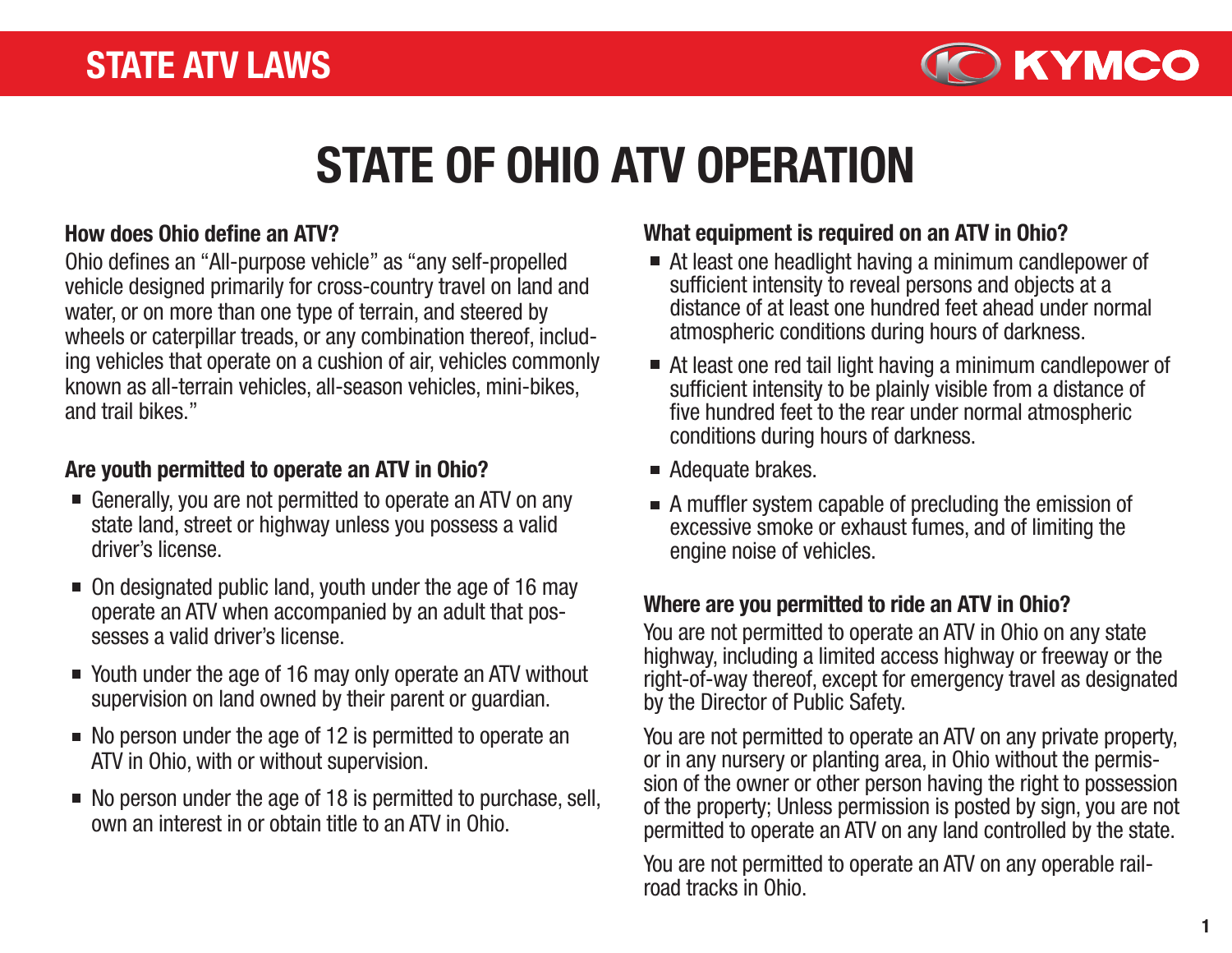

# STATE OF OHIO ATV OPERATION CONTINUED

### Where are you able to ride an ATV in Ohio?

- To cross a highway where it can be done so safely. You must yield the right of way in such a crossing.
- On highways in the county or township road systems whenever the local authority having jurisdiction over such highways so permits.
- Alongside a street or highway for a limited distance to reach a legal riding area.
- On state highways located on an island in Lake Erie between the first day of November and the thirtieth day of April, provided that the operator have a valid driver's license, obeys all traffic rules and regulations and maintains proof of financial responsibility, i.e. insurance, on the ATV.
- On any state land where permission for All-Purpose Vehicles is specifically posted by sign.

### Other Regulations:

- An ATV, including used machines, may not be sold by a dealer without a certificate of title. If a non-dealer is selling an ATV, they must include the title if they have one.
- You must wear both a helmet and goggles when operating an ATV on any state trails.
- $\blacksquare$  It is unlawful to operate an ATV under the influence of drugs or alcohol.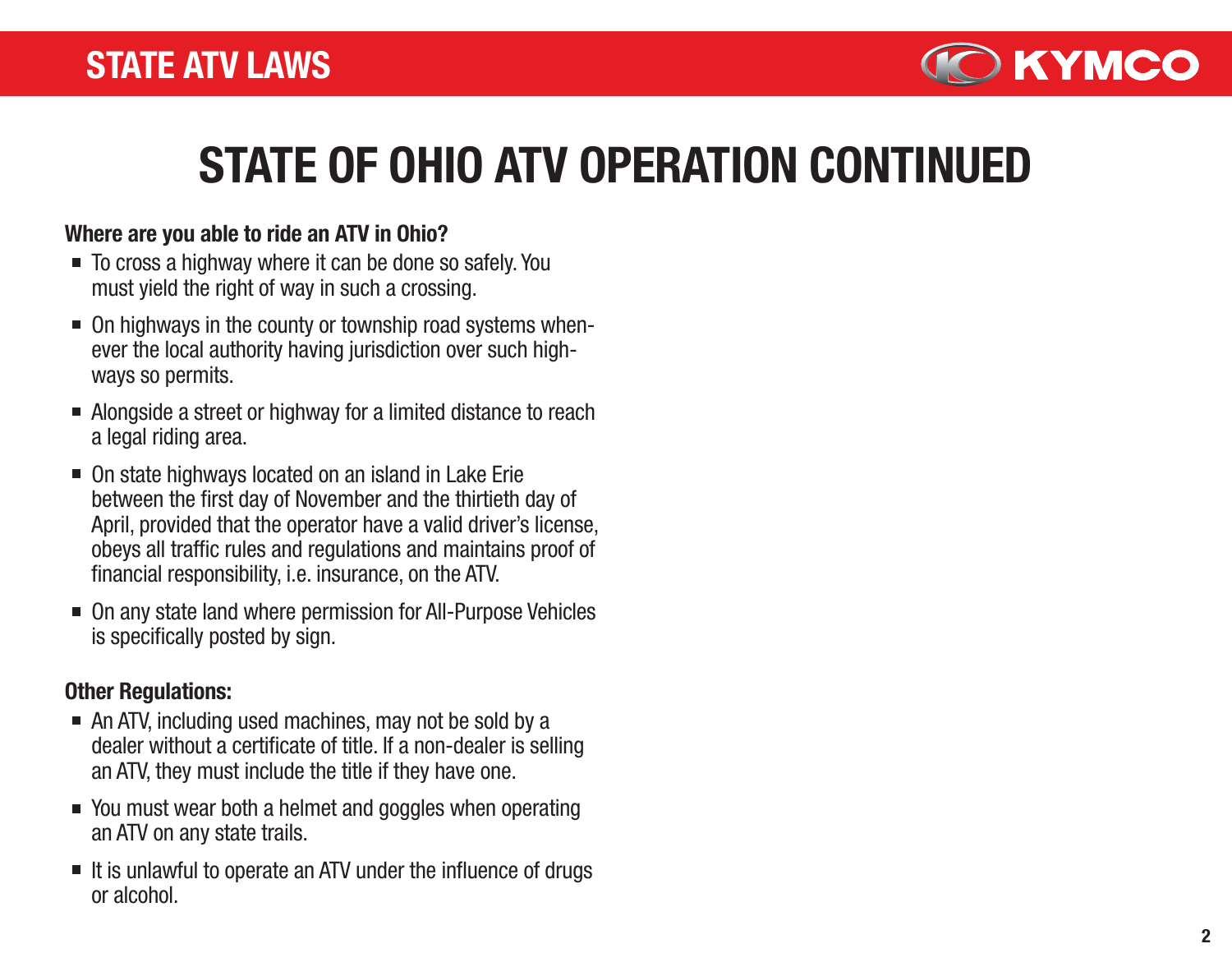

# STATE OF OKLAHOMA ATV OPERATION

### How does Oklahoma define an ATV?

Oklahoma defines an ATV or all-terrain vehicle as "a motorized vehicle manufactured and used exclusively for off-highway use which is forty-eight (48) inches or less in width, with an unladen dry weight of eight hundred (800) pounds or less, traveling or two or more low-pressure tires, having a seat designed to be straddled by the operator, and which is steered by the use of handlebars."

### Youth Regulations for ATVs in Oklahoma

The following regulations apply to youth ATV operators in Oklahoma:

Any person under the age of 18 may not operate or be a passenger upon an ATV unless they are wearing a helmet.

### Can you ride an ATV on the street in Oklahoma?

Generally, you may not operate an ATV on the public highways or streets of Oklahoma. However, you may operate an ATV to cross the public streets and highways of Oklahoma only under the following circumstances:

- You are upon a regularly traveled trail while riding from one area of the trail to another.
- Before crossing, you must come to a complete stop.
- You must yield the right-of-way to all oncoming traffic that constitutes an immediate hazard.
- You must cross the street or highway at an angle of approximately ninety (90) degrees to the direction of the street or highway.
- The highway or street may not be a divided highway or street with a posted speed limit of more than thirty-five (35) miles per hour in the area of the crossing.
- You must have a valid driver's license.
- $\blacksquare$  It is during daylight hours.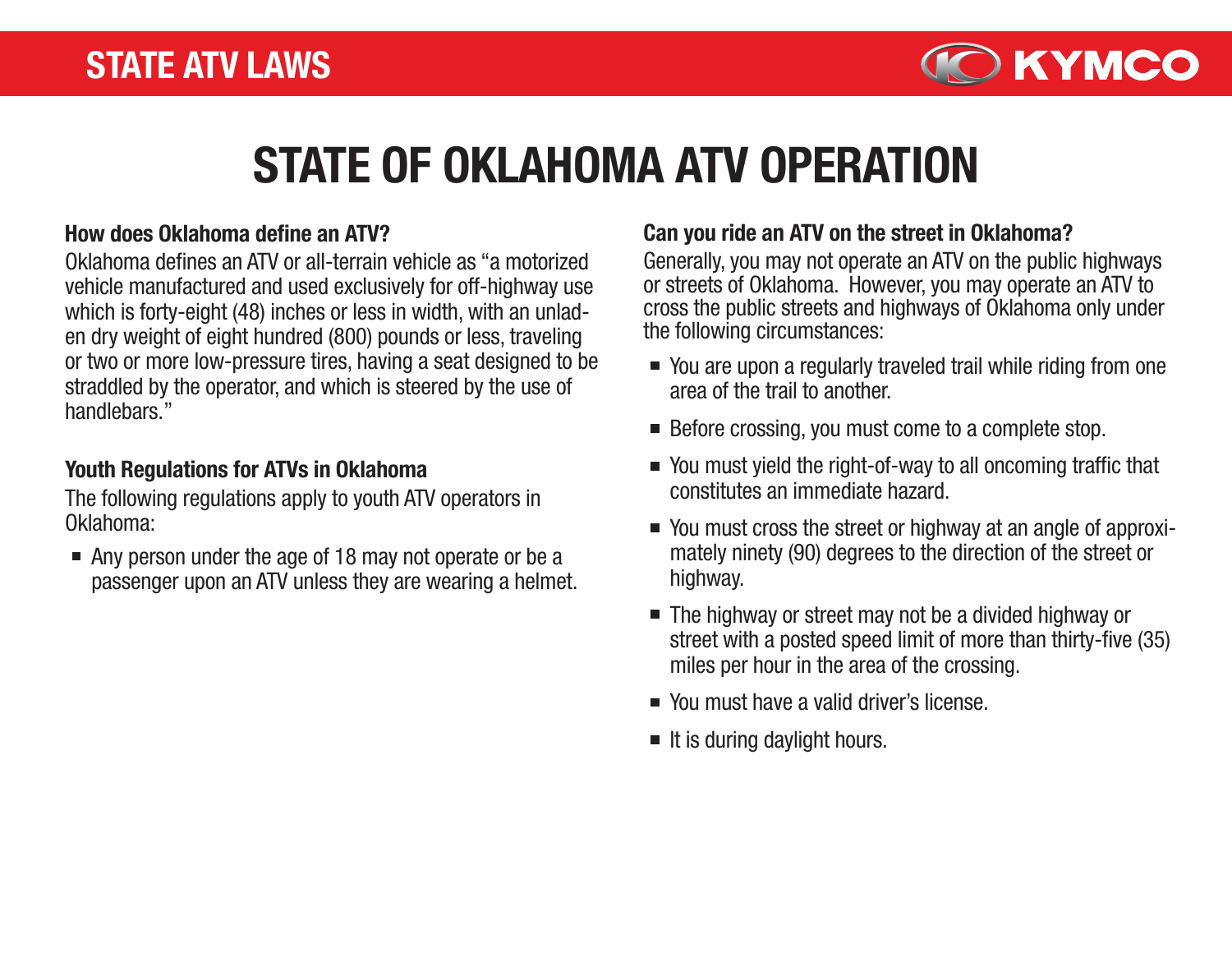

# STATE OF OREGON ATV OPERATION

Oregon law considers all vehicles intended for off highway use to be all-terrain vehicles (ATVs). Oregon categorizes ATVs into four classes: What vehicles are considered by Oregon to be an ATV?

- Class I ATV Class I ATVs are what is commonly referred to as ATVs. Oregon labels them as quads and 3-wheelers. Oregon further defines them as vehicles 50 inches wide or less, with a dry weight of 1,200 pounds or less. Class I ATVs use handlebars for steering, have a seat designed to be straddled, and travel on three or more pneumatic tires that are 6" or more in width and have wheels with a rim diameter 14" or less.
- **Example 2 II ATV** Class II ATVs are Jeeps, Sand Rails or SUVs. Oregon further defines a Class II ATV as a vehicle that weighs more than or is wider than a Class I ATV , is not a Class IV ATV (side by side), and is actually being driven off road. Basically, these are your cars and trucks that you take off roading.
- **Example 2 Class III ATV** Class III ATVs are dirt bikes. Oregon defines them as vehicles that travel on two tires.

■ Class IV ATV - Class IV ATVs are more commonly called UTVs or side-by-sides. Oregon defines them as a vehicle that is 65" wide or less at its widest point, has a dry weight of 1,800 pounds or less, has nonstraddle seating, has a steering wheel for steering control, and travels on four or more pneumatic tires that are six inches or more in width and have wheels with a rim diameter 14" or less.

## What requirements are there for youth ATV operators?

Any operator under the age of 16 must complete hands-on training. In addition to the training, any youth under the age of 16 must be supervised by an adult when they are operating an ATV. The supervisor must be at least 18 years of age, hold a valid ATV Safety Education Card, and be able to provide immediate direction and assistance to the youth operator.

Any ATV operator or passenger under the age of 18 is required to wear a DOT-approved motorcycle helmet with the chin strap fastened.

Oregon only permits a youth under the age of 16 to operate an ATV that is appropriate for their size. This is referred to as "rider fit," which is a set of physical or visual measurements that a youth under the age of 16 must attain to legally operate an ATV. Rider Fit for a quad incorporates the following requirements: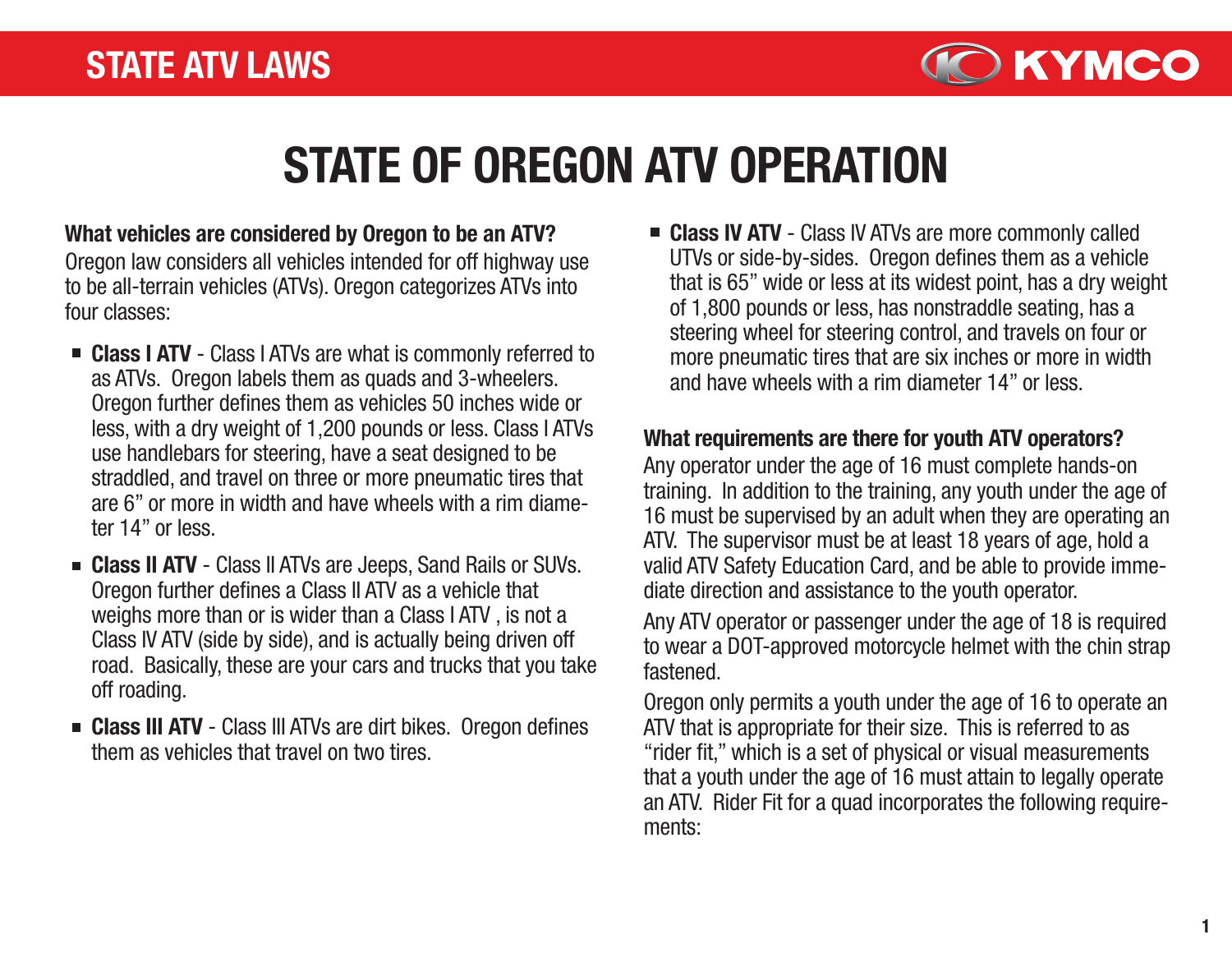

# STATE OF OREGON ATV OPERATION CONTINUED

- **Brake Reach:** With hands placed in the normal operating position and fingers straight out, the first joint (from the tip) of the middle finger will extend beyond the brake lever and clutch.
- **Example 2 Leg Length:** While the operator is sitting and with feet on the pegs, the knee must be bent at least 45 degrees.
- **Grip Reach:** While the operator is sitting upright on the quad with hands on the handlebars and not leaning forward. there must be a distinct angle between the upper arm and the forearm. Also, the operator must be able to turn the handlebars from lock to lock while maintaining grip on the handlebars and maintaining throttle and brake control.

Disabled operators are allowed to use prosthetic devices or modified or adaptive equipment to achieve Rider Fit. There is also an exemption to the Rider Fit requirements for operators using ATVs exclusively for farming, agriculture, forestry, nursery, or Christmas tree growing operations and being used on lands owned or leased by the owner of the vehicle.

#### Do you need a permit or driver's license to operate an ATV in Oregon?

In Oregon, you must have an operating permit for the ATV and an Operator Permit for the individual driving the ATV. You do not have to have a driver's license to operate an ATV; however, anyone with a suspended or revoked driver's license may not operate any ATV in Oregon.

Operating permits are required for all ATVs riding off-road on public land. OPRD manages the ATV Permit Program. The operating permit is a sticker placed on an ATV that is required for accessing designated lands open to the public.

An Operator Permit is a card signifying successful completion of an OHV safety class and is mandatory for anyone driving an ATV in Oregon. It is also called an Oregon ATV Safety Education Card.

#### What ATV equipment is required in Oregon?

Oregon has a number of specific requirements for equipment that your ATV must be equipped with. While most are pretty standard, there are some specifications that are stricter than other states, so you will want to make sure you review everything listed below.

- **Derating Permit:** This was discussed above, but your ATV must have the sticker displayed showing that you have a permit for the ATV.
- **USFS Approved Spark Arrester:** The spark arrester is common on most ATVs, but you will want to make sure it hasn't been removed if you purchase a used ATV.
- **Muffler under 99db:** While your ATV should have a muffler, you need to have it tested to make sure it isn't too loud. You should also be aware that some of the sand dune areas in Oregon require the muffler be set between 93 and 97 db.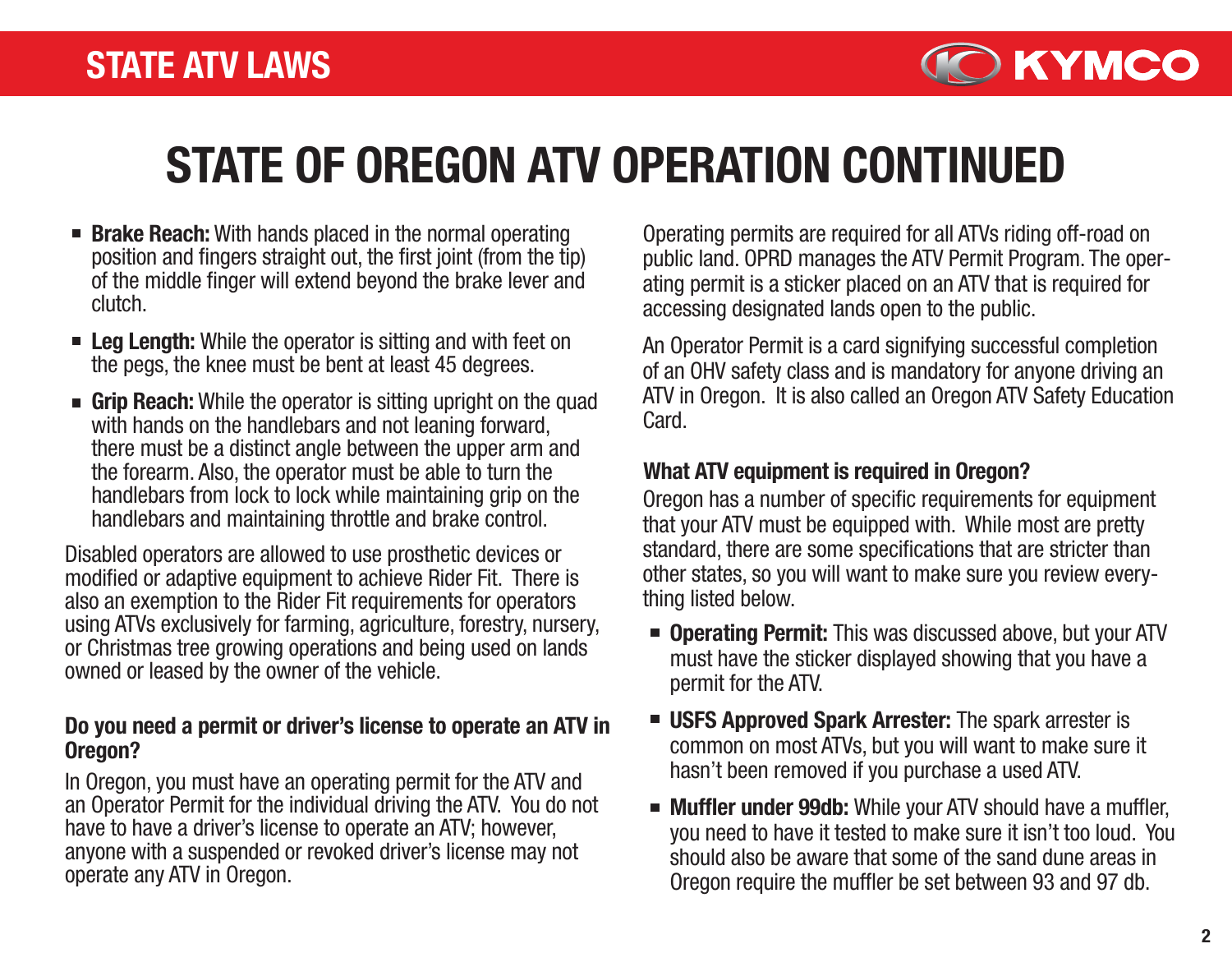

# STATE OF OREGON ATV OPERATION CONTINUED

- **Flag:** A flag is required only when you are operating the ATV on sand at places such as Sand Lake, Oregon Dunes and Christmas Valley. The flag must be red or orange and be highly visible. It must be displayed at least nine feet above the ground, be at least 8 inches wide and 12 inches long.
- Foot Pads or Floor Plans: If you have an ATV, it must be equipped with foot pads or something equivalent in usage. They must be designed and mounted to keep the occupant's feet within the frame, or away from the undercarriage of the vehicle.
- **Headlights and Taillights:** Headlights and taillights are only required if you are going to be riding your quad after dark. Dark is further defined as the time between one half hour after sunset and one half hour after sunrise.
- **Brakes:** Oregon law specifies that your ATV must be equipped with disc or drum brakes that are operable and effective.
- **Example 2 Chain Guard:** If you have an ATV equipped with a chain, you must have a guard designed to keep the chain under the vehicle if the chain fails.
- **Fuel Tank:** Your ATV's fuel tank must be securely mounted, be constructed of metal, plastic or other approved material, and be properly constructed for carrying fuel.
- Seats: Your ATV must have a securely mounted seat for the driver and any passengers.
- Seat Belts: You do not need a seat belt on a quad, but all side by sides must have securely mounted, quick-release seat belts for the driver and every passenger.
- Windshield Wipers: If your ATV has a windshield, it must also have a working windshield wiper.

### Can you ride two-up (double) on an ATV?

You can ride with an ATV passenger in Oregon only if the ATV has a second seat and a floor pan or foot pegs for the passenger. Moreover, the Oregon statutes specify that a passenger cannot be in the operator's lap or embrace.

## Can you get your ATV street legal in Oregon?

No. They do not meet federal highway emission standards, do not have the proper equipment and cannot be retrofitted with equipment to become street legal. License plates issued to ATVs from other states are not valid for street legal use in Oregon.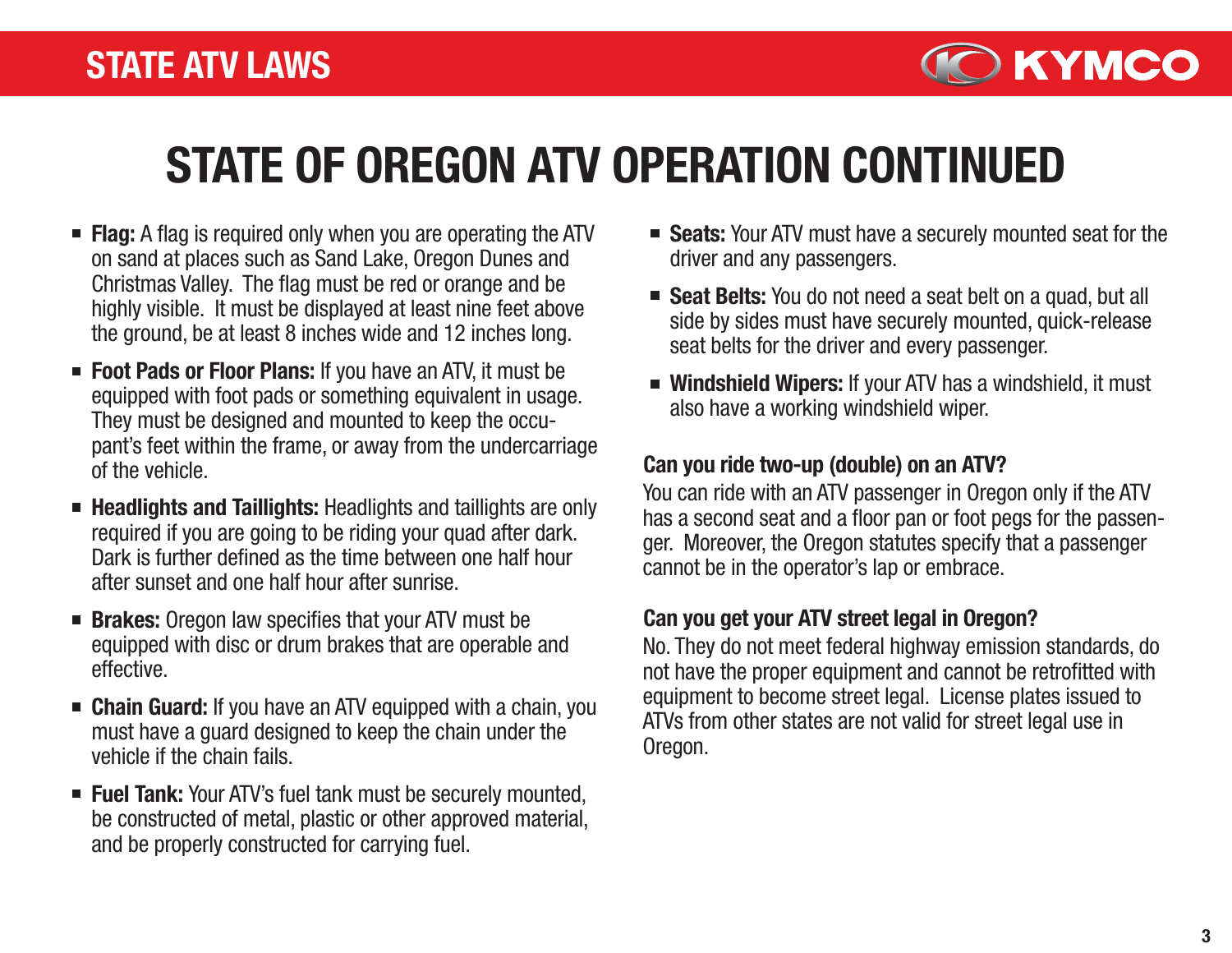

# STATE OF PENNSYLVANIA ATV OPERATION

#### Youth Restrictions

Children under the age of 16 are prohibited from:

- Operating an ATV anywhere other than land owned or leased by a parent or guardian unless the child has a valid safety certificate or is under the direct supervision of a certified instructor during a certified safety training course.
- Operating an ATV across highways or connecting streets or operate on state forest or park roads designated for joint use (use by both motor vehicles and snowmobiles or ATVs) unless the child has a valid safety certificate and is under the direct supervision of a person 18 years of age or older.
- Driving an ATV on state or local highways, roads, or streets designated for joint use.

A child under 8 is not eligible for a safety certificate and is prohibited from operating anywhere except on private property. Age 8 and 9 year-old operators are restricted to an engine size of 70cc or less.

### Where can you ride your ATV in Pennsylvania?

It's important you know what lands you will be riding on and if they are open to ATV use. Contact the appropriate land management agency to find out what is open. Generally speaking, ATVs may be operated:

■ On private property with the consent of the owner.

- On state-owned property on clearly marked and designated trails.
- On highways and streets when necessary to cross a bridge or culvert.
- $\blacksquare$  On highways and streets during periods of emergency when so declared by a governmental agency having jurisdiction.
- On highways and streets for special events of limited duration that are conducted according to a prearranged schedule under permit from the governmental unit having jurisdiction.
- On streets and highways that have been designated as "ATV or Snowmobile Roads" by the governmental agency having jurisdiction.

An ATV may make a direct crossing of a street or two-lane highway provided:

- The crossing is made at an angle of approximately 90 degrees to the direction of the highway, and at a place where no obstruction prevents a quick and safe crossing.
- The ATV is brought to a complete stop before crossing the shoulder or highway.
- The driver yields the right-of-way to all oncoming traffic that constitutes an immediate hazard.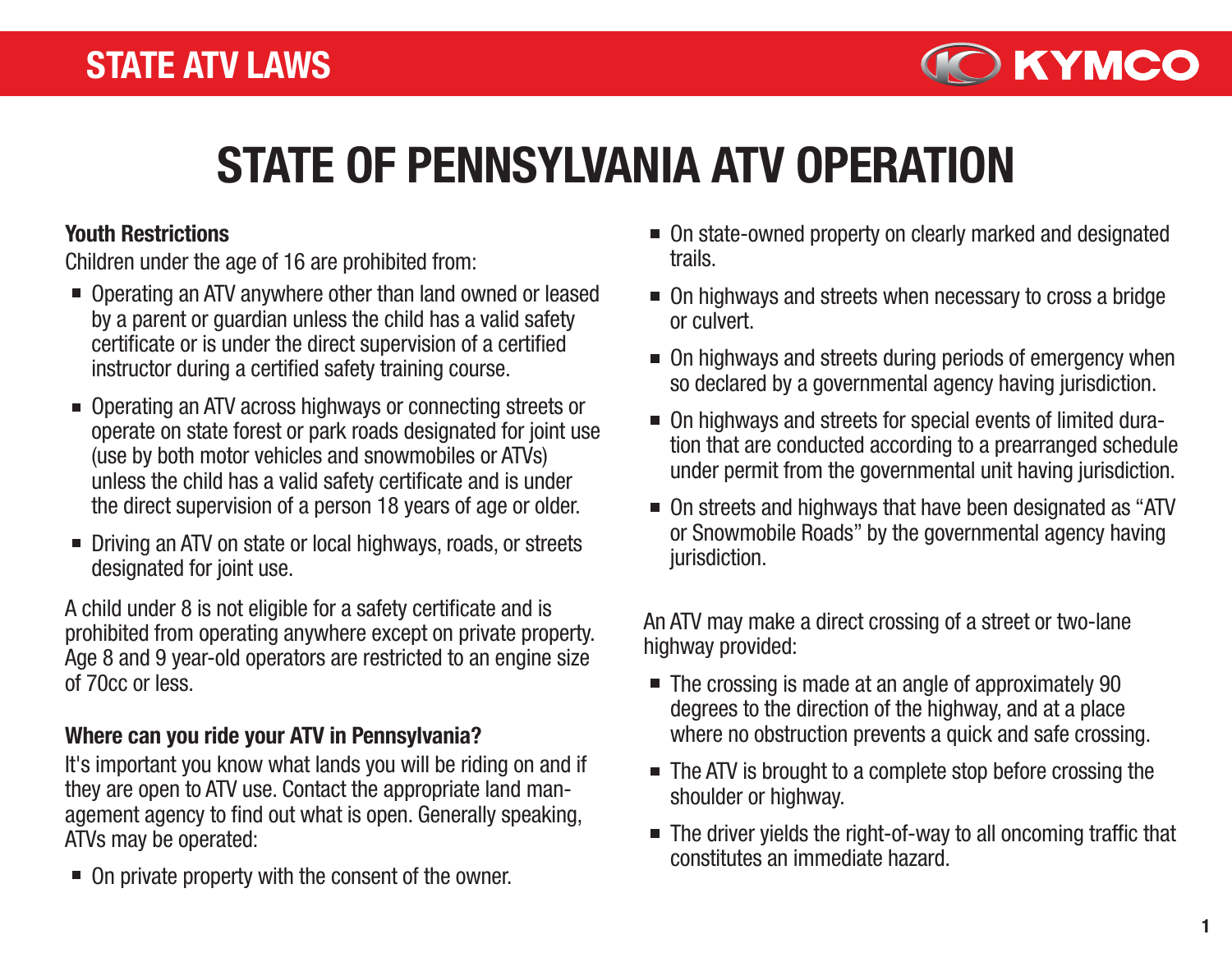

# STATE OF PENNSYLVANIA ATV OPERATION CONTINUED

- $\blacksquare$  In crossing a divided highway, the crossing is made only at an intersection of such highway with another public street or highway.
- Driver must be at least 16 years of age unless he has a safety certificate and is under the direct supervision of a person at least 18 years of age.

#### Designated ATV Roads

State and local highways and roads may be designated and posted for ATVs by the government authority with jurisdiction over the road. Township roads designated for ATVs are posted with a green sign containing the side view silhouette of an ATV and rider in white.

Some roads may be designated and posted as joint-use roads open to both ATVs and licensed motor vehicles. Joint use roads are posted with signs stating that both types of vehicles may use the road. ATV operators on joint-use roads must be at least 16 years of age.

Municipal ordinances may further regulate the use of ATVs on roads within their jurisdiction.

### Private Property

ATVs may not be operated on private property without the consent of the owner. Use of ATVs on private property may be further restricted by municipal ordinance.

#### ATV Equipment Requirements

All ATVs operating in Pennsylvania must be equipped with:

- A brake system capable of producing deceleration of 14 feet per second at a speed of 20 miles per hour.
- A muffler in good working order. The sound intensity produced by an ATV may not exceed 99dbA (decibels), when measured at 20 inches.
- An operating headlight and tail light if operating at dark or when visibility is less than 500 feet. The headlight must produce a white light sufficient to reveal persons and vehicles at a distance of 100 feet. The tail light must produce a red light plainly visible during darkness from a distance of 500 feet.

## ATV Riding Rules

To make the use of ATV trails safe and enjoyable for yourself and others, please know and practice the following ATV operating rules:

- Do not disturb, drive, or pursue wildlife with your vehicle.
- Do not carry loaded firearms on your ATV.
- Abide by state park and forest rules and regulations and the Snowmobile/ATV law and regulations.
- Stay on designated trails and roadways.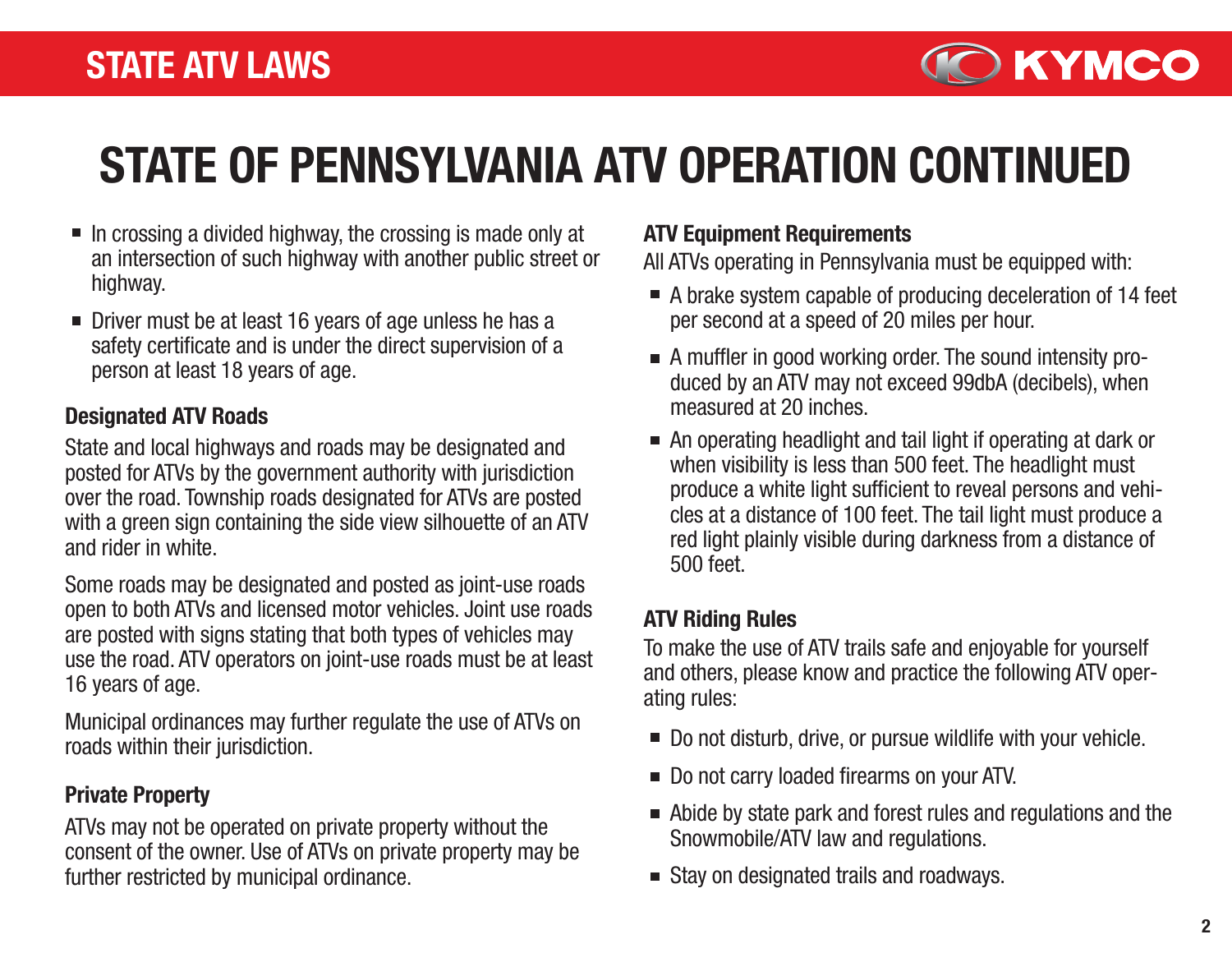

# STATE OF PENNSYLVANIA ATV OPERATION CONTINUED

- Operate your vehicle in a safe and responsible manner.
- Place all litter in waste containers, where provided; otherwise practice the "carry-in, carry-out" procedure.
- Wear a securely fastened helmet it is illegal to operate an ATV without a securely fastened helmet on the head of the operator.

Any of the following activities while operating an ATV may result in a fine:

- Riding at a rate of speed that is unreasonable or improper under existing conditions or in excess of the maximum limits posted for vehicular traffic.
- Riding in a careless way as to endanger the person or property of another.
- Riding while under the influence of alcohol, narcotics or drugs.
- $\blacksquare$  Riding in an area, trail, roadway that is not open to ATV use.
- Riding without a securely fastened helmet.

### Enforcement of ATV Rules and Regulations

All law enforcement officers in the state, including local and state police, are authorized to enforce the Snowmobile/ATV Law. This includes:

- State Forest and State Park Lands State Forest Officers and DCNR Rangers.
- State Game Lands Wildlife Conservation Officers and Deputy Wildlife Conservation Officers.
- Municipal and State Roadways Municipal and State Police.
- $\blacksquare$  Private Property Municipal and State Police.

You must stop when signaled by a law enforcement officer. Failure to do so could result in fines and loss of your registration.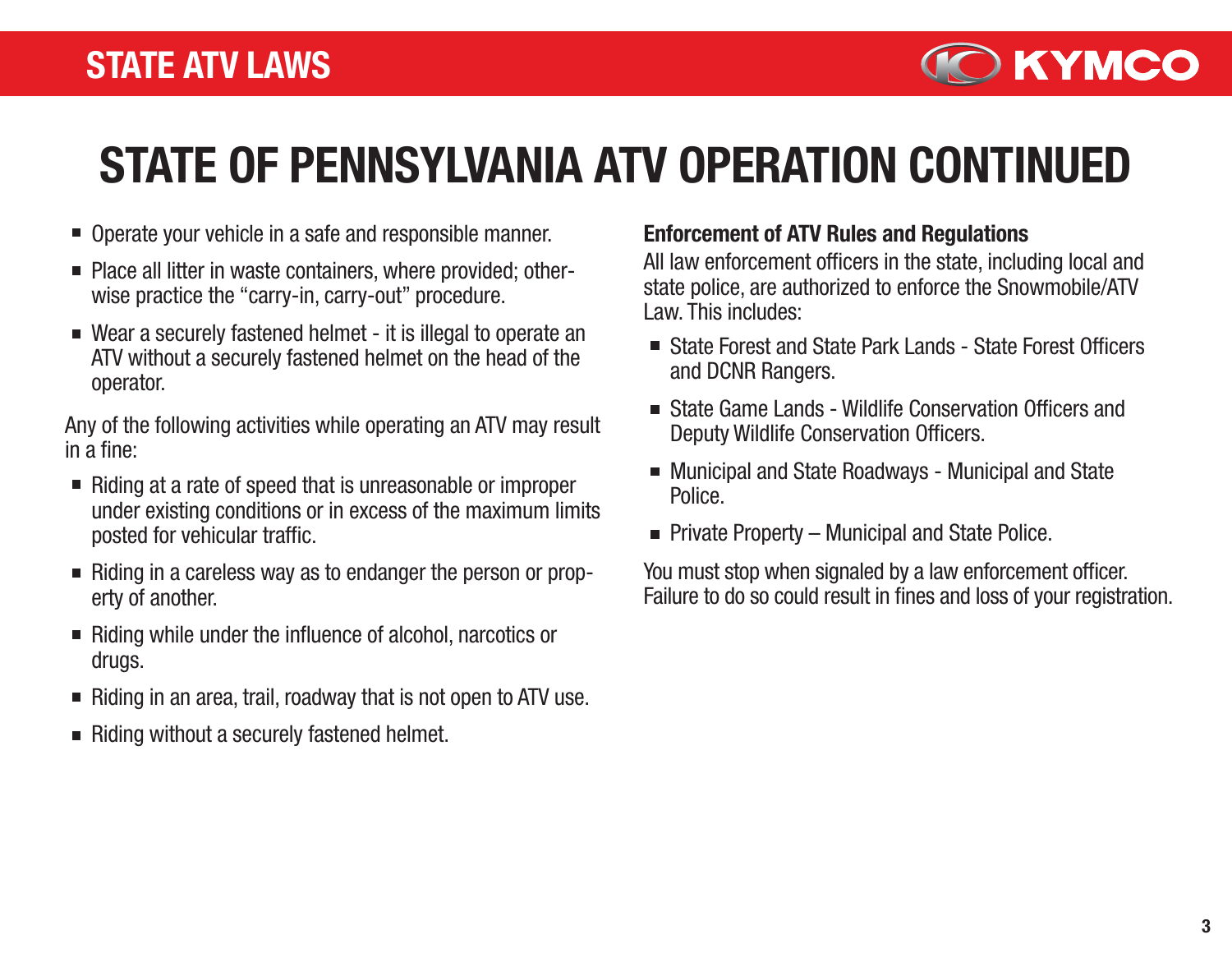

# STATE OF RHODE ISLAND ATV OPERATION

#### Is an ATV classified as a recreational vehicle in Rhode Island?

In Rhode Island, an ATV is defined and regulated as a "recreational vehicle." Therefore, whenever you come across a reference to recreational vehicles in Rhode Island, that includes ATVs.

### Youth ATV Regulations in Rhode Island

The following regulations apply to youth operating ATVs in Rhode Island:

- No person under the age of 12 may operate an ATV on public land in Rhode Island.
- Any person under the age of 16 must be accompanied by an adult when riding on public land in Rhode Island, and the adult must accept liability for any personal injury or property damage resulting from such operation.

#### Where are you permitted to operate your ATV in Rhode Island?

Rhode Island law prohibits you from riding on property owned by another person unless you have the owner's written consent. If you are caught riding on private property without permission, you could face a fine of up to \$100.

Rhode Island specifically prohibits the operation of ATVs in the area known as the Blackstone Valley Flood Plains or Marshes.

#### Are you permitted to operate an ATV on paved roads in Rhode Island?

Generally, you may not operate an ATV on paved roads in Rhode Island, including within the right-of-way, on the road shoulder, or on the inside bank or slope of any highway

Crossing a public street:

You may cross a public street or highway on an ATV under the following circumstances:

- You cross at an angle of approximately 90 degrees to the direction of the street or highway.
- You cross at a location where no obstruction prevents a quick and safe crossing.
- You come to a complete stop before crossing.
- You yield to all other traffic.
- $\blacksquare$  If you are crossing a divided highway, you cross only where it intersects with another street or highway.
- $\blacksquare$  If you cross at night or during reduced visibility, you have your headlights and rear lights illuminated.
- You are at least 18 years of age or have a valid motor vehicle operator's license.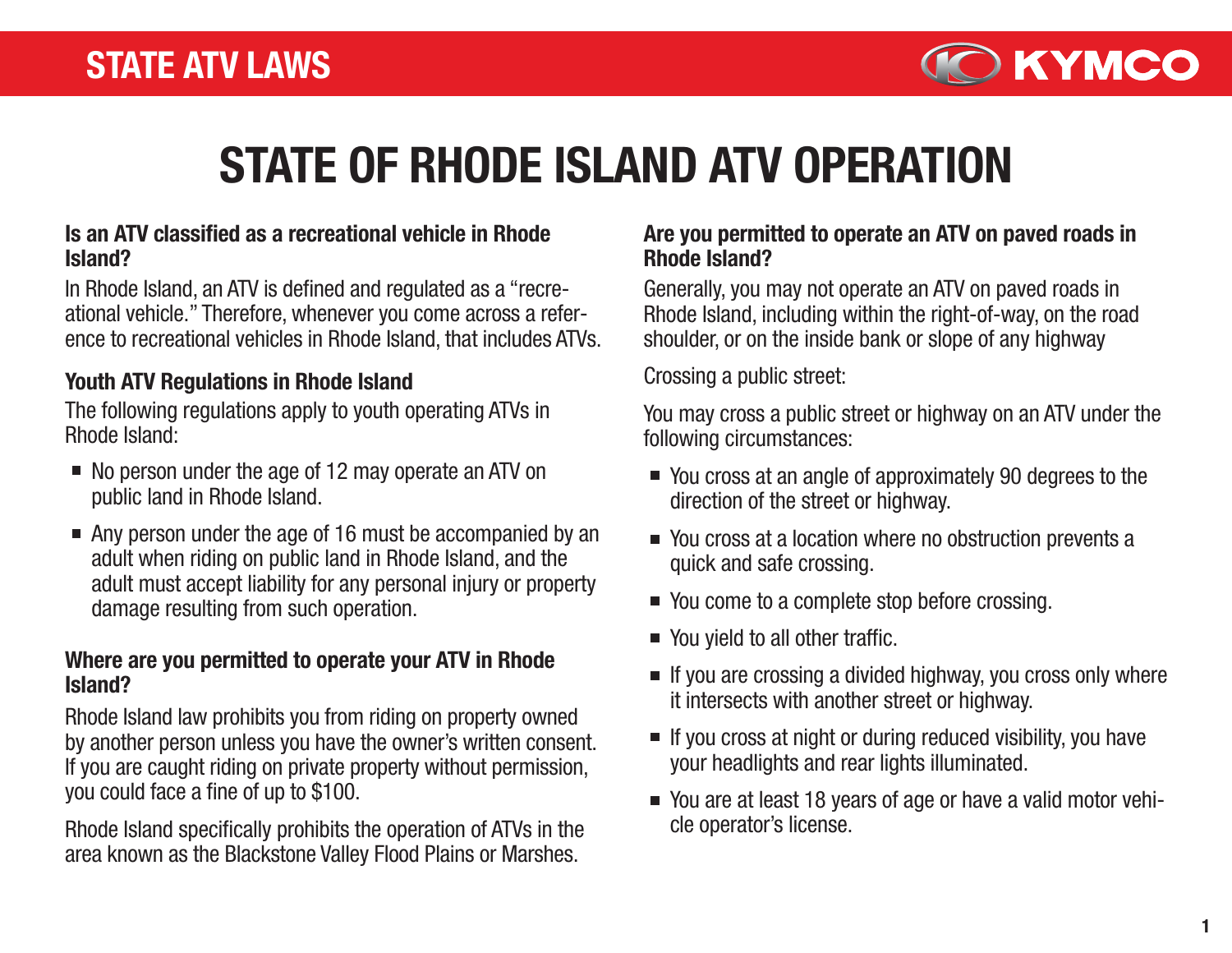

# STATE OF RHODE ISLAND ATV OPERATION CONTINUED

### Required ATV Equipment in Rhode Island

The following equipment is required to ride an ATV in Rhode Island:

- Your ATV must be equipped with a headlight that is white or amber in color and of sufficient intensity to reveal a person 100 feet ahead if the ATV is used to cross a public street or between sunset and sunrise.
- Your ATV must be equipped with a tail lamp if the ATV is used to cross a public street or between sunset and sunrise.
- Your ATV must be equipped 16 square inches of reflectorized material on each side of the vehicle forward of the handlebars, in such a manner as to reflect light directed upon it from either side.
- Your ATV must be equipped with a muffler that is in good working condition.
- Your ATV must be equipped with at least one hand or foot brake capable of controlling and stopping your ATV within a straight 12-foot wide path.
- $\blacksquare$  If you cross a street on an ATV, it must be equipped with a red reflector on the rear of the vehicle of such size to be visible at night from 500 feet to 50 feet when directly in front of the upper beams of headlights. This requirement is waved if the tail light(s) is reflectorized.
- You are required to wear a securely fastened helmet and face guard while operating an ATV in Rhode Island.

## Other ATV Regulations in Rhode Island

- $\blacksquare$  It is prohibited to operate an ATV in Rhode Island at a speed that is not reasonable or proper for the surrounding circumstances.
- It is prohibited to operate an ATV in Rhode Island in a careless, negligent, or reckless manner so as to endanger or cause injury or damage to another person or property.
- $\blacksquare$  It is prohibited to operate an ATV in Rhode Island under the influence of alcohol or drugs.
- $\blacksquare$  It is prohibited to operate an ATV in a tree nursery or planting in a manner that damages growing stock.
- $\blacksquare$  It is prohibited to operate an ATV of another without the written permission of its owner.
- $\blacksquare$  It is prohibited to operate an ATV while carrying a firearm, rifle or shotgun on your person or vehicle unless such firearm, rifle or shotgun is unloaded and stored in an enclosed case.
- $\blacksquare$  It is prohibited to tow a sled or trailer behind an ATV by any means other than a standard solid hitch.
- $\blacksquare$  It is prohibited to operate an ATV in such a manner as to harass, driver or pursue any wildlife.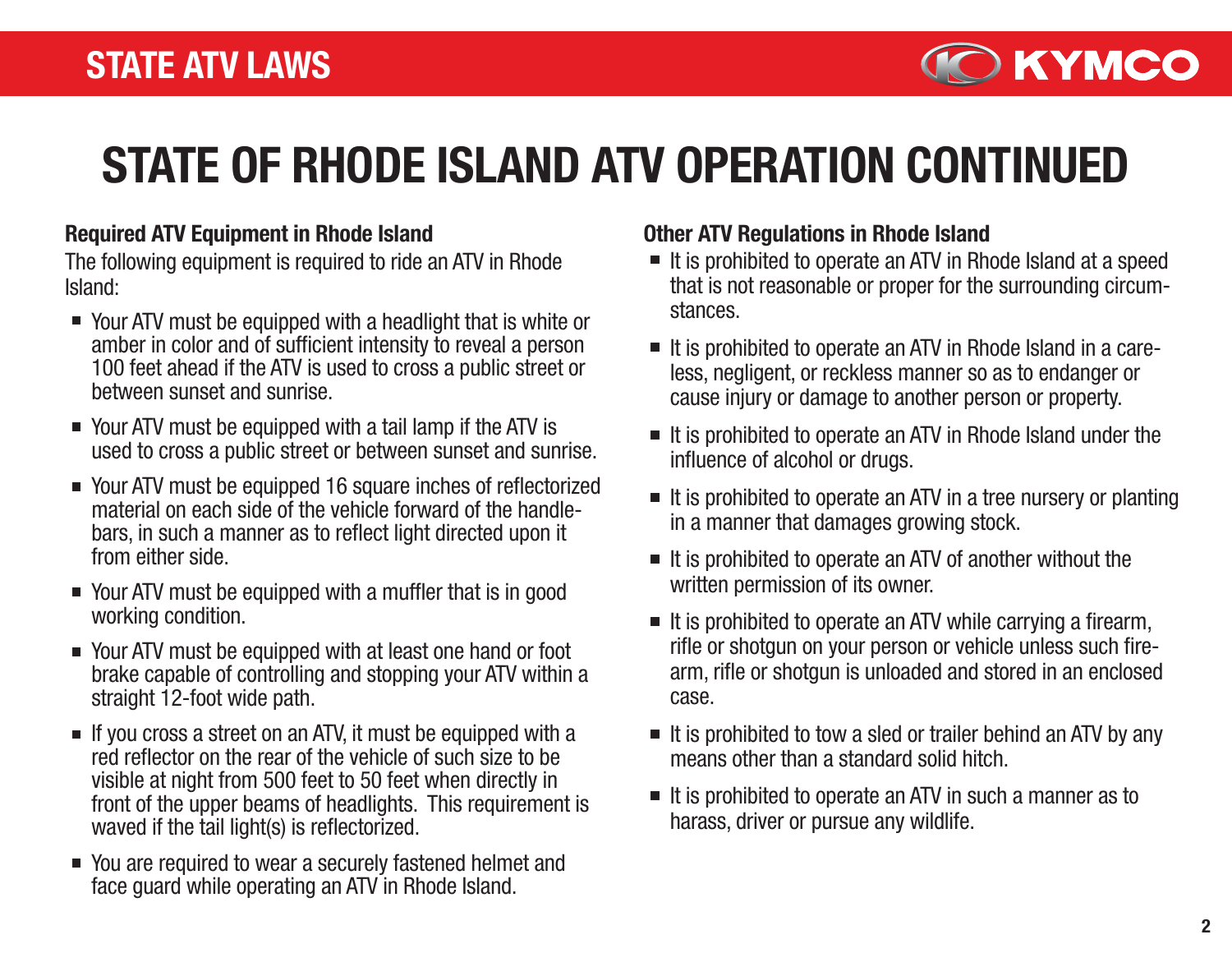

# STATE OF SOUTH CAROLINA ATV OPERATION

#### How does South Carolina define an ATV?

South Carolina defines an ATV or all-terrain vehicle as "a motorized vehicle designed primarily for off-road travel on low-pressure tires which has three or more wheels and handle bars for steering, but does not include lawn tractors, battery-powered children's toys, or a vehicle that is required to be licensed or titled for highway." ATVs in South Carolina includes both type I-single passenger all-terrain vehicles (ATVs, quads or four wheelers) and type II-tandem passenger all-terrain vehicles (UTVs, side by sides or ROVs).

#### Youth Restrictions

The following regulations apply to youth operators of ATVs in South Carolina on both public and private lands:

- No youth under the age of 6 is permitted to operate an ATV in South Carolina.
- No youth under the age of 16, and without a driver's license, may carry a passenger on an ATV, unless that passenger is an adult.
- It is unlawful to remove an ATV manufacturer Age Restriction Warning Label.
- No youth under the age of 16 may operate an ATV in violation of the manufacturer Age Restriction Warning Label.
- Any youth operator under the age of 16 must possess a safety certificate indicating successful completion of a "hands-on" all-terrain vehicle safety course.
- Any youth operator under the age of 16 may not operate an ATV without wearing a helmet.
- Any youth operator under the age of 16 may not operate an ATV without proper eye protection.

The following regulations apply to youth operating ATVs on public land only:

A person under the age of 16 may not operate an ATV unless they are accompanied by an adult.

## South Carolina ATV Equipment Requirements

The following equipment requirements apply to ATVs operated on public land in South Carolina:

- If you are riding one-half hour after sunset to one-half hour before sunrise, your ATV must be equipped with illuminated headlights.
- Your ATV must have an effective muffler system in good working condition.
- Your ATV must have a USDA Forest Service approved spark arrester in good working condition.
- Your ATV must have a brake system in good operating con dition.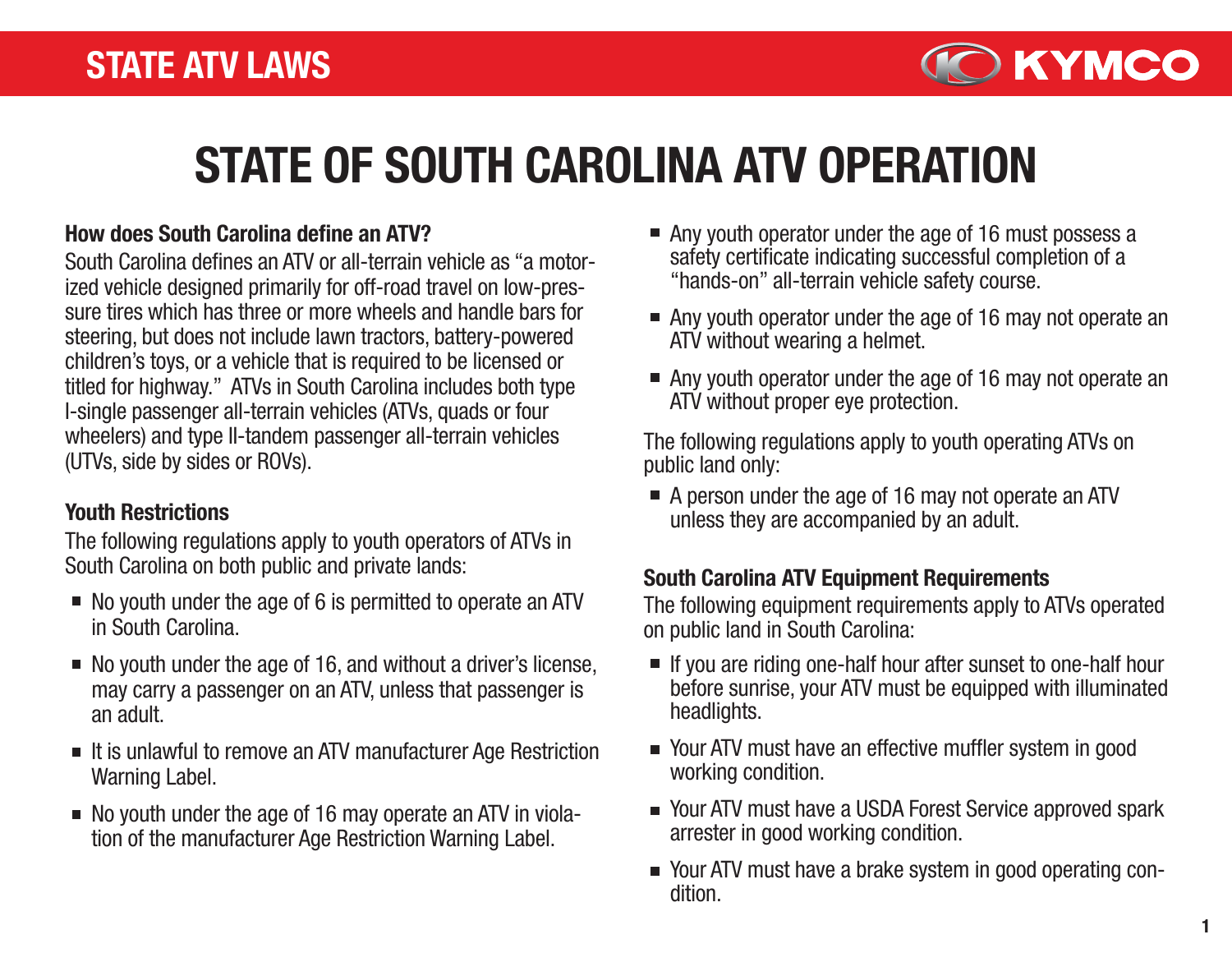

# STATE OF SOUTH CAROLINA ATV OPERATION CONTINUED

#### Other Restrictions

The ATV regulations in South Carolina do not apply to the following exempt parties.

- **Farming:** An owner, operator, lessor, or renter of a farm or ranch, or that person's employees, immediate family, or household members, when operating an ATV while engaged in farming, wildlife habitat management, or ranching operations.
- **Hunting:** A person using an ATV for hunting or trapping purposes if the person otherwise is lawfully engaged in those activities.
- **Minors on Private Property:** A minor, between six years of age and sixteen years of age, who is operating an ATV on private property under the direct visual supervision of his parent or an individual with legal custody of the minor.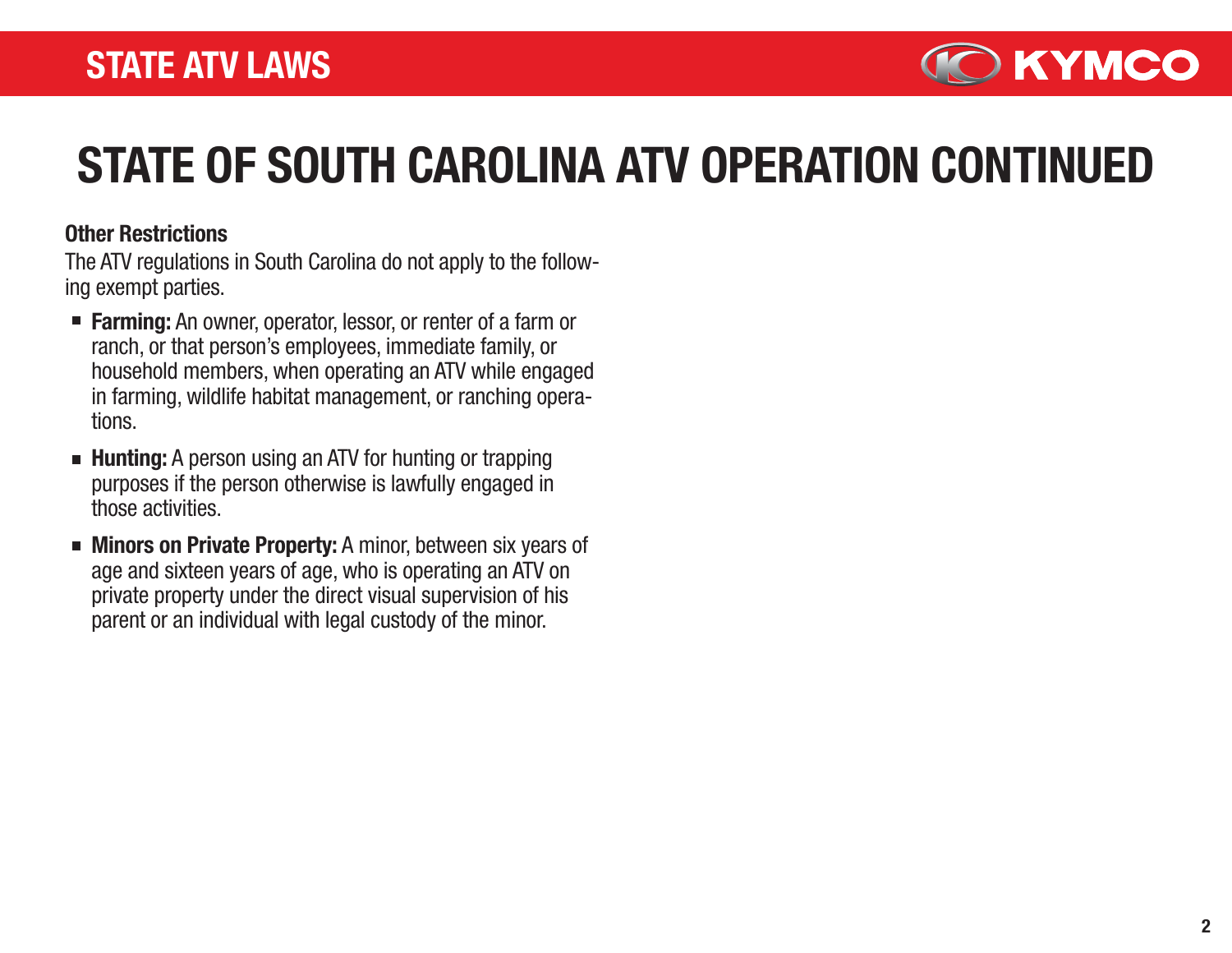

# STATE OF SOUTH DAKOTA ATV OPERATION

#### How does South Dakota define an ATV?

ATVs are categorized in South Dakota as "off-road vehicles. "An off-road vehicle is defined as "any self-propelled, two or more wheeled vehicle designed primarily to be operated on land other than a highway and includes, but is not limited to, all-terrain vehicles, dune buggies and any vehicle whose manufacturer's statement of origin (MSO) or manufacturer's certificate of origin (MCO) states that the vehicle is not for highway use."

### Youth Requirements for ATV Operation in South Dakota

- When operating ATVs on private property, there are no minimum age requirements, and no license is required for operation.
- When operating ATVs in South Dakota State Parks:
	- The operator of an ATV must be 14 years of age or older and possess a valid driver's license.
	- All operators must wear eye protection.
	- Any operators or passengers under 18 must wear a helmet.

#### Rules for Riding ATVs in State Parks in South Dakota

The following rules and regulations apply to the operation of ATVs in state parks:

- Your ATV must be licensed.
- A Park Entrance License is required.
- You must be able to provide proof of insurance coverage.
- Your ATV must be equipped with a horn, headlight, brake light and rear view mirror.
- The operator of an ATV must be 14 years of age or older and possess a valid driver's license.
- **EXTERG** ATVs may only be operated on designated park roads.
- You cannot ride on paved or unpaved trails or shorelines.  $\mathcal{L}_{\mathcal{A}}$
- The operator must wear eye protection.  $\mathcal{L}_{\mathcal{A}}$
- Any operators or passengers under 18 must wear a helmet.  $\mathcal{L}_{\mathcal{A}}$
- The operator must obey all traffic regulations.  $\blacksquare$
- ATVs under 200cc may not be operated.
- Three-wheel ATVs may not be operated.  $\mathcal{L}_{\mathcal{A}}$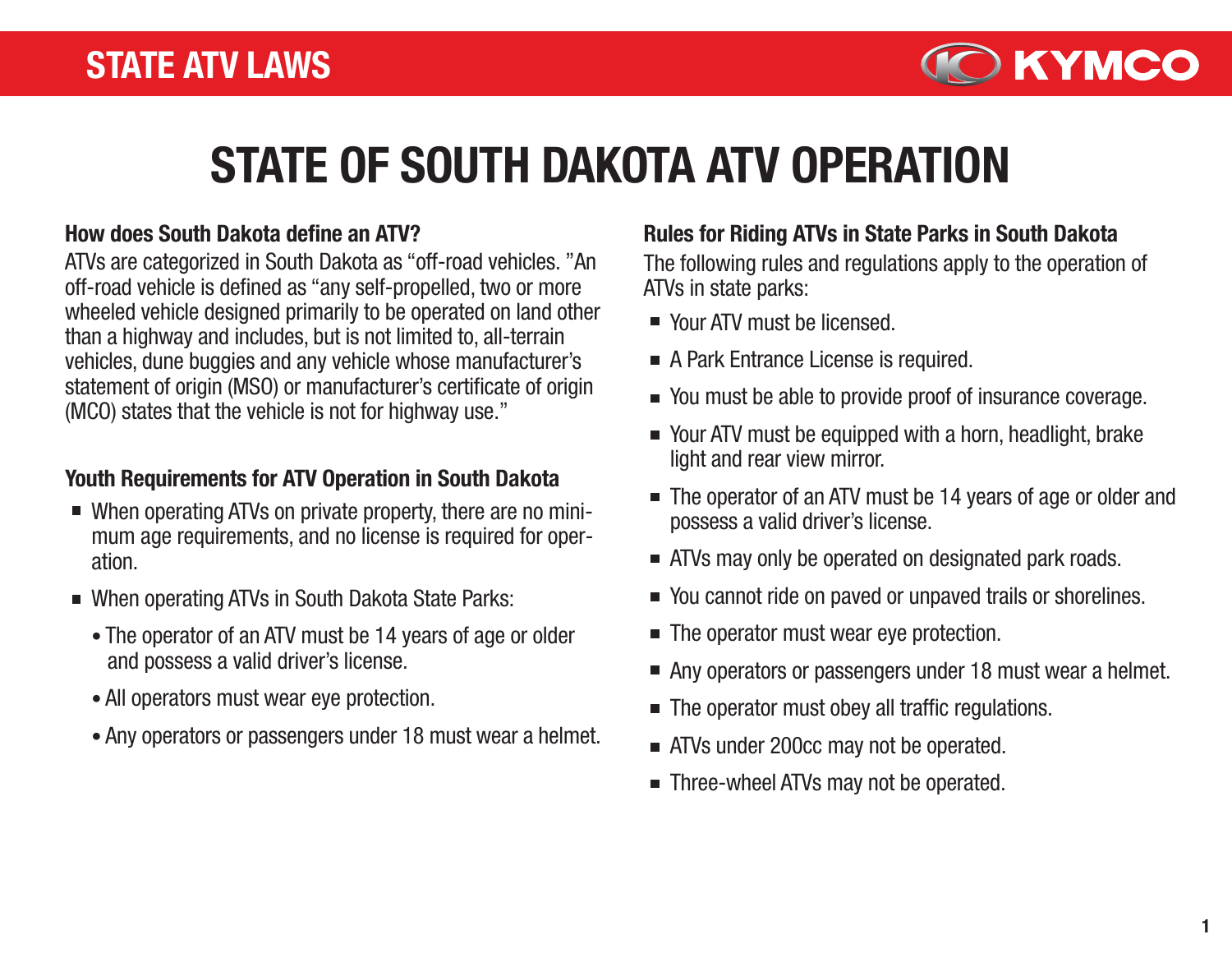

# STATE OF SOUTH DAKOTA ATV OPERATION CONTINUED

#### Are you permitted to operate your ATV on paved roads in South Dakota?

If your ATV has four or more wheels and has a combustion engine having a piston or rotor displacement of 200 cubic centimeters (cc) or more, you may license it as a motorcycle to be used on a public highway. You must ensure your ATV meets the following requirements and abide by the following operating rules if you register your ATV as a motorcycle:

- Your ATV must be equipped with at least one and not more than two headlights.
- Your ATV must be equipped with at least one taillight, which when lighted shall emit a red light plainly visible from a distance of 500 feet to the rear.
- Your ATVs registration plate must be lit by either the rear lamps or a separate lamp so as to illuminate with a white light the rear registration plate and render it clearly legible from a distance of 50 feet to the rear.
- Your ATV must carry at the rear, either as a part of the rear lamp or separately, a red reflector located at the extreme rear of the vehicle at a height not to exceed 60 inches above the ground upon which the vehicle stands, which reflector is so designed and maintained as to be visible at night from all distances within 300 feet to 50 feet.
- Your ATV must be equipped with operable brakes.
- Your ATV must be equipped with a rearview mirror that will reflect to the driver a view of the highway for a distance of at least 200 feet to the rear.
- Your ATV must be equipped with a horn in good working order capable of emitting sound audible under normal conditions from a distance of at least 200 feet.
- Your ATV must be equipped with directional turn signals.
- Your ATV must be equipped with an exhaust system and a muffler, both in good working condition and in constant operation to prevent excessive or unusual noise.
- Any operator or passenger under the age of 18 is required to wear a helmet.
- Any operator of an ATV must wear eye protection if the ATV doesn't have a windshield.
- Any passenger must be sitting in a regular and permanent seat, and must not interfere with the control of the ATV or the view of the operator.
- The operator of an ATV must be facing forward with at least one hand on the handlebars at all times.
- The operator of an ATV may not be carrying anything in his or her hands that prevent both hands from being on the handlebars.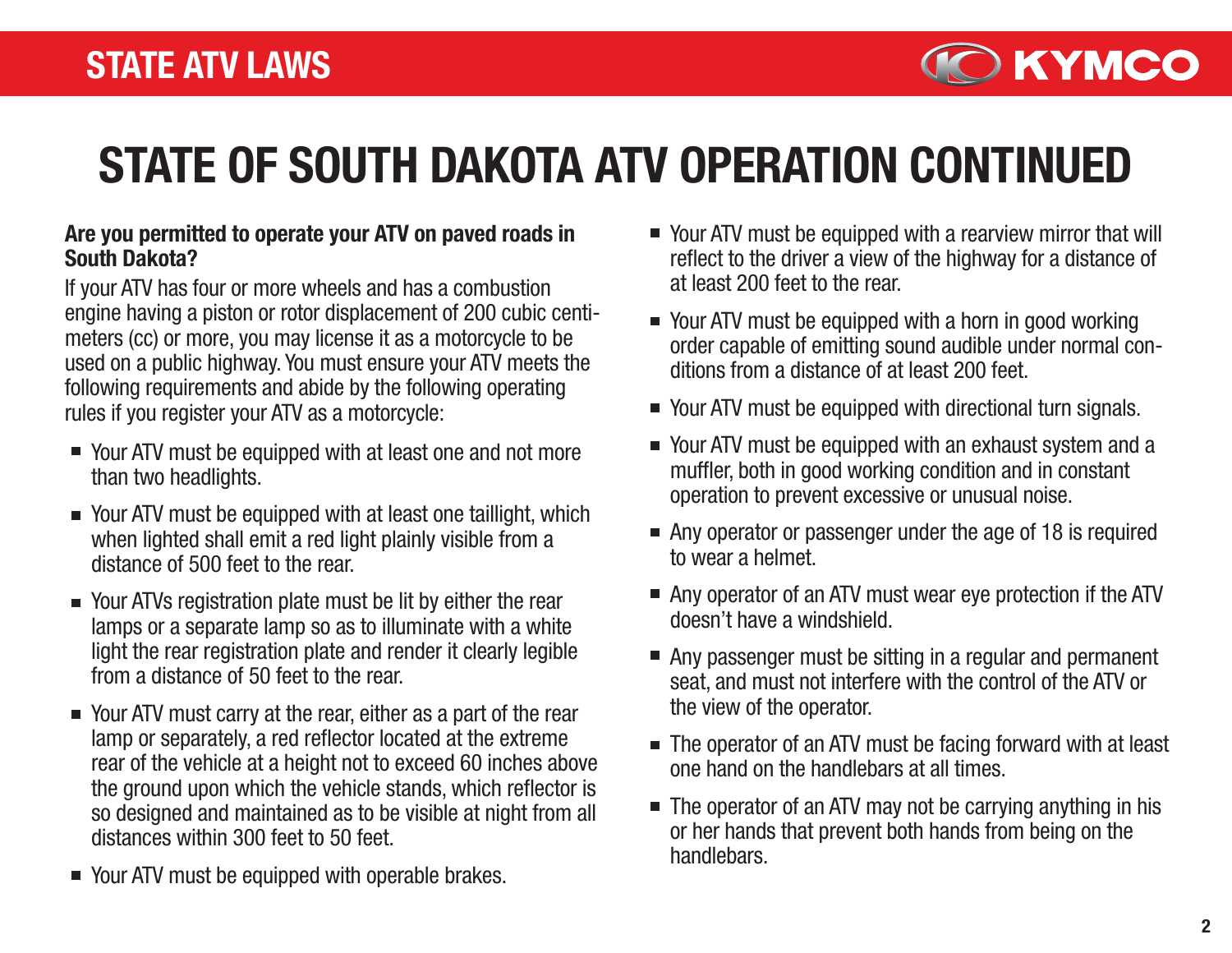

# STATE OF SOUTH DAKOTA ATV OPERATION CONTINUED

#### Exemptions from the Regulations

ATVs used for farming and ranching are excluded from the ATV regulations of South Dakota where they are used along a highway ditch or crossing a highway to get to and from a field or pasture or when they are being used in the course of farm or ranch labor.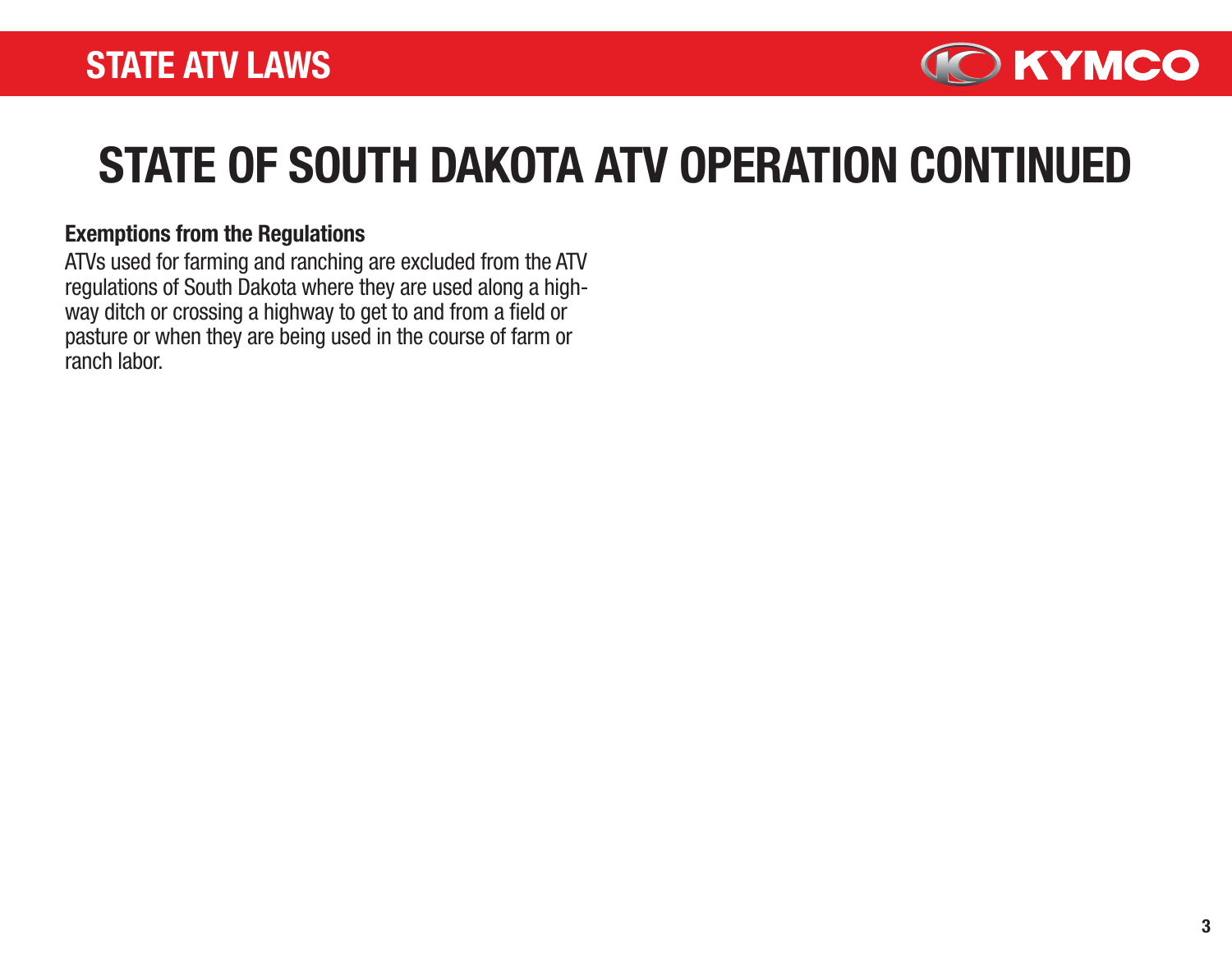

# STATE OF TENNESSEE ATV OPERATION

Tennessee defines an ATV as a motorized non-highway vehicle with 4-6 non-highway tires, that is limited in engine displacement to 1,000 cc, that is limited in dry weight to 1,500 pounds or less, that is steered by handlebars, and that has a seat or saddle designed to be saddled by the operator.

#### Youth Requirements for ATVs

NA - State of Tennessee does not restrict the age at which a person can operate an ATV.

#### ATV Equipment Requirements

The following gear and equipment requirements must be met by all ATVs in Tennessee:

- If and when you are riding an ATV on a public street in Tennessee, or if you are under 18, you are required to wear a helmet. This requirement applies to both operators and passengers.
- Your ATV must be equipped with operable headlights that illuminate 200 feet in front of the ATV under normal atmospheric conditions on a level surface.
- Your ATV must be equipped with operable tail lights.
- Your ATV must be equipped with a muffler in good working order if operated on state land.

#### How does Tennessee define an ATV? Can you operate an ATV on public streets in Tennessee?

Generally, you may not operate an ATV on state roads or interstate highways in Tennessee unless you fit into one of the following exceptions:

- You are on a road, or portion thereof, that has been specifically designated as open to ATV use.
- You are safely and efficiently crossing a two-lane highway at an angle of approximately 90 degrees.
- You are safely and efficiently crossing a highway with more than two lanes at a designated ATV crossing.
- You are using the ATV for agricultural purposes.
- You are moving the ATV in non-mechanical fashion, meaning not operating it, along the side of the roadway to access or return from a designated riding area so long as there is not an alternative route available and you are not interfering with traffic.

#### Other Tennessee ATV Regulations:

- **EXT** ATVs may only be driven in the time from one-half hour after sunrise to one-half hour before sunset.
- The headlight and taillight of your ATV must be illuminated while in operation.
- You may not ride an ATV upon the land of another without first obtaining approval of the landowner or the person in charge of the land.
- $\blacksquare$  It is unlawful to damage any natural resource on any State Forest.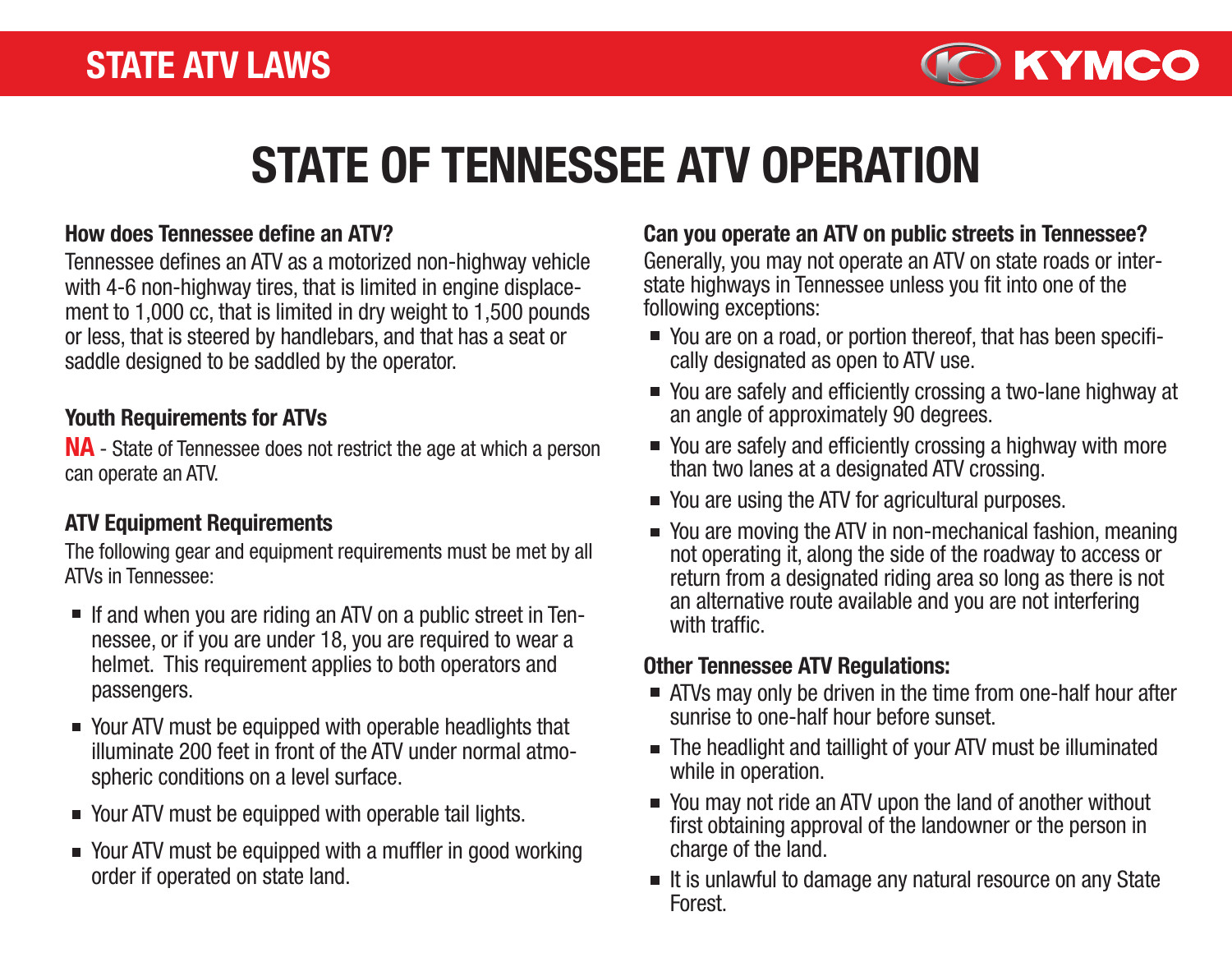

# STATE OF TEXAS ATV OPERATION

### How does Texas define an ATV?

In Texas, a vehicle classifies as an ATV or all-terrain vehicle if it meets the following:

- $\blacksquare$  Is equipped with a seat (or seats if designed for a passenger) for use of the rider.
- $\blacksquare$  Has three or more wheels.
- $\blacksquare$  Is not more than 50 inches wide.
- $\blacksquare$  Is designed for off-highway use.
- Is not designed by the manufacturer for farm or lawn care.

### What is a Texas OHV Decal?

The OHV Decal is required to be obtained before riding an ATV on any public lands or private lands which have received TPWD OHV grant monies. The decal must be properly mounted on your ATV. The Texas OHV decal can be obtained through the Texas Parks & Wildlife Department.

### What are the ATV laws for Youth Riders in Texas?

You may not operate an ATV in Texas if you are under the age of 14 unless you are accompanied by and under the direct supervision of a parent, guardian or another adult authorized by the parent or guardian.

#### Equipment Requirements

Texas has a standard list of equipment for ATVs operated on public lands. The required equipment includes the following:

- A working muffler.
- An operational brake system.
- $\blacksquare$  A head and tail light (during the hours between 1/2 hour before sunrise and 1/2 hour after sunset or reduced visibility).
- A USFS-qualified spark arrester.
- The Off-Highway Vehicle decal issued by the State Parks and Wildlife Department.

Any person operating an ATV on public property in Texas must be wearing a Safety Helmet and Goggles or other eye protection.

## Is a Safety Certificate required in Texas?

To operate an ATV on public property or a beach in Texas, you must hold a safety certificate issued by Texas or another state.

The only exceptions to this requirement are for those taking a safety training course under the direct supervision of a certified instructor or a youth operating under the direct supervision of an adult who holds a safety certificate.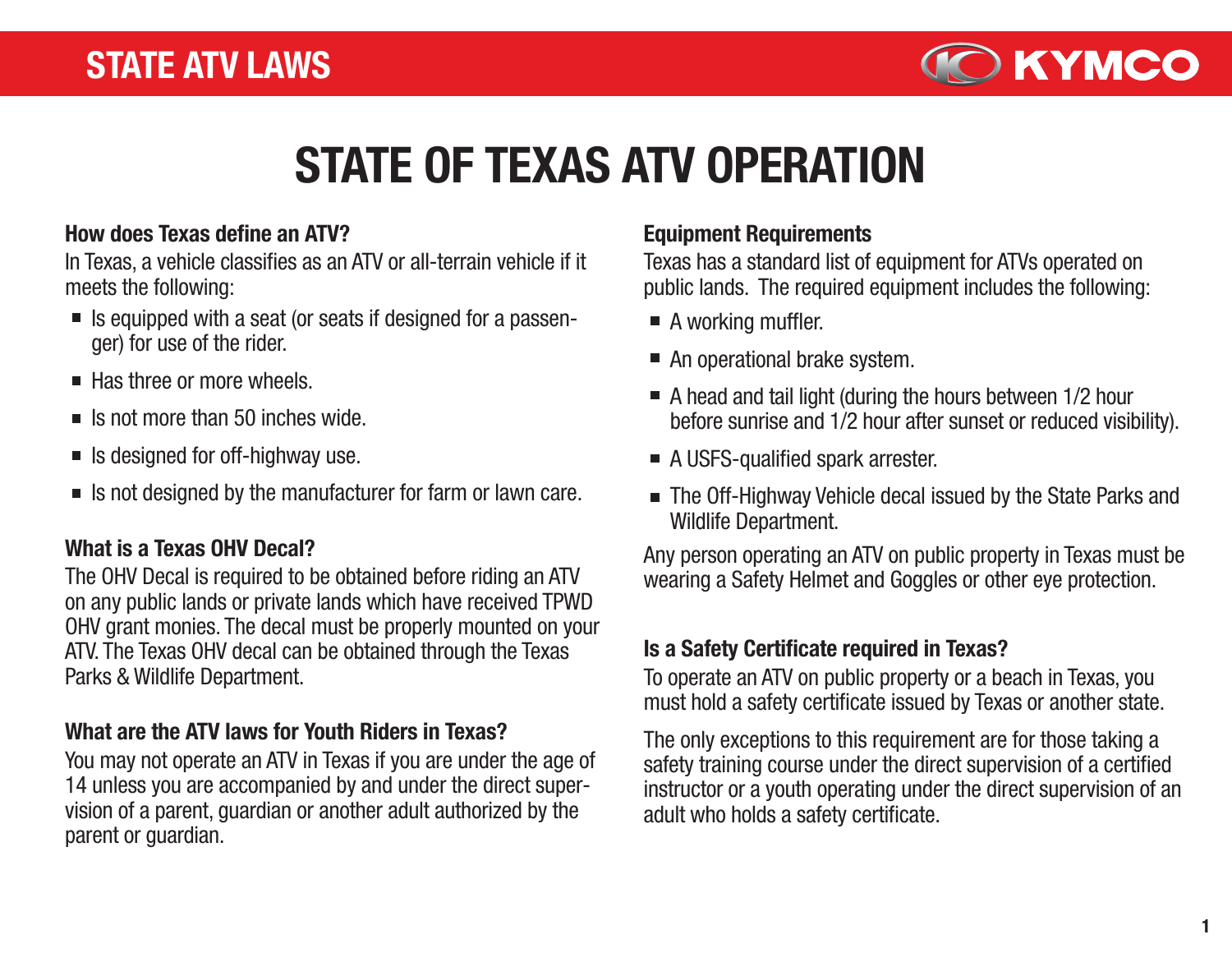

# STATE OF TEXAS ATV OPERATION CONTINUED

### Are you permitted to operate ATVs on Texas Roads?

Generally, ATV use is not permitted on the public roads of Texas. The exceptions are for (1) a farmer or rancher travelling less than 25 miles; (2) a public utility worker; or (3) a law enforcement officer

If ATVs are permitted on the public roads of Texas, they must be equipped with a triangular orange flag atop an eight foot pole attached to the back of the ATV. Additionally, the headlights and taillights must be illuminated and the operator must hold a valid driver's license.

## Other ATV Regulations in Texas

- You may not operate an ATV in a careless or reckless manner that endangers, injures or damages a person or property.
- You may not carry passengers on an ATV unless the ATV is designed by the manufacturer to transport a passenger.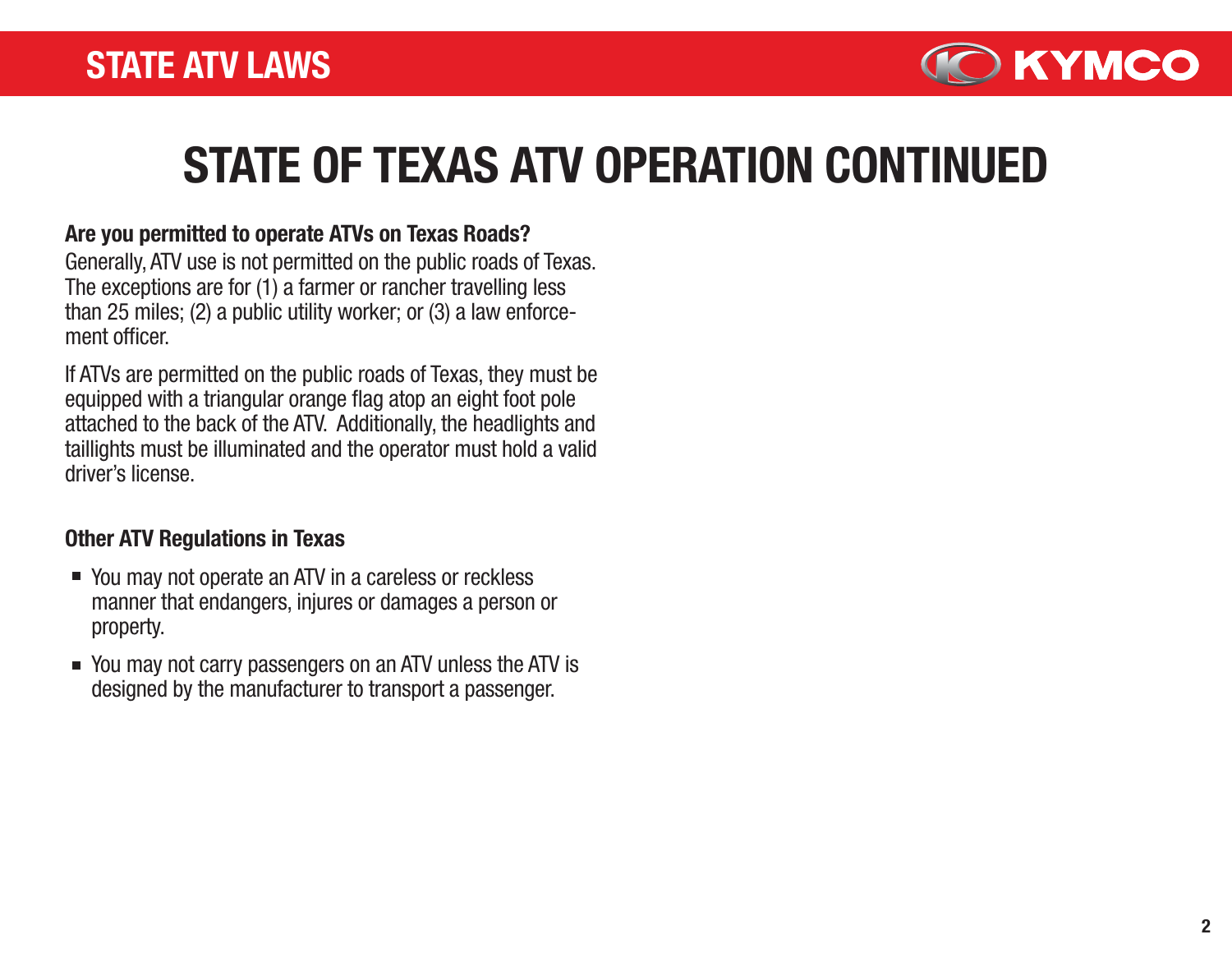

# STATE OF UTAH ATV OPERATION

#### How does Utah define an ATV?

Utah splits ATVs into two classes. Utah defines a Type I ATV as any motor vehicle capable of travel over unimproved terrain that is 52 inches or less in width that weighs 1500 pounds or less, and that has 3 or more low-pressure tires, and having a seat designed to be straddled by the operator.

Utah defines a Type II ATV as anything that is not a Type I ATV, snowmobile or motorcycle that is designed for travel over unim proved terrain.

### ATV Youth Requirements

Youth, ages 8-15, are permitted to ride an ATV in Utah, but only if they are in possession of an OHV Education Certificate issued by the Utah State Parks and Recreation or the equivalent for a non-resident.

Youth riders aged 16 or older must have an Education Certificate unless they possess a valid driver's license.

Riders under 8 may only operate an ATV if they are participating in a sanctioned race or organized practice under the direct supervision\* of an adult with emergency medical service personnel on site.

\*Direct supervision, as required, means oversight at a distance of no more than 300 feet, with visual contact, and where advice and assistance can be given.

All youth riders under the age of 18 must wear a helmet.

## Required Equipment

- If you are operating an ATV in sand dune areas, you are required to attach a red or orange whip flag. The whip flag must be at least 8 feet off the ground. Alternatively, you can attach a safety flag to your helmet at least 18 inches above your head.
- If you are operating an ATV between sunset and sunrise, it must be equipped with lights.
- An ATV must be equipped with operational brakes.
- An ATV must be equipped with a muffler.
- An ATV must be equipped with a spark arrestor.

### Where can you operate an ATV in Utah?

Registered off-highway ATVs in Utah may be operated on public land, trails, streets or highways that are posted by sign or designated by map or description as open to off-highway vehicle use.

An off-highway ATV may not be operated on a street or highway except when:

- Crossing the street or highway after coming to a complete stop.
- Yielding the right-of-way to oncoming traffic.
- The street must be crossed at a 90 degree angle.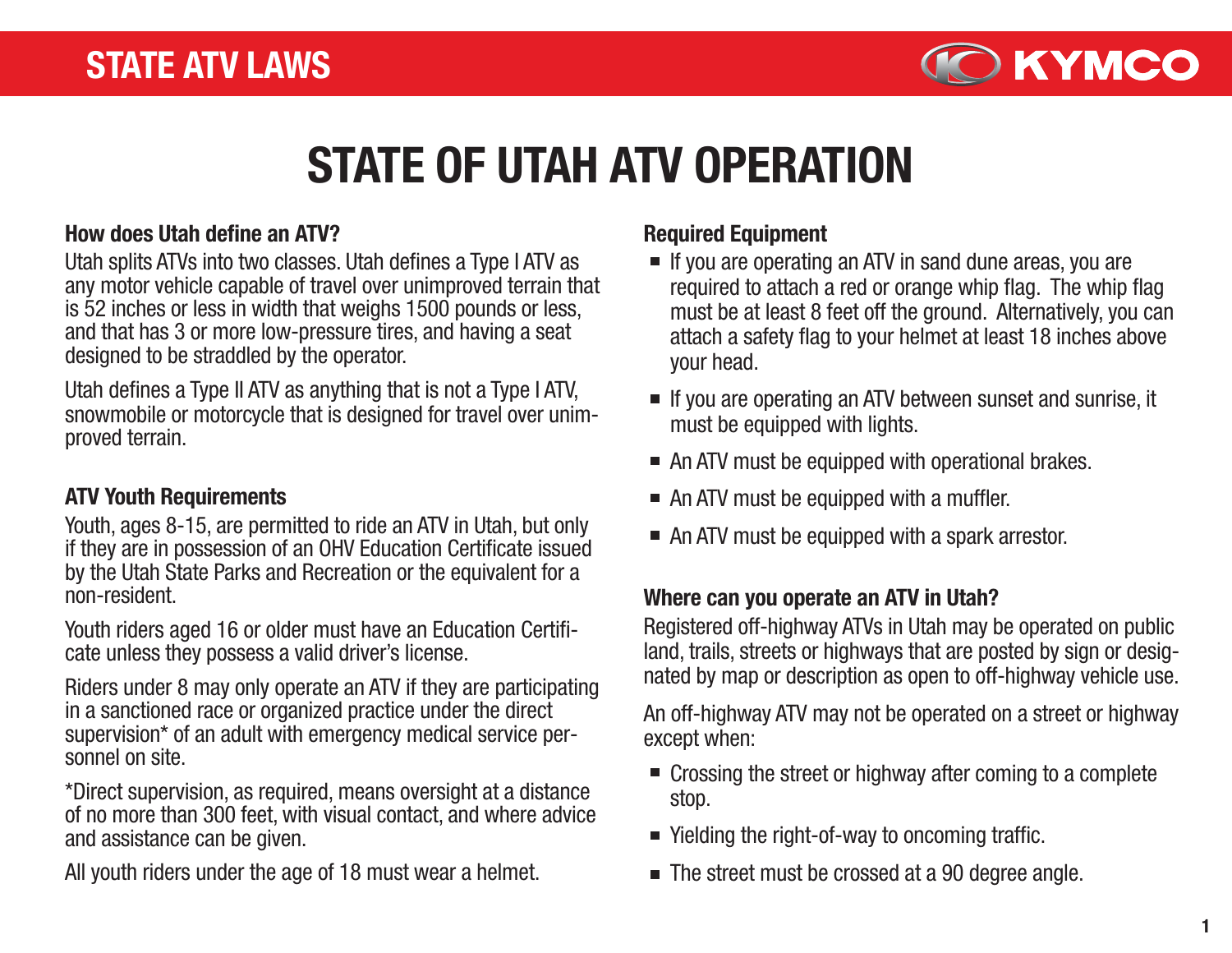

# STATE OF UTAH ATV OPERATION CONTINUED

### Can you have a street-legal ATV in Utah?

A street-legal ATV must comply with motorcycle requirements for titling, odometer statement, vehicle identification, license plates, registration and emissions inspection. A street-legal ATV must also comply with motor vehicle requirements for driver licensing, insurance, safety inspections.

To become street legal, an ATV must be equipped with the following equipment:

- One or more headlamps.
- A lamp that illuminates the registration plate with a white light.
- A red rear reflector
- A rear stop lamp.
- Amber or red electric turn signals on each side in the front and rear of the ATV.
- A braking system.
- A horn or other warning device.
- $\blacksquare$  A muffler.
- Rearview mirrors on each side.
- $\blacksquare$  A windshield, unless the operator wears goggles.
- An illuminated speedometer.
- Reflective tape on front and rear.
- $\blacksquare$  If the ATV is designed for a passenger, the passenger seat must have a footrest and handhold.
- Tires that are not larger than the tires made available by the manufacturer and that have at least 2/32 inches of tire tread.

Even with a street-legal ATV, you may not ride on any of the following streets or highways:

- An interstate freeway.
- A highway in a first-class county.
- A highway that is near a grade-separated portion of the highway.
- A highway with a posted speed limit of 50 miles per hour or greater (on such a street, the ATV must be operated on the extreme right hand side of the street).
- A highway that has been closed to street-legal ATV use.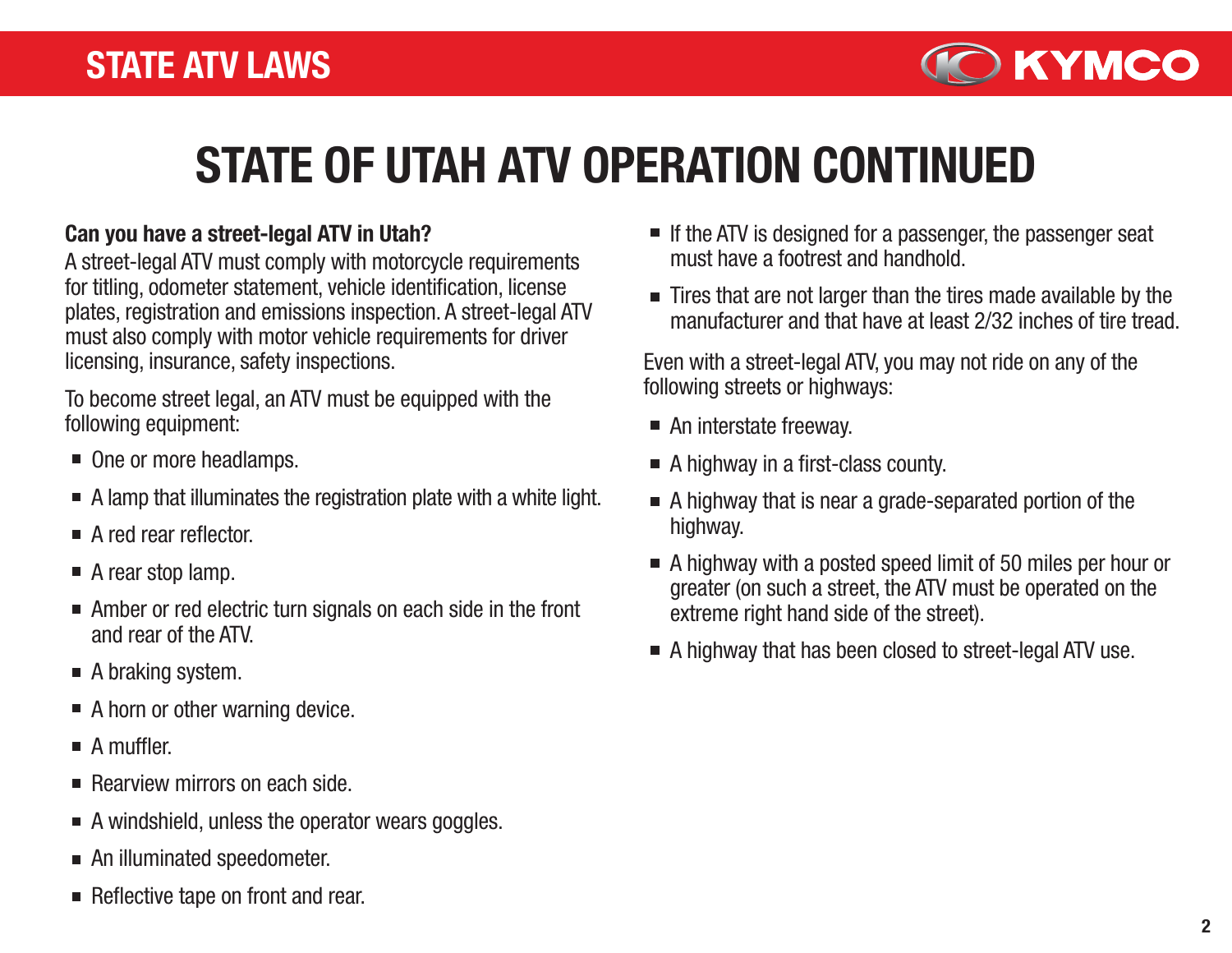

### STATE OF UTAH ATV OPERATION CONTINUED

You may not operate a street-legal ATV above 50 mph or the posted speed limit, whichever is less. You must also operate the ATV on the extreme right of the roadway. Street-legal ATVs are governed by requirements for both motorcycles and/or motor vehicles as follow:

Street-legal ATVs must meet the requirements of motorcycles for the following:

- $\blacksquare$  Traffic rules.
- Registration.
- $\blacksquare$  Titling.
- Odometer statement.
- Vehicle identification.
- License plates.
- **Emissions.**

Street-legal ATVs must meet the requirements of motor vehicles for the following:

- **Driver licensing.**
- $\blacksquare$  Insurance.

#### Other ATV Laws

- $\blacksquare$  It is unlawful to operate an ATV under the influence of drugs or alcohol.
- $\blacksquare$  It is unlawful to operate an ATV in connection with any act of vandalism.
- $\blacksquare$  It is unlawful to operate an ATV in connection with the harassment of wildlife or domestic animals.
- $\blacksquare$  It is unlawful to operate an ATV in such a manner as to damage the environment by excessive pollution of air, land or water, or by causing damage to the watershed, plant or animal life.
- $\blacksquare$  It is unlawful to operate an ATV in such a manner as to create excessive noise.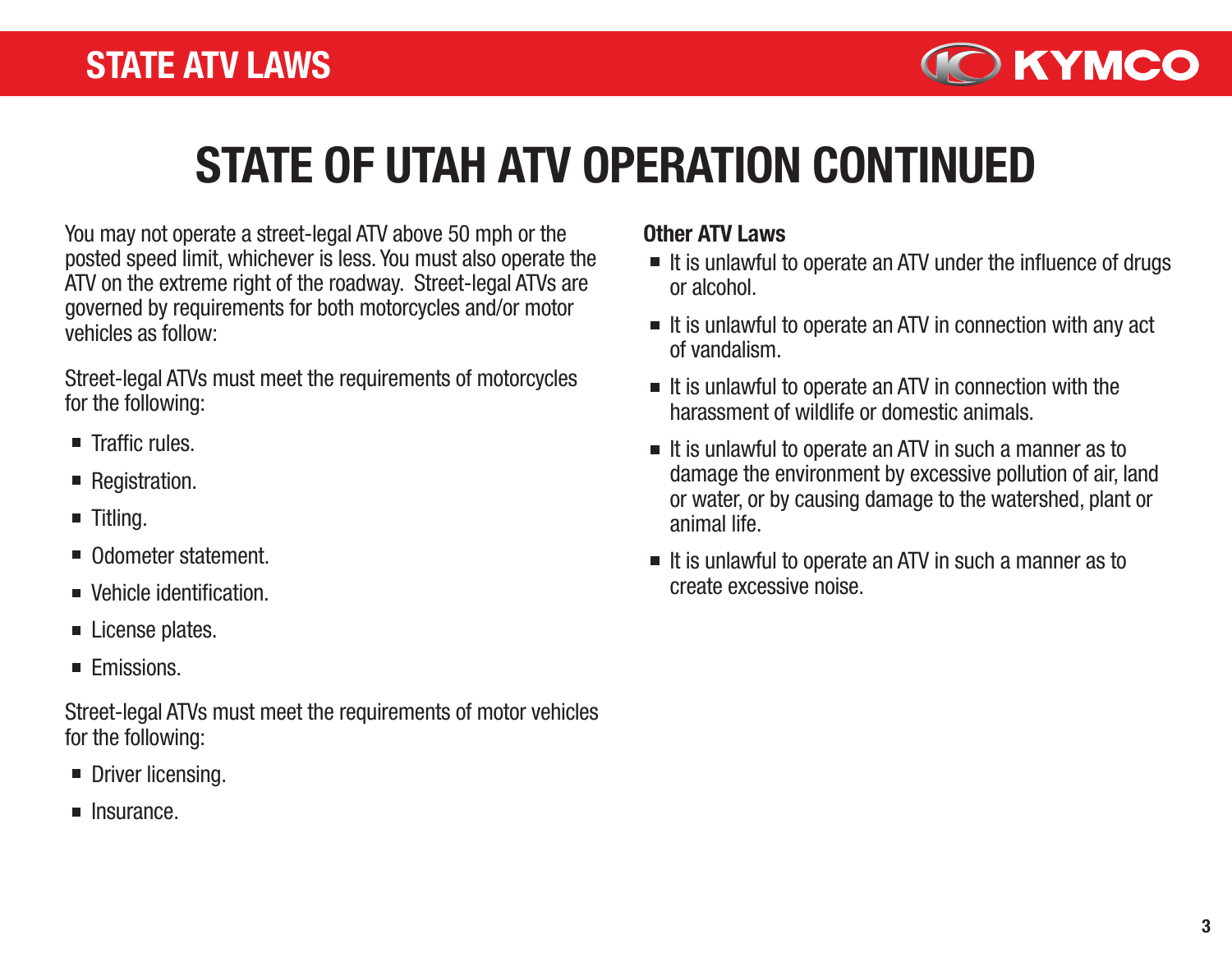

## STATE OF VERMONT ATV OPERATION

#### How does Vermont define an ATV?

Vermont defines an ATV, or all-terrain vehicle, as a non-highway recreational vehicle with 2 or more low-pressure tires, that is not wider than 64 inches and not heavier than 1,700 pounds in dry weight.

#### Youth Restrictions for ATV Operation in Vermont

The following regulations apply to youth operators of ATVs in Vermont:

- Youth under the age of 18 may not operate an ATV in Vermont unless one of the following circumstances is met:
	- They are operating on land owned by their parents, family or guardian.
	- They are taking a safety education training course under the instruction of a certified instructor.
	- They possess a safety education certificate issued by a state or Canadian province.
- Youth under the age of 12 may not operate an ATV unless one of the following circumstances is met:
	- They are operating on land owned by their parents, family or guardian.
	- They are operating on private land with the permission of the landowner.
	- They are under the direct supervision of an adult.

#### Equipment Requirements

The following restrictions apply to operating an ATV in Vermont:

- If you are riding on the state's trail systems, you are required to wear a helmet at all times.
- Your ATV must be equipped with one or more headlights.
- Your ATV must be equipped with a red rear light.
- Your ATV must be equipped with brakes in good mechanical condition.
- Your ATV must be equipped with an operable muffler system that reduces operating noise to a level of not more than 82 decibels on the A scale at 50 feet, in a normal operating environment.
- If your ATV has a windshield, the windshield must be free from sharp or jagged edges.
- Your ATV must be equipped with a U.S. Forest Service approved spark arrester.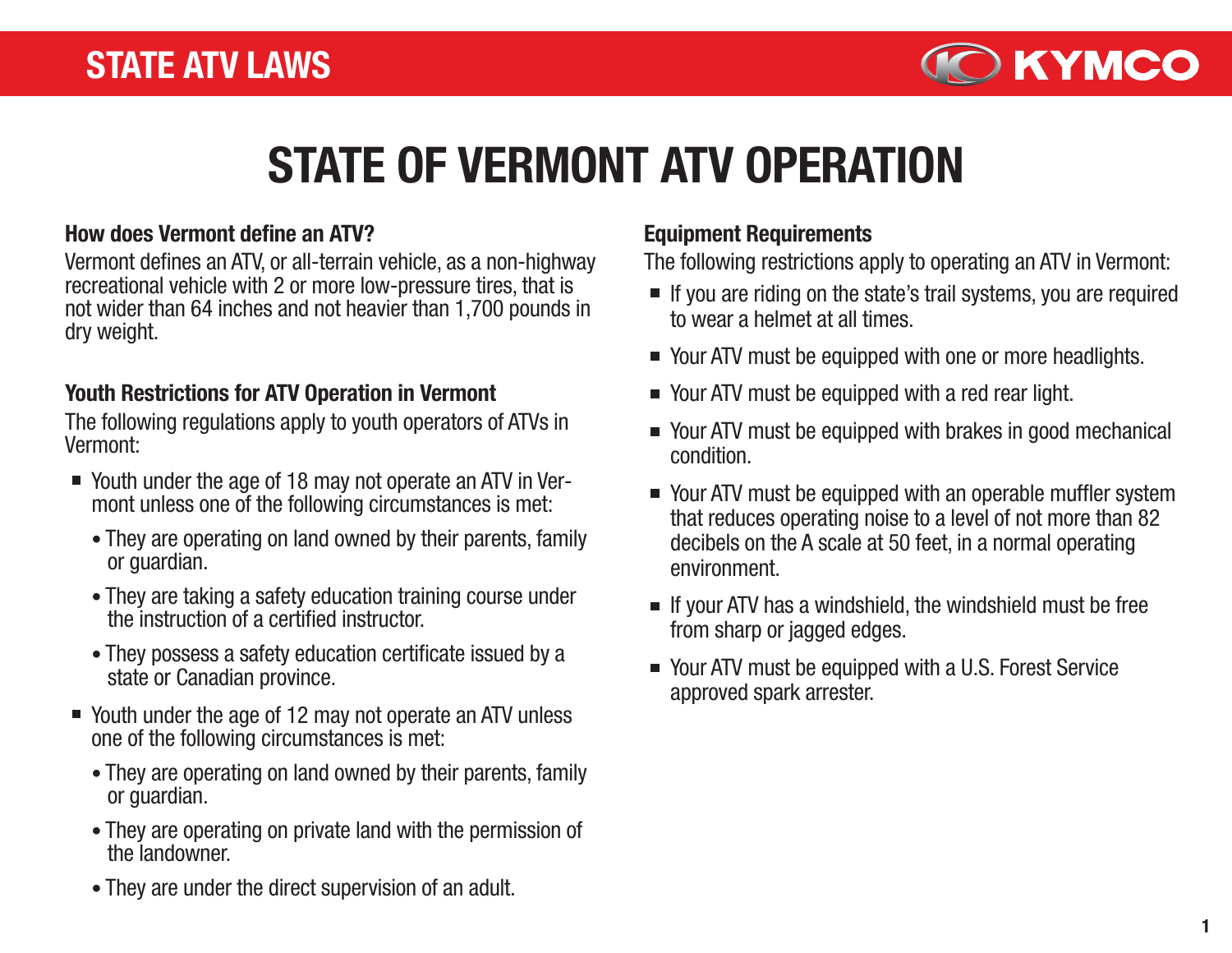

## STATE OF VERMONT ATV OPERATION CONTINUED

#### Are you able to ride an ATV on the street in Vermont?

In general, you are not permitted to operate an ATV along a public highway in Vermont, unless one of the following circumstances applies:

- The highway is not being maintained during the snow season.
- The highway is posted open for all-terrain vehicle travel.
- The ATV is being used for agricultural purposes within the confines of the farm and stays at least 3 feet away from the lane of traffic.
- The ATV is being operated for utility purposes by an employee or agent of an electric transmission or distribution company.

You may cross a public highway by ATV in Vermont under the following circumstances:

- You cross the highway at an angle of approximately 90 degrees to the direction of the highway.
- You cross at a place where you can make a quick and safe crossing.
- You come to a complete stop before entering the traveled portion of the highway.
- You yield the right-of-way to vehicles and pedestrians.
- You are over the age 15 or aged 12-15 and under the direct supervision of an adult.

#### Other Vermont ATV Regulations

- You must have your lights illuminated from 30 minutes after sunset to 30 minutes before sunrise.
- You may not operate an ATV on privately owned land without written permission of the owner unless the owner has designated the land for use by all-terrain vehicles.
- You may not operate an ATV on public land unless it has been designated for use by all-terrain vehicles.
- It is unlawful to operate an ATV in any manner intended or reasonably expected to harass, drive or pursue wildlife.
- $\blacksquare$  It is unlawful to operate an ATV under the influence of drugs or alcohol.
- $\blacksquare$  It is unlawful to operate an ATV in a careless or negligent manner or in a manner as to endanger a person or property.
- $\blacksquare$  It is unlawful to operate an ATV in a cemetery.
- $\blacksquare$  It is unlawful to operate an ATV on a sidewalk unless it is posted open for all-terrain vehicles.
- $\blacksquare$  It is unlawful to alter or tamper with the motor number or serial number of an ATV.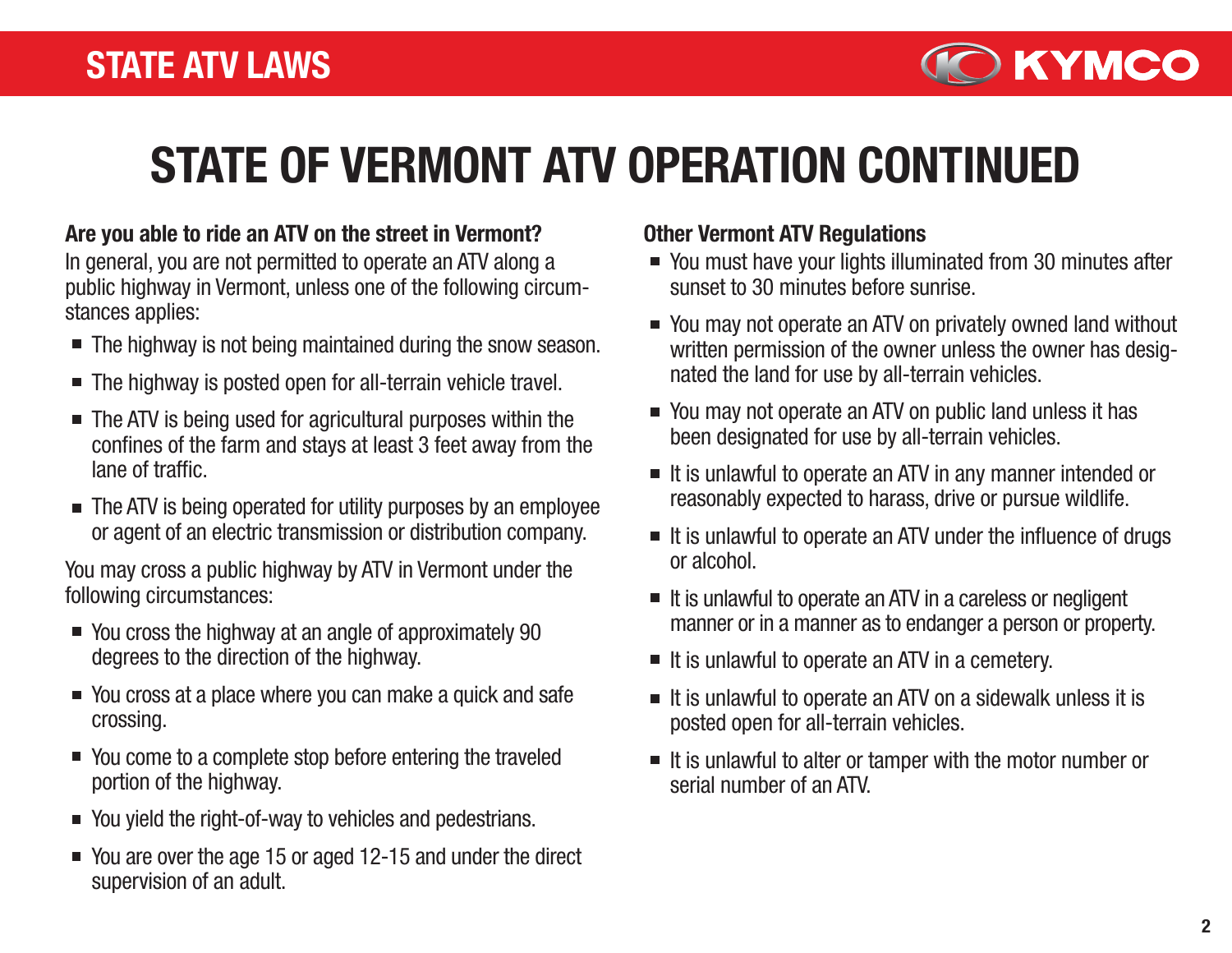

### STATE OF VIRGINIA ATV OPERATION

Virginia defines an ATV or all-terrain vehicle as a three-wheeled or four-wheeled motor vehicle, generally characterized by large, low-pressure tires, a seat designed to be straddled by the operator, and handlebars for steering, which is intended for off-road use by an individual rider on various types of non-paved terrain.

The rules and laws described herein do not apply if you are riding on your own private land, or if the ATV is used for farming activities.

#### Youth ATV Requirements in Virginia

A full size ATV may not be operated in Virginia by any person under the age of 16. Youth-sized ATVs 90cc and under may be operated by youth aged 12 and older. Children under 12 are limited to 70cc ATVs.

#### Where are you permitted to operate an ATV in Virginia?

Generally, you are not permitted to operate an ATV in Virginia on any public highway, or other public property, unless it has been authorized by the proper authorities.

You may not operate an ATV on the private land of another unless you have written permission from the owner.

Buchanan County has some exceptions to the normal restrictions in Virginia. You may operate an ATV on the highways in Buchanan County where the following conditions are met:

- How does Virginia define an ATV? The operation occurs along the Pocahontas Trail on Bill Young Mountain or across Virginia Route 635.
	- There are posted signs warning motorists that ATVs may be operating on the highway.
	- $\blacksquare$  It is during daylight hours.
	- You are on the highway for no more than one mile between two trails.
	- You are following all the rules of the road applicable to other motor vehicles.
	- Your maximum speed limit is 25 mph.

#### ATV Equipment Requirements in Virginia

- Any person operating an ATV in Virginia must wear a helmet.
- $\blacksquare$  If you are riding with a passenger on an ATV, the ATV must be equipped and designed to be operated with more than one rider.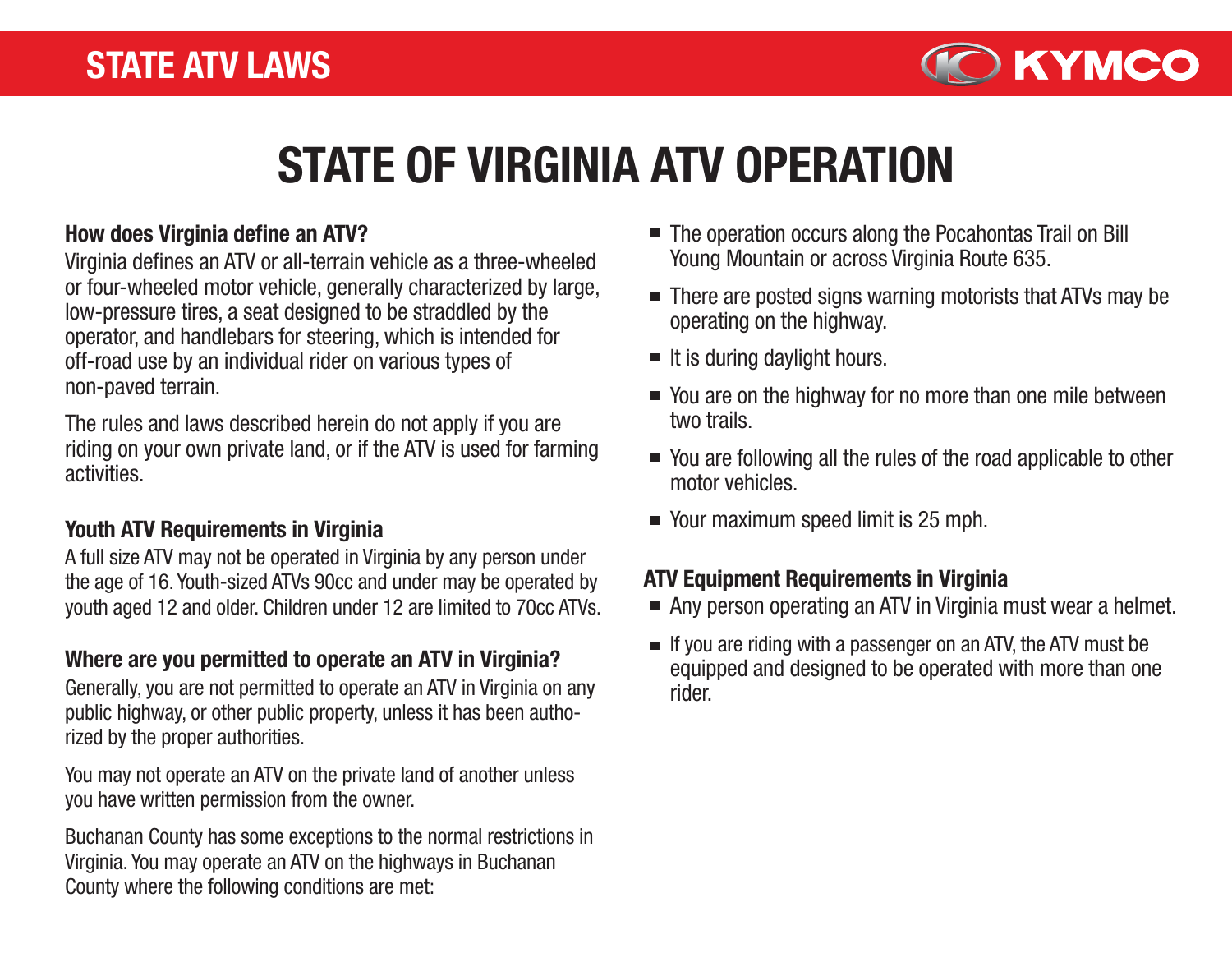

### STATE OF WASHINGTON ATV OPERATION

#### How does Washington define an ATV?

Washington refers to ATVs as wheeled all-terrain vehicles, or WATV. A WATV is a motorized, non-highway vehicle with handle bars that meets the following criteria:

- $\blacksquare$  Is 50 inches or less in width.
- $\blacksquare$  Has a seat height of at least 20 inches.
- Weighs less than 1,500 pounds.
- $\blacksquare$  Has 4 tires with diameters of 30 inches or less.

#### What are the Age Restrictions for ATV use in Washington?

ATV operation on public lands in Washington is restricted to those aged 13 or older. However, those aged under 13 may operate an ATV so long as they are under the direct supervision of someone aged 18 or older who possesses a valid driver's license.

#### Where are you permitted to ride your ATV in Washington?

Washington's ATV laws do not apply to riding on private lands, except to the extent they require you have permission from the landowner before riding on private land.

Off-road use is controlled differently in whichever area you are riding. In other words, you are permitted to ride on any non-highway road and in parking areas serving designated off-road vehicle areas if the state, federal, local, or private authority responsible for the management of the non-highway road authorizes the use of off-road vehicles.

#### Can you make your ATV street legal in Washington?

To operate on public streets, you must obtain both an on-road and off-road tag when you register your ATV. However, an on-road tag doesn't permit you to ride on any streets.

Typically, you are limited to roads where the speed limit is 35 mph or lower. Additionally, the actual roads where you are permitted to ride is governed by local cities and counties so you have to check with your local authority to ensure you know what roads you may ride on.

You must have a valid driver's license to operate an ATV on a public road.

To qualify for an on-road tag, there are three steps you have to follow:

- First, you have to ensure your ATV is equipped with the following:
	- Head lamp to be illuminated whenever you are driving on the road.
	- Tail lamp.
	- Stop lamps.
	- Reflectors.
	- Turn signals.
- Brakes.
- Mirror.
- Horn or warning device.
- Muffler and spark arrester.
- Windshield (unless wearing face protection).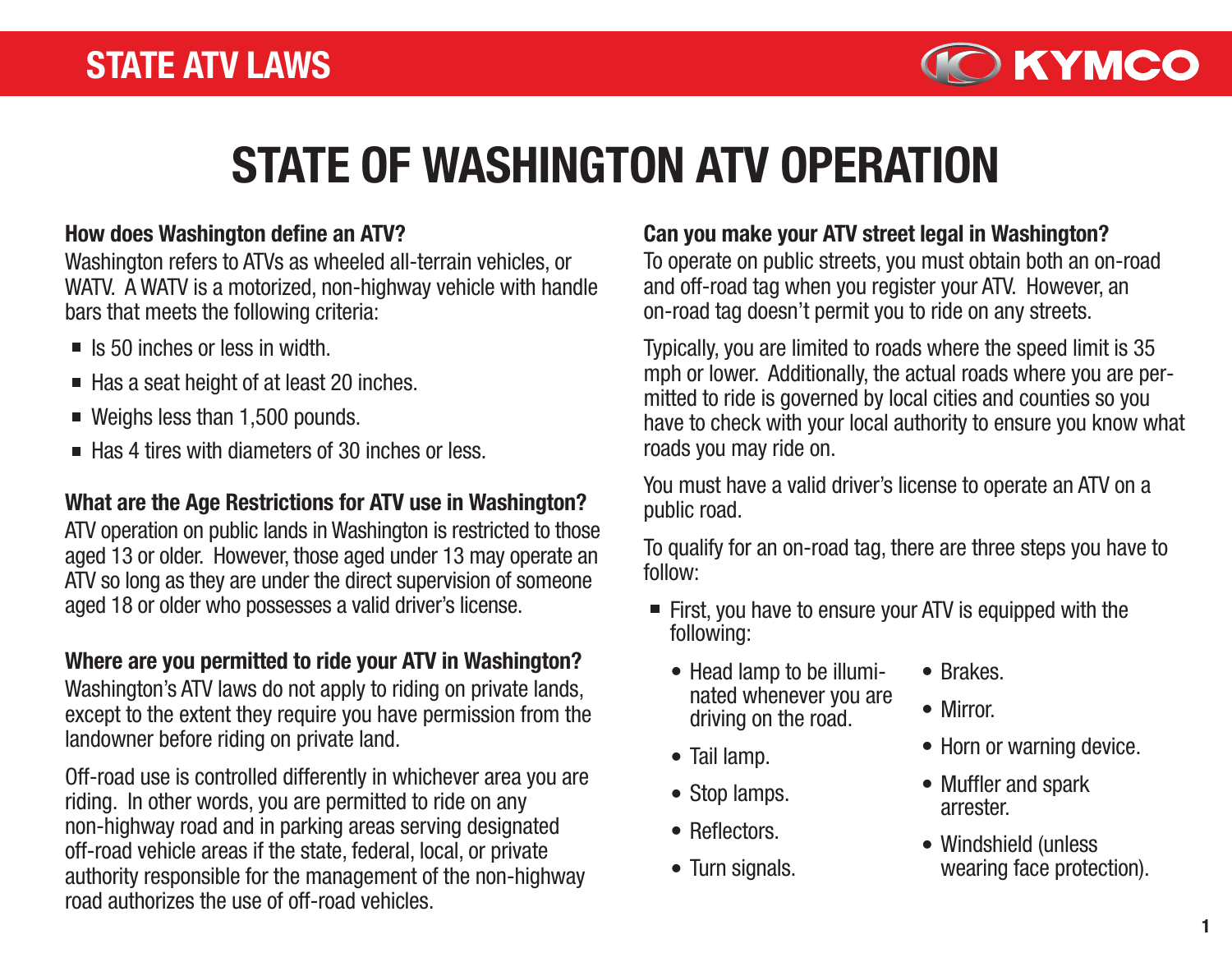

## STATE OF WASHINGTON ATV OPERATION CONTINUED

- After making any necessary modifications, you must have your ATV inspected by a Washington licensed WATV dealer or repair shop. They will complete Part 1 and sign the Wheeled All-Terrain Vehicle Road Use Declaration form. You should be aware the maximum charge for such an inspection is \$50.00.
- Once you have the inspection completed, you need to take the following to a vehicle licensing office:
	- The WATV Road Use Declaration form.
	- A copy of the receipt showing you paid for the inspection - attached to form.
	- The vehicle's title.

#### Other Restrictions on ATV Use in Washington

- $\blacksquare$  It is unlawful to operate an ATV in such a way as to endanger the property of another.
- $\blacksquare$  It is unlawful to ride from dusk until dawn without a headlight and taillight on any land not owned by the operator.
- $\blacksquare$  It is unlawful to ride without operable brakes on any land not owned by the operator.
- $\blacksquare$  It is unlawful to operate an ATV without a spark arrester approved by the department of natural resources.
- $\blacksquare$  It is unlawful to operate an ATV without an adequate, and operating, muffling device which effectively limits vehicle noise to no more than 86 decibels on the "A" scale at 50 feet.
- $\blacksquare$  It is unlawful to operate an ATV upon the shoulder or inside bank or slope of any non-highway road or highway, or upon the median of any divided highway.
- $\blacksquare$  It is unlawful to operate an ATV in any area or in such a manner so as to unreasonably expose the underlying soil, or to create an erosion condition, or to injure, damage, or destroy trees, growing crops, or other vegetation.
- $\blacksquare$  It is unlawful to operate an ATV on any non-highway road or trail, when these are restricted to pedestrian or animal travel.
- It is a misdemeanor to operate an ATV while under the influence of intoxicating liquor or a controlled substance.
- $\blacksquare$  It is unlawful to operate an ATV without wearing a helmet fastened securely while in motion.
- $\blacksquare$  It is unlawful to operate an ATV in such a way as to endanger human life.
- $\blacksquare$  It is unlawful to operate an ATV in such a way as to run down or harass any wildlife or animal.
- $\blacksquare$  It is unlawful to carry, transport, or convey any loaded weapon in or upon, nor hunt from, an ATV except by permit issued by the Director of Fish and Wildlife.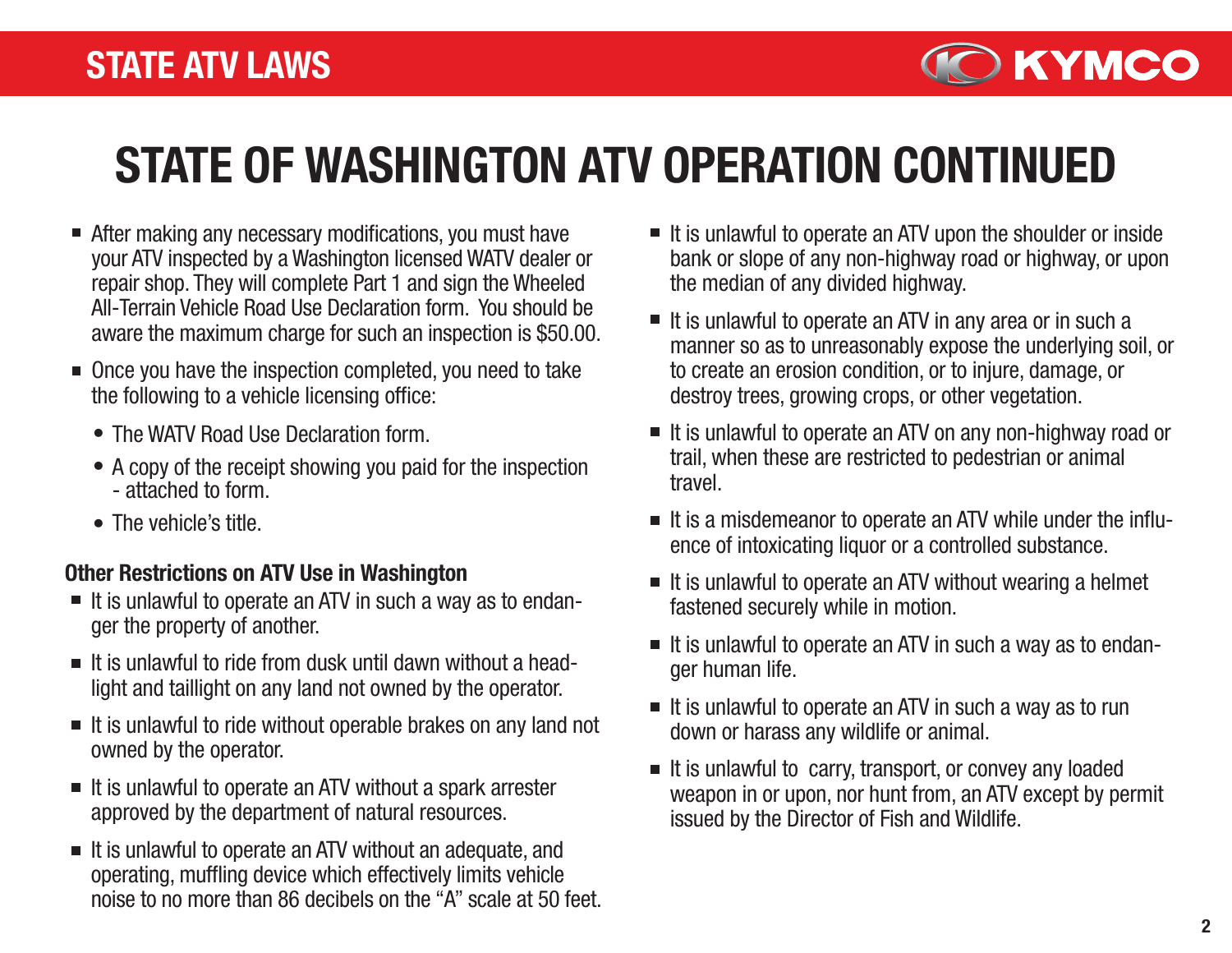

### STATE OF WEST VIRGNIA ATV OPERATION

#### Are there any License Requirements to operate an ATV?

Riders over the age of 18 do not have to have a valid driver's license to operate an ATV.

However, any rider under 18 years of age must have a level 2 intermediate driver's license if they wish to carry a passenger.

Keep in mind that not all off-road vehicles are made for passengers and it is illegal to carry an extra rider on a single-rider ATV.

#### ATV Age Restrictions

West Virginia places no minimum age restrictions on riding ATVs. However, the following rules apply to riders under 18:

- Any riders under the age of 18 must complete a state-accredited free vehicle rider safety awareness course.
- ATV operators under the age of 18 must wear a protective helmet that is size-appropriate.
- $\blacksquare$  If a rider under the age of 18 wants to carry a passenger, and the vehicle can legally hold a passenger, they must have a level 2 intermediate driver's license.

#### ATV Road Laws

Under Senate Bill 690, which was passed in March of 2020, operators can now ride their vehicles on some public streets with a few restrictions.

If you are only operating your vehicle on private land, the vehicle will only need to be titled and the following street-legal requirements will not apply.

#### Street-Legal Registration

First, in order to be legally driven, the vehicle must be registered with the Department of Motor Vehicles as a "street-legal special purpose vehicle". You must have valid insurance in order to register and receive a license plate.

#### ATV Required Equipment

Second, the vehicle must have the following:

- A spark arrester.
- One or more headlights.
- One or more taillights.
- One or more brake lights.
- A white light to illuminate your registration plate.
- One or more red reflectors on the rear.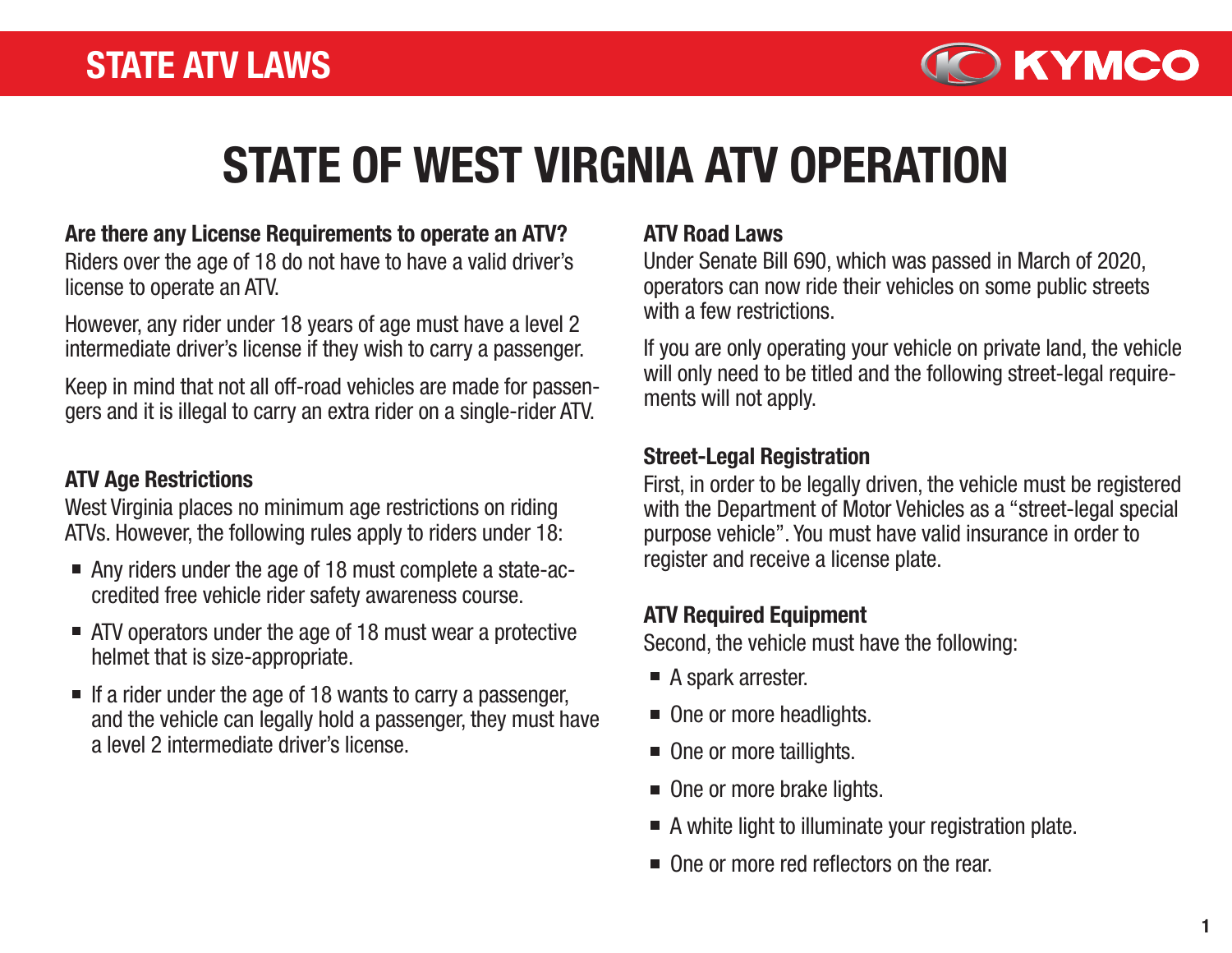### STATE ATV LAWS



### STATE OF WEST VIRGNIA ATV OPERATION CONTINUED

- Amber or red electric turn signals for each side on the front and back.
- $\blacksquare$  Braking system, other than a parking brake.
- A horn or other warning device.
- A muffler in good working order and an emission control system if required by federal law.
- $\blacksquare$  Rearview mirrors on both sides of the driver.
- A windshield, unless the driver wears eye protection.
- A speedometer, illuminated for operating in the dark.
- A passenger seat for vehicles designed to carry a passenger.
- Tires that have at least 2/32 inches or greater of tire tread.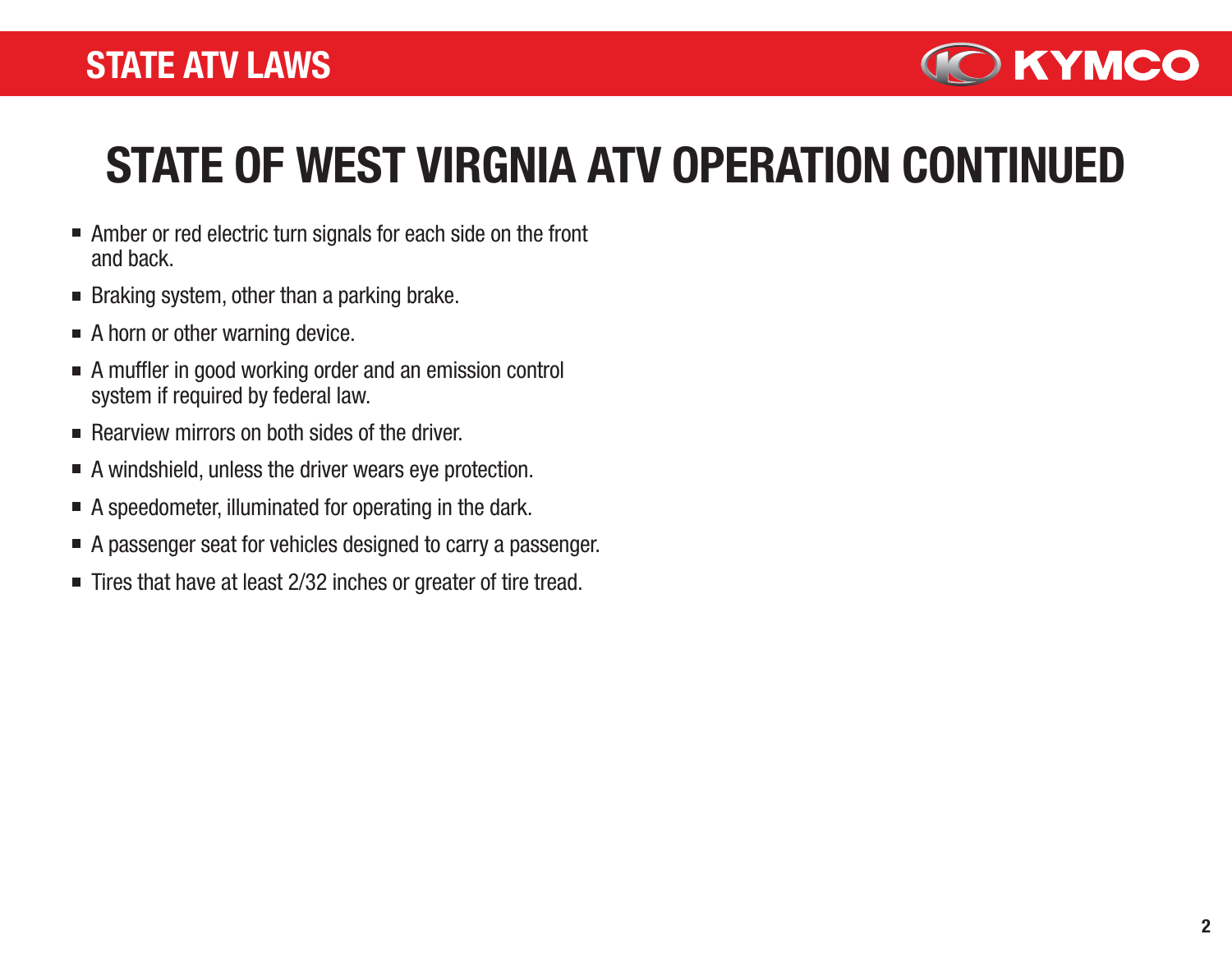

### STATE OF WISCONSIN ATV OPERATION

#### How does Wisconsin define an ATV?

Wisconsin defines an ATV or All-Terrain Vehicle as "a commercially designed and manufactured motor-driven device that has a weight, without fluids, of 900 pounds or less, has a width of 50 inches or less, is equipped with a seat designed to be straddled by the operator and on 3 or more low-pressure or non-pneumatic tires." Wisconsin also defines a separate category of ATVs as "small all-terrain vehicles." The definition of a small ATV is "an all-terrain vehicle that has 4 wheels and that has either an engine certified by the manufacturer at not more than 130 cubic centimeters or an equivalent power unit."

#### Youth Regulations for ATV Operation in Wisconsin

The following regulations apply for youth operation of ATVs in Wisconsin:

- Anyone over the age of 11 operating an ATV must possess a valid ATV safety certificate issued by any state or province. Said operators must have the safety certificate in their possession while operating in areas open to the public such as trails, routes and frozen waterways.
- Youth that possess a safety certificate may carry a passenger on an ATV.
- Children under the age of 12 may not operate an ATV, on a roadway for any event, including crossing the road.
- All ATV operators aged 12-15 must be accompanied by a designated adult while operating on a designated ATV Route except while operating for agricultural purposes with adult supervision.
- Anyone operating or riding as a passenger on an ATV that is under the age of 18 is required to wear a DOT standard ATV or motorcycle helmet unless they are operating on private land owned by their immediate family, while operating for agricultural purposes or for the purpose of hunting or fishing.

#### Exceptions to Safety Certificate Requirements

There are a number of exceptions to the safety certificate requirements in Wisconsin. A safety certificate is not required in the following circumstances:

- While operating on private property owned by the operator's immediate family.
- Children under the age of 12 operating on any private property with permission of the landowner and with the accompaniment of a designated adult.
- Children under the age of 12 operating a small ATV on a public ATV trail while accompanied by a designated adult.
- Operating during a demonstration even on a closed course while accompanied by a designated adult.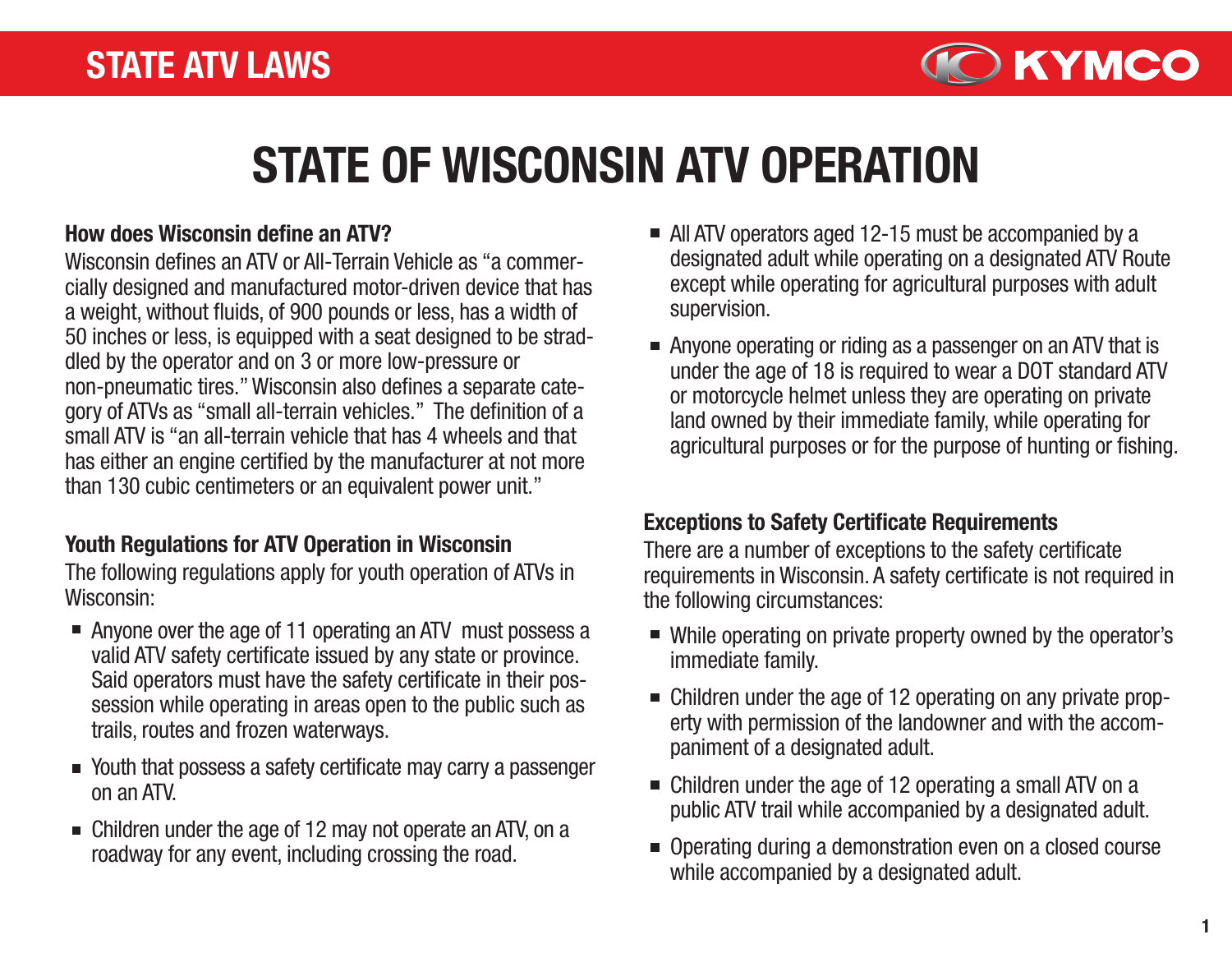

### STATE OF WISCONSIN ATV OPERATION CONTINUED

#### Are you permitted to ride an ATV on the public streets or highways in Wisconsin?

While ATV use is permitted on designated routes, it is otherwise prohibited on public streets and highways in Wisconsin that have not been designated as Routes. Despite this general prohibition, operation of ATVs is permitted on the streets in Wisconsin in the following circumstances:

- For agricultural purposes.
- On designated and signed ATV Routes.
- On roads not seasonally maintained for roadway use, during the time in which no maintenance occurs if the road hasn't been closed to ATV use.
- To cross a roadway, bridge, culvert or railroad right-of-way when operating on a designated and marked trail, route or private property so long as the location is safe to cross, you come to a complete stop and yield to all motor vehicles and pedestrians.
- On the roadway or shoulder of any highway to cross a bridge that is 1,000 feet in length or less if the operation is in compliance with a county, city, village, or town ordinance that applies to that bridge.

In situations where you are permitted to operate an ATV on the street in Wisconsin, you must abide by the following:

- You must operate at the extreme right side of the roadway surface.
- You can make left turns from any part of the roadway surface as long as it's safe.
- You may not ride side by side, but rather single file.
- You must ride with your head lamps and tail lamps on.
- Children 12-15 must be accompanied by an adult, regardless of a safety certificate, unless it is a crossing for agricultural use.
- Children under 12 may not operate an ATV on a roadway.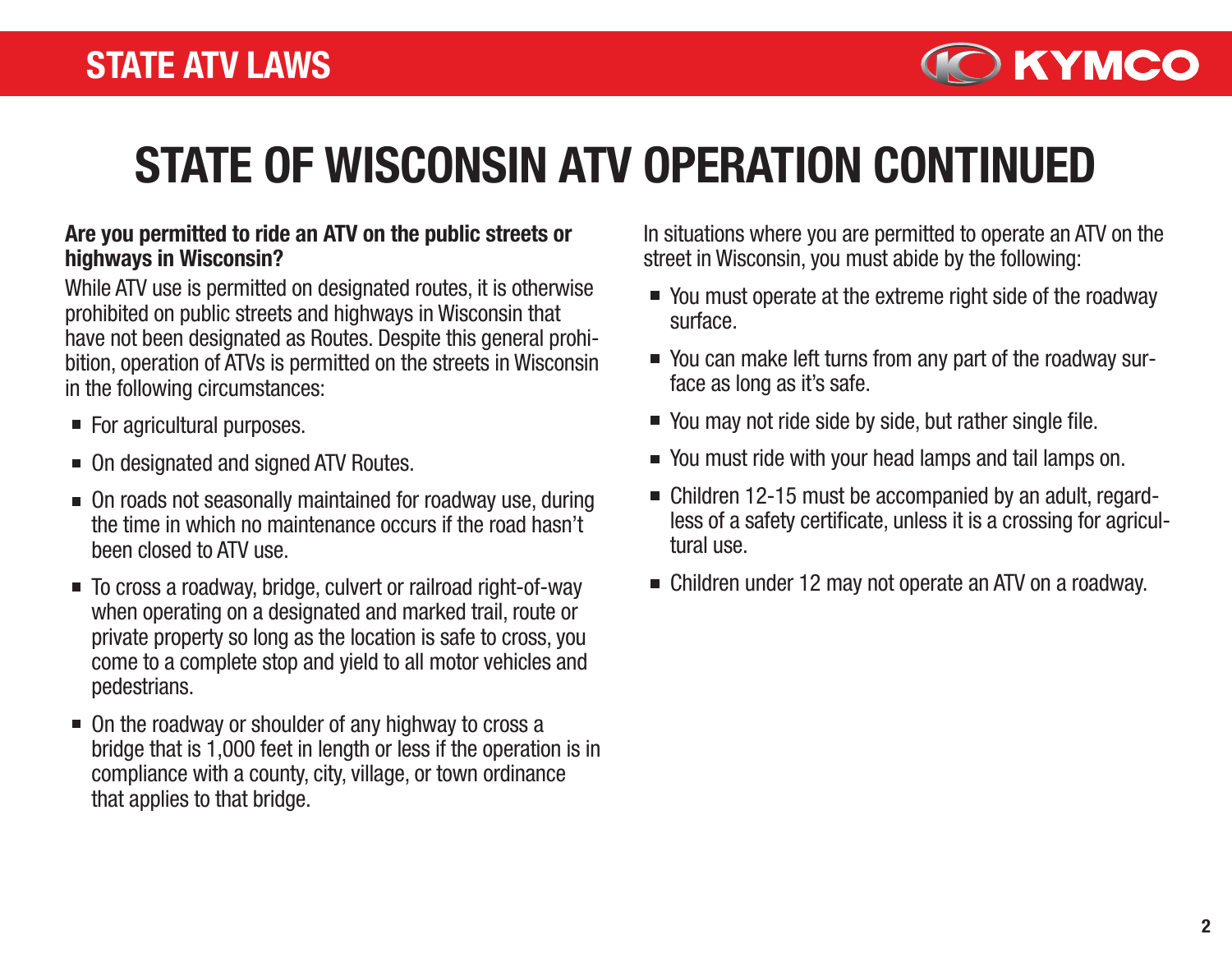

## STATE OF WISCONSIN ATV OPERATION CONTINUED

#### Equipment Regulations

The following equipment regulations apply to ATVs in Wisconsin:

- Your ATV must be equipped with at least a single white headlamp and a red tail lamp that must be activated during the hours of darkness or while operating on or along a roadway.
- Your ATV may not have colored headlamp covers, lens covers or colored headlamp bulbs if you are riding during the hours of darkness or while operating on or along a roadway.
- Your headlamp(s) must be able to illuminate a person or object at a distance of at least 200 feet in front of your machine.
- You may have other auxiliary lighting on your ATV as long as it doesn't interfere with legal lighting requirements.
- The tail lamp on your ATV must make it visible from 500 feet to the rear during the hours of darkness.
- Your ATV must be equipped with at least one brake, operated either by hand or by foot.
- Your ATV must be equipped with a functioning muffler that prevents noise above 96 decibels when measured on the "A" scale.
- Your ATV must be equipped with a spark arrester.

#### Other Wisconsin ATV Regulations

- It is unlawful to operate an ATV on public lands while under the influence of alcohol or drugs.
- You must not exceed 10 mph on your ATV if you are within 100 feet of a person who is not in or on a motorized vehicle, unless you are on a designated ATV Road Route.
- You must not exceed 10 mph on your ATV if you are within 100 feet of an ice fishing shanty while on the ice, unless you are on a designated ATV Road Route.
- You must not exceed 10 mph on your ATV if you are within 150 feet of a home or dwelling, unless you are on a designated ATV Road Route.
- When operating on or along roadways you cannot exceed the posted roadway speed limits for motor vehicle traffic unless there is a specific speed limit posted for ATVs.
- You are required to obey all regulatory and traffic signs.
- Regardless of any posted speed, you my not operate at an  $\blacksquare$ unreasonable or improper speed.
- $\blacksquare$  It is unlawful to operate an ATV in a careless manner that endangers a person or property.
- You must have permission of the land owner to ride on private property.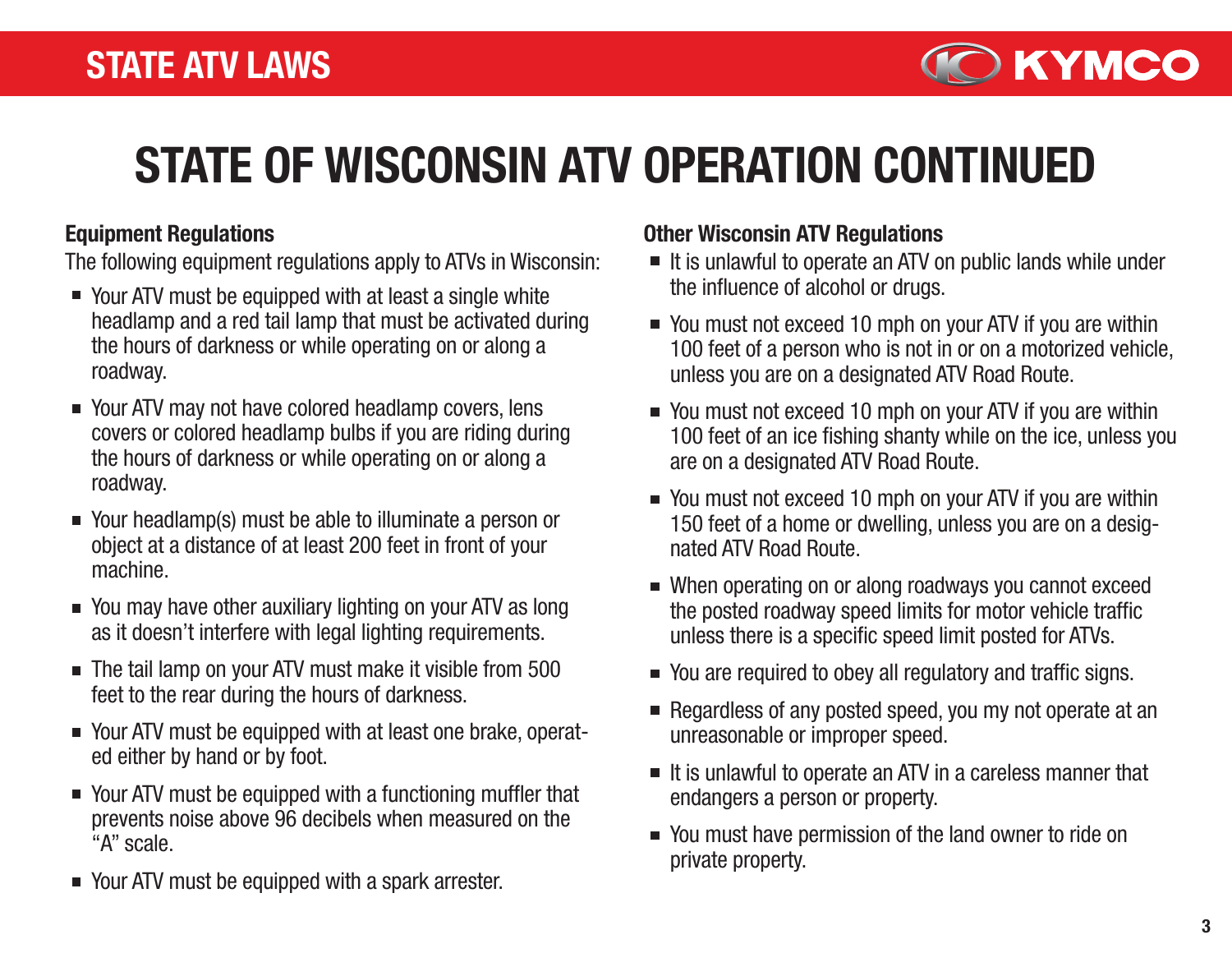

### STATE OF WISCONSIN ATV OPERATION CONTINUED

- $\blacksquare$  It is unlawful to permit another person to operate your ATV if they are incapable of operating because they are physically or mentally unable to exercise physical control over the speed or direction of the ATV.
- If you are requested to stop by a law enforcement officer, you must do so.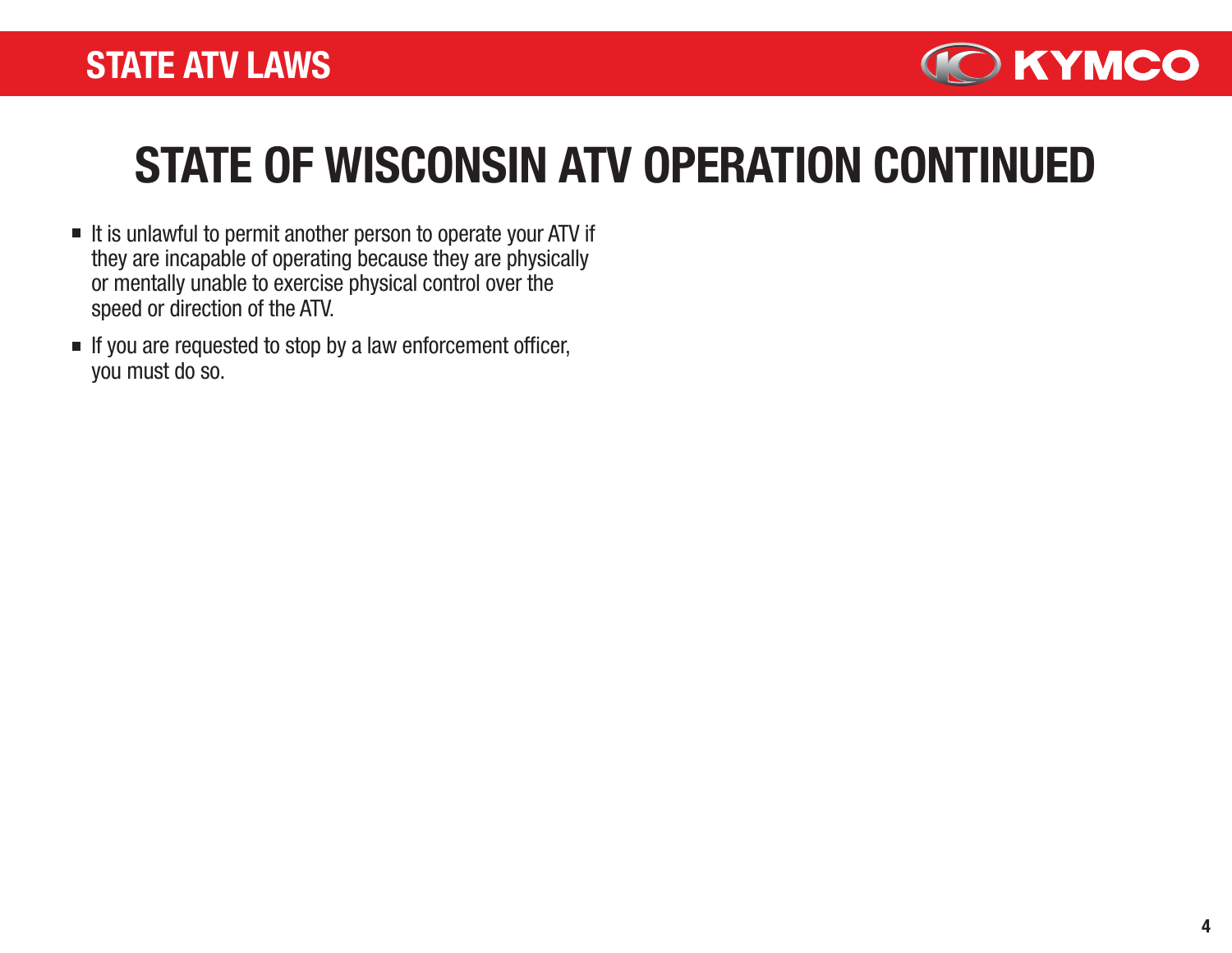

### STATE OF WYOMING ATV OPERATION

#### Are ATVs defined as ORVs in Wyoming?

Much of the laws in Wyoming specifically deal with ORVs (Off-Road Vehicles). Wyoming's definition of ORVs includes three types of vehicles:

A Type 1 ORV is defined as "a recreational vehicle primarily designed for off-road use which is fifty (50) inches or less in width, and has an unladen weight of one thousand one hundred (1,100) pounds or less."

A Type 2 ORV is defined as "any unlicensed motorcycle which has an unladen weight of six hundred (600) pounds or less and is designed to be ridden off road with the operator astride upon a seat or saddle and travels on two (2) tires."

A Type 3 ORV is defined as "any multi-wheeled motorized vehicle not required by law to be licensed and is designed for cross-country travel on or over land, sand, snow, ice or other natural terrain and which has an unladen weight of more than nine hundred (900) pounds."

#### Youth ATV Age Requirements

NA - State of Wyoming does not restrict the age at which a person can operate an ATV.

#### Equipment Requirements

The following equipment requirements are applicable to ATVs being operated in Wyoming:

- Your ATV must be equipped with a working muffler system.
- Your ATV must be equipped with a spark arrester.

### Can you ride ATVs on public streets in Wyoming?

While you can't ride any ATV on public streets in Wyoming, it is possible to make your ATV street legal. To become street legal, you must obtain an MPV permit that is displayed on your ATV. With an MPV permit, you are able to operate your ATV on any public roads in Wyoming that are not interstates.

#### MPV Permit

To obtain an MPV permit and ride your ATV on public roads, your ATV must have a current license plate, you must have a valid driver's license with an M or MR endorsement or a permit , you must have proof of liability insurance, and your ATV must be equipped with the following:

- **Headlight.** Red rear reflector.
- **Taillight.**  $\blacksquare$  Horn.
- Brake light. **Left hand rear view mirror.**

If you are under the age of 18, you must also wear a helmet while operating an ATV on a public road.